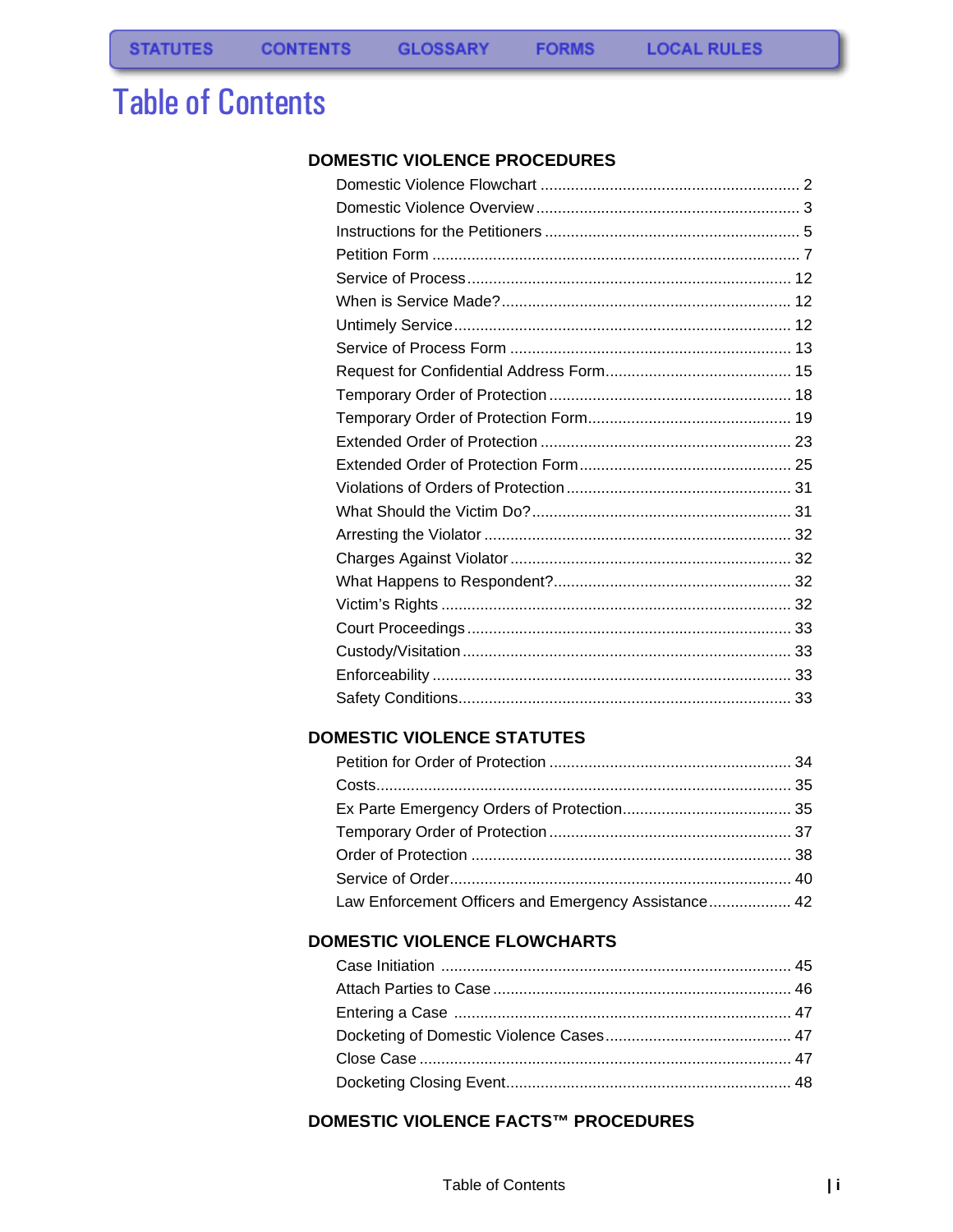| Closing Case Using the Civil Complaint/Petitions Screen 80 |  |
|------------------------------------------------------------|--|

# **FORMS**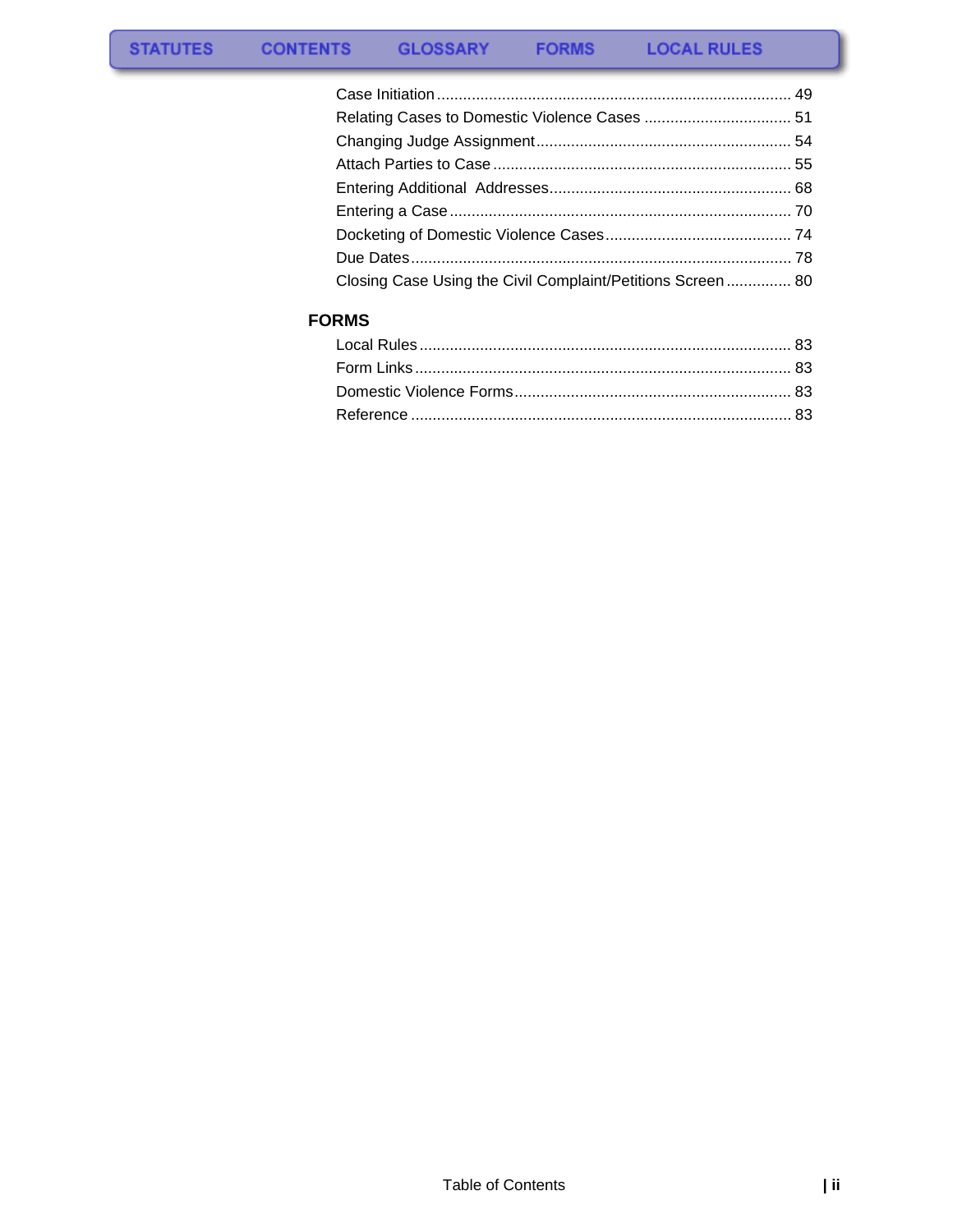# <span id="page-2-0"></span>Chapter 1: Domestic Violence Procedures

404

# In this Chapter:

In this chapter, you will find the clerical procedures for Domestic Violence cases.

# **Definitions**

**NMSA 1978, § 40-13-2**

#### **co-parents**

means persons who have a child in common, regardless of whether they have been married or have lived together at any time;

#### **court**

means the district court of the judicial district where an alleged victim of domestic abuse resides or is found;

### **domestic abuse**

means any incident by a household member against another household member resulting in: (Please refer to the definition of household member on the next page.)

- physical harm;
- severe emotional distress;
- bodily injury or assault;
- a threat causing imminent fear of bodily injury by any household member;
- criminal trespass;
- criminal damage to property;
- repeatedly driving by a residence or work place;
- telephone harassment;
- stalking;
- harassment; or
- harm or threatened harm to children as set forth in the paragraphs of this subsection;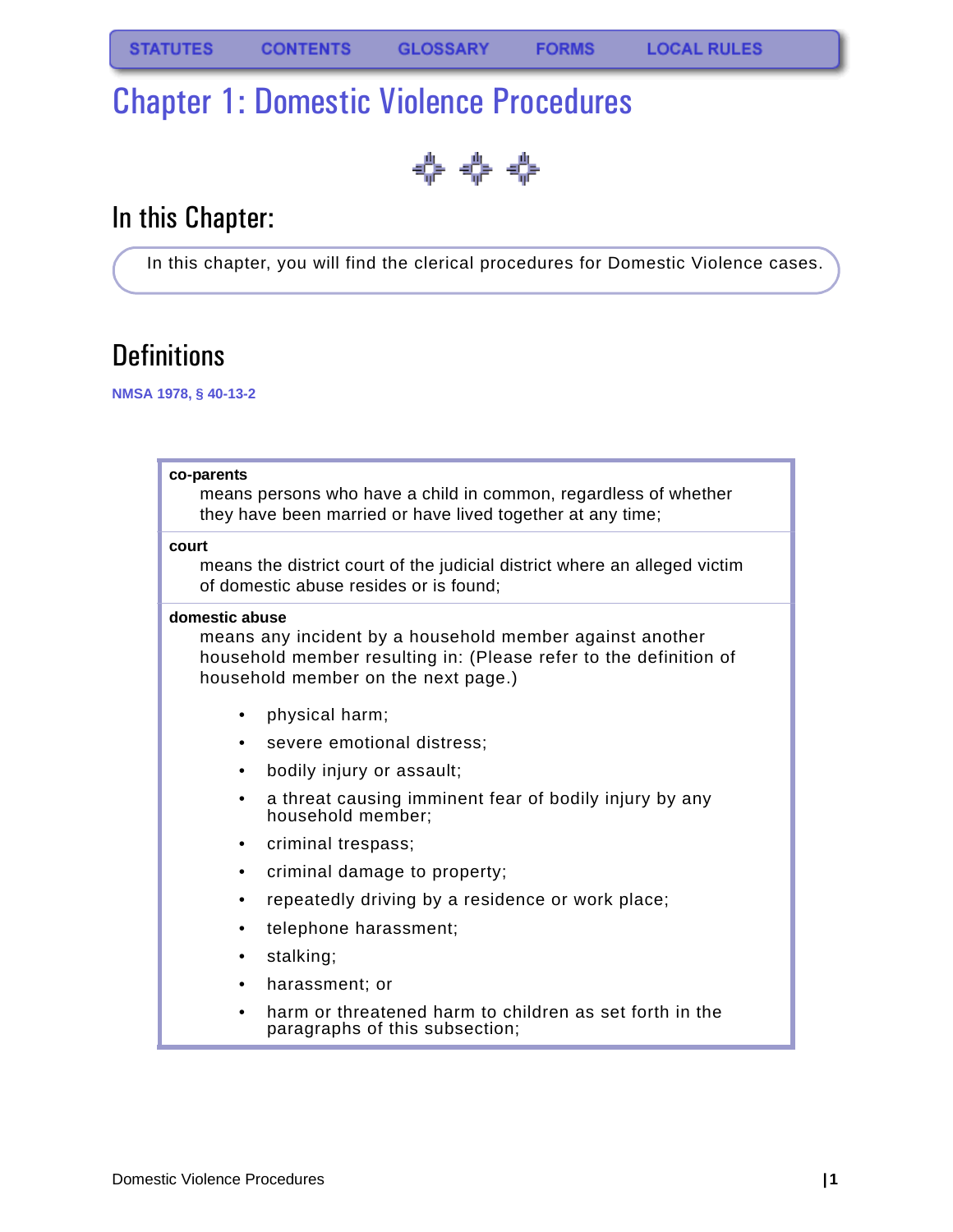

Section 1-1: Domestic Violence Flowchart

<span id="page-3-0"></span>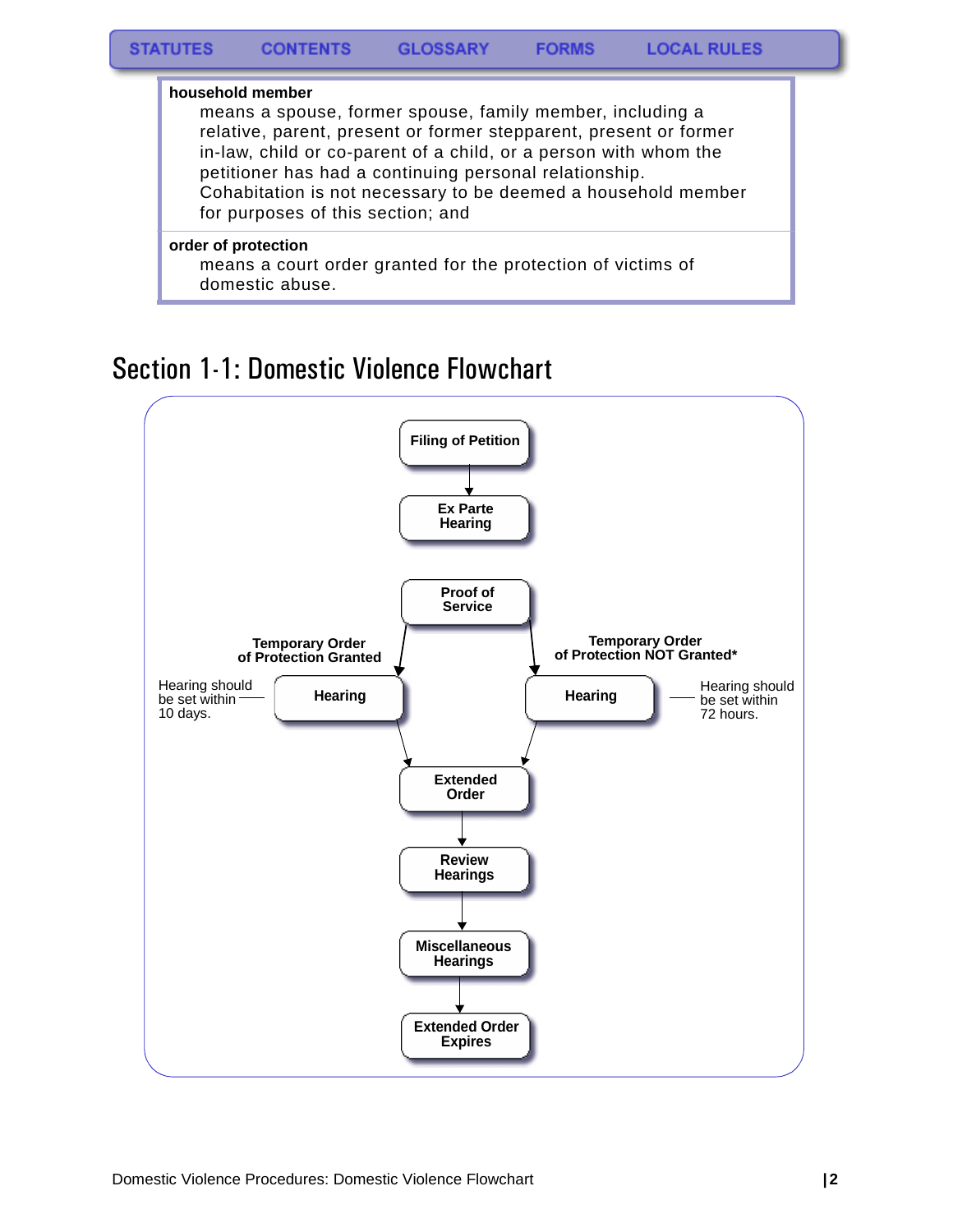<span id="page-4-0"></span>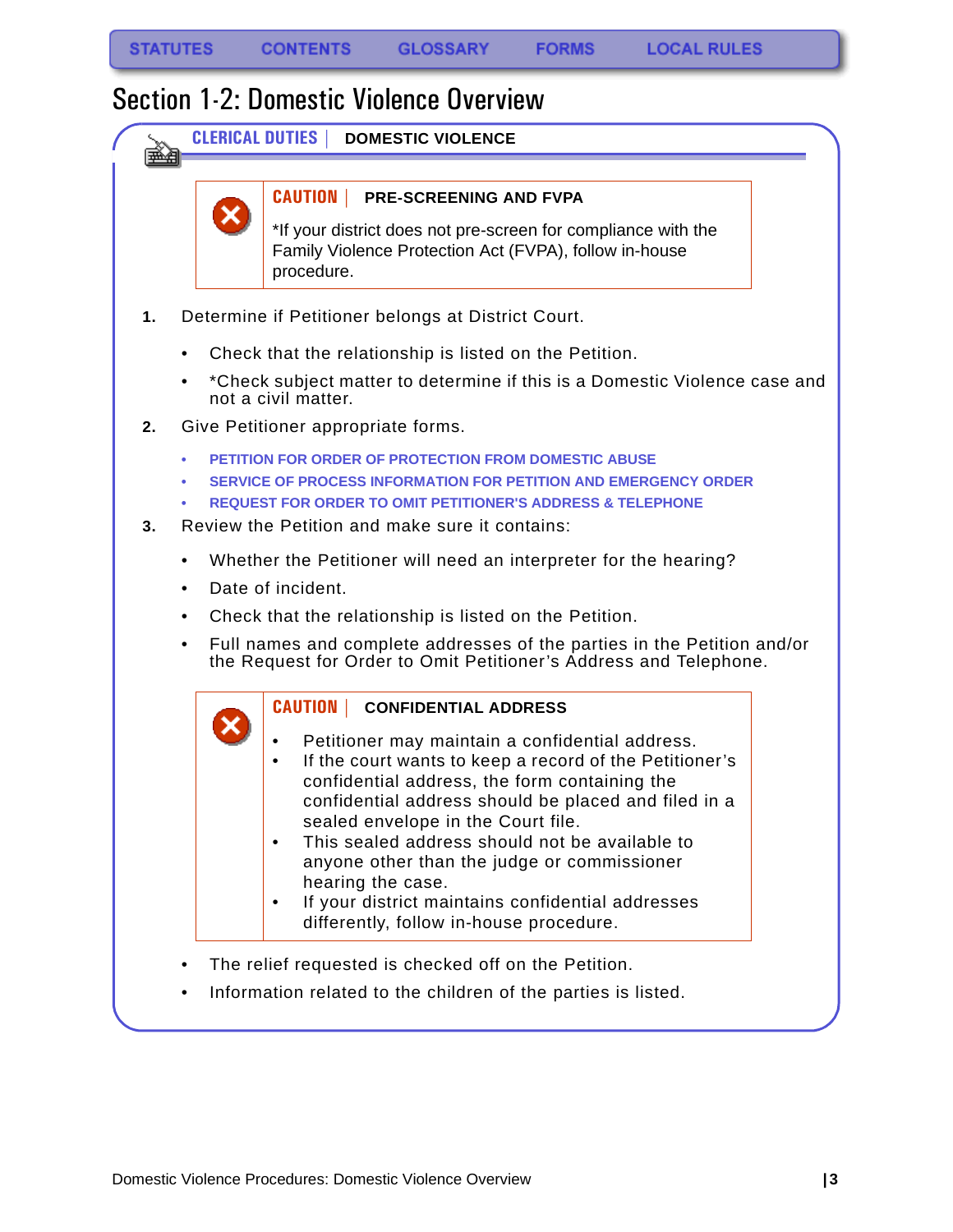### **CLERICAL DUTIES | DOMESTIC VIOLENCE (CONTINUED)**

- **4.** Petitioner needs to sign documents before notary.
	- Check signature with proper identification.
	- Follow in-house procedure for administering an oath to the Petitioner.



医动物

#### **CAUTION | NO PHOTO IDENTIFICATION**

If the Petitioner does not have proper identification, please follow in-house procedure.

- **5.** Judge's or Commissioner's Initial Review. Judge/Commissioner will:
	- Approve or deny the Petition.Complete Temporary Order of Protection (TRO), or if TRO is not granted the judge or commissioner will instruct TCAA or clerk to set a **seventy-two (72) hour hearing** and issue a Notice of Hearing.
	- Return TRO to clerk to set hearing within **ten (10) working days** and to obtain judge's signature.
- **6.** The Petitioner leaves the court with the following paperwork:
	- A copy of the Petition for Order of protection and,
	- As many certified copies of the Temporary Order of Protection as she/he needs. (Petitioner should carry one copy with her/him at all times. Follow in-house procedure regarding certification of Temporary Orders.)
	- A verification of service, if appropriate.
- **7.** Follow in-house procedure regarding service of Petition on Respondent.
- **8.** Open case in **FACTS™**.
	- Initiate a case using the Case Master screen.
		- See **[CASE INITIATION](#page-50-2)**.
	- Attach Parties.
		- See **[ATTACH PARTIES TO CASE](#page-56-1).**
	- Enter case using the Civil Complaint/Petition screen.
		- See **[ENTERING A CASE](#page-71-1)**.
- **9.** Docket Events using the Case Docket screen.
	- See **[DOCKETING OF DOMESTIC VIOLENCE CASES](#page-75-1)**.
	- Docket Extended Order.
- **10.** Add due dates.
- **11.** Follow in-house procedure for review hearings and violations.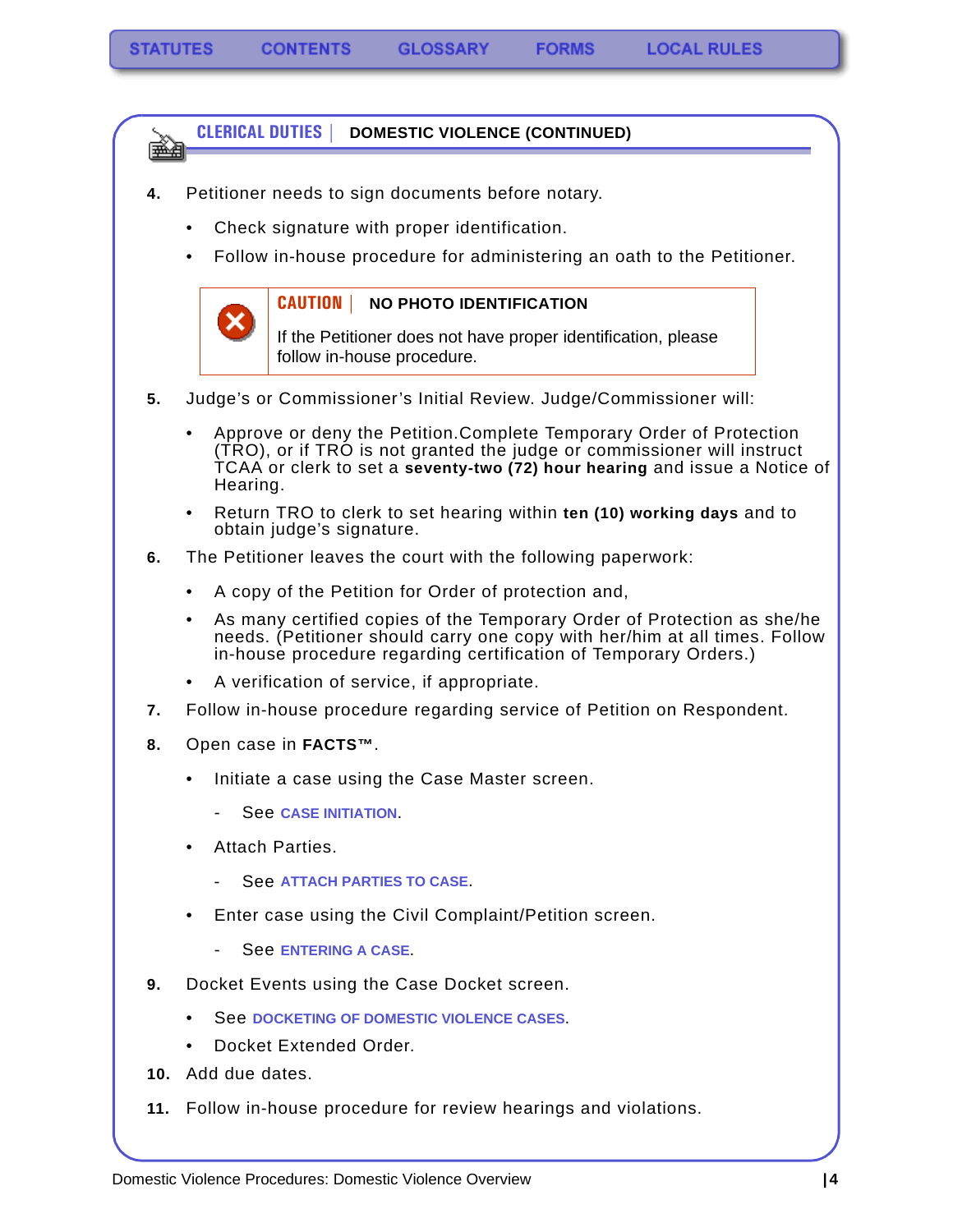**FORMS** 

### **SECOND | CLERICAL DUTIES AT TIME OF HEARING**

- **1.** Check in both parties. If at all possible keep the parties separated prior to and following the hearing.
- **2.** At the completion of the hearing, obtain judge's signature and serve each party with a certified copy of the Extended Order if at all possible.
- **3.** Provide Petitioner with all copies of the Order of Protection that she/he needs.
- **4.** To ensure the Petitioner's safety, allow Petitioner time to leave the courthouse before Respondent is allowed to leave.
- **5.** Docket Extended Order.
- **6.** Follow in-house procedure for review hearings and violations.

# <span id="page-6-0"></span>Section 1-3: Instructions for the Petitioners

All court offices assisting victims with pro se petitions should have written instructions available for Petitioners. These instructions should describe the steps needed to obtain the Order of Protection and an explanation of the forms. (Instructions need to be geared to a special needs audience having no prior experience with the court system and minimal education.) This is especially important because the Petitioner may be injured or distraught. These instructions do not constitute the practice of law and Court Clerks are not responsible for incorrect information contained in any petition.

| <b>Legible Petitions</b>    | Explain to the Petitioners the purpose of<br>each form and to PRINT LEGIBLY and use<br>DARK INK.                                                                                                                                                                                                                                                                                                                                                                                        |  |
|-----------------------------|-----------------------------------------------------------------------------------------------------------------------------------------------------------------------------------------------------------------------------------------------------------------------------------------------------------------------------------------------------------------------------------------------------------------------------------------------------------------------------------------|--|
| <b>Accuracy of Petition</b> | Petitioners may want first to put all of their<br>answers on scratch paper and then<br>transfer these to the petition.<br>Petitioners should be told that accuracy is<br>very important.<br>If the petition is largely inaccurate, the<br>judge could delay entering a Final/<br>Extended Order of Protection or it could be<br>dismissed.<br>Petitioners should be told that matters of<br>spelling, punctuation, and grammar are<br>less important then accuracy and<br>completeness. |  |

The following areas of instruction require special attention: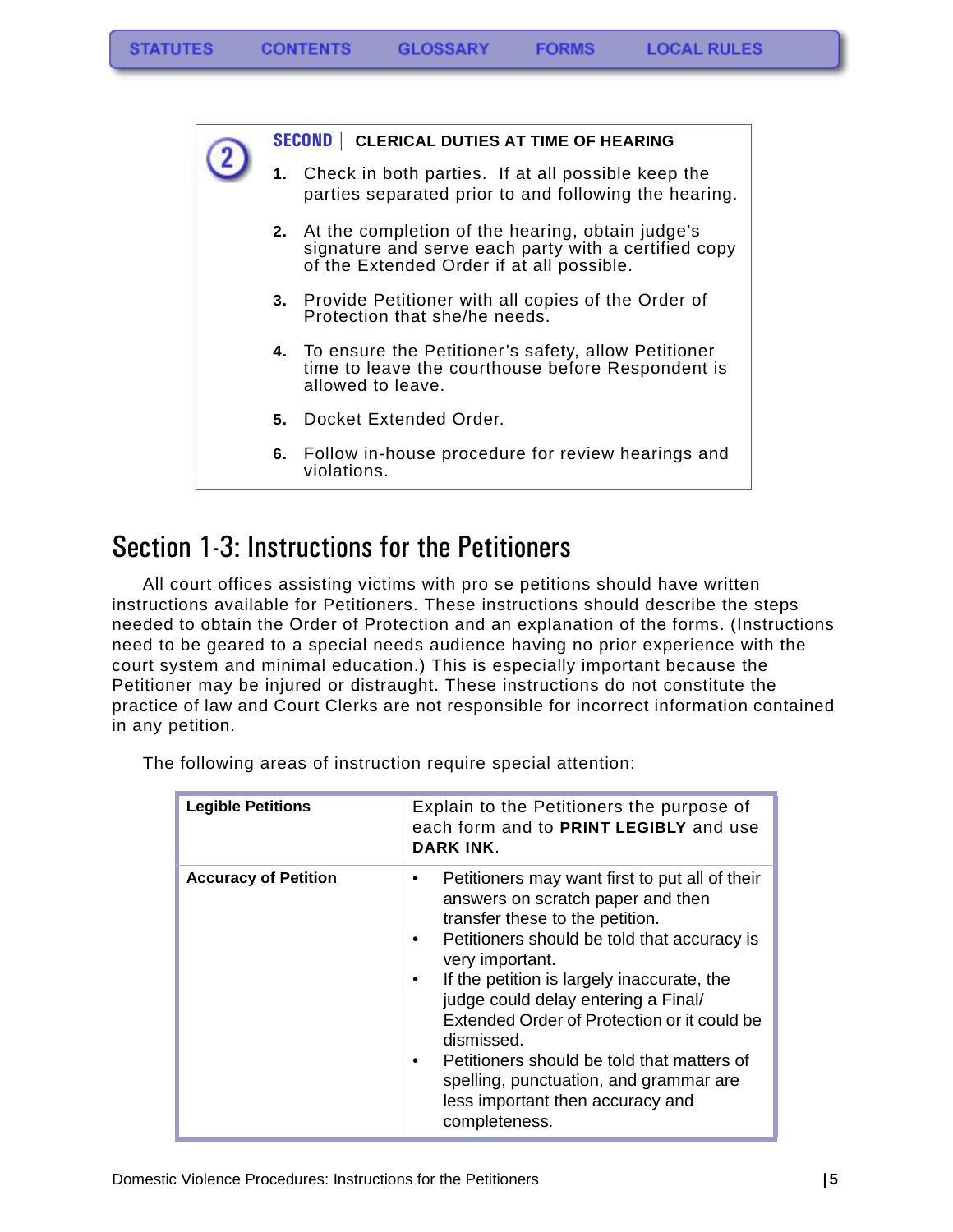#### **GLOSSARY LOCAL RULES STATUTES CONTENTS FORMS**

| <b>Confidentiality of</b><br><b>Petitioner's Address</b> | Instruct the Petitioner that if she or he wants<br>her/his address to be kept confidential, she or<br>he must fill out the necessary form. |
|----------------------------------------------------------|--------------------------------------------------------------------------------------------------------------------------------------------|
| <b>Child Custody Information</b><br><b>Sheet</b>         | The Child Custody Information Sheet must be<br>completed when there are children between<br>the parties.                                   |
| <b>Failure to Appear</b>                                 | The Petitioner must appear for the full hearing<br>or the Judge will terminate the Order of<br>Protection.                                 |
| Interpreter                                              | Advise the Petitioner that the court will furnish<br>an interpreter at the hearing is she/he needs<br>one.                                 |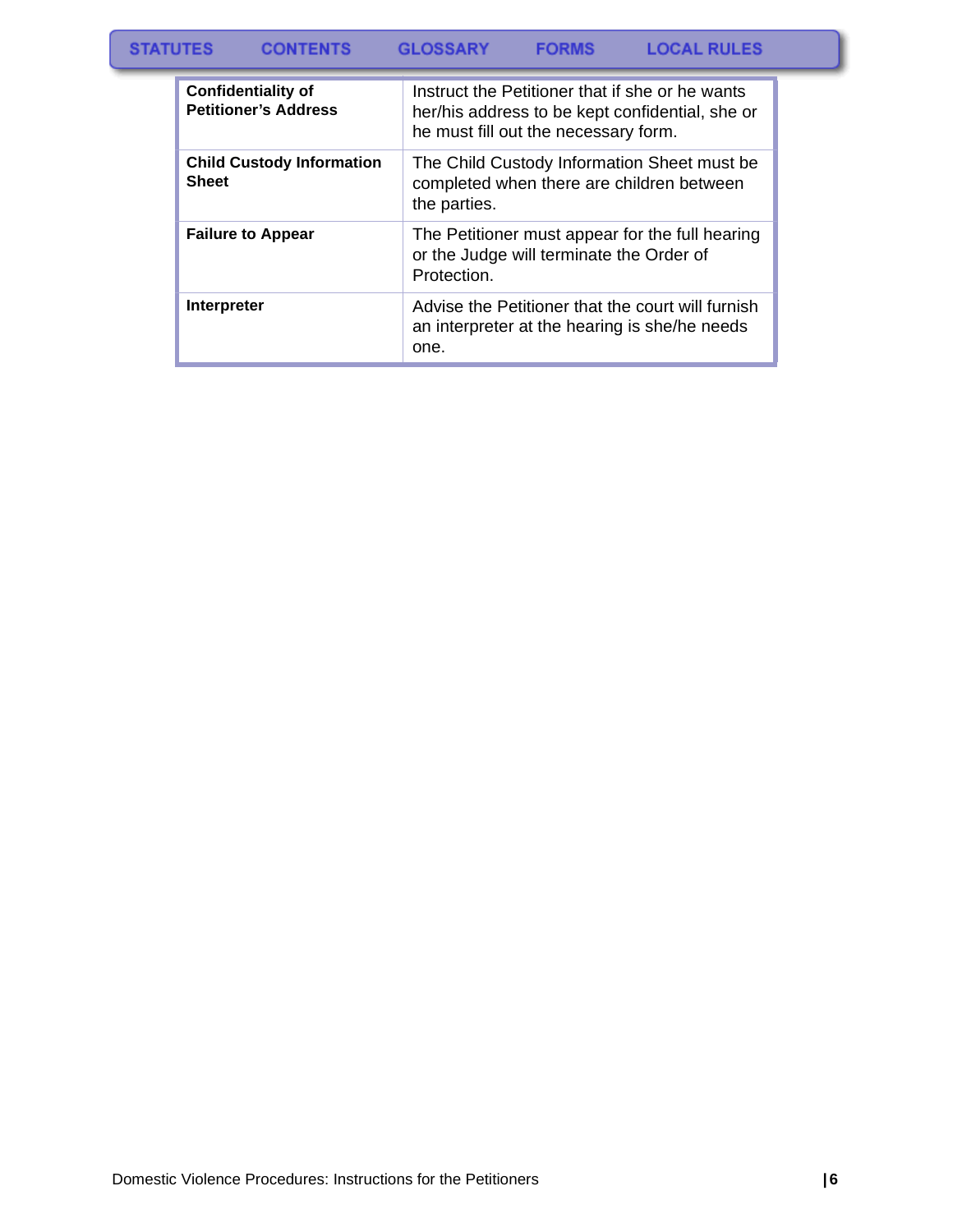**STATUTES** 

# <span id="page-8-0"></span>Section 1-4: Petition Form

**DOMESTIC RELATIONS FORM 4-961 NMRA**

|                                   | _______ JUDICIAL DISTRICT COURT                                                                                                                                                                                                            |                                                                                                                                                                                                                 |                                                                                                                      |               |  |
|-----------------------------------|--------------------------------------------------------------------------------------------------------------------------------------------------------------------------------------------------------------------------------------------|-----------------------------------------------------------------------------------------------------------------------------------------------------------------------------------------------------------------|----------------------------------------------------------------------------------------------------------------------|---------------|--|
|                                   | COUNTY OF<br>STATE OF NEW MEXICO                                                                                                                                                                                                           |                                                                                                                                                                                                                 |                                                                                                                      |               |  |
|                                   | Petitioner<br>v.                                                                                                                                                                                                                           |                                                                                                                                                                                                                 | No. ______________                                                                                                   |               |  |
|                                   | Respondent                                                                                                                                                                                                                                 |                                                                                                                                                                                                                 |                                                                                                                      |               |  |
|                                   |                                                                                                                                                                                                                                            |                                                                                                                                                                                                                 | PETITION FOR ORDER OF PROTECTION                                                                                     |               |  |
|                                   | <b>FROM DOMESTIC ABUSE</b>                                                                                                                                                                                                                 |                                                                                                                                                                                                                 |                                                                                                                      |               |  |
|                                   | special help).                                                                                                                                                                                                                             | 1. COURT ASSISTANCE REQUEST<br>[] We will need an interpreter in __________________ to translate at<br>hearings for [] me [] the respondent.<br>[] We will need ___________________ (describe other request for |                                                                                                                      |               |  |
|                                   | 2. INFORMATION ABOUT THE RESPONDENT (the person I am filing<br>against)<br>A. The respondent is:<br>my husband or [] my wife<br>$\Box$<br>[] my ex-husband or [] my ex-wife<br>[] the parent of my child(ren)<br>a family member<br>$\Box$ |                                                                                                                                                                                                                 | ________________________________ (describe the family                                                                |               |  |
|                                   | relationship)<br>$\Box$                                                                                                                                                                                                                    |                                                                                                                                                                                                                 | a person with whom I have had a continuing personal relationship<br>__________________________________ (describe the |               |  |
|                                   | relationship)<br>B. The respondent has the following weapons:                                                                                                                                                                              |                                                                                                                                                                                                                 |                                                                                                                      |               |  |
| <b>Information</b><br>on Children | 3. CHILD(REN)<br>A. List minor child(ren) of either party.<br>Name                                                                                                                                                                         | Birth                                                                                                                                                                                                           | Date of Relationship of Child(ren)<br>To You                                                                         | To Respondent |  |
|                                   |                                                                                                                                                                                                                                            |                                                                                                                                                                                                                 | _______________                                                                                                      |               |  |
|                                   |                                                                                                                                                                                                                                            | ________________<br>_______________                                                                                                                                                                             |                                                                                                                      |               |  |
|                                   |                                                                                                                                                                                                                                            |                                                                                                                                                                                                                 |                                                                                                                      |               |  |

| <b>Information on Children</b> | If applicable, check that the information on the |
|--------------------------------|--------------------------------------------------|
|                                | children is complete.                            |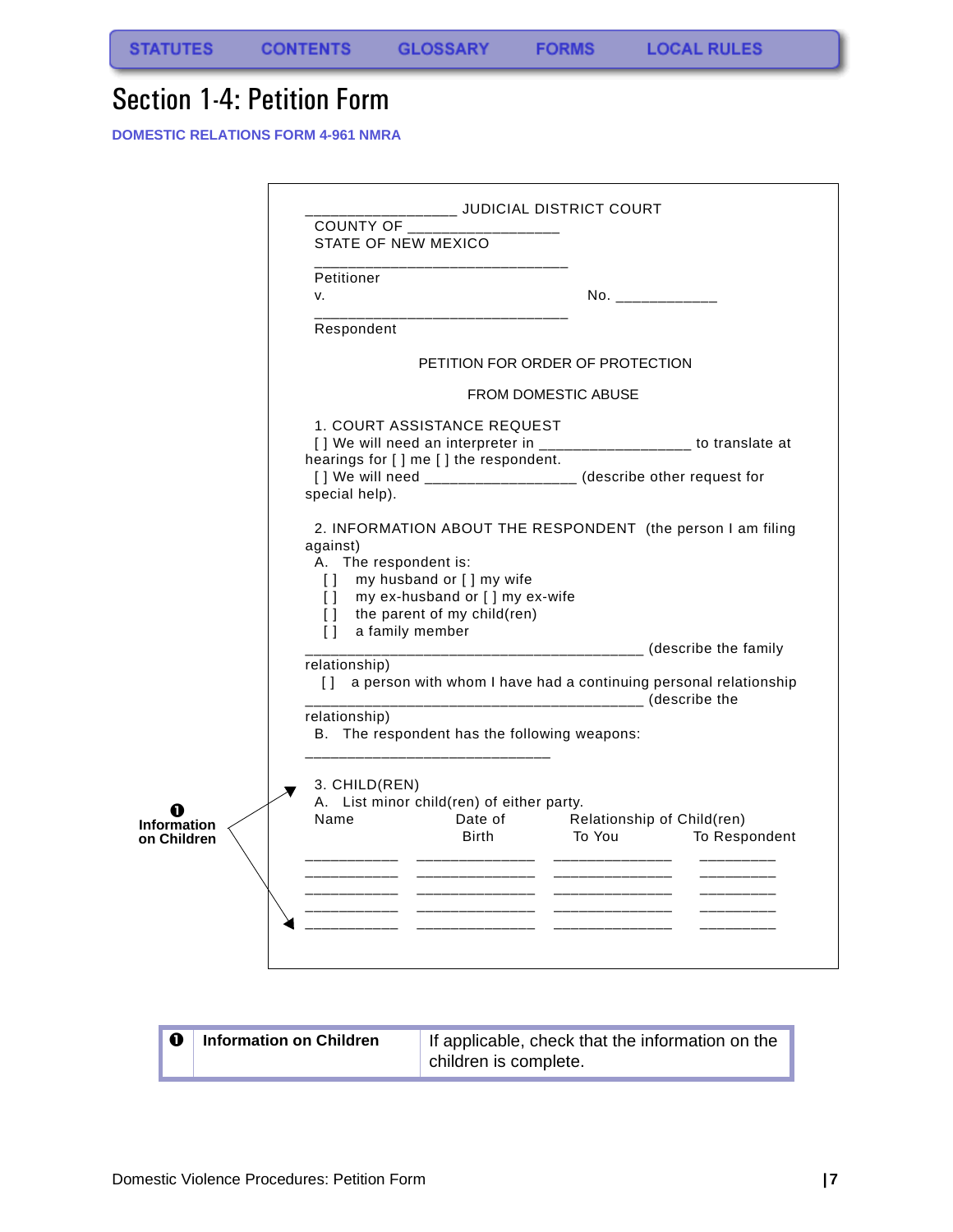|                 |                 |                                                            |                            | B. List address and with whom the child(ren) are currently living. (List<br>each child separately if child(ren) do not reside with same person.)                                                              |                                        |
|-----------------|-----------------|------------------------------------------------------------|----------------------------|---------------------------------------------------------------------------------------------------------------------------------------------------------------------------------------------------------------|----------------------------------------|
|                 |                 | person.)                                                   |                            | C. List each address where child(ren) have lived during the last 3<br>years. (List each child separately if child(ren) did not reside with same                                                               |                                        |
|                 |                 | Child's name                                               |                            | D. Does anyone else have physical custody of the child(ren) or claim<br>to have custody or visitation rights? [ ] yes [ ] no.<br>If yes, complete the following for the child(ren):<br>Person claiming rights |                                        |
|                 |                 | 4. OTHER CASES<br>respondent or the state:<br>Type of Case | Year Filed<br>(if known)   | [] The following divorce, separation, order of protection, child support,<br>paternity, abuse or neglect cases have been previously filed by me, the<br>Case Number<br>(if known)                             | <b>Where Filed</b><br>(city and state) |
| <b>Incident</b> |                 | 5. DOMESTIC ABUSE<br>where.)<br>Physical abuse:            |                            | A. The respondent committed the following act(s) of domestic abuse<br>against me or a member of my household: (describe in detail what<br>happened to you or to a member of your household and when and       |                                        |
|                 |                 | injured:                                                   |                            | Threats which caused fear that you or any household member would be                                                                                                                                           |                                        |
|                 |                 | Other abuse:                                               |                            |                                                                                                                                                                                                               |                                        |
|                 |                 | <b>CAUTION</b>  <br>procedure.                             | <b>PRE-SCREEN AND FVPA</b> | *If your district does not pre-screen for compliance with the<br>Family Violence Protection Act (FVPA), follow in-house                                                                                       |                                        |
| Ø               | <b>Incident</b> |                                                            | $\bullet$                  | Does the incident fall within the guidelines<br>described by the FVPA?<br>See the definition of domestic abuse listed<br>in the See DEFINITIONS section.                                                      |                                        |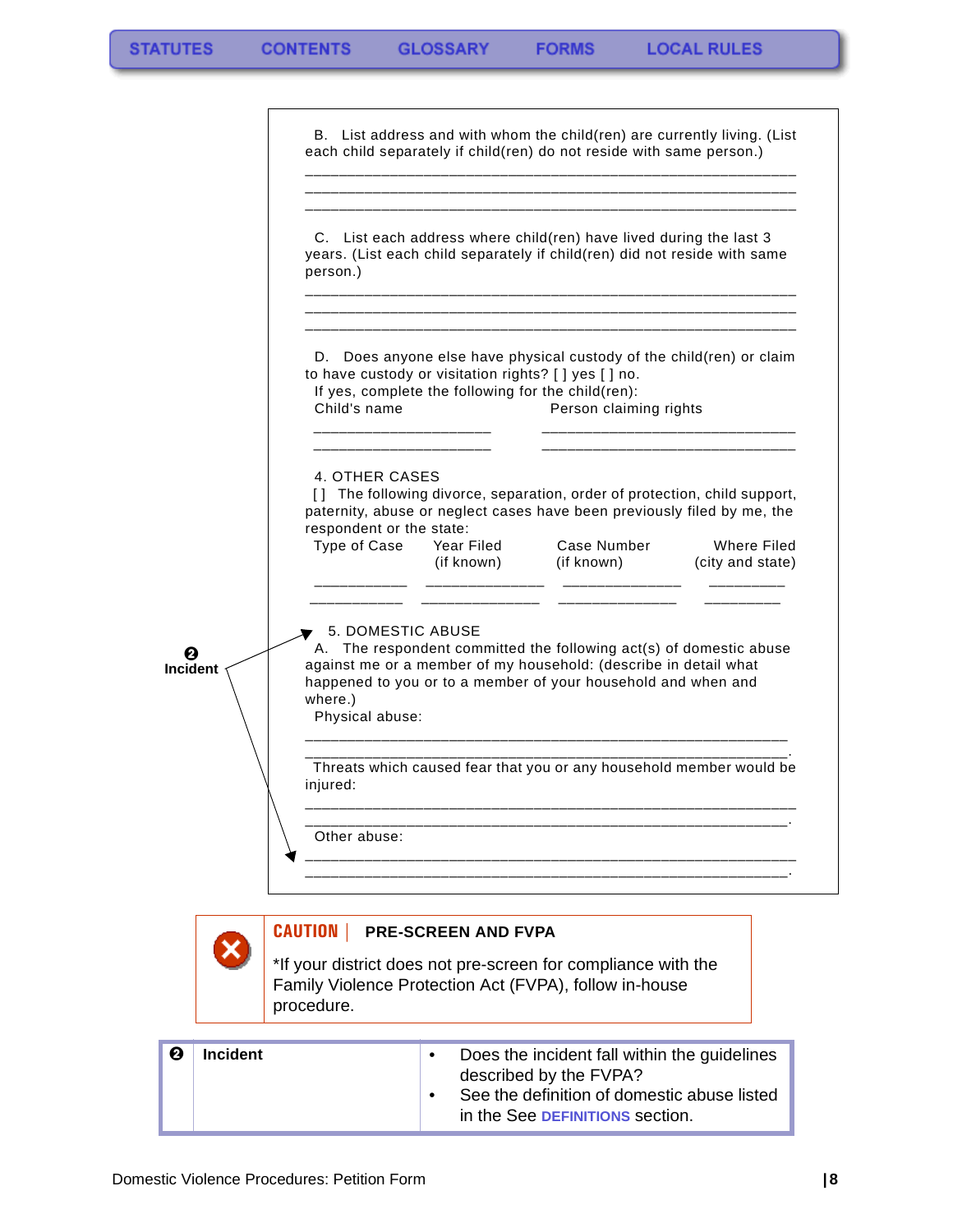**FORMS** 



| $\boldsymbol{6}$ | <b>Relief Requested</b> | Confirm that relief is checked off on the<br>petition. |
|------------------|-------------------------|--------------------------------------------------------|
| Ø                | Custody                 | If applicable, identify if custody is being sought.    |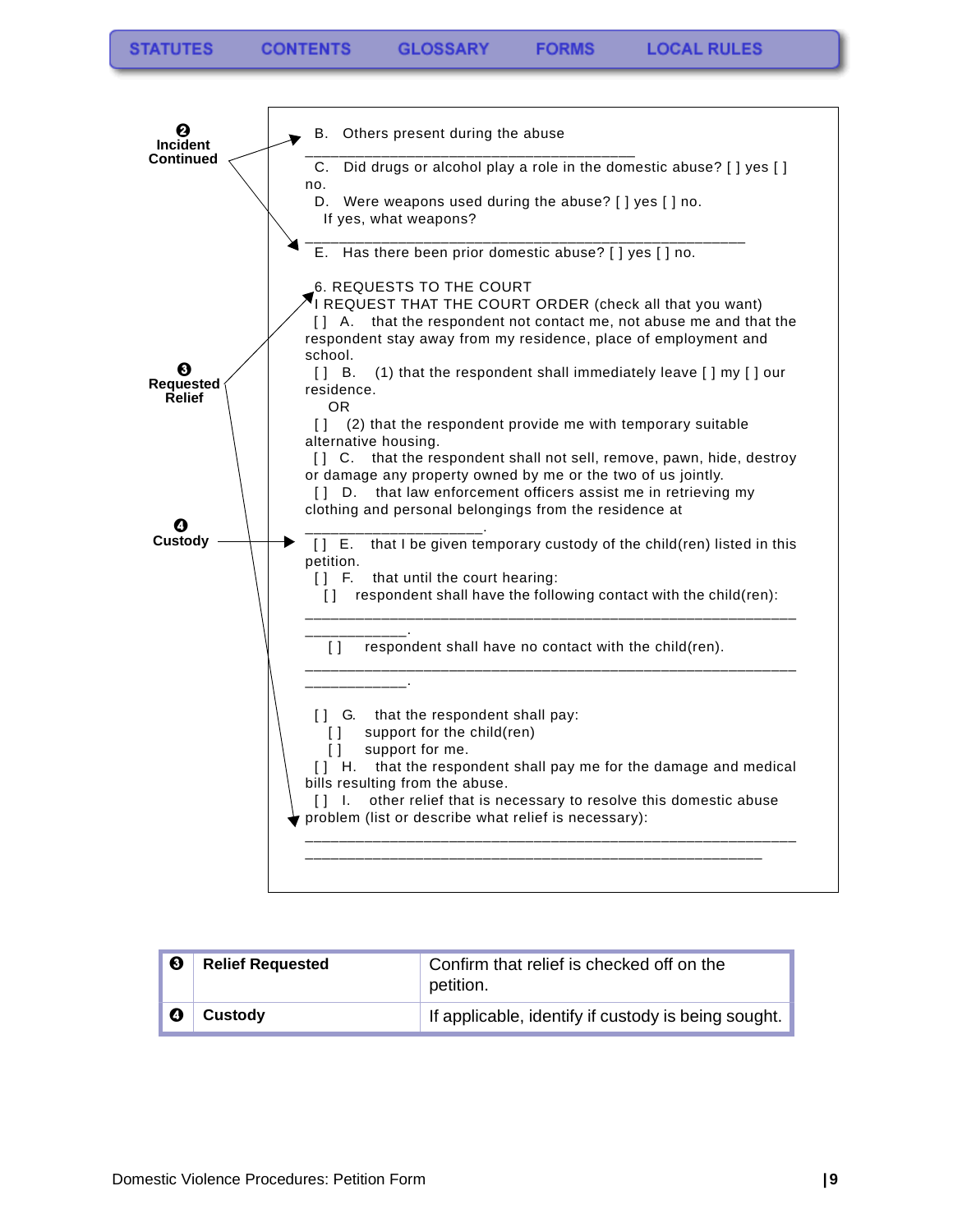|                                                | 7. INFORMATION ABOUT THE PETITIONER (ME)<br>(If you do not want the respondent to know your address and phone<br>number, do not include it on this form. Tell the court clerk that you need<br>to complete two other forms (Forms 4-961A and 4-961B) for your name<br>and address and request that the clerk place your address under seal.)<br>[] A. I DO NOT WANT RESPONDENT TO KNOW MY ADDRESS<br>NOW OR AFTER THE HEARING FOR THE FINAL ORDER OF<br>PROTECTION. I HAVE COMPLETED FORM 4-961B AND GIVEN IT TO<br>THE COURT CLERK. |         |
|------------------------------------------------|--------------------------------------------------------------------------------------------------------------------------------------------------------------------------------------------------------------------------------------------------------------------------------------------------------------------------------------------------------------------------------------------------------------------------------------------------------------------------------------------------------------------------------------|---------|
| <b>Full Names</b><br><b>Complete Addresses</b> | <b>OR</b><br>in the [ ] County [ ] Indian Country of ____________________, State of<br>New Mexico.<br>My mailing address is:                                                                                                                                                                                                                                                                                                                                                                                                         |         |
|                                                | My telephone numbers are:<br>Home<br>Work                                                                                                                                                                                                                                                                                                                                                                                                                                                                                            | Message |
|                                                | 8. NOTICE TO RESPONDENT<br>[] A. I have not told respondent that I am filing a petition to ask the<br>court for an order of protection because I believe irreparable harm would<br>result if I told respondent before coming to court. (Describe what might<br>happen to you or what you are afraid might happen if the respondent<br>knew you were asking for a court order of protection.).                                                                                                                                        |         |
|                                                | $[$ $]$ $B$ .<br>I have told respondent that I am filing this petition.                                                                                                                                                                                                                                                                                                                                                                                                                                                              |         |
| <b>Full Names</b><br><b>Complete Addresses</b> | 9. LOCATION OF RESPONDENT<br>Respondent may be found at:<br>_____________________________________(address)<br>(city)<br>__________________________________ (state and zip code)<br>_____________________________ (if in Indian Country, please<br>name tribe or pueblo).                                                                                                                                                                                                                                                             |         |
|                                                |                                                                                                                                                                                                                                                                                                                                                                                                                                                                                                                                      |         |

| $\blacksquare$ | <b>Full Name and Complete</b> | Confirm that the Petitioner wrote full names |
|----------------|-------------------------------|----------------------------------------------|
|                | Addressees                    | and addressees on the Petition.              |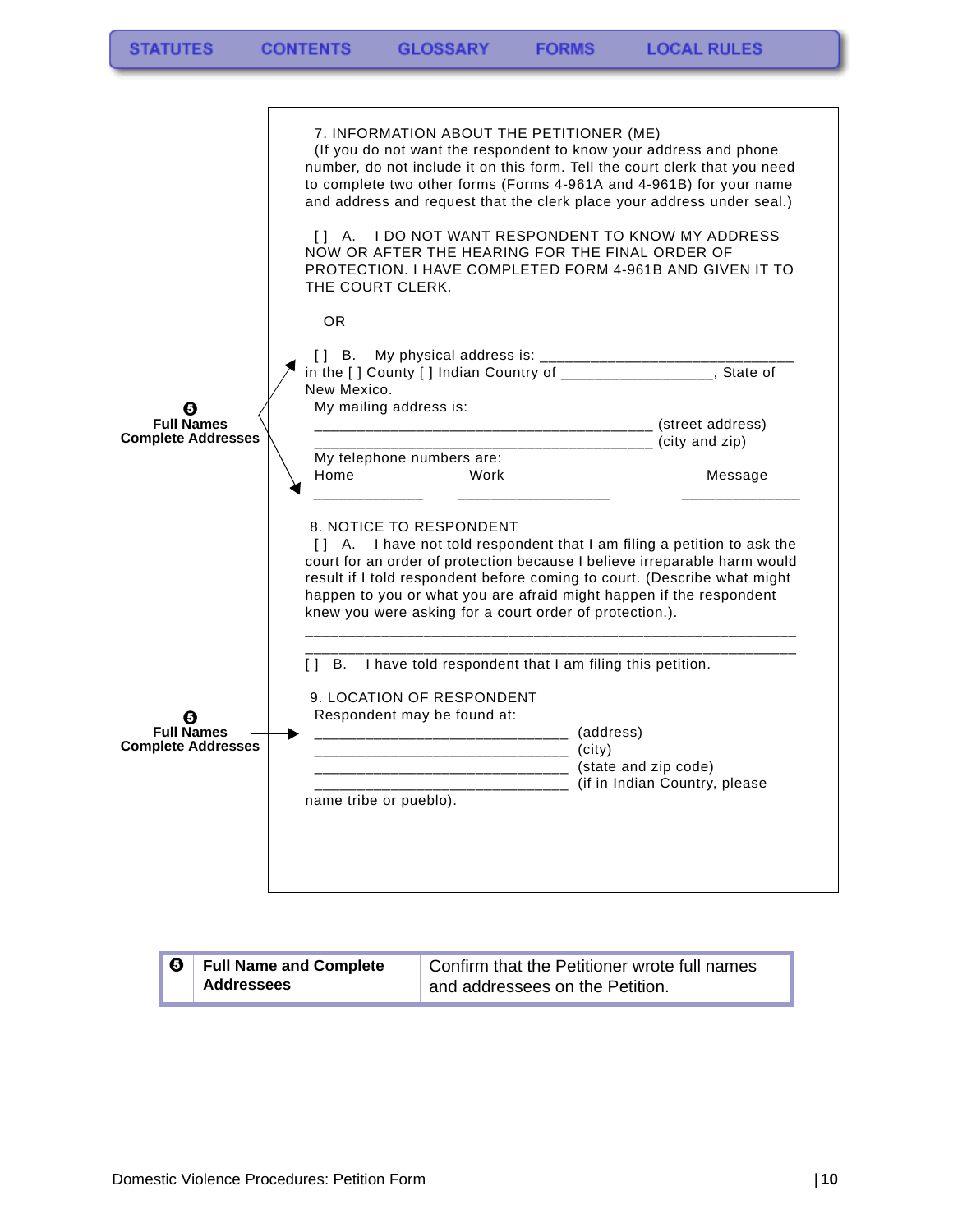| <b>Full Names</b><br><b>Complete Addresses</b> | Respondent's:<br>__________________________________ (social security number)<br>_______________________________ (home telephone number)<br>___________________________________(work address)<br>(work telephone number).<br>B. Is respondent in jail? [ ] yes [ ] no                     |
|------------------------------------------------|------------------------------------------------------------------------------------------------------------------------------------------------------------------------------------------------------------------------------------------------------------------------------------------|
|                                                | <b>VERIFICATION</b>                                                                                                                                                                                                                                                                      |
|                                                | STATE OF NEW MEXICO<br>COUNTY OF ________________)<br>TRIBE OR PUEBLO __________)                                                                                                                                                                                                        |
| <b>Signature</b>                               | The petitioner was sworn and states: I have read this petition for order<br>of protection from domestic abuse and it is true to the best of my<br>knowledge and belief. I understand that I can be punished both civilly<br>and criminally if any information in this petition is false. |
|                                                | ane Smith<br>Signature of Petitioner<br>Date                                                                                                                                                                                                                                             |
|                                                | Signed and sworn before me on this ________ day of ______________,<br>Notary public<br>_____________                                                                                                                                                                                     |
|                                                |                                                                                                                                                                                                                                                                                          |
|                                                |                                                                                                                                                                                                                                                                                          |

| $\bullet$ | Signature | Check signature with proper identification and<br>notarize. |
|-----------|-----------|-------------------------------------------------------------|
|-----------|-----------|-------------------------------------------------------------|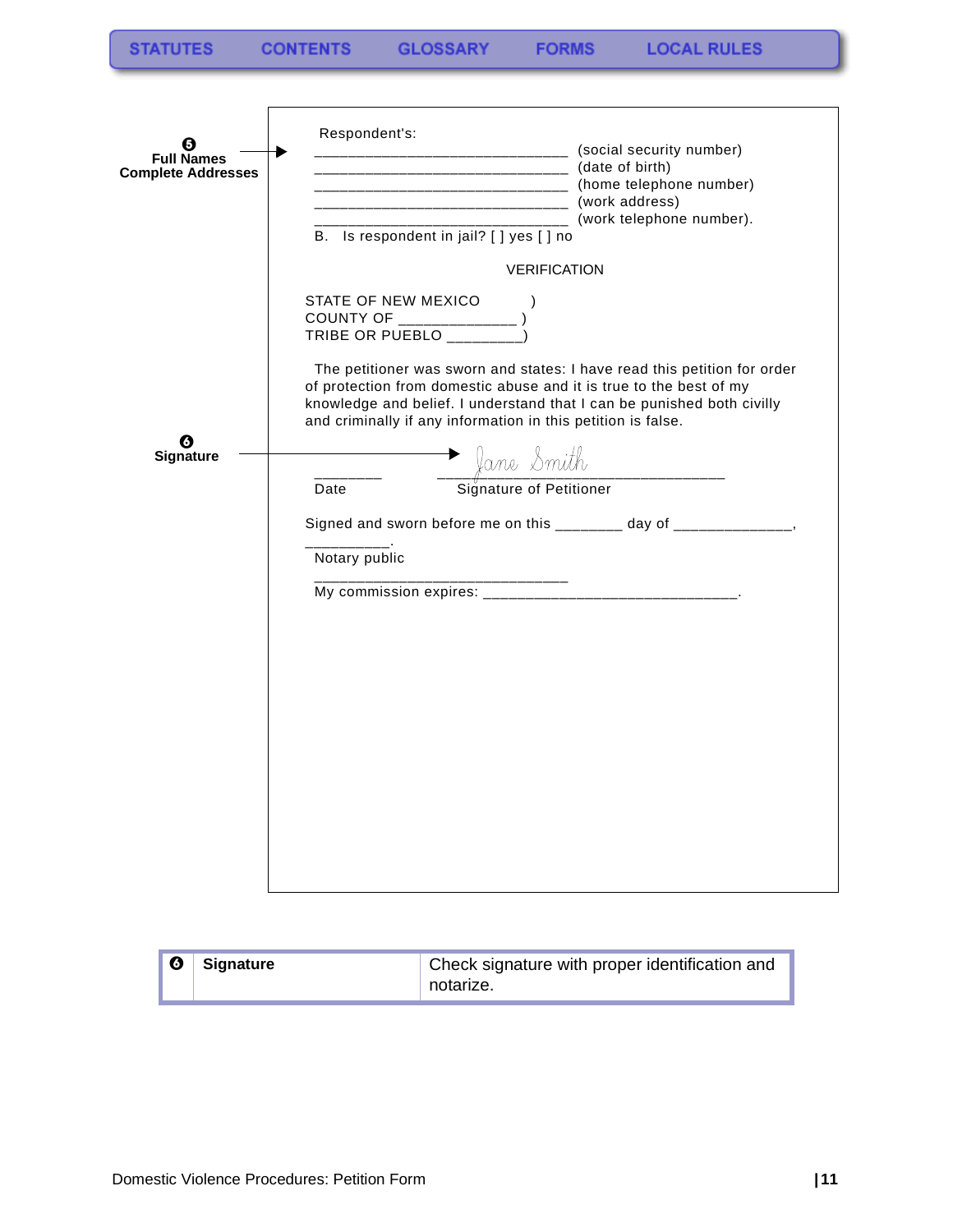# <span id="page-13-0"></span>Section 1-5: Service of Process

# <span id="page-13-1"></span>**WHEN IS SERVICE MADE?**

The Respondent in an Order of Protection action should be personally served immediately after the entry of the Temporary Order. Personal service means that the Petition and the Temporary Order are handed to the Respondent.

**CAUTION | SERVICE**

- Follow in-house procedure for service of Petition and Temporary Order of Protection.
- The sheriff's office also needs a copy of the Service of Process information.



### **SECOND | PRIVATE PROCESS SERVER**

The Petitioner may elect to use a private process server instead of having the Sheriff's office serve process.

The service of Orders of Protection by law enforcement should take precedence over the service of other documents unless they are of a similar emergency nature. Law Enforcement agencies should attempt service within one day of receiving the Order.

The Respondent must also be served with a copy of the Extended Domestic Violence Order of Protection immediately after it is issued. Both parties should be served at the completion of the hearing with Permanent Order of Protection.

### <span id="page-13-2"></span>**UNTIMELY SERVICE**

If the Respondent appears in court for the **ten (10) day** hearing, the court may proceed even though service was not made or not timely. If the Respondent has not been served and does not appear at the hearing, the Court will schedule another hearing and issue another Temporary Order of Protection or the Court may dismiss if the Petitioner agrees.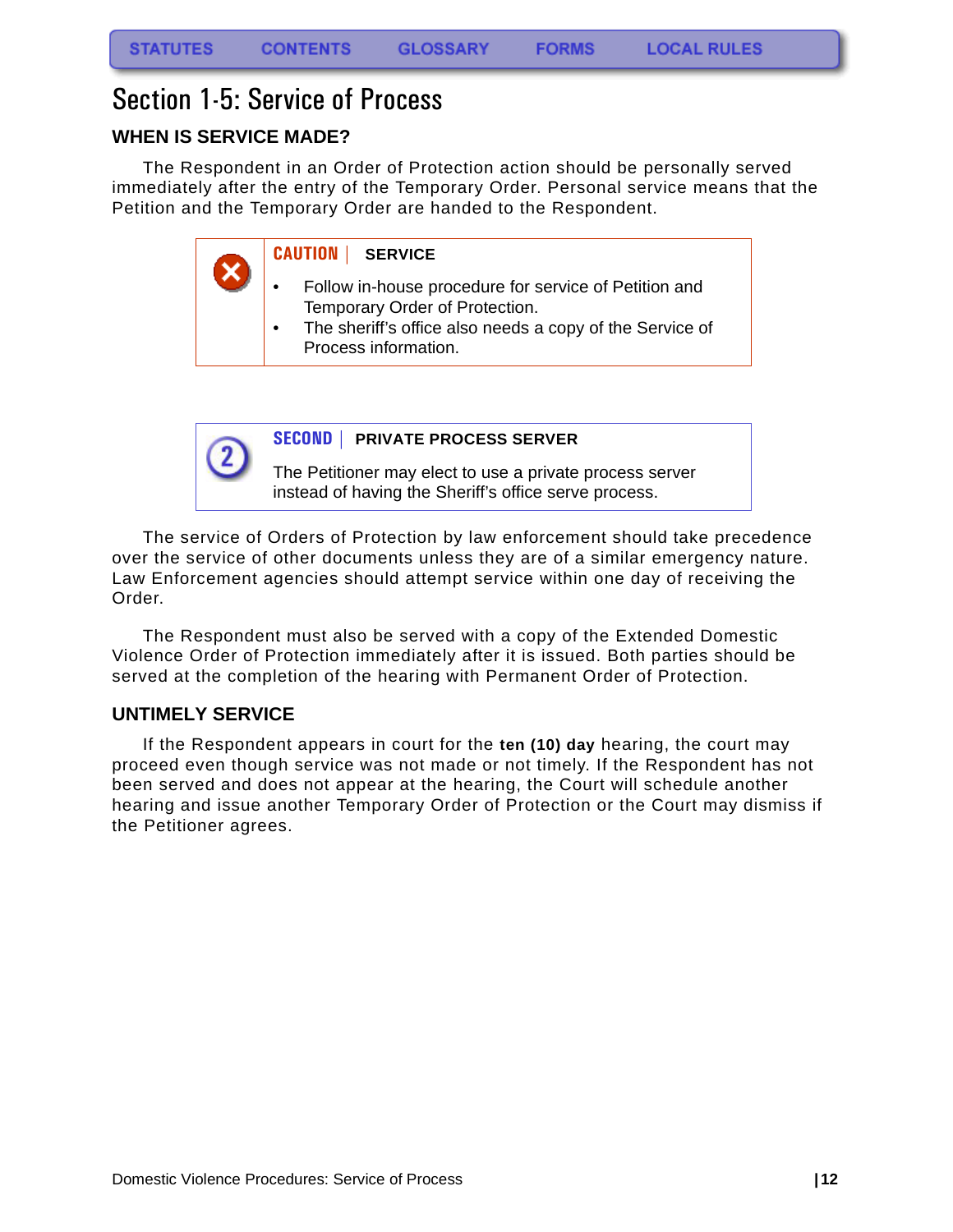### <span id="page-14-0"></span>**SERVICE OF PROCESS FORM**

**DOMESTIC RELATIONS FORM 4-961A. NMRA**.

| STATE OF NEW MEXICO                                       |                   |
|-----------------------------------------------------------|-------------------|
| Petitioner                                                |                   |
| v.                                                        | No. _____________ |
| ____________________________                              |                   |
| Respondent                                                |                   |
| SERVICE OF PROCESS INFORMATION FOR                        |                   |
| PETITION FOR ORDER OF PROTECTION FROM DOMESTIC ABUSE      |                   |
| AND                                                       |                   |
| PETITION FOR EMERGENCY ORDER OF PROTECTION                |                   |
| <b>INFORMATION ABOUT THE RESPONDENT</b>                   |                   |
|                                                           |                   |
| Respondent's name                                         |                   |
| ____________<br>Respondent's date of birth                |                   |
| Respondent's social security number                       |                   |
| Is respondent in jail? [ ] yes [ ] no                     |                   |
| Respondent's physical address is:                         |                   |
|                                                           |                   |
| ____________________________________ (state and zip code) |                   |
|                                                           |                   |
| [] Tribe [] Pueblo of ___________________________         |                   |
|                                                           |                   |



## **CAUTION | SERVICE OF PROCESS INFORMATION SHEET**

If your Service of Information sheet differs from the example above, use your in-house form.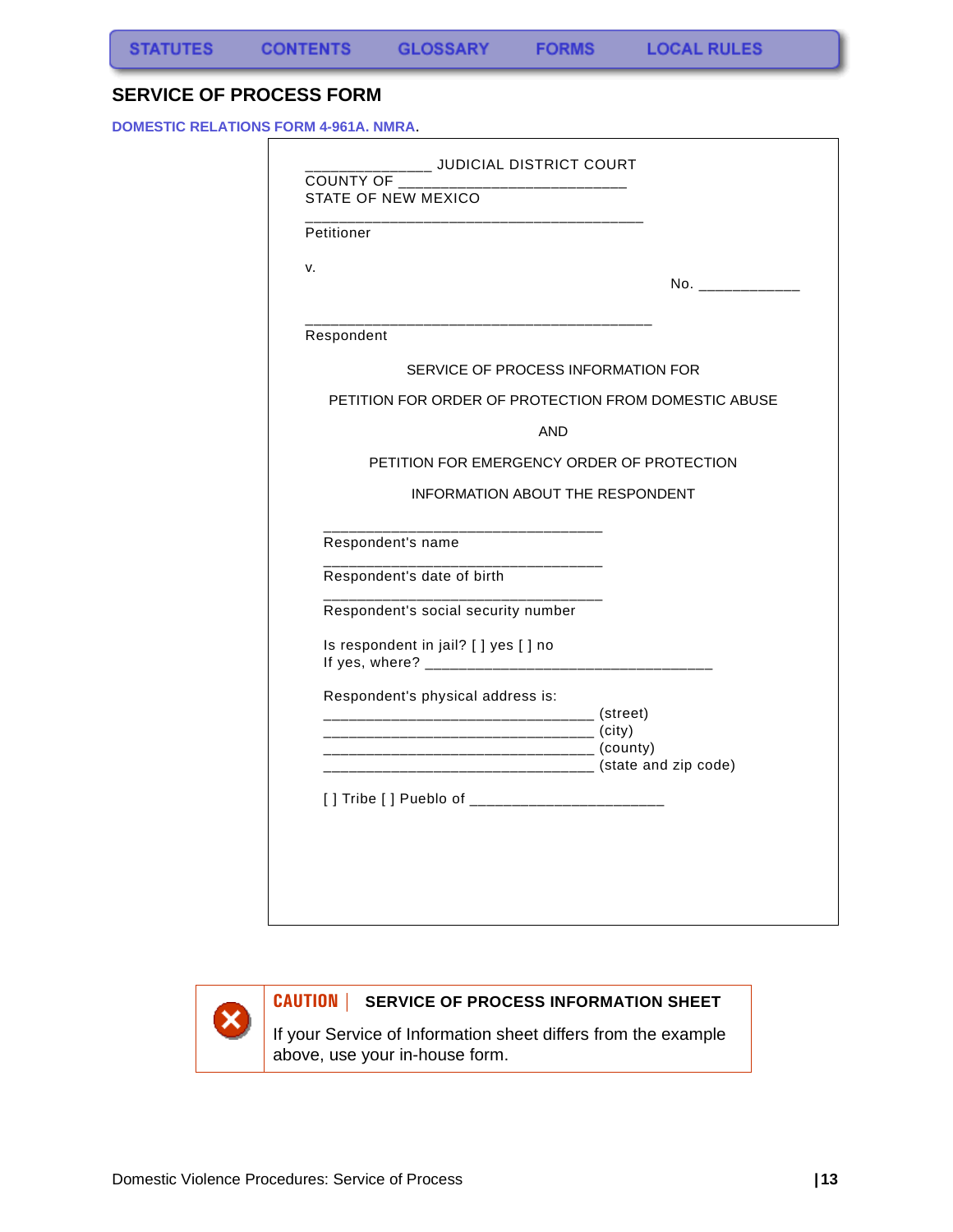$\blacksquare$ 

|                | ______________________________ (employer's name)<br>————————————————————— (county)                                           |                                                 |
|----------------|------------------------------------------------------------------------------------------------------------------------------|-------------------------------------------------|
|                | [] Tribe [] Pueblo of _____________________                                                                                  | ___________________ (state and zip code)        |
|                | Respondent works the following hours:<br>__________ (a.m.) (p.m.) to __________ (a.m.) (p.m.)                                |                                                 |
|                | What does respondent look like?<br>Hair _________ (color)    Eyes _________ (color)<br>Height ___________ Weight ___________ |                                                 |
|                | Race -- ethnicity: _________________<br>Other physical characteristics or marks:                                             |                                                 |
|                | [] yes [] no If yes, why?                                                                                                    | Do you consider the respondent to be dangerous? |
| and workplace: | Does respondent have any weapons? [ ] yes [ ] no<br>Places where respondent can be found apart from physical address         |                                                 |
|                |                                                                                                                              |                                                 |
| Date           |                                                                                                                              | Signature of petitioner                         |
|                | (Petitioner's street address<br>unless petitioner files Form 4-961B)                                                         |                                                 |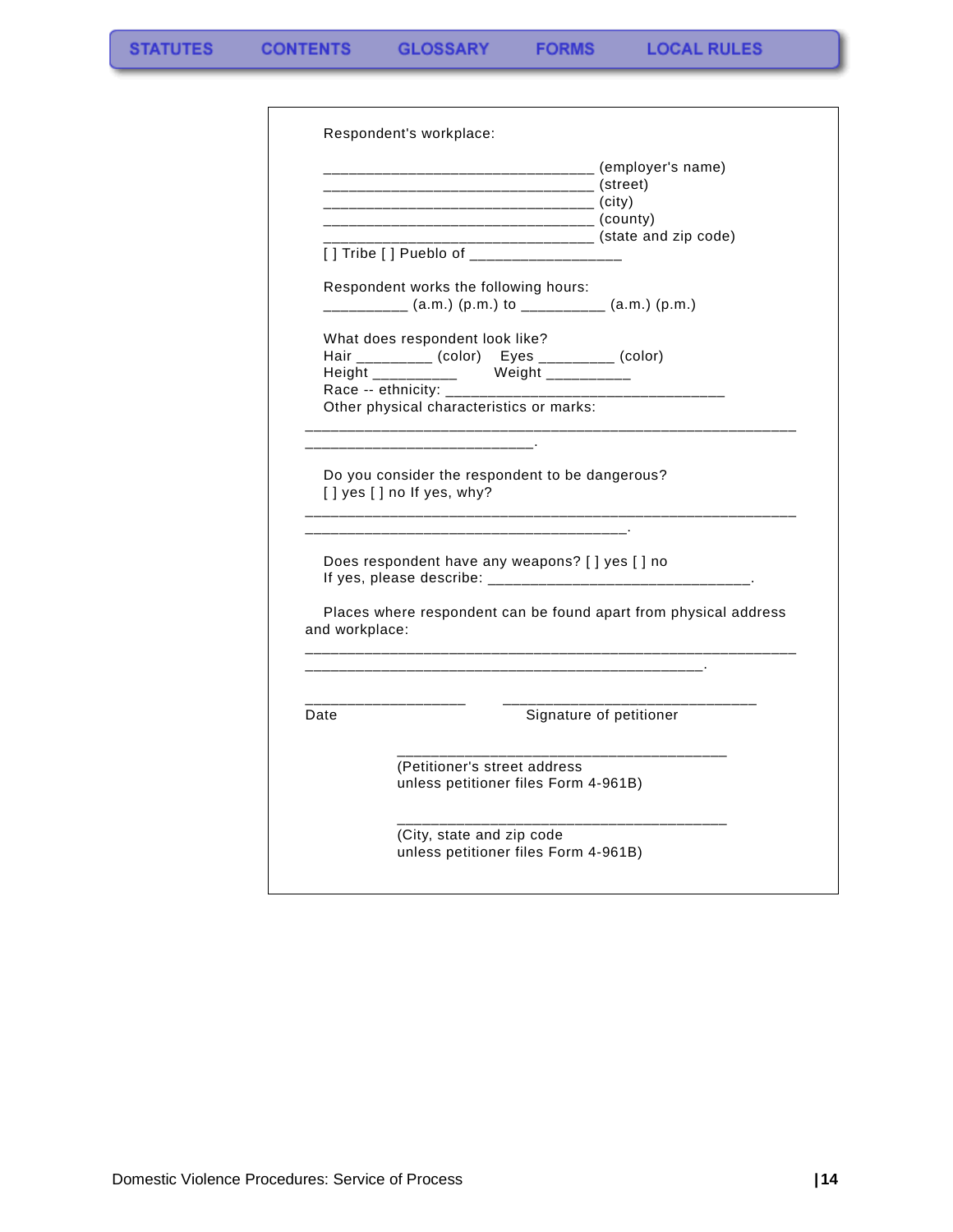# <span id="page-16-0"></span>Section 1-6: Request for Confidential Address Form

**DOMESTIC RELATIONS FORM 4-961B. NMRA**.

|    | Petitioner                                         |                                                                                                                |
|----|----------------------------------------------------|----------------------------------------------------------------------------------------------------------------|
|    |                                                    |                                                                                                                |
| v. |                                                    |                                                                                                                |
|    |                                                    |                                                                                                                |
|    | Respondent                                         |                                                                                                                |
|    |                                                    | REQUEST FOR ORDER TO OMIT PETITIONER'S ADDRESS                                                                 |
|    |                                                    | AND TELEPHONE NUMBER FROM PETITION,                                                                            |
|    |                                                    | TO PLACE REFERENCES TO PETITIONER'S ADDRESS UNDER                                                              |
|    |                                                    |                                                                                                                |
|    |                                                    | SEAL AND FOR AN ORDER PROVIDING                                                                                |
| 1. |                                                    | ALTERNATIVE MEANS OF SERVICE ON PETITIONER<br>I do not want my current address and telephone number to be made |
|    | known to the respondent for the following reasons: |                                                                                                                |
| 2. |                                                    | My current mailing address and telephone number are:                                                           |
|    | (address)                                          |                                                                                                                |
|    | (city, state and zip code)                         |                                                                                                                |
|    | My telephone numbers are:                          |                                                                                                                |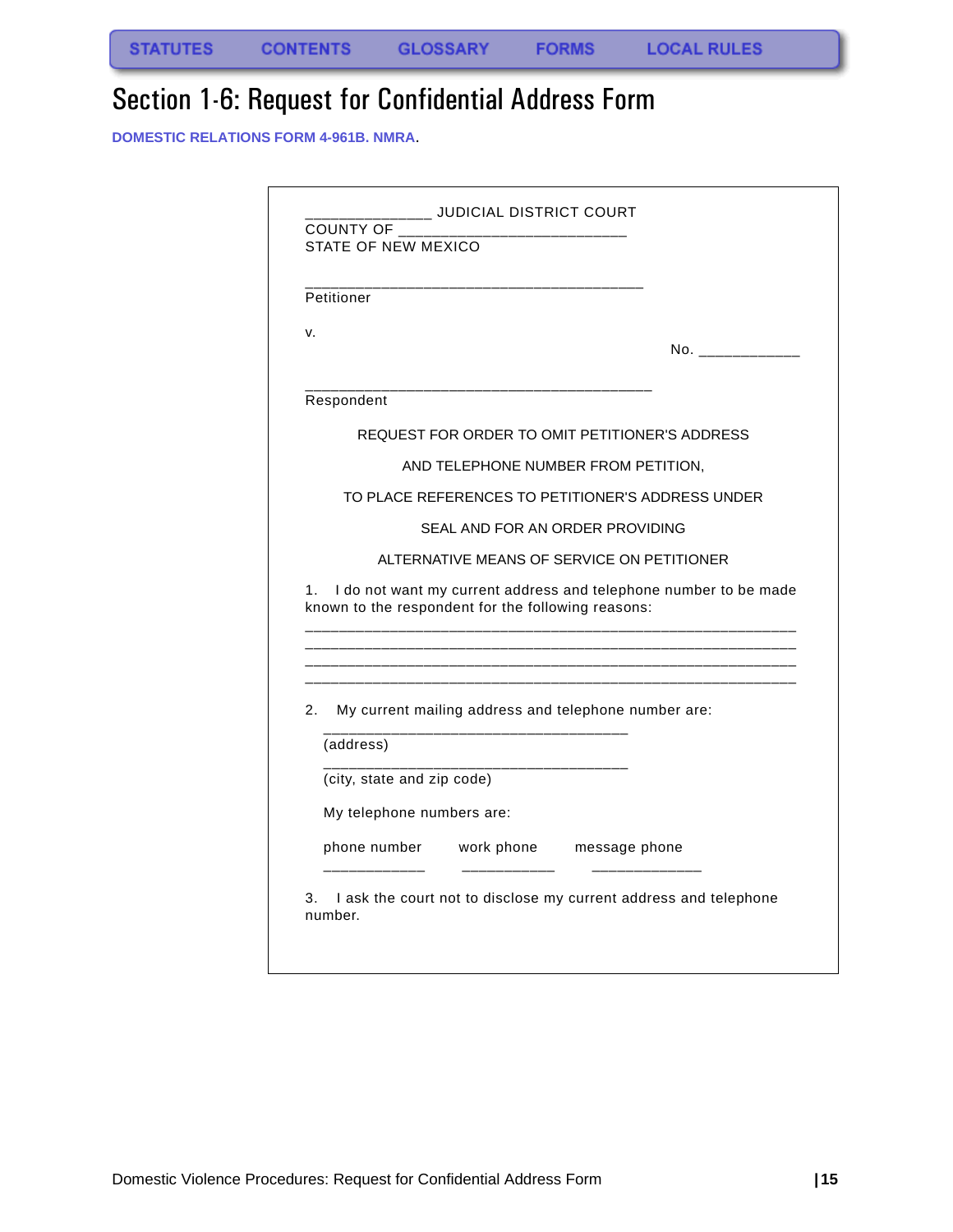| my current address.                                                                                                                                                                         | 4. I ask that if my request is granted, all process and papers be served<br>on me by delivering them to the clerk of the court who shall serve me at                                                                                                 |  |
|---------------------------------------------------------------------------------------------------------------------------------------------------------------------------------------------|------------------------------------------------------------------------------------------------------------------------------------------------------------------------------------------------------------------------------------------------------|--|
| I agree that if either my address or telephone number change during<br>5.<br>this lawsuit, I will immediately file another form like this one giving my<br>new address or telephone number. |                                                                                                                                                                                                                                                      |  |
|                                                                                                                                                                                             | <b>VERIFICATION</b>                                                                                                                                                                                                                                  |  |
|                                                                                                                                                                                             | STATE OF NEW MEXICO<br>ł<br>TRIBE OR PUEBLO _______________<br><sup>}</sup>                                                                                                                                                                          |  |
|                                                                                                                                                                                             | The petitioner was sworn and states: I have read the above<br>information and it is true to the best of my knowledge and belief. I<br>understand that I can be punished both civilly and criminally if any<br>information in this petition is false. |  |
| Date                                                                                                                                                                                        | Signature of petitioner                                                                                                                                                                                                                              |  |
|                                                                                                                                                                                             |                                                                                                                                                                                                                                                      |  |
|                                                                                                                                                                                             | Petitioner's street address                                                                                                                                                                                                                          |  |
|                                                                                                                                                                                             | (City, state and zip code)                                                                                                                                                                                                                           |  |
|                                                                                                                                                                                             | Signed and sworn before me on this _____ day of ____________,                                                                                                                                                                                        |  |
| Notary Public                                                                                                                                                                               | My commission expires:______________                                                                                                                                                                                                                 |  |
| $\Box$                                                                                                                                                                                      | I have reviewed this request<br>I recommend that the request be granted.<br>[] I recommend that the request be denied.                                                                                                                               |  |
|                                                                                                                                                                                             | Signed                                                                                                                                                                                                                                               |  |
|                                                                                                                                                                                             | Title                                                                                                                                                                                                                                                |  |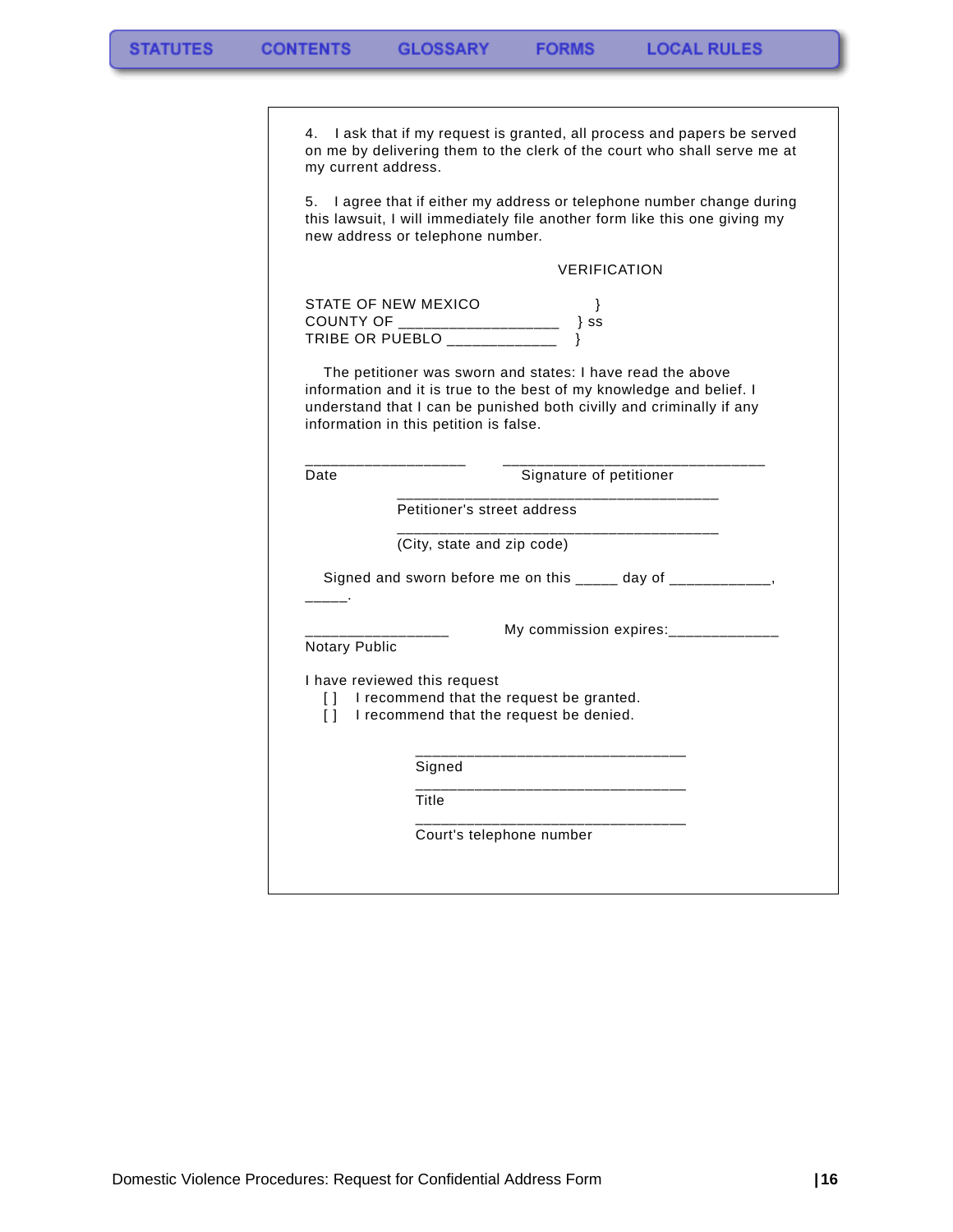[] Request of petitioner is granted. The respondent shall serve all pleadings and other papers required to be served by filing them with the clerk who will note on the pleading or papers the date and manner of service. The clerk shall promptly serve such pleadings and papers on the petitioner, noting in the court file the date and manner of service upon petitioner.

**FORMS** 

[] Request of the petitioner is denied. The petitioner shall place petitioner's name, address and phone number in the appropriate places on the petition prior to service of the petition upon the respondent.

District Judge

\_\_\_\_\_\_\_\_\_\_\_\_\_\_\_\_\_\_\_\_\_\_\_\_\_\_\_\_\_\_\_\_

 \_\_\_\_\_\_\_\_\_\_\_\_\_\_\_\_\_\_\_\_\_\_\_\_\_\_\_\_\_\_\_\_ Date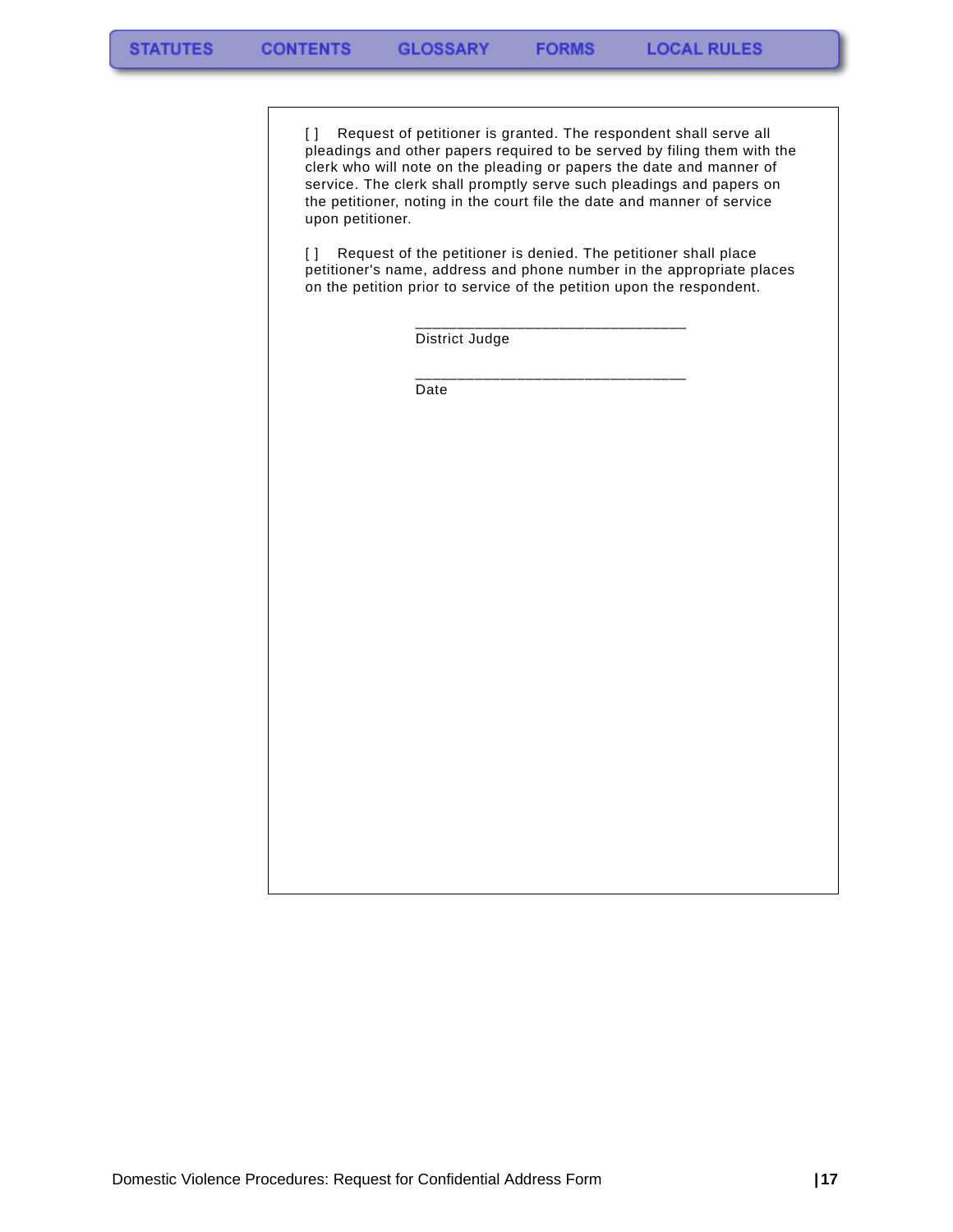# <span id="page-19-0"></span>Section 1-7: Temporary Order of Protection

For the Temporary Order of Protection, the petition is reviewed at an ex parte proceeding. An ex parte hearing is one in which the court only hears one side. At the ex parte proceeding, the Judge or Special Commissioner determines whether there is probable cause to believe that the Respondent committed an act of domestic abuse.

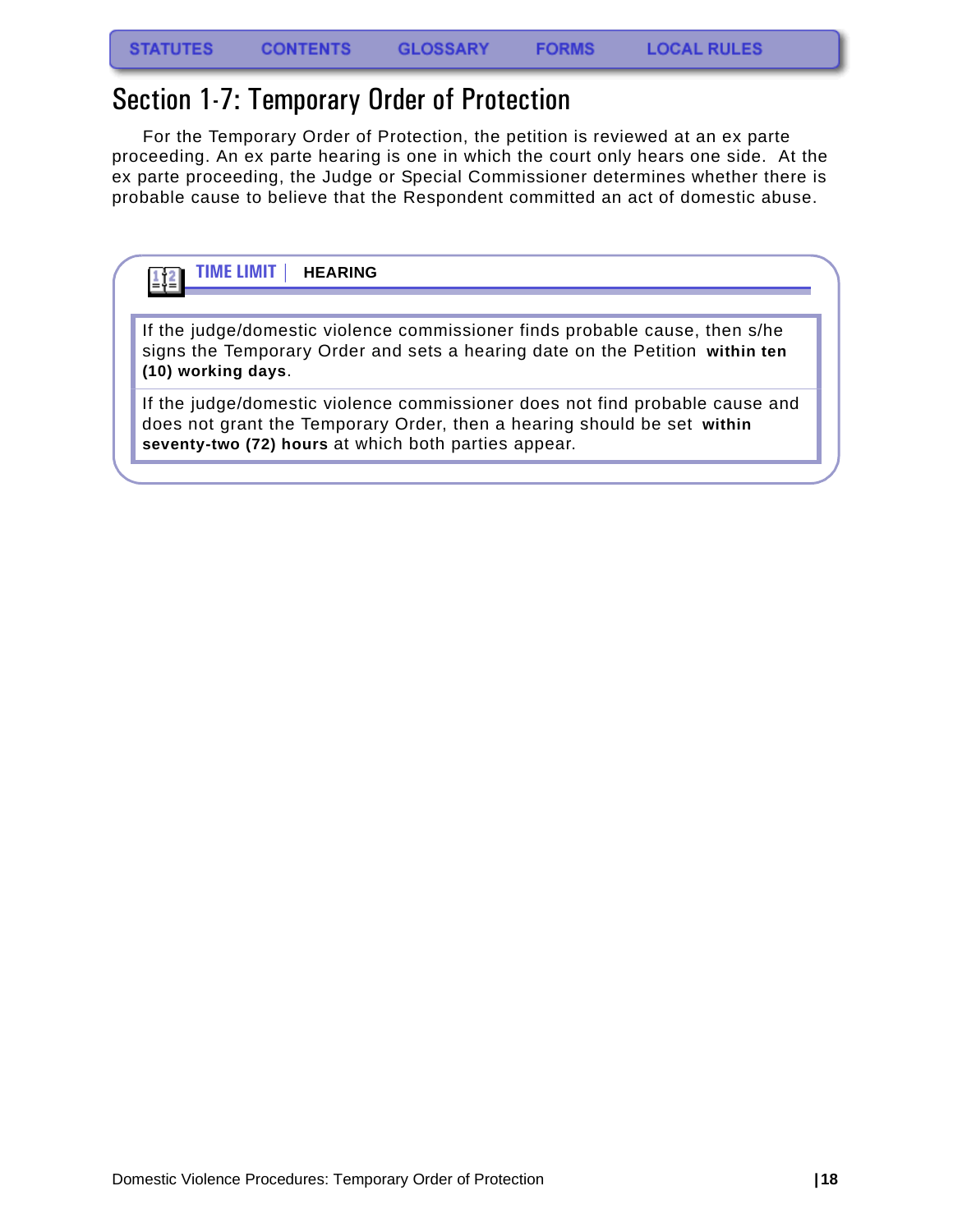S,

# <span id="page-20-0"></span>**TEMPORARY ORDER OF PROTECTION FORM**

**DOMESTIC RELATIONS FORM 4-963 NMRA**.

| Petitioner                             |                                                                                                                         |                               |                                                                                                                                                                                                                                                                                                                                                                                                                                                                                                                                                                                                                                                              |
|----------------------------------------|-------------------------------------------------------------------------------------------------------------------------|-------------------------------|--------------------------------------------------------------------------------------------------------------------------------------------------------------------------------------------------------------------------------------------------------------------------------------------------------------------------------------------------------------------------------------------------------------------------------------------------------------------------------------------------------------------------------------------------------------------------------------------------------------------------------------------------------------|
| v.                                     |                                                                                                                         |                               | No. In the North State of the North State of the North State of the North State of the North State of the North State of the North State of the North State of the North State of the North State of the North State of the No                                                                                                                                                                                                                                                                                                                                                                                                                               |
| Respondent                             |                                                                                                                         |                               |                                                                                                                                                                                                                                                                                                                                                                                                                                                                                                                                                                                                                                                              |
|                                        |                                                                                                                         | TEMPORARY ORDER OF PROTECTION |                                                                                                                                                                                                                                                                                                                                                                                                                                                                                                                                                                                                                                                              |
|                                        |                                                                                                                         | AND ORDER TO APPEAR           |                                                                                                                                                                                                                                                                                                                                                                                                                                                                                                                                                                                                                                                              |
| Π<br>1.<br>a lawyer.                   | court having considered the petition, FINDS that the court has<br>unless the court enters this order. The court ORDERS: |                               | The court has reviewed the sworn petition alleging domestic abuse. The<br>jurisdiction, that there is probable cause to believe that an act of<br>domestic abuse has occurred and that petitioner or a household member<br>of petitioner will suffer immediate and irreparable injury, loss or damage<br>Respondent shall not write to, talk to, visit or contact the<br>petitioner in any way except through petitioner's lawyer, if petitioner has                                                                                                                                                                                                         |
| Π<br>2.<br>set forth above.<br>Π<br>3. | petitioner or the petitioner's household members.                                                                       |                               | Respondent shall not abuse the petitioner or the petitioner's<br>household members in any way. "Abuse" means any incident by<br>respondent against petitioner or petitioner's household member resulting<br>in (1) physical harm; (2) severe emotional distress; (3) bodily injury or<br>assault; (4) a threat causing imminent fear of bodily injury; (5) criminal<br>trespass; (6) criminal damage to property; (7) repeatedly driving by a<br>residence or work place; (8) telephone harassment; (9) stalking;<br>(10) harassment; (11) harm or threatened harm to children in any manner<br>Respondent shall not ask or cause other persons to abuse the |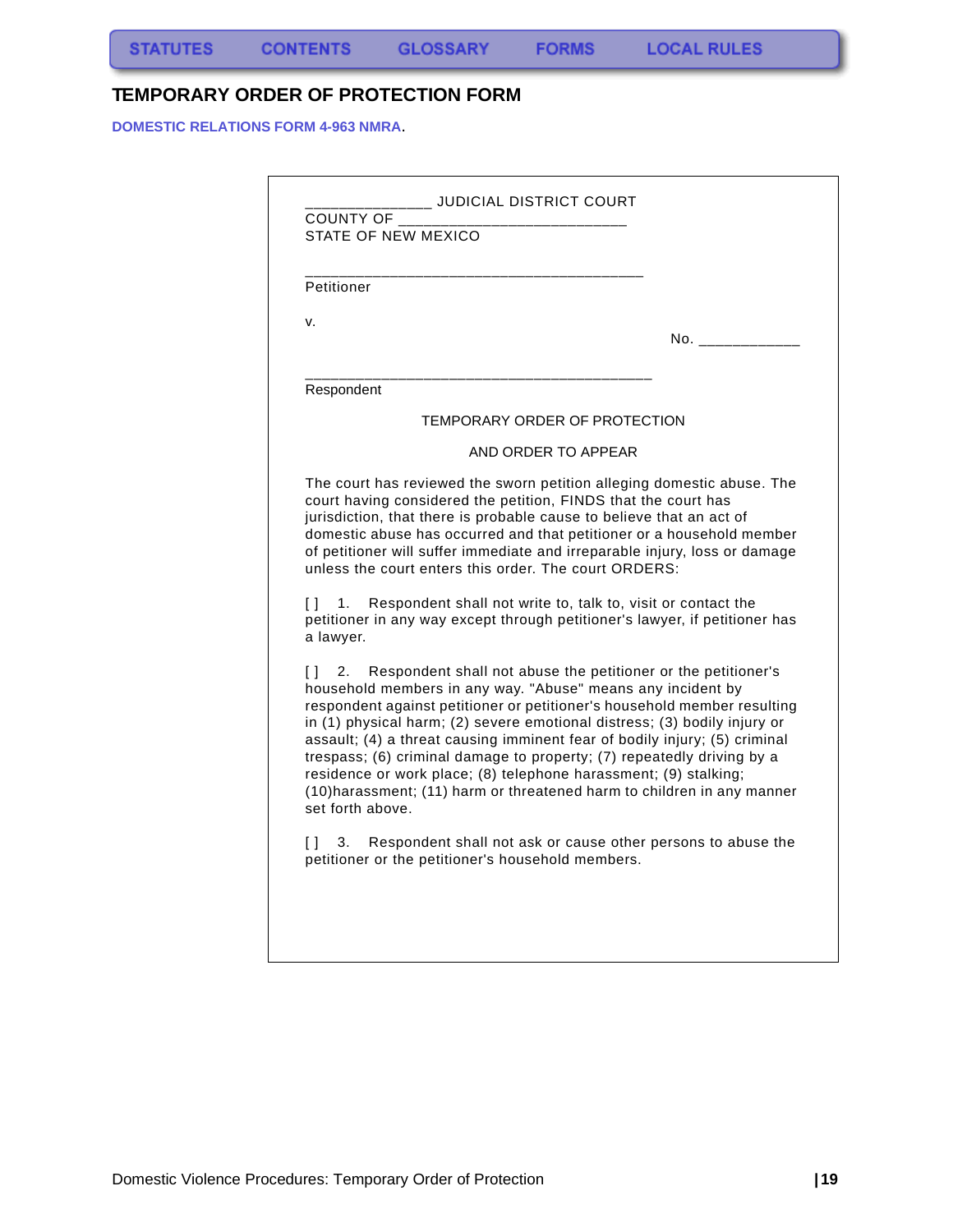| [] 4. Respondent shall not go within _____ yards of the petitioner's<br>home or school or work place. Respondent shall not go within ______<br>yards of the petitioner at all times except                                                    |                                                                                                                                                                                                                                                                                 |  |
|-----------------------------------------------------------------------------------------------------------------------------------------------------------------------------------------------------------------------------------------------|---------------------------------------------------------------------------------------------------------------------------------------------------------------------------------------------------------------------------------------------------------------------------------|--|
|                                                                                                                                                                                                                                               |                                                                                                                                                                                                                                                                                 |  |
| store, respondent shall not go within ______ yards of petitioner.<br>________________________________ shall have temporary physical<br>$\begin{bmatrix} 1 & 5 \end{bmatrix}$<br>custody of the following child(ren): ________________________ |                                                                                                                                                                                                                                                                                 |  |
|                                                                                                                                                                                                                                               |                                                                                                                                                                                                                                                                                 |  |
| $\left[ \ \right]$                                                                                                                                                                                                                            | A. No contact with the child(ren) until further order of this<br>court and shall stay ______ yards away from the child(ren)'s school.                                                                                                                                           |  |
|                                                                                                                                                                                                                                               | [] B. Contact with the child(ren), subject to:                                                                                                                                                                                                                                  |  |
|                                                                                                                                                                                                                                               | [] 7. The court may decide temporary child and interim support at the                                                                                                                                                                                                           |  |
|                                                                                                                                                                                                                                               | hearing listed below. Both parties shall bring to the hearing proof of<br>income in the form of the two latest pay stubs or the federal tax returns<br>from the previous year, proof of work related day-care costs and proof of<br>medical insurance costs for the child(ren). |  |
| until further court order.                                                                                                                                                                                                                    | [] 8. [] A. Respondent is ordered to immediately leave the                                                                                                                                                                                                                      |  |
|                                                                                                                                                                                                                                               | [] B. Law enforcement officers are hereby ordered to evict<br>respondent from the residence at _______________________________.                                                                                                                                                 |  |
|                                                                                                                                                                                                                                               |                                                                                                                                                                                                                                                                                 |  |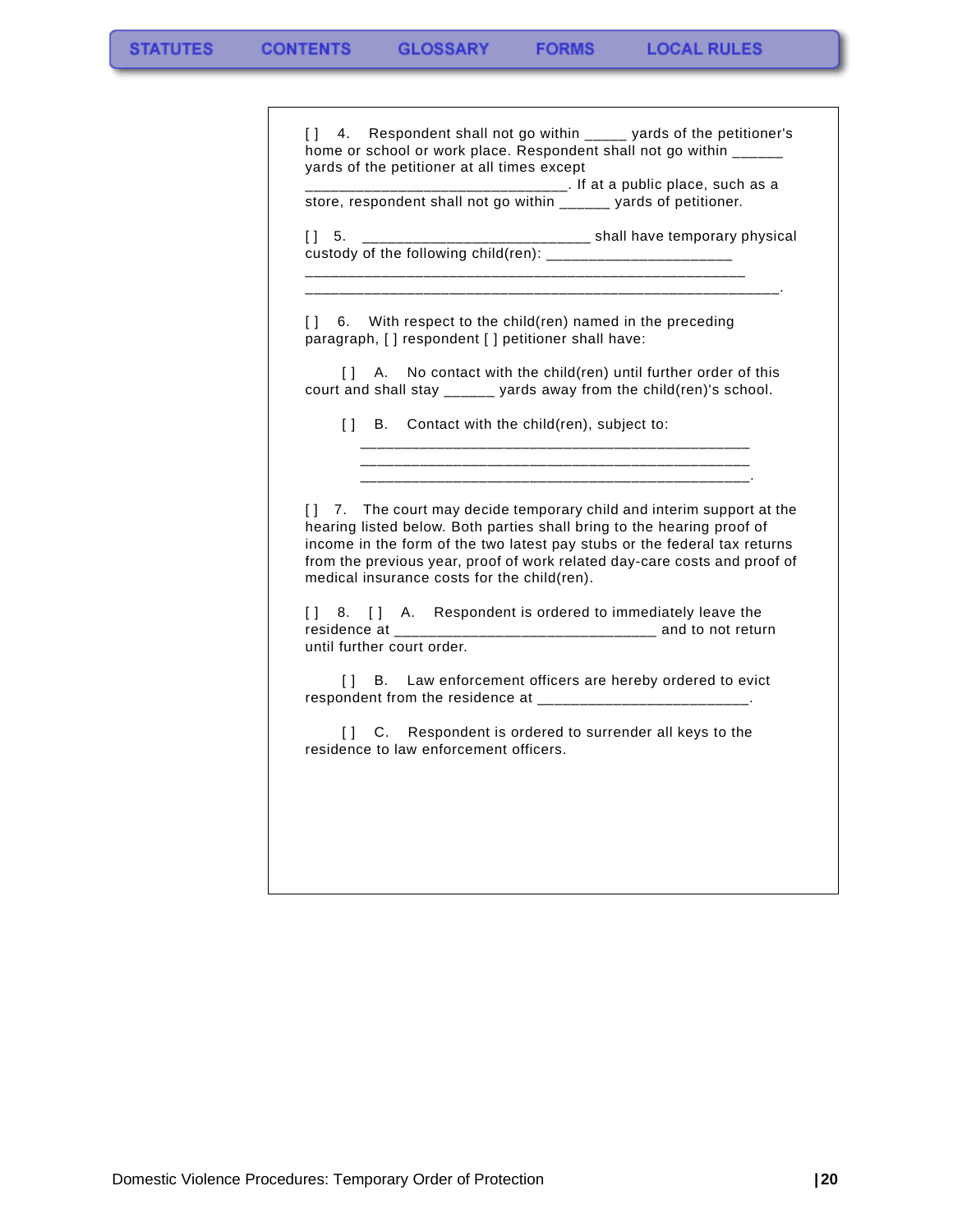[ ] 9. Law enforcement officers or \_\_\_\_\_\_\_\_\_\_\_\_\_\_\_\_\_\_ shall accompany [ ] respondent [ ] petitioner to remove essential tools (as specified in No. 12), clothing, and personal belongings from the residence at

**FORMS** 

[] 10. Neither party shall transfer, hide, add debt to, sell or otherwise dispose of the other's property or the joint property of the parties except in the usual course of business or for the necessities of life. The parties shall account to the court for all such changes to property made after the order is served or communicated to the party. Neither party shall disconnect the utilities of the other party's residence.

[ ] 11. This order supersedes inconsistent prior order in Cause No. \_\_ and any other prior domestic relations order and domestic violence restraining orders between these two parties.

\_\_\_\_\_\_\_\_\_\_\_\_\_\_\_\_\_\_\_\_\_\_\_\_\_\_\_\_\_\_\_\_\_\_\_\_\_\_\_\_\_\_\_\_\_\_\_\_\_\_\_\_\_\_\_\_\_\_ \_\_\_\_\_\_\_\_\_\_\_\_\_\_\_\_\_\_\_\_\_\_\_\_\_\_\_\_\_\_\_\_\_\_\_\_\_\_\_\_\_\_\_\_\_\_\_\_\_\_\_\_\_\_\_\_\_\_ \_\_\_\_\_\_\_\_\_\_\_\_\_\_\_\_\_\_\_\_\_\_\_\_\_\_\_\_\_\_\_\_\_\_\_\_\_\_\_\_\_\_\_\_\_\_\_\_\_\_\_\_\_\_\_\_.

[ ] 12. Other:

13. While this order is in effect, petitioner shall refrain from any act that would cause the respondent to violate this order.

HEARING

\_\_\_\_\_\_\_\_\_\_\_\_\_\_\_\_\_\_\_\_\_\_\_\_\_\_\_,

 IT IS FURTHER ORDERED that the parties shall appear in the \_\_\_\_\_\_\_\_\_\_\_\_\_ Judicial District Court, Room \_\_\_\_, at

before \_\_\_\_\_\_\_\_\_\_\_\_\_\_\_\_\_\_\_\_\_\_\_\_\_\_\_, at \_\_\_\_\_\_\_\_\_ (a.m.) (p.m.) on \_\_\_\_\_\_\_\_\_\_\_\_\_\_\_\_\_\_\_\_\_\_ (date) for hearing on whether an extended order of protection against domestic abuse will be issued. Either party may bring witnesses or evidence and may be represented by counsel at this hearing. Respondent may file a Response to the Petition for Order of Protection from Domestic Abuse on or before the hearing. If the respondent fails to attend this hearing, an extended order may be entered by default against respondent and a bench warrant may be issued for respondent's arrest. If petitioner willfully fails to appear at this hearing, the petition may be dismissed. This order remains in force until \_\_\_\_\_\_\_\_\_\_\_\_\_\_\_\_\_\_\_\_\_\_, \_\_\_\_\_.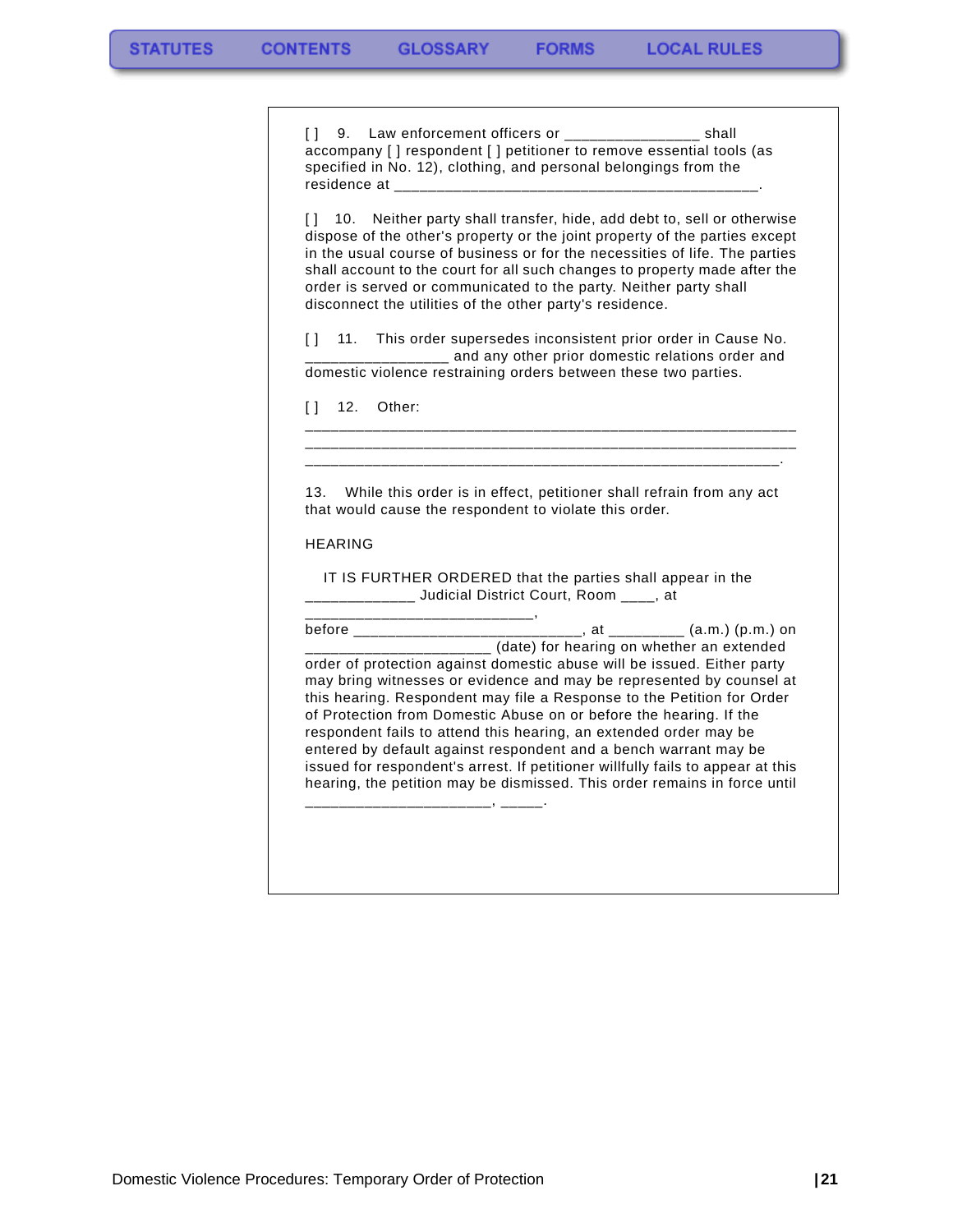É

| L.<br>PRIOR PERMISSION OF THE COURT.                                                                                                                                     | DO NOT BRING ANY CHILDREN TO THE HEARING WITHOUT                      |
|--------------------------------------------------------------------------------------------------------------------------------------------------------------------------|-----------------------------------------------------------------------|
| <b>ENFORCEMENT OF ORDER</b>                                                                                                                                              |                                                                       |
| be charged with a crime, arrested, held in contempt of court, fined or<br>jailed.                                                                                        | If the respondent violates any part of this order, the respondent may |
| SERVICE AND NOTICE TO LAW ENFORCEMENT AGENCIES                                                                                                                           |                                                                       |
| Upon the signing of this order by a district court judge, a law<br>enforcement officer shall serve on the respondent a copy of this order<br>and a copy of the petition. |                                                                       |
| A LAW ENFORCEMENT OFFICER SHALL USE ANY LAWFUL MEANS<br>TO ENFORCE THIS ORDER.                                                                                           |                                                                       |
| $\Box$<br>recommendations to the district judge regarding its disposition.                                                                                               | I have reviewed the petition for an order of protection and made      |
| (Signed)                                                                                                                                                                 | Court telephone number                                                |
| (Title)                                                                                                                                                                  |                                                                       |
| SO ORDERED:                                                                                                                                                              |                                                                       |
| District Judge                                                                                                                                                           | Date and time approved                                                |
|                                                                                                                                                                          |                                                                       |
|                                                                                                                                                                          |                                                                       |
|                                                                                                                                                                          |                                                                       |
|                                                                                                                                                                          |                                                                       |
|                                                                                                                                                                          |                                                                       |
|                                                                                                                                                                          |                                                                       |
|                                                                                                                                                                          |                                                                       |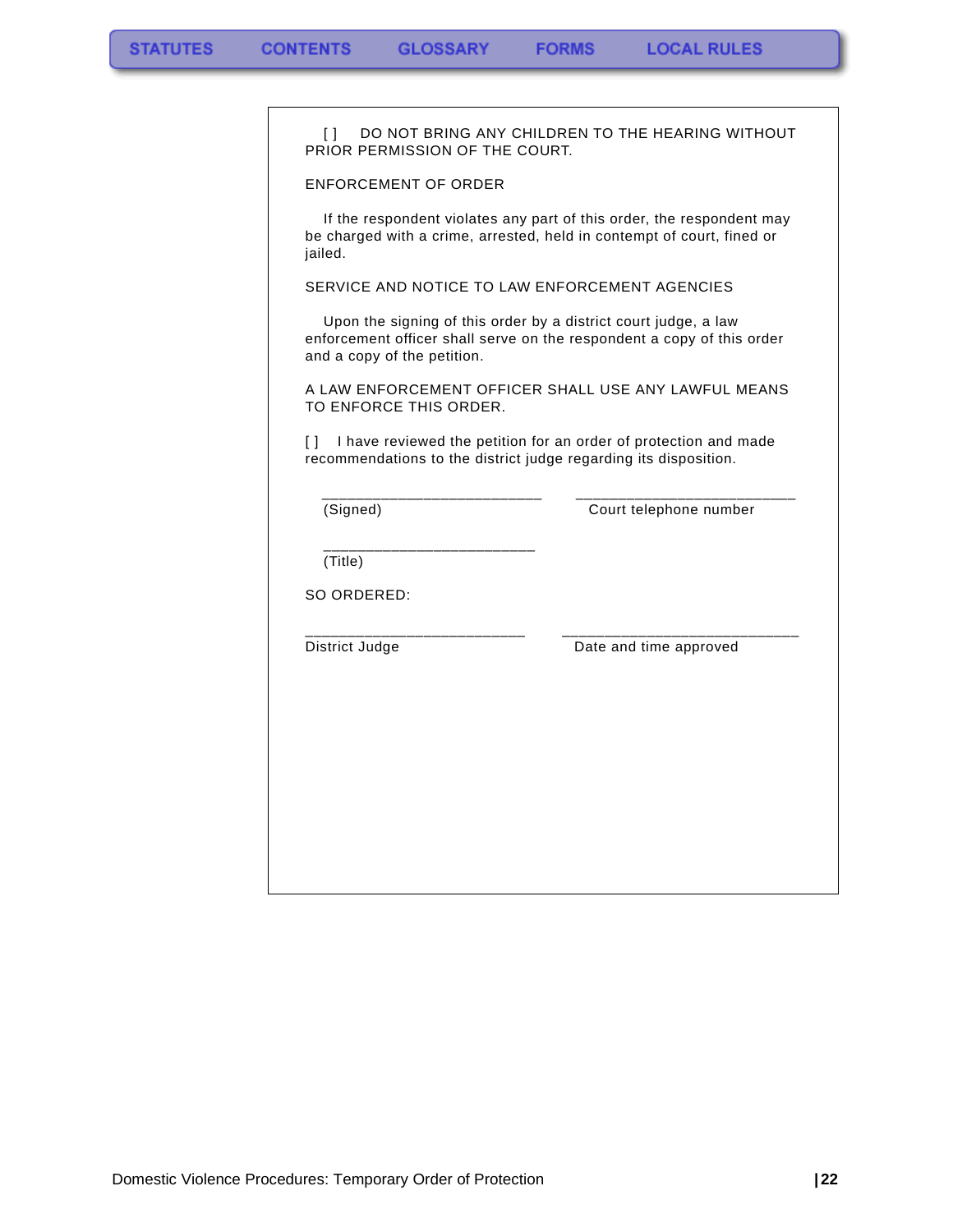# <span id="page-24-0"></span>Section 1-8: Extended Order of Protection

| <b>Full Hearing</b>               | Petitioner and Respondent return for a full<br>hearing on the date set on the Temporary<br>Order.                                                                                                                                                                                                                                                                                                                                    |
|-----------------------------------|--------------------------------------------------------------------------------------------------------------------------------------------------------------------------------------------------------------------------------------------------------------------------------------------------------------------------------------------------------------------------------------------------------------------------------------|
| <b>No Verification of Service</b> | If the Court does not have a completed<br>$\bullet$<br>Verification of Service, it cannot hold the<br>hearing.<br>The court can extend the Temporary Order<br>$\bullet$<br>and schedule another hearing.<br>The new or continued Temporary Order<br>must then be certified and distributed as<br>set forth above.                                                                                                                    |
| <b>Proof of Service</b>           | If the Court has proof that the Respondent<br>٠<br>was served prior to the full hearing, the<br>court can proceed.<br>The purpose of the ten-day hearing is to<br>determine whether to extend the<br>Temporary Order of Protection.<br>This can occur whether the Respondent is<br>present for the hearing or not.                                                                                                                   |
| <b>Decision to Extend Order</b>   | Since the Petitioner initiates the Order of<br>Protection, she/he makes the initial<br>decision regarding the extension of the<br>Order.                                                                                                                                                                                                                                                                                             |
| <b>Determination</b>              | If the Petitioner wishes to have the Order<br>extended, the judge/domestic violence<br>commissioner determines from the evidence<br>presented:<br>If the alleged act of domestic abuse<br>occurred,<br>If the continued protection of an Order of<br>Protection is needed, or<br>If the Respondent will stipulate to an Order<br>against him/her.<br>The Court MAY restrain either or both parties<br>from contact with one another. |

# **CAUTION |**

 $\bm{\times}$ 

The court can only issue a Mutual Order of Protection if:

- The Respondent filed a Counter-Petition,
- The Petitioner was served with the Counter-Petition and
- The same determinations are made against the Petitioner.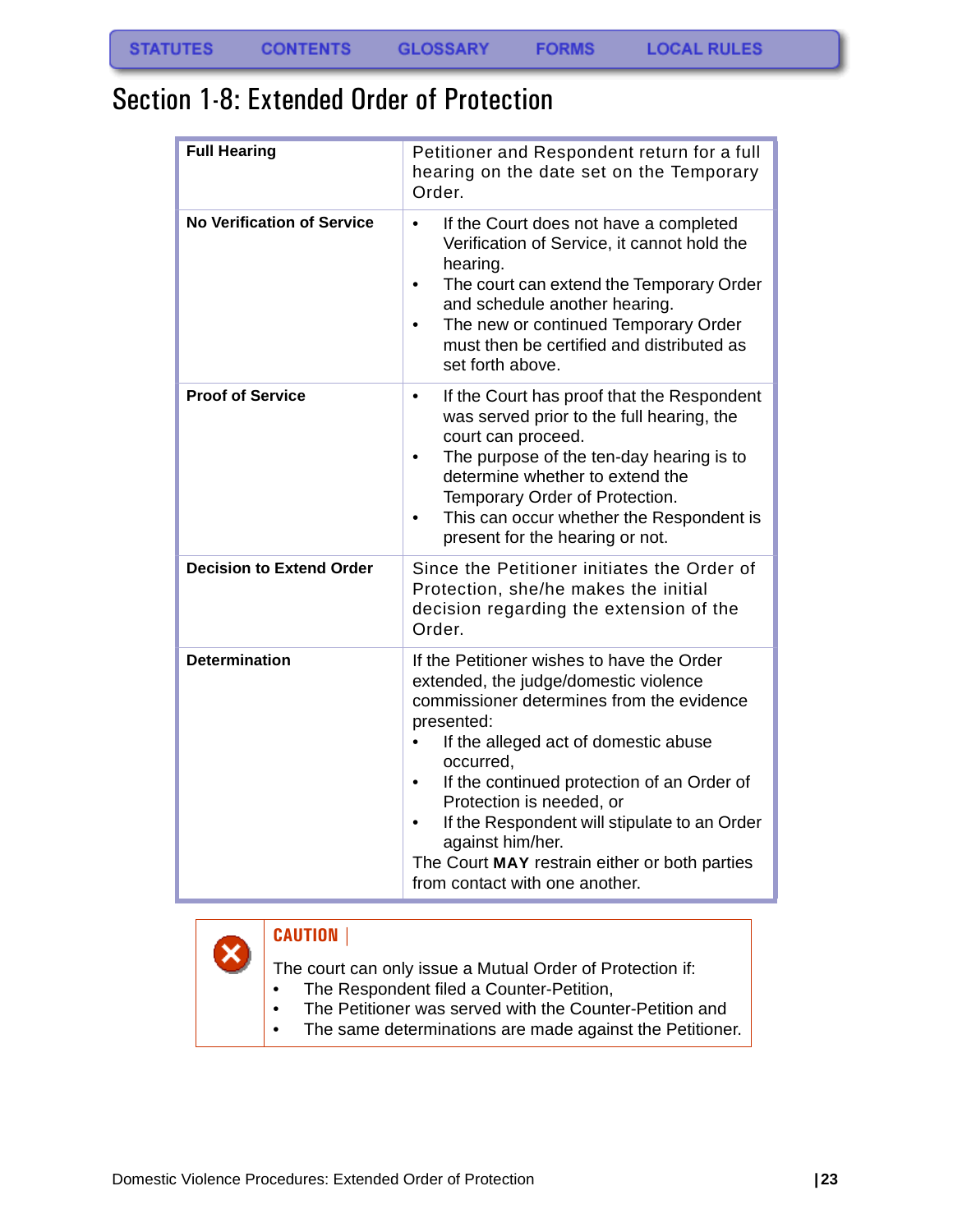| <b>Child Custody</b>                   | The Court may also address child custody,<br>visitation and support, property division and<br>payment of bills. Either or both parties may be<br>ordered to attend counseling.                                                                                                                   |
|----------------------------------------|--------------------------------------------------------------------------------------------------------------------------------------------------------------------------------------------------------------------------------------------------------------------------------------------------|
| <b>Copies of the Extended</b><br>Order | If the Court issues an Extended Order of<br>Protection, the Petitioner must leave the court<br>with as many certified copies of the Final/<br>Extended Order of Protection as she/he needs<br>and the Respondent must leave the<br>courtroom with a copy of the Extended<br>Order of Protection. |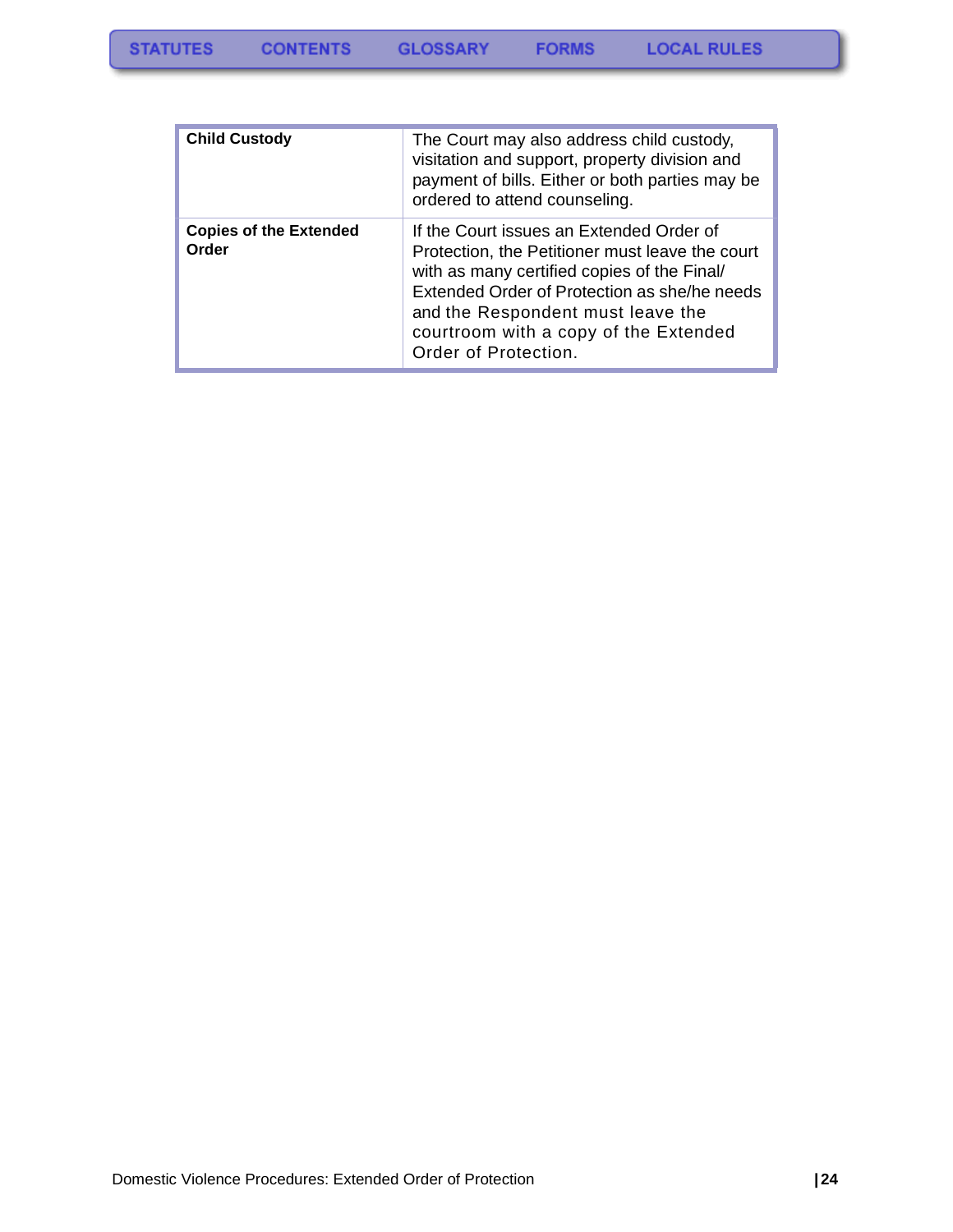### <span id="page-26-0"></span>**EXTENDED ORDER OF PROTECTION FORM**

**DOMESTIC RELATIONS FORM 4-965 NMRA**

| ______ JUDICIAL DISTRICT COURT<br>COUNTY OF<br>STATE OF NEW MEXICO |                                                                                                                                                                                                                                                                                                                                                                                                                                                                                                                                                                                                       |  |  |  |
|--------------------------------------------------------------------|-------------------------------------------------------------------------------------------------------------------------------------------------------------------------------------------------------------------------------------------------------------------------------------------------------------------------------------------------------------------------------------------------------------------------------------------------------------------------------------------------------------------------------------------------------------------------------------------------------|--|--|--|
| Petitioner                                                         |                                                                                                                                                                                                                                                                                                                                                                                                                                                                                                                                                                                                       |  |  |  |
| v.                                                                 |                                                                                                                                                                                                                                                                                                                                                                                                                                                                                                                                                                                                       |  |  |  |
| Respondent                                                         |                                                                                                                                                                                                                                                                                                                                                                                                                                                                                                                                                                                                       |  |  |  |
|                                                                    | ORDER OF PROTECTION                                                                                                                                                                                                                                                                                                                                                                                                                                                                                                                                                                                   |  |  |  |
| [ ] MUTUAL [ ] NON-MUTUAL                                          |                                                                                                                                                                                                                                                                                                                                                                                                                                                                                                                                                                                                       |  |  |  |
|                                                                    | This order is an order of protection under 18 U.S.C. Section 922, 18<br>U.S.C. Section 2265 and Section 40-13-6(D) NMSA 1978. This order shall be<br>accorded full faith and credit by the courts of every state and Indian Tribe and<br>shall be enforced as if it were the order of such other State or Tribe.<br>THIS MATTER came before the court on the ________ day of<br>______, _____________through a hearing on the [] petitioner's []<br>respondent's request for an order prohibiting domestic abuse.<br>The court, having determined that it has legal jurisdiction over the parties and |  |  |  |
|                                                                    | the subject matter, FINDS, CONCLUDES AND ORDERS:                                                                                                                                                                                                                                                                                                                                                                                                                                                                                                                                                      |  |  |  |
| (check only applicable paragraphs)                                 |                                                                                                                                                                                                                                                                                                                                                                                                                                                                                                                                                                                                       |  |  |  |
| 1. NOTICE AND APPEARANCES                                          |                                                                                                                                                                                                                                                                                                                                                                                                                                                                                                                                                                                                       |  |  |  |
| L.<br>Petitioner was present.                                      |                                                                                                                                                                                                                                                                                                                                                                                                                                                                                                                                                                                                       |  |  |  |
| Petitioner was represented by counsel.<br>Ħ                        |                                                                                                                                                                                                                                                                                                                                                                                                                                                                                                                                                                                                       |  |  |  |
| n<br>Respondent was present.                                       |                                                                                                                                                                                                                                                                                                                                                                                                                                                                                                                                                                                                       |  |  |  |
| $\Box$<br>Respondent was represented by counsel.                   |                                                                                                                                                                                                                                                                                                                                                                                                                                                                                                                                                                                                       |  |  |  |
|                                                                    | [] Respondent was properly served with a copy of the petition, temporary<br>order of protection prohibiting domestic abuse and order to appear.                                                                                                                                                                                                                                                                                                                                                                                                                                                       |  |  |  |
| appear.                                                            | [] Respondent was properly served with a copy of the petition and order to                                                                                                                                                                                                                                                                                                                                                                                                                                                                                                                            |  |  |  |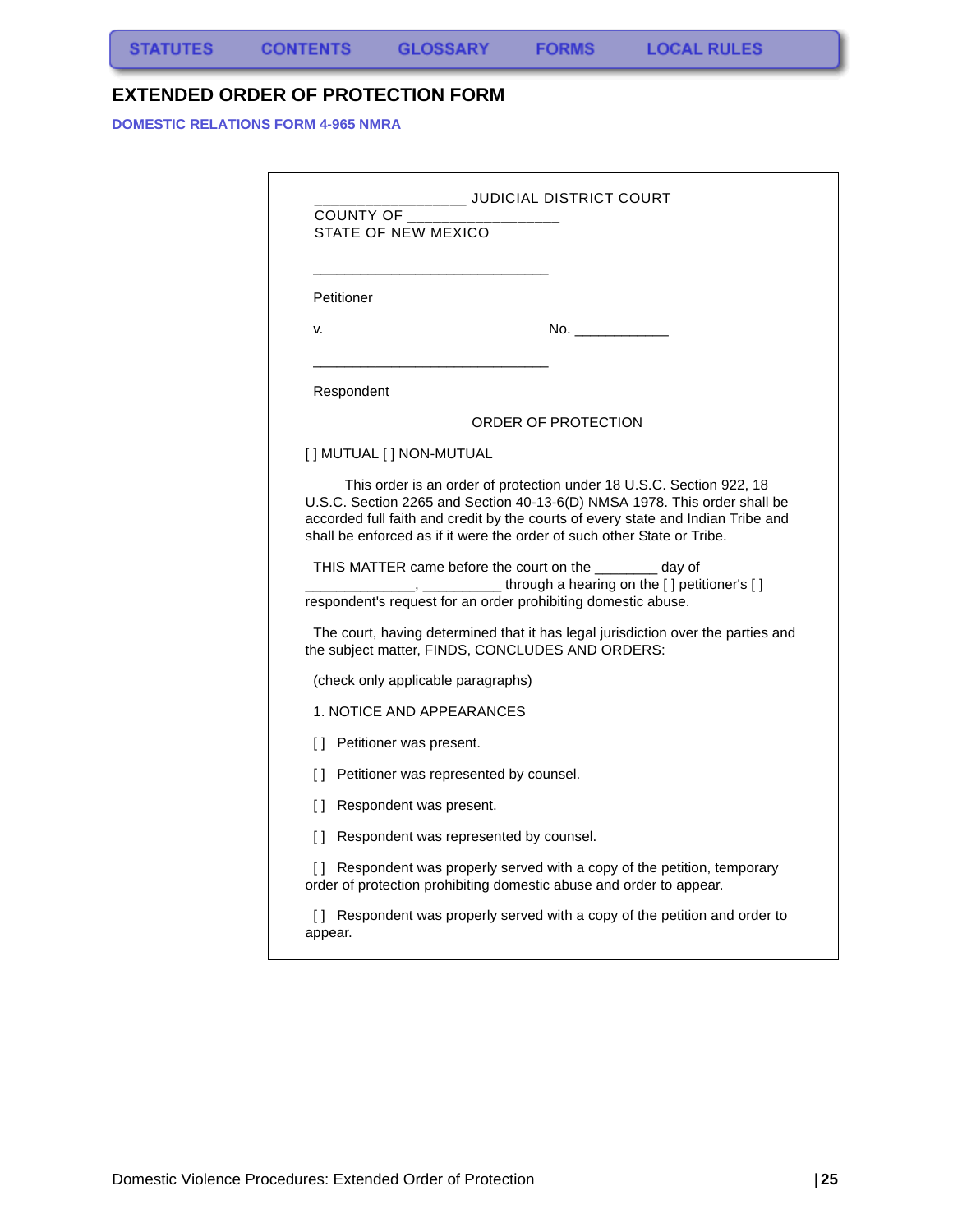[] Respondent was properly served with a copy of the petition and order to appear.

[] Respondent received actual notice of the hearing and had an opportunity to participate in the hearing.

[] Petitioner was properly served with a copy of the counter-petition and Order to Appear.

[ ] Petitioner was properly served with a copy of the temporary order and Order to Appear.

[] Petitioner received actual notice of the hearing and had an opportunity to participate in the hearing.

2. CONSEQUENCES OF ENTRY OF ORDER OF PROTECTION

 Violation of this order by the [ ] respondent [ ] petitioner can have serious consequences, including:

 A. If you violate the terms of this order, you may be charged with a misdemeanor, which is punishable by imprisonment of up to 364 days and a fine of up to \$1,000. You may be found in contempt of court.

 B. If you are the spouse of the other party, an individual who lives with or has lived with the other party, or if you and the other party have had a child together, federal law prohibits you from possessing or transporting firearms or ammunition while this order is in effect. If you have a firearm or ammunition, you should immediately dispose of the firearm or ammunition. Violation of this law is a federal crime punishable by imprisonment for up to 10 years and a fine of up to \$250,000.

 C. If you are not a citizen of the United States, entry of this order may have a negative effect on your application for residency or citizenship.

3. FINDING OF DOMESTIC ABUSE

 An act of domestic abuse was committed by [ ] respondent [ ] petitioner that necessitates an order of protection.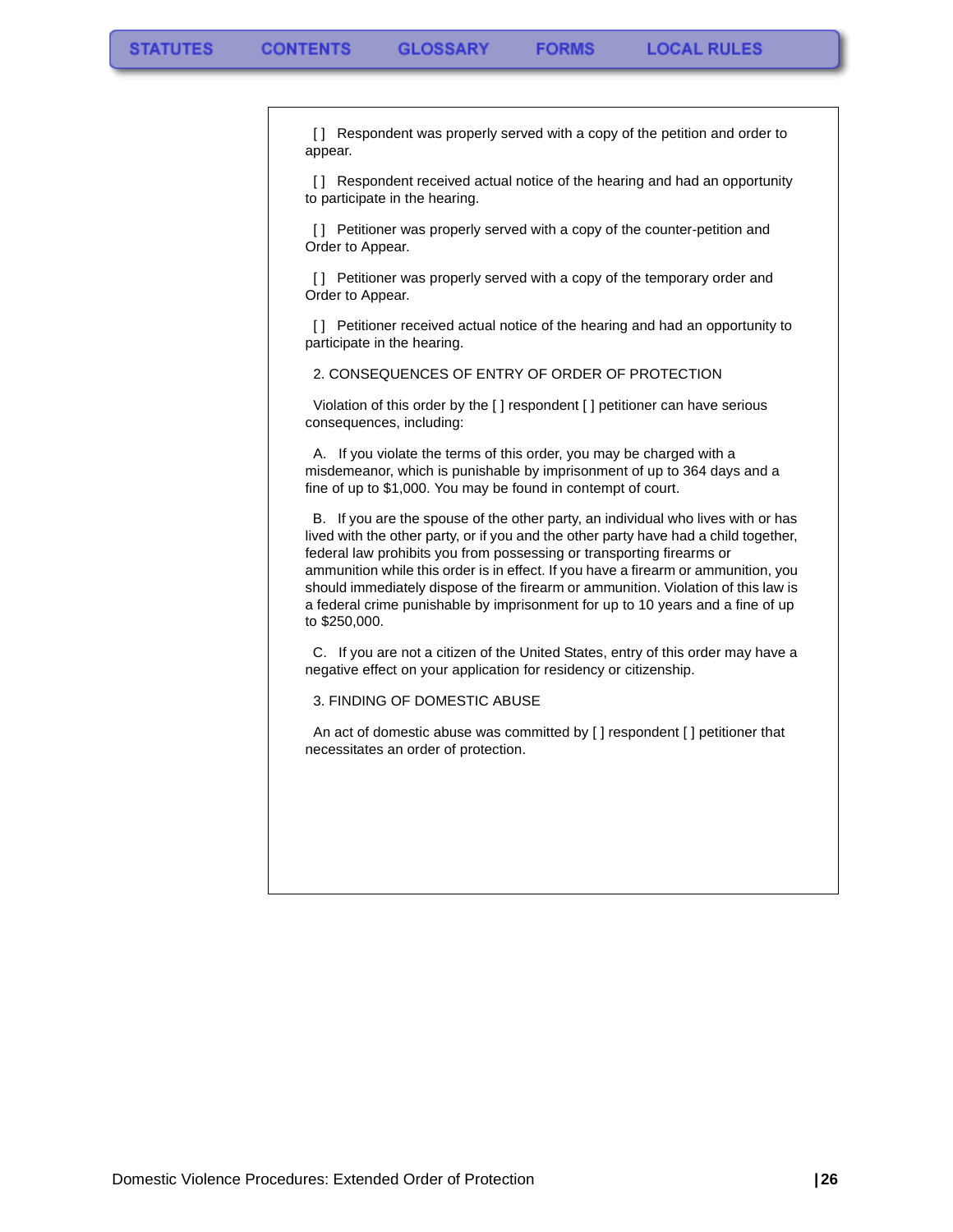#### 4. DOMESTIC ABUSE PROHIBITED

[] Respondent [] Petitioner shall not abuse the other party or members of the other party's household. "Abuse" means any incident by one party against the other party or another household member resulting in (1) physical harm; (2) severe emotional distress; (3) bodily injury or assault; (4) a threat by petitioner or respondent causing imminent fear of bodily injury to the other party or any household member; (5) criminal trespass; (6) criminal damage to property; (7) repeatedly driving by petitioner's or respondent's or a household member's residence or work place; (8) telephone harassment; (9) stalking; (10) harassment; or (11) harm or threatened harm to children in any manner set forth above.

[] Respondent [] Petitioner shall not ask or cause other persons to abuse the other party or any other household members.

#### 5. CONTACT PROHIBITIONS

[] Respondent [] Petitioner shall stay \_\_\_\_\_\_\_\_\_\_\_\_\_\_\_\_\_ yards away from the other party, the other party's home and any workplace at all times, unless at a public place, where the [ ] respondent [ ] petitioner shall remain

yards away from the other party except as specifically permitted by this order.

[] Respondent [] Petitioner shall not telephone, talk to, visit or contact the other party in any way except as follows:

[1] The parties may contact each other by telephone regarding medical emergencies of minor children;

\_\_\_\_\_\_\_\_\_\_\_\_\_\_\_\_\_\_\_\_\_\_\_\_\_\_\_\_\_\_\_\_\_\_\_\_\_\_\_\_\_\_\_\_\_\_\_\_\_\_\_\_\_\_\_\_\_\_\_\_\_\_\_ \_\_\_\_\_\_\_\_\_\_\_\_\_\_\_\_\_\_\_\_\_\_\_\_\_\_\_\_\_\_\_\_\_\_\_\_\_\_\_\_\_\_\_\_\_\_\_\_\_\_\_\_\_\_\_\_\_\_\_\_\_\_\_

**Other** 

\_\_\_\_\_\_\_\_.

[] The parties may attend joint counseling sessions at the counselor's discretion.

 (Unless the court has sealed petitioner's or respondent's address, include address of residence and employment for the appropriate party or parties.)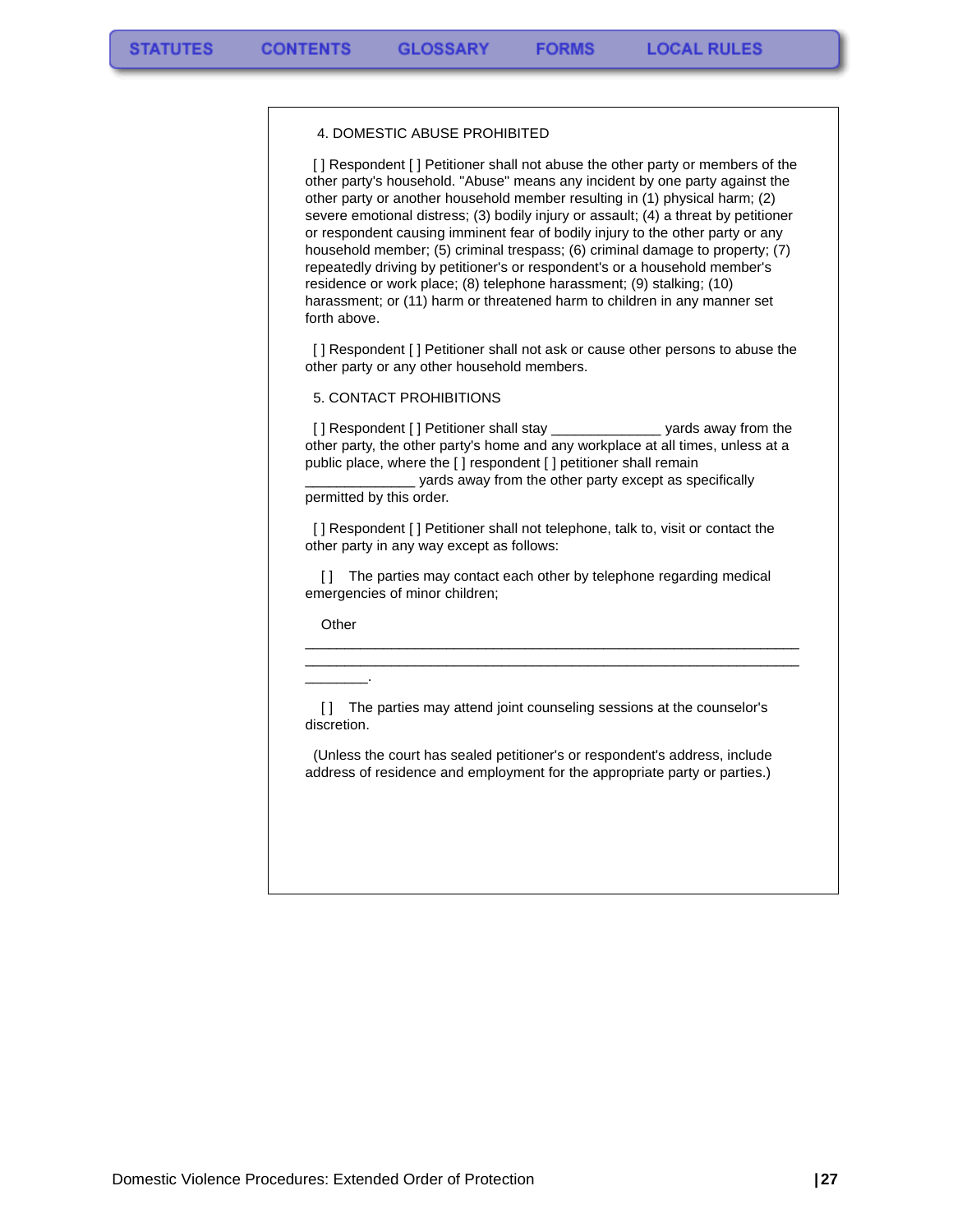|                                                         | (home address)                                                                                                                                                  |
|---------------------------------------------------------|-----------------------------------------------------------------------------------------------------------------------------------------------------------------|
| (work address)                                          |                                                                                                                                                                 |
| (city)                                                  |                                                                                                                                                                 |
|                                                         | (if applicable, tribe or pueblo)                                                                                                                                |
|                                                         | (state and zip code)                                                                                                                                            |
| Petitioner's addresses                                  |                                                                                                                                                                 |
|                                                         | ____________________ (home address)                                                                                                                             |
|                                                         |                                                                                                                                                                 |
| $\overline{\phantom{a}}$ (city)                         |                                                                                                                                                                 |
|                                                         | (if applicable, tribe or pueblo)                                                                                                                                |
| (state and zip code)                                    |                                                                                                                                                                 |
| 6. COUNSELING                                           |                                                                                                                                                                 |
| complete counseling as recommended by the named agency. | [] Respondent shall attend counseling at ______________, contacting that<br>office within five (5) days. The respondent shall participate in, attend and        |
| complete counseling as recommended by the named agency. | [] Petitioner shall attend counseling at _______________, contacting that<br>office within five (5) days. The petitioner shall participate in, attend and       |
| returned to this court.                                 | [] Respondent shall report to ___________________, for a [] drug [and] []<br>alcohol screen by _______________, __________ (date) with the results              |
| court.                                                  | [] Petitioner shall report to _____________, for a [] drug [and] [] alcohol<br>screen by ________________, ____________(date) with the results returned to this |
| [] Other counseling requirements:                       |                                                                                                                                                                 |
|                                                         |                                                                                                                                                                 |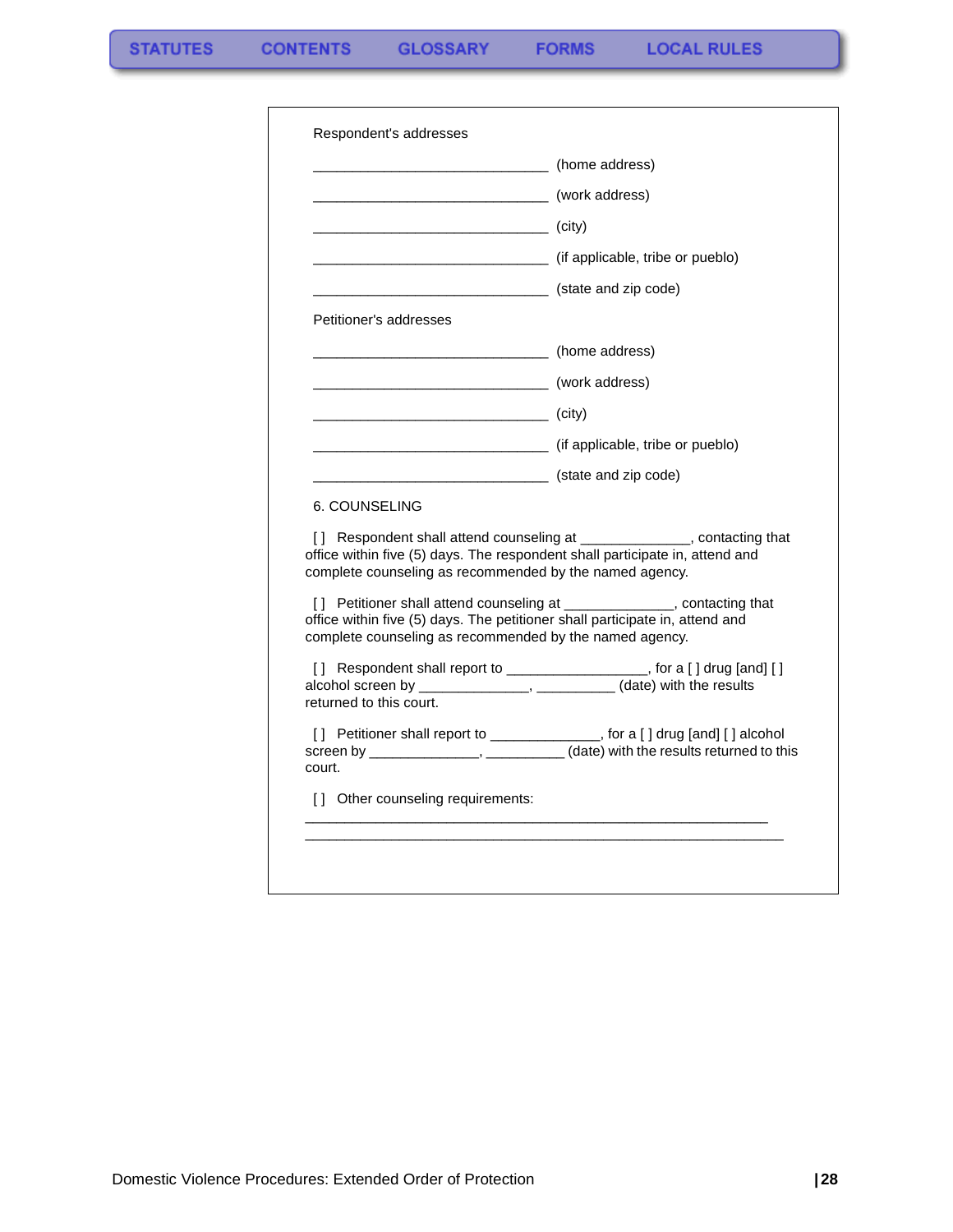#### 7. CUSTODY

[] The court's orders regarding the minor child(ren) are addressed in the Custody, Support and Division of Property Attachment of this Order of Protection.

**FORMS** 

8. PROVISIONS RELATING TO SUPPORT

[] The court's orders regarding support issues for the parties are found in the Custody, Support and Division of Property Attachment of this Order of Protection.

9. PROPERTY, DEBTS AND PAYMENTS OF MONEY

[] The court's orders regarding property, debts and payment of money are found in the Custody, Support and Division of Property Attachment of this Order of Protection.

10. PARTIES SHALL NOT CAUSE VIOLATION

 While this order is in effect, the parties shall refrain from any act that would cause the other party to violate this order.

11. ADDITIONAL ORDERS

[1] Review hearing. The parties are ordered to appear for a review hearing on the \_\_\_\_\_\_\_\_\_\_ day of \_\_\_\_\_\_\_\_\_\_\_\_\_\_\_\_, \_\_\_\_\_\_\_\_\_\_\_\_, at \_ (a.m.) (p.m). Any party ordered to attend counseling shall bring proof of counseling to the review hearing.

\_\_\_\_\_\_\_\_\_\_\_\_\_\_\_\_\_\_\_\_\_\_\_\_\_\_\_\_\_\_\_\_\_\_\_\_\_\_\_\_\_\_\_\_\_\_\_\_\_\_\_\_\_\_\_\_\_\_\_\_\_\_\_ \_\_\_\_\_\_\_\_\_\_\_\_\_\_\_\_\_\_\_\_\_\_\_\_\_\_\_\_\_\_\_\_\_\_\_\_\_\_\_\_\_\_\_\_\_\_\_\_\_\_\_\_\_\_\_\_\_\_\_\_\_\_\_

IT IS FURTHER ORDERED:

.

#### 12. EFFECTIVE DATE OF ORDER; EXTENSION; MODIFICATION

This order is effective upon filing with the clerk of the court.

 This order [with the exception of the orders in the Custody, Support and Division of Property Attachment shall continue until \_\_\_\_\_\_\_\_\_\_\_\_\_\_ (date), or until modified or rescinded by the court.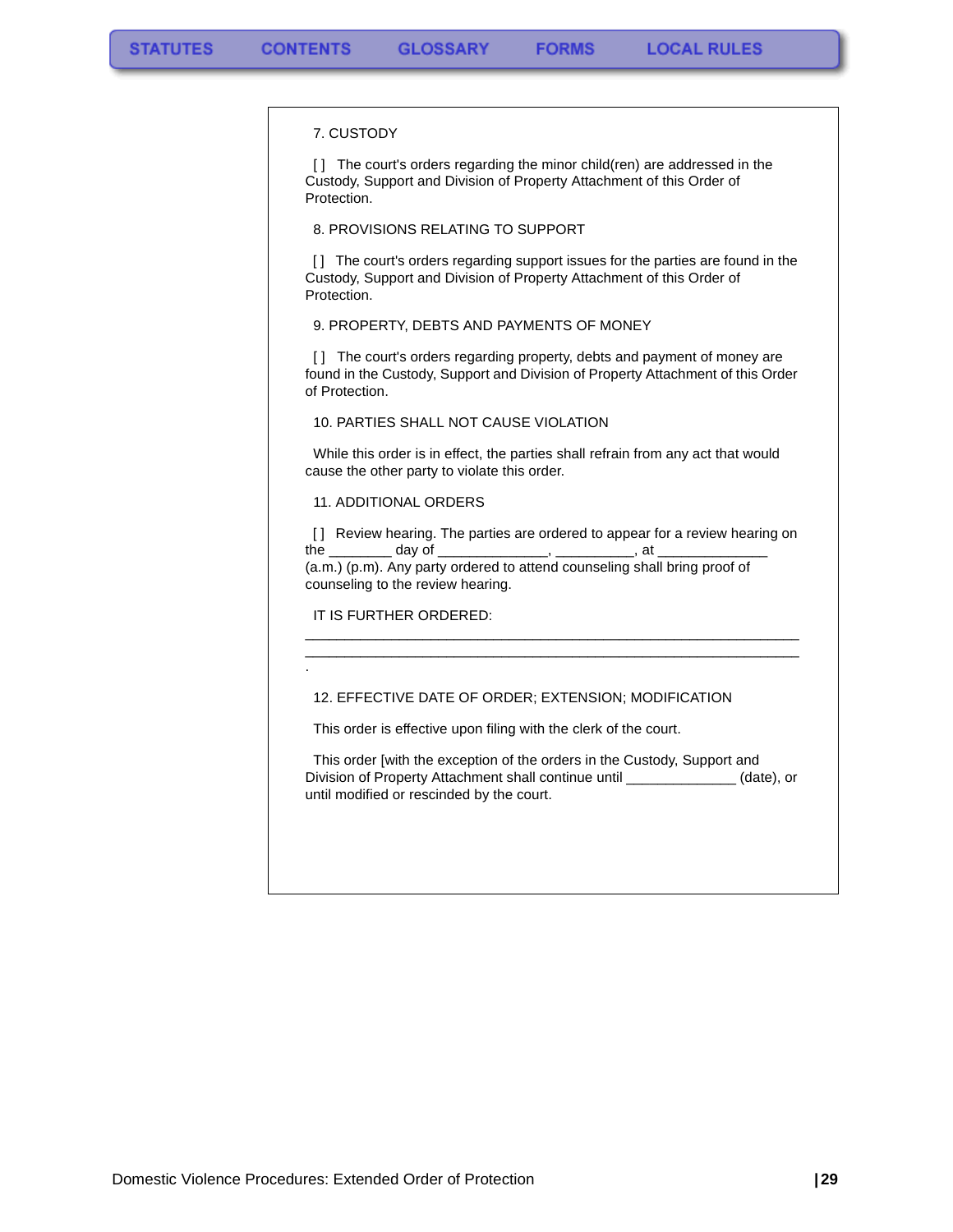$\blacksquare$ 

|                              | 13. NOTICE TO LAW ENFORCEMENT AGENCIES                    |                                                                                                                                                          |
|------------------------------|-----------------------------------------------------------|----------------------------------------------------------------------------------------------------------------------------------------------------------|
|                              |                                                           |                                                                                                                                                          |
| TO ENFORCE THIS ORDER.       |                                                           | ANY LAW ENFORCEMENT OFFICER SHALL USE ANY LAWFUL MEANS                                                                                                   |
| law enforcement officers.    |                                                           | [] Respondent [] Petitioner is ordered to surrender all keys to the residence to                                                                         |
| any property exchange.       |                                                           |                                                                                                                                                          |
| contradictory provisions.    |                                                           | [] This order supersedes prior orders in __________________ County, State of<br>Let us a cause No. 2008 Cause No. 2008 [10] to the extent that there are |
| <b>14. NOTICE TO PARTIES</b> |                                                           |                                                                                                                                                          |
| custody or support issues.   |                                                           | This order does not serve as a divorce and does not permanently resolve child                                                                            |
| <b>15. RECOMMENDATIONS</b>   |                                                           |                                                                                                                                                          |
| I have:                      |                                                           |                                                                                                                                                          |
|                              | [] reviewed the petition for order of protection;         |                                                                                                                                                          |
|                              | [] reviewed the counter-petition for order of protection; |                                                                                                                                                          |
|                              | [] conducted hearings on the merits of the petition;      |                                                                                                                                                          |
|                              | disposition of requests for order of protection.          | [] after notice and hearing as indicated in this order I prepared this<br>order as my recommendation to the district court judge regarding               |
| Signed                       |                                                           |                                                                                                                                                          |
| Title                        |                                                           |                                                                                                                                                          |
| SO ORDERED:                  |                                                           | COURT'S TELEPHONE NUMBER: _____________________                                                                                                          |
| District Judge               |                                                           | Date                                                                                                                                                     |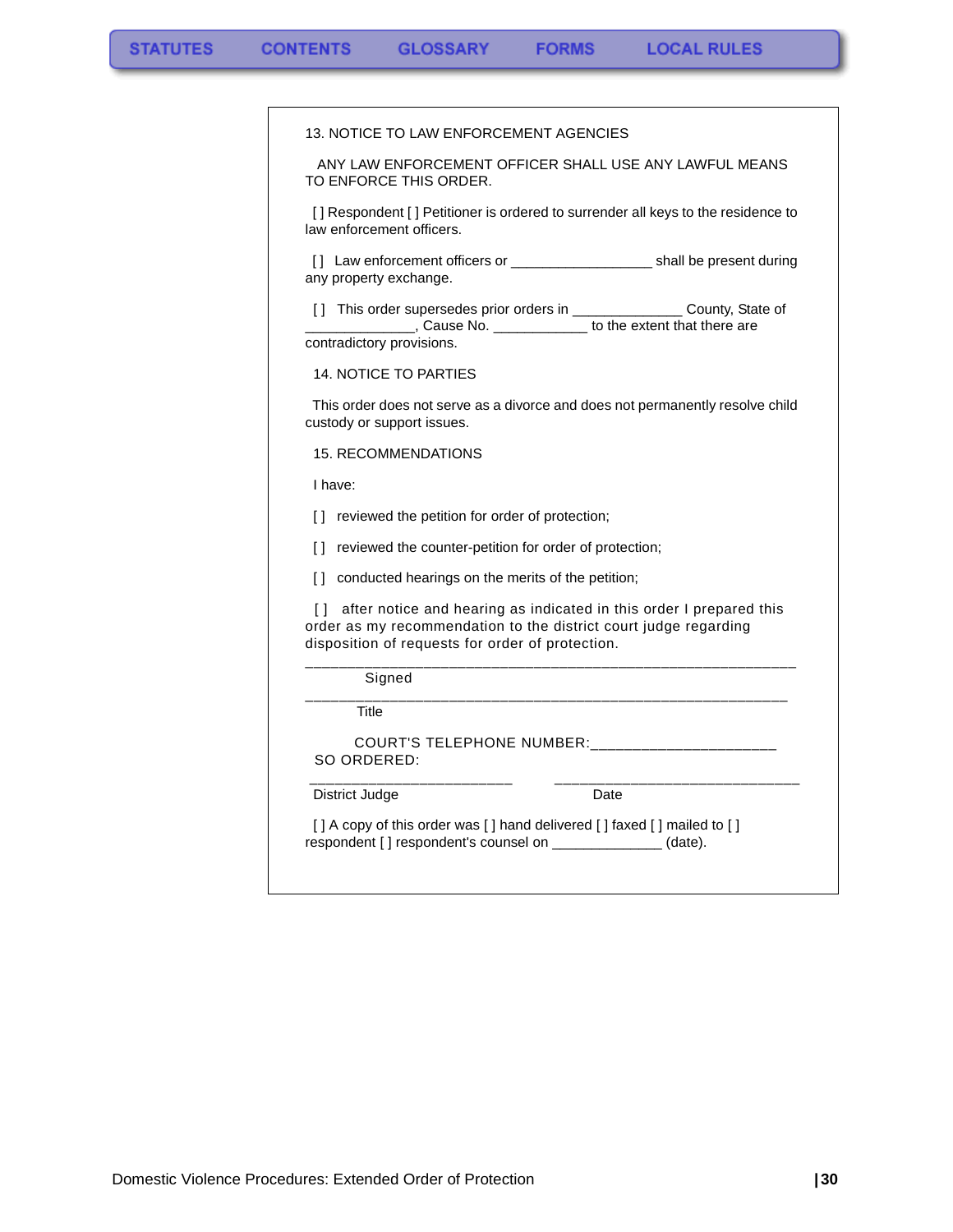[] A copy of this order was [] hand delivered [] faxed [] mailed to [] respondent [] respondent's counsel on \_\_\_\_\_\_\_\_\_\_\_\_\_\_\_ (date).

[] A copy of this order was [] hand delivered [] faxed [] mailed to [] petitioner [] petitioner's counsel on \_\_\_\_\_\_\_\_\_\_\_\_\_ (date).

 \_\_\_\_\_\_\_\_\_\_\_\_\_\_\_\_\_\_\_\_\_\_\_\_\_\_\_\_\_\_\_\_\_ Signed

 \_\_\_\_\_\_\_\_\_\_\_\_\_\_\_\_\_\_\_\_\_\_\_\_\_\_\_\_\_\_\_\_\_ Title

# <span id="page-32-0"></span>Section 1-9: Violations of Orders of Protection **WHAT SHOULD THE VICTIM DO?**

<span id="page-32-1"></span>When a Petitioner believes that a violation has occurred she/he should call law enforcement and request emergency assistance. If Petitioner believes Respondent has access to a weapon, she/he should advise law enforcement at the time of the emergency call.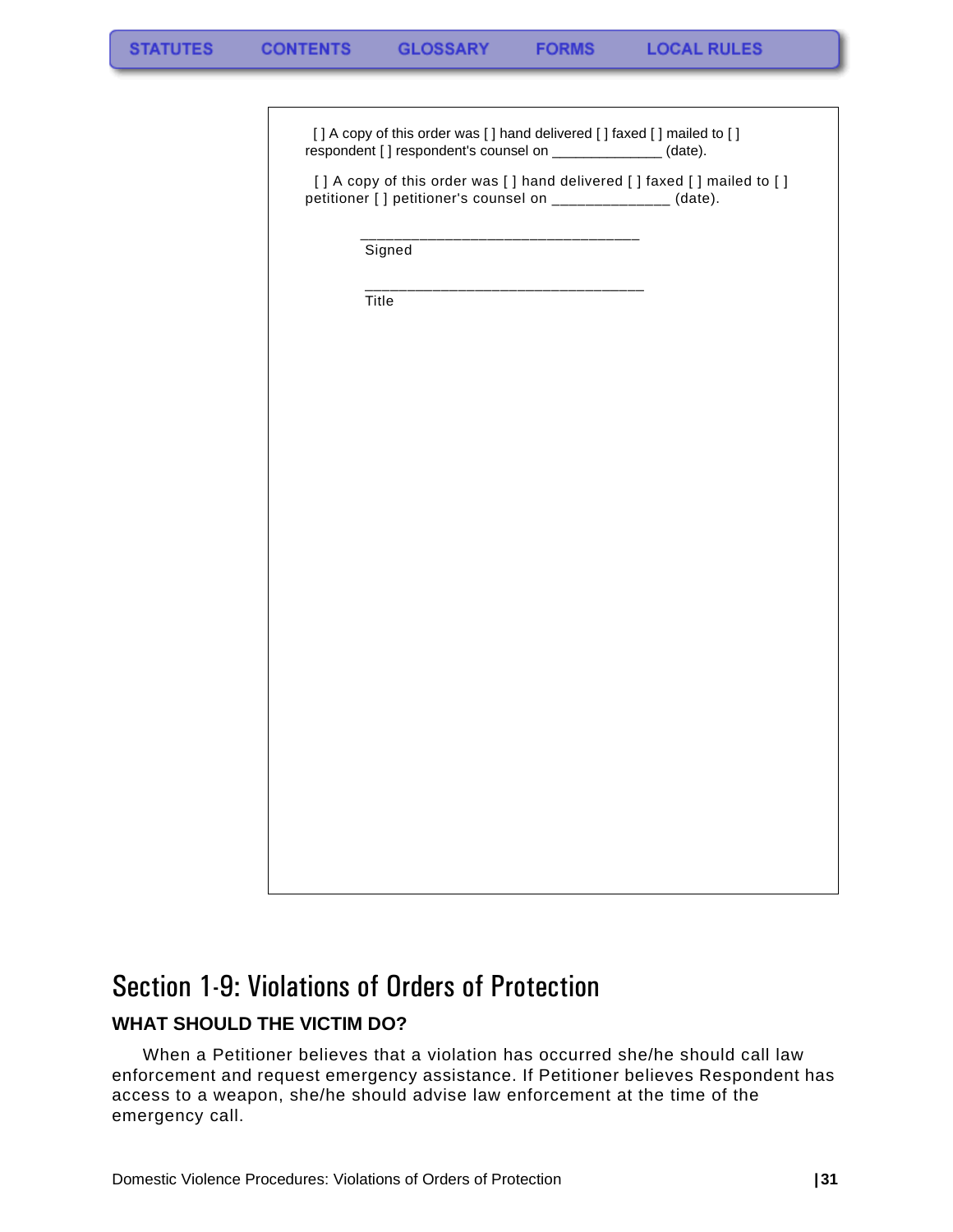Petitioner may return to the Court and complain that the Respondent has violated the Courts' Order. Since a violation of a Court Order is contempt of Court, the Petitioner should file a motion alleging a violation and that the case be set for a contempt hearing before a Judge or Special Commissioner.

Please note that an Order of Protection is a valid Court Order even if it has not yet been served upon the Respondent. A responding law enforcement officer can serve the Order on the Respondent at the time he/she responds to an emergency call and arrives on the scene.

### <span id="page-33-0"></span>**ARRESTING THE VIOLATOR**

If a law enforcement officer has probable cause to believe that the Respondent violated an Order of Protection, then she/he must arrest the Respondent for violation of an order (even without an arrest warrant). The violation:

- Does not need to occur in the presence of a law enforcement officer,
- Does not need to be another act of abuse, and
- The Respondent does not need to be at the scene when law enforcement arrives for an arrest to occur.

### <span id="page-33-1"></span>**CHARGES AGAINST VIOLATOR**

A Respondent arrested for violation of an Order of Protection is charged with a criminal misdemeanor. A Petitioner can file a motion asking the Civil Court to find the Respondent in contempt, or the Court may on its own motion hold the Respondent in contempt of its order. Contempt in a civil case may be punishable by a fine, jail or both.

Regardless of whether the Respondent is charged criminally, the Petitioner can ask the Civil Court to hold the Respondent in contempt by filing a Motion Alleging Violation or a Motion to Show Cause.

### <span id="page-33-2"></span>**WHAT HAPPENS TO RESPONDENT?**

Law enforcement books the Respondent in the local detention center. The Magistrate or Metropolitan Court Judge will inform the Respondent of the charges against him/her and may set bond for the criminal misdemeanor portion of the violation.

The court considers violation of a civil Order of Protection contempt of court. The Civil Court that issued the Order may also require the Respondent to appear before he/ she is released.

### <span id="page-33-3"></span>**VICTIM'S RIGHTS**

Victims' Rights Law requires jails or detention centers to make a reasonable attempt to notify the arresting law enforcement officer when the Respondent is released from jail. The arresting officer should notify the Petitioner of the Respondent's release.

Please note, the Petitioner may have a contempt motion filed against her, if the Respondent alleges that she took affirmative steps that caused him to violate the Order.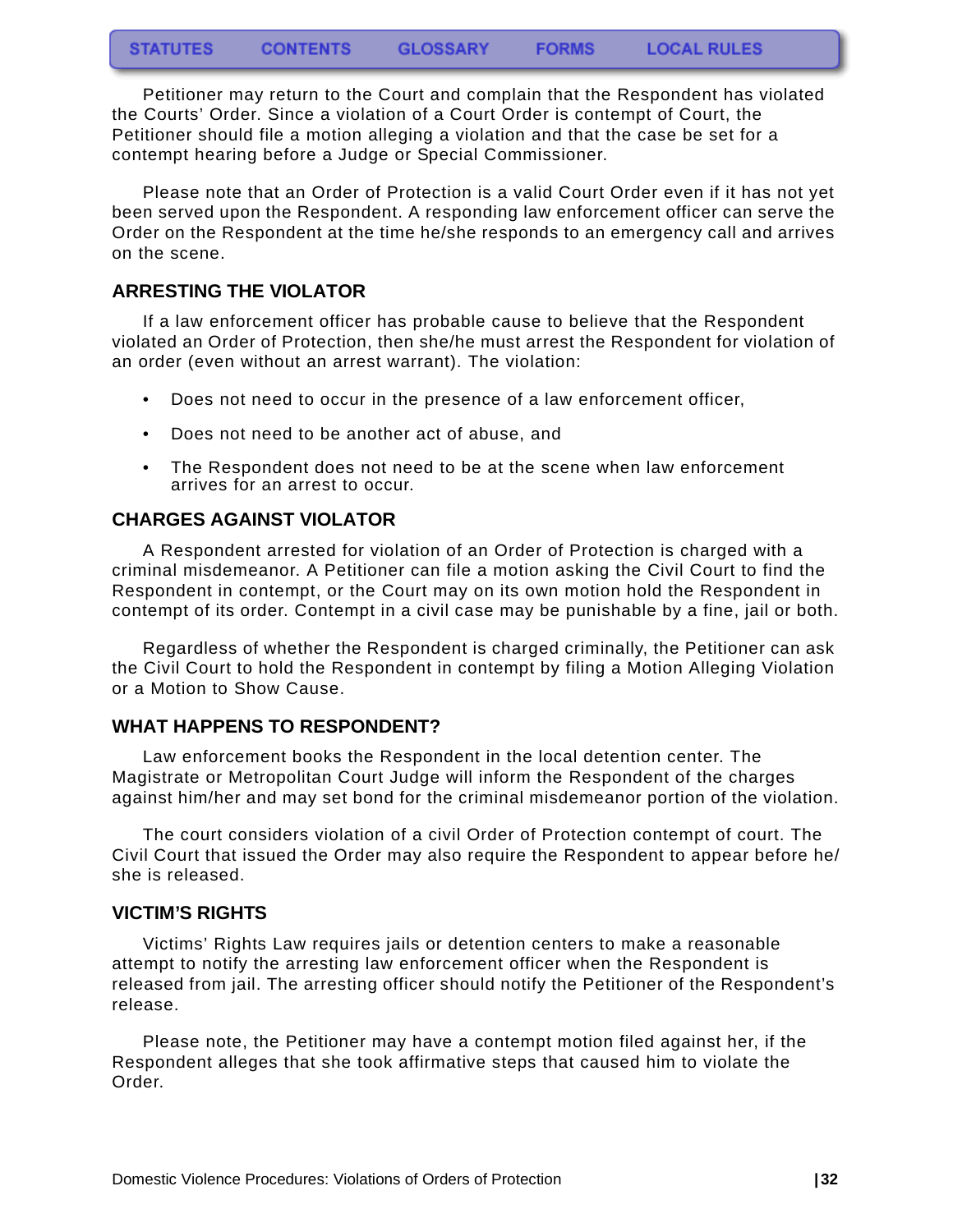### <span id="page-34-0"></span>**COURT PROCEEDINGS**

The Magistrate or Metropolitan Court must set a hearing date on the criminal charges. In some counties the district attorney prosecutes criminal charges stemming from violation of Orders of Protection. The criminal charges are placed on the regular criminal calendar.

If the Petitioner requests that the Respondent be found in civil contempt, the District Court sets a hearing date and notifies the Respondent. Court Clerks should receive copies of the contempt charges. The Respondent is not entitled to a trial by jury for contempt charges. In all other ways, the law accords the Respondent the rights of any criminal defendant.

# <span id="page-34-1"></span>Section 1-10: Custody/Visitation

In families of abuse, custody and visitation of children are areas of major concern. When exercising their custody or visitation rights, many batterers continue to try and control and abuse the battered partner. The exercise of custody and visitation rights also gives the batterer a legitimate basis for continued access to the battered partner/ parent. Orders of Protection must specifically address the safety needs of Petitionerparents relating to custody and visitation.

#### <span id="page-34-2"></span>**ENFORCEABILITY**

A law enforcement officer can better assess if a violation of the order has occurred, if the Custody/Visitation Order states with specificity the visitation days and times. Therefore, victims should request that the Court specifically state in the order the dates, times and arrangements for custody/visitation.

### <span id="page-34-3"></span>**SAFETY CONDITIONS**

The Family Violence Protection Act provides that the Court consider the safety of the victim and children when providing for:

- Temporary custody of any children involved (when appropriate),
- Visitation rights,
- Child support, and
- Temporary support for the Petitioner.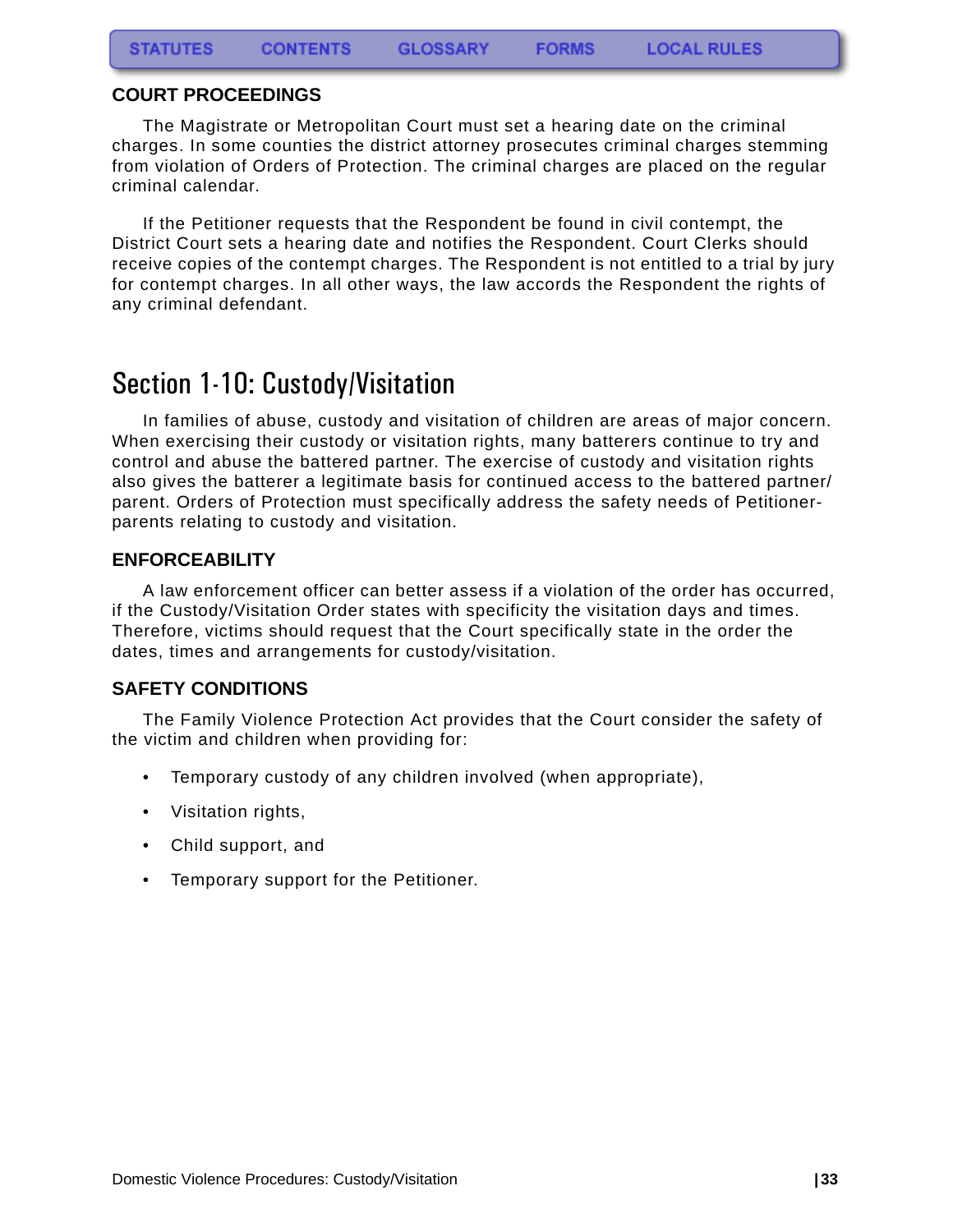# <span id="page-35-1"></span><span id="page-35-0"></span>Chapter 2: Domestic Violence Statutes Section 2-1: Petition for Order of Protection

**NMSA 1978 §40-13-3.**

| <b>Petition</b>               | The document filed by a victim of domestic<br>abuse under the Family Violence Protection<br>Act (FVPA) for an order of protection.                                                                                                                                                                                                                                                  |
|-------------------------------|-------------------------------------------------------------------------------------------------------------------------------------------------------------------------------------------------------------------------------------------------------------------------------------------------------------------------------------------------------------------------------------|
| Oath/Affidavit                | The petition shall be made under oath or shall<br>be accompanied by a sworn affidavit setting<br>out specific facts showing the alleged domestic<br>abuse.                                                                                                                                                                                                                          |
| <b>Other Pending Action</b>   | The petition shall state whether any other<br>domestic action is pending between the<br>petitioner and the respondent.                                                                                                                                                                                                                                                              |
| <b>Mediation not Required</b> | If any other domestic action is pending<br>between the petitioner and the respondent, the<br>parties shall not be compelled to mediate any<br>aspect of the case arising from the Family<br>Violence Protection Act unless the court finds<br>that appropriate safeguards exist to protect<br>each of the parties and that both parties can<br>fairly mediate with such safeguards. |
| <b>Independent Action</b>     | Any action brought under the FVPA is<br>independent of any proceeding for annulment,<br>separation or divorce between the petitioner<br>and the respondent.                                                                                                                                                                                                                         |
| <b>Other Remedies</b>         | Any remedies granted are in addition to other<br>available civil or criminal remedies.                                                                                                                                                                                                                                                                                              |
| <b>Standard Forms</b>         | Standard simplified petition forms with<br>instructions for completion shall be<br>available to petitioners not represented by<br>counsel.<br>Law enforcement agencies shall keep<br>such forms and make them available upon<br>request to victims of domestic violence.                                                                                                            |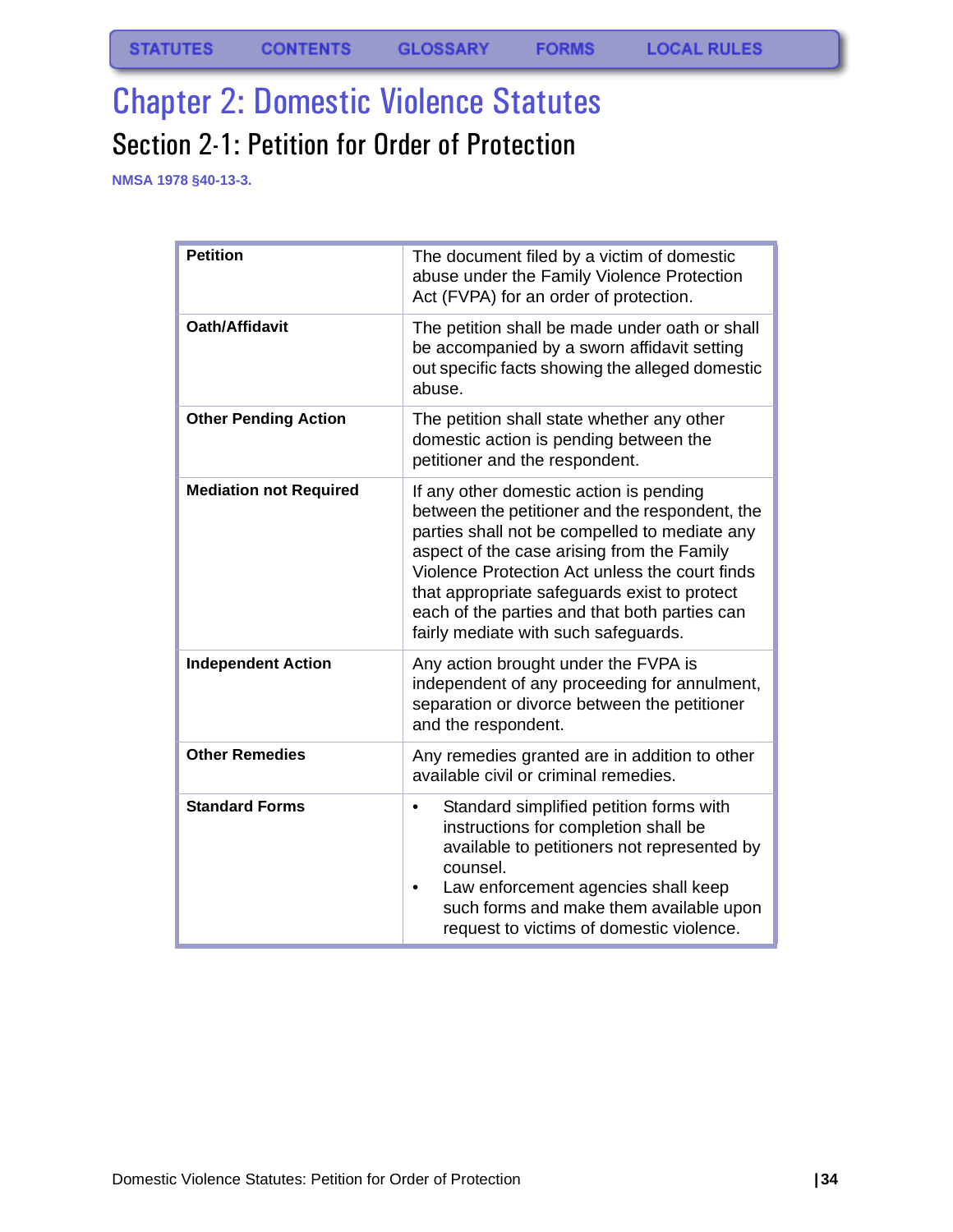## Section 2-2: Costs

**NMSA 1978, § 40-13-3.1.**



#### **CAUTION |**

No fees may be charged for any costs associated with filing, issuing or enforcing an Order of Protection or with service of the Order of Protection.



#### **CAUTION | ADDITIONAL TAPES**

When someone requests a tape, follow in-house procedure regarding the collection of fees.

## Section 2-3: Ex Parte Emergency Orders of Protection

**NMSA 1978, §40-13-3.2.**

| <b>Emergency Order of</b><br><b>Protection</b> | The district court may issue an ex parte<br>written emergency order of protection<br>when a law enforcement officer states to<br>the court in person, by telephone or via<br>facsimile and files a sworn written<br>statement, setting forth the need for an<br>emergency order of protection, and the<br>court finds reasonable grounds to believe<br>that the petitioner or the petitioner's child is<br>in immediate danger of domestic abuse<br>following an incident of domestic abuse by<br>a household member.<br>The written statement shall include the |
|------------------------------------------------|------------------------------------------------------------------------------------------------------------------------------------------------------------------------------------------------------------------------------------------------------------------------------------------------------------------------------------------------------------------------------------------------------------------------------------------------------------------------------------------------------------------------------------------------------------------|
|                                                | location and telephone number of the<br>respondent, if known.                                                                                                                                                                                                                                                                                                                                                                                                                                                                                                    |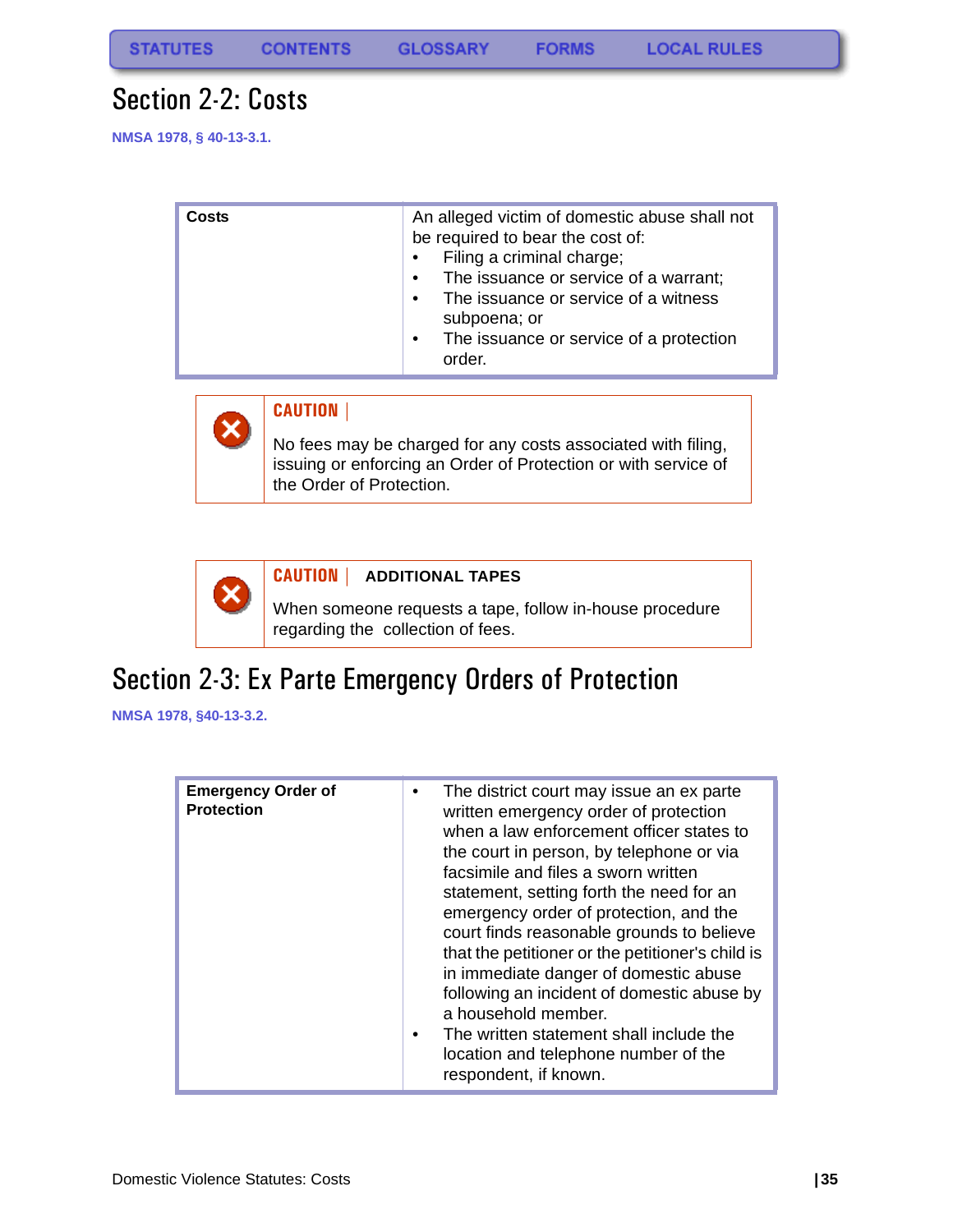| <b>Law Enforcement Duties</b>      | A law enforcement officer who receives an<br>emergency order of protection, whether in<br>writing, by telephone or by facsimile<br>transmission, from the court shall:<br>If necessary, pursuant to the judge's or<br>judicial officer's oral approval, write and<br>sign the order on an approved form;<br>If possible, immediately serve a signed<br>copy of the order on the respondent and<br>complete the appropriate affidavit of<br>service:<br>Immediately provide the petitioner with a<br>signed copy of the order; and<br>Provide the original order to the court by<br>the close of business on the next judicial<br>day.    |
|------------------------------------|------------------------------------------------------------------------------------------------------------------------------------------------------------------------------------------------------------------------------------------------------------------------------------------------------------------------------------------------------------------------------------------------------------------------------------------------------------------------------------------------------------------------------------------------------------------------------------------------------------------------------------------|
| <b>Possible Relief</b>             | The court may grant the following relief in an<br>emergency order for protection upon a<br>probable cause finding that domestic abuse<br>has occurred:<br>Enjoin the respondent from threatening to<br>commit or committing acts of domestic<br>abuse against the petitioner or any<br>designated household members;<br>Enjoin the respondent from any contact<br>٠<br>with the petitioner, including harassing,<br>telephoning, contacting or otherwise<br>communicating with the petitioner; and<br>Grant temporary custody of any minor<br>child in common with the petitioner and the<br>respondent to the petitioner, if necessary. |
| <b>District Judge Availability</b> | A district judge shall be available as<br>determined by each judicial district to hear<br>petitions for emergency orders of protection.                                                                                                                                                                                                                                                                                                                                                                                                                                                                                                  |
| <b>Expiration</b>                  | An emergency order of protection expires<br>seventy-two hours after issuance or at the<br>end of the next judicial day, whichever time<br>is latest.<br>The expiration date shall be clearly stated<br>on the emergency order of protection.                                                                                                                                                                                                                                                                                                                                                                                             |
| <b>Appeals</b>                     | A person may appeal the issuance of an<br>٠<br>emergency order of protection to the court<br>that issued the order.<br>An appeal may be heard as soon as the<br>judicial day following the issuance of the<br>order.                                                                                                                                                                                                                                                                                                                                                                                                                     |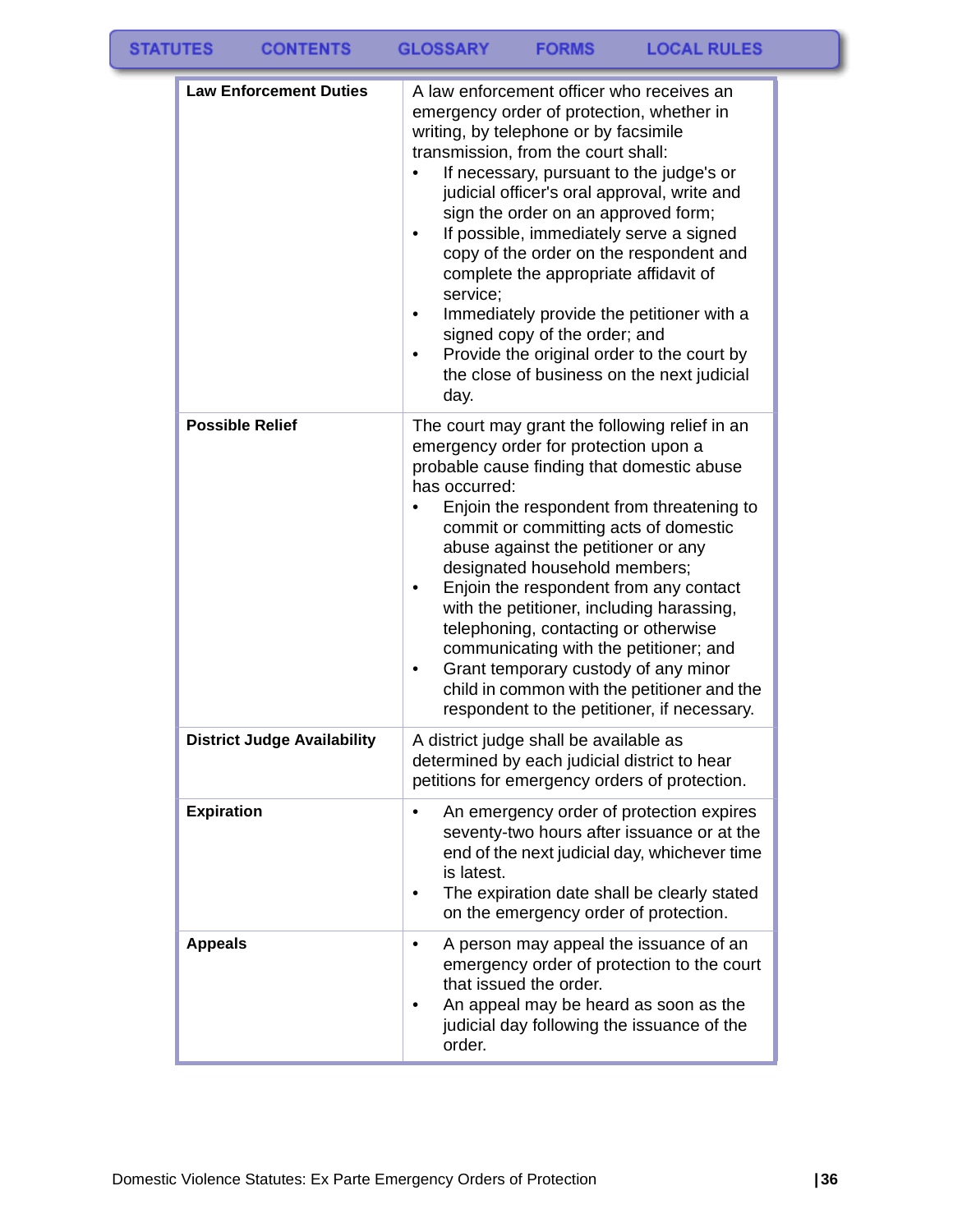**STATUTES CONTENTS GLOSSARY FORMS LOCAL RULES** 

| <b>Temporary Order of</b><br><b>Protection</b> | Upon a proper petition, a district court may<br>issue a temporary order of protection that is<br>based upon the same incident of domestic<br>abuse that was alleged in an emergency order<br>of protection.  |
|------------------------------------------------|--------------------------------------------------------------------------------------------------------------------------------------------------------------------------------------------------------------|
| <b>Enforceability</b>                          | Emergency orders of protection are<br>enforceable in the same manner as other<br>orders of protection that are issued pursuant to<br>the provisions of the Family Violence<br>Protection Act [this article]. |

## Section 2-4: Temporary Order of Protection

**NMSA 1978, §40-13-4**

| Upon the filing of a petition for order of protection, the court shall: |                                                                                                                                                                                                                                                                       |  |
|-------------------------------------------------------------------------|-----------------------------------------------------------------------------------------------------------------------------------------------------------------------------------------------------------------------------------------------------------------------|--|
| <b>Temporary Order of</b><br><b>Protection</b>                          | Immediately grant an ex parte temporary order<br>of protection without bond, if there is probable<br>cause from the specific facts shown by the<br>affidavit or by the petition to give the judge<br>reason to believe that an act of domestic<br>abuse has occurred. |  |
| <b>Service</b>                                                          | Cause the temporary order of protection<br>together with notice of hearing to be served<br>immediately on the alleged perpetrator of the<br>domestic abuse.                                                                                                           |  |



Follow in-house procedure regarding service of the temporary order of protection.

#### **TIME LIMIT | HEARING**  $\mathbb{H}^2$

Within **ten (10) days** after the granting of the temporary order of protection, hold a hearing on the question of continuing the order.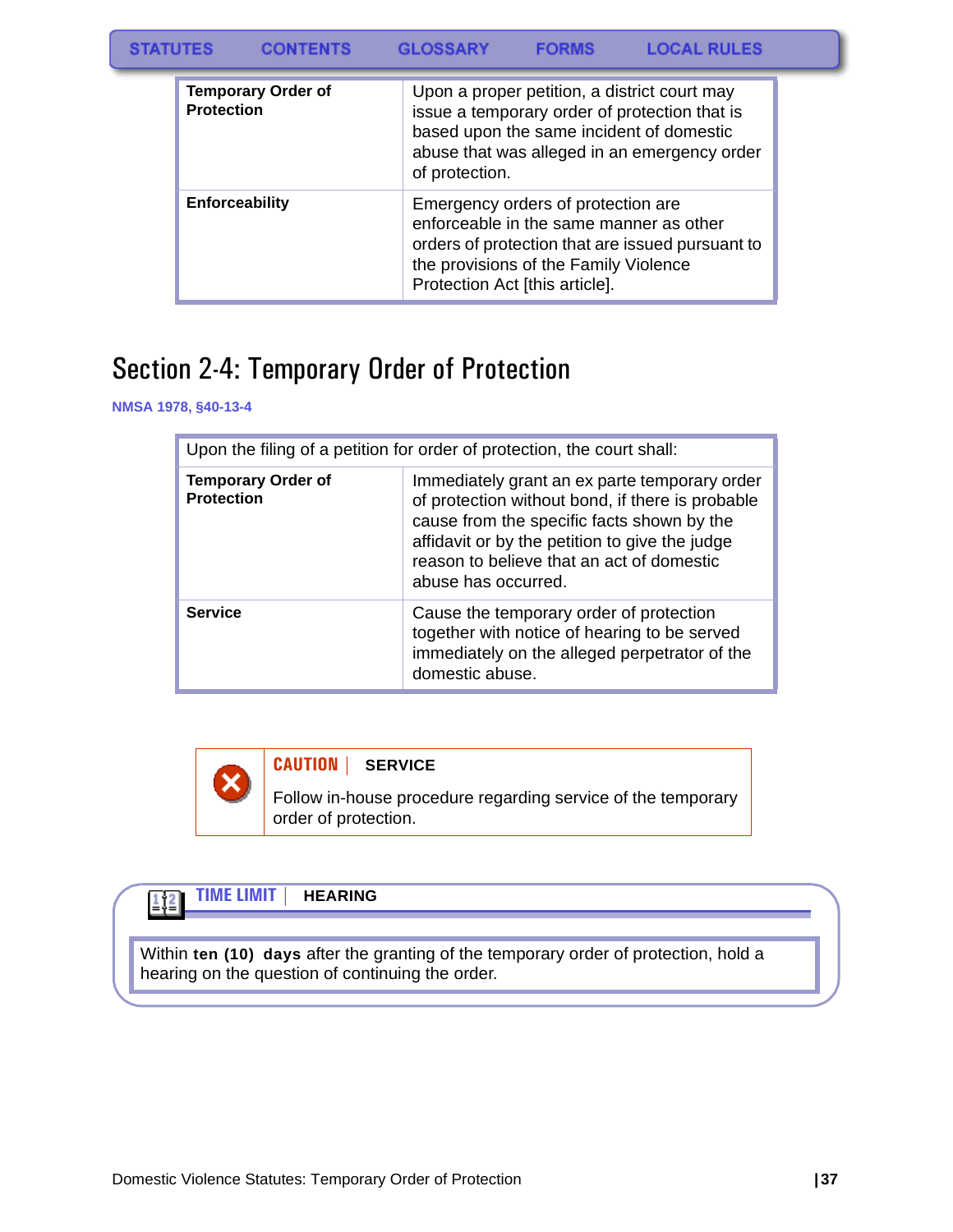

- If an ex parte order is not granted, serve notice to appear upon the parties and hold a hearing on the petition for order of protection within **seventy-two (72) hours** after the filing of the petition;
- If notice of hearing cannot be served within **seventy-two (72) hours**, the temporary order of protection shall be automatically extended for **ten (10) days**.

## Section 2-5: Order of Protection

**NMSA 1978, §40-13-5.**

Upon finding that domestic abuse has occurred, the court shall enter an order of protection ordering the respondent to refrain from abusing the petitioner or any other household member. The court shall specifically describe the acts the court has ordered the respondent to do or refrain from doing. As a part of any order of protection, the court may:

| <b>Possession of Residence</b> | Grant sole possession of the residence or<br>household to the petitioner during the period<br>the order of protection is effective or order the<br>respondent to provide temporary suitable<br>alternative housing for petitioner and any<br>children to whom the respondent owes a legal<br>obligation of support;                                                                                                                           |
|--------------------------------|-----------------------------------------------------------------------------------------------------------------------------------------------------------------------------------------------------------------------------------------------------------------------------------------------------------------------------------------------------------------------------------------------------------------------------------------------|
| <b>Temporary Custody</b>       | Award temporary custody of any children<br>involved when appropriate and provide for<br>visitation rights, child support and temporary<br>support for the petitioner on a basis that gives<br>primary consideration to the safety of the<br>victim and the children;                                                                                                                                                                          |
| <b>No Contact</b>              | Order that the respondent shall not initiate<br>contact with the petitioner;                                                                                                                                                                                                                                                                                                                                                                  |
| <b>Disposal of Property</b>    | Restrain the parties from transferring,<br>concealing, encumbering or otherwise<br>disposing of petitioner's property or the joint<br>property of the parties except in the usual<br>course of business or for the necessities of life<br>and require the parties to account to the court<br>for all such transferences, encumbrances and<br>expenditures made after the order is served or<br>communicated to the party restrained in court; |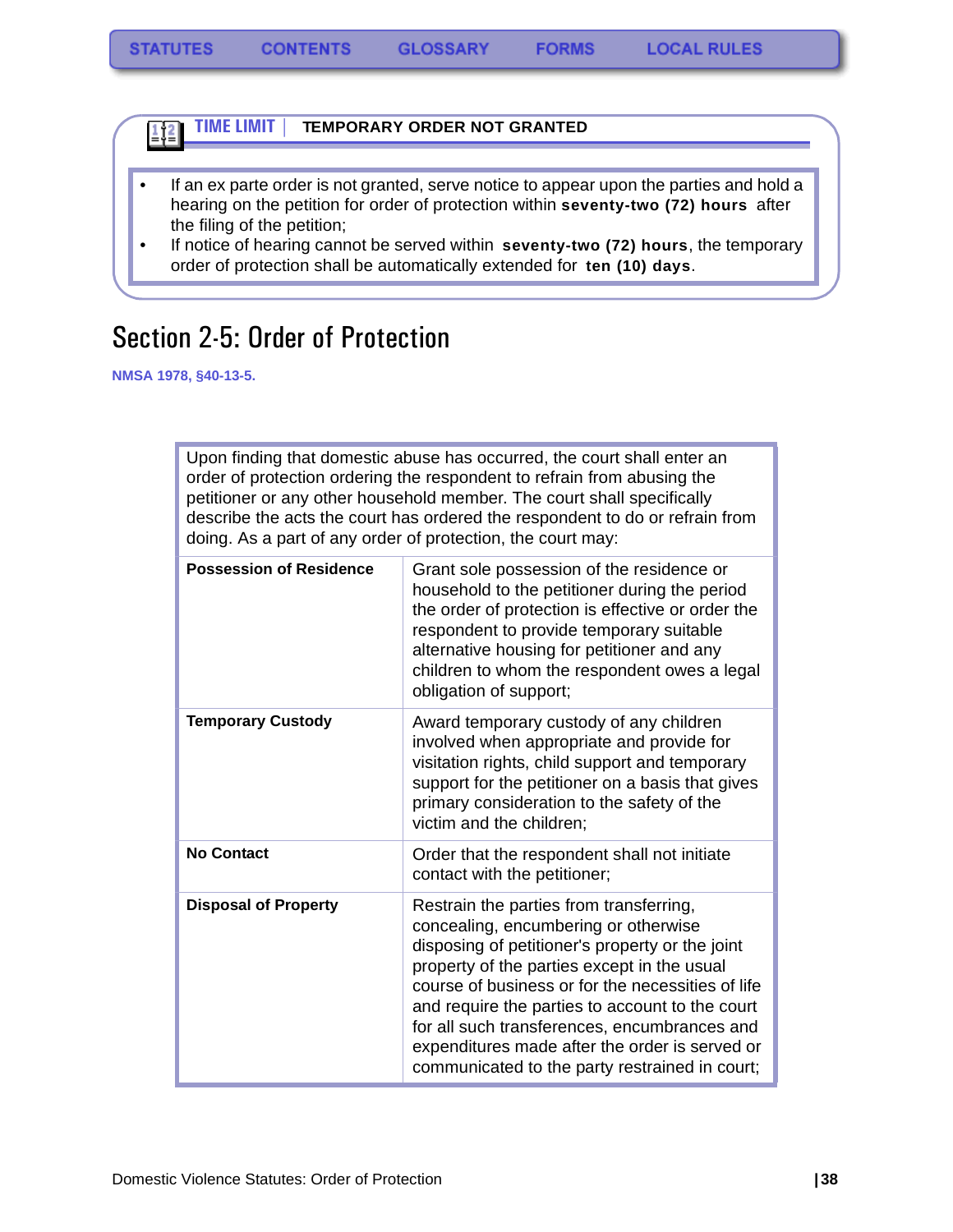| <b>Reimbursement of</b><br><b>Expenses</b>                                                | Order the respondent to reimburse the<br>petitioner or any other household member for<br>expenses reasonably related to the occurrence<br>of domestic abuse, including medical<br>expenses, counseling expenses, the expense<br>of seeking temporary shelter, expenses for the<br>replacement or repair of damaged property or<br>the expense of lost wages;                                                                                                                                                                                                                                                                                    |
|-------------------------------------------------------------------------------------------|-------------------------------------------------------------------------------------------------------------------------------------------------------------------------------------------------------------------------------------------------------------------------------------------------------------------------------------------------------------------------------------------------------------------------------------------------------------------------------------------------------------------------------------------------------------------------------------------------------------------------------------------------|
| <b>Social Service Programs</b>                                                            | Order the respondent to participate in, at the<br>respondent's expense, professional counseling<br>programs deemed appropriate by the court,<br>including counseling programs for perpetrators<br>of domestic abuse, alcohol abuse or abuse of<br>controlled substances; and                                                                                                                                                                                                                                                                                                                                                                    |
| <b>Other Injunctive Relief</b>                                                            | Order other injunctive relief as the court deems<br>necessary for the protection of the petitioner,<br>including orders to law enforcement agencies<br>as provided by this section.                                                                                                                                                                                                                                                                                                                                                                                                                                                             |
| <b>Violation of Order</b>                                                                 | The order shall contain a notice that violation<br>of any provision of the order constitutes<br>contempt of court and may result in a fine or<br>imprisonment or both.                                                                                                                                                                                                                                                                                                                                                                                                                                                                          |
| <b>Alteration of Domestic</b><br><b>Matters; Child Support or</b><br><b>Child Custody</b> | If the order supersedes or alters prior<br>orders of the court pertaining to domestic<br>matters between the parties, the order<br>shall say so on its face.<br>If an action relating to child custody or<br>٠<br>child support is pending or has concluded<br>with entry of an order at the time the<br>petition for an order of protection was filed,<br>the court may enter an initial order of<br>protection, but the portion of the order<br>dealing with child custody or child support<br>will then be transferred to the court that<br>has or continues to have jurisdiction over<br>the pending or prior custody or support<br>action. |
| <b>Title to Property</b>                                                                  | No order issued under the Family Violence<br>Protection Act [this article] shall affect title to<br>any property or allow the petitioner to transfer,<br>conceal, encumber or otherwise dispose of<br>respondent's property or the joint property of<br>the parties.                                                                                                                                                                                                                                                                                                                                                                            |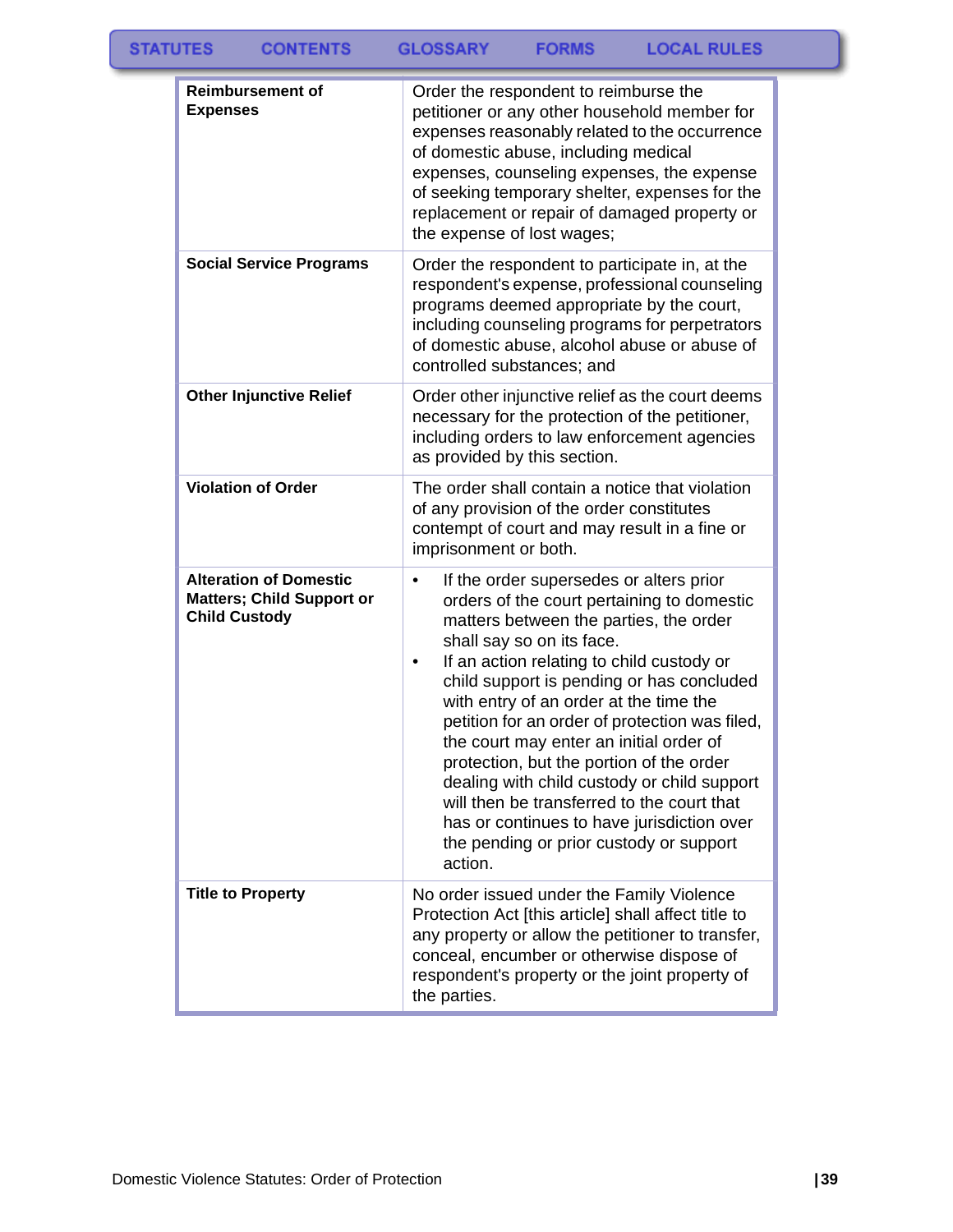| <b>STATUTES</b> |                       | <b>CONTENTS</b> | <b>GLOSSARY</b> |  | <b>FORMS</b>                                                     | <b>LOCAL RULES</b>                                                                                                                                     |  |
|-----------------|-----------------------|-----------------|-----------------|--|------------------------------------------------------------------|--------------------------------------------------------------------------------------------------------------------------------------------------------|--|
|                 | <b>Amending Order</b> |                 |                 |  | hearing to amend the order.<br>without proof of a substantial or | Either party may request a review<br>An order of protection involving child<br>custody or support may be modified<br>material change of circumstances. |  |

## Section 2-6: Service of Order

**NMSA 1978, §40-13-6**



#### **CAUTION | SERVICE**

Follow in-house procedure regarding service by law enforcement.

| <b>Filing and Service of Order</b><br>NMSA 1978, §40-13-6 | An order of protection granted under<br>٠<br>the Family Violence Protection Act<br>[this article] shall be filed with the<br>clerk of the court and a copy shall be<br>sent by the clerk to the local law<br>enforcement agency.<br>The order shall be personally served<br>upon the respondent, unless he or his<br>attorney was present at the time the<br>order was issued.<br>The order shall be filed and served<br>without cost to the petitioner.                                                                        |
|-----------------------------------------------------------|---------------------------------------------------------------------------------------------------------------------------------------------------------------------------------------------------------------------------------------------------------------------------------------------------------------------------------------------------------------------------------------------------------------------------------------------------------------------------------------------------------------------------------|
| <b>Custody or Support</b>                                 | An order of protection involving [only]<br>٠<br>custody or support shall be effective<br>for a fixed period of time not to exceed<br>six (6) months.<br>The order may be extended for good<br>cause upon motion of the petitioner for<br>an additional period of time not to<br>exceed six (6) months.<br>Injunctive orders shall continue until<br>modified or rescinded upon motion by<br>either party or until the court approves<br>a subsequent consent agreement<br>entered into by the petitioner and the<br>respondent. |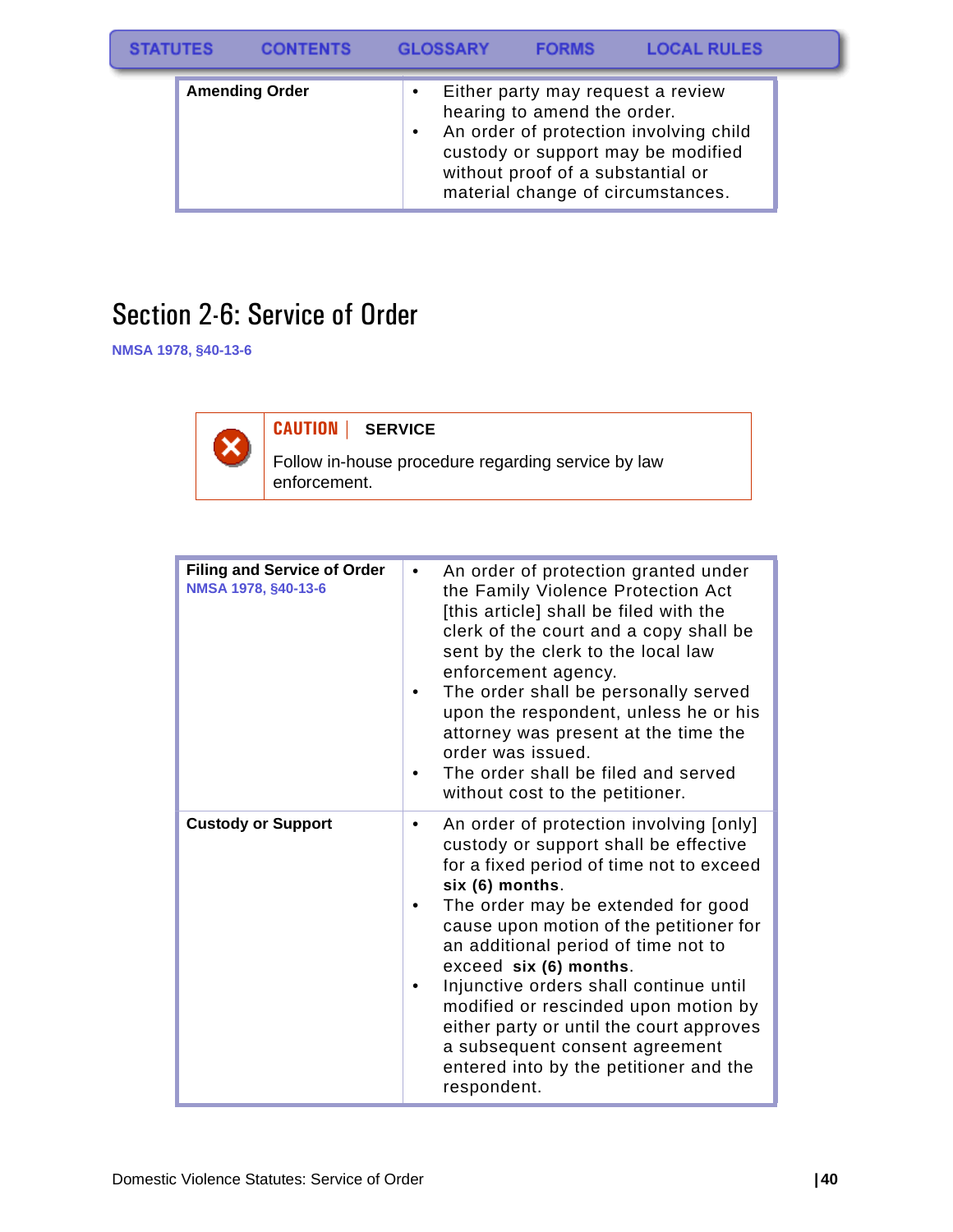$\overline{\mathsf{x}}$ 



#### **CAUTION | EXPIRATION DATE OF ATTACHMENTS**

• Attachments have a separate expiration date which may differ from the Extended Order.

**FORMS** 

• The attachments expire **six (6) months** from issue date.

| <b>Violation of Order</b>      | A peace officer shall arrest without a warrant<br>and take into custody a person whom the<br>peace officer has probable cause to believe<br>has violated an order pursuant to this section.                                                                                                                                                                                                                                                                                                                                                                                                                                                                                                                |
|--------------------------------|------------------------------------------------------------------------------------------------------------------------------------------------------------------------------------------------------------------------------------------------------------------------------------------------------------------------------------------------------------------------------------------------------------------------------------------------------------------------------------------------------------------------------------------------------------------------------------------------------------------------------------------------------------------------------------------------------------|
| <b>Full Faith and Credit</b>   | State courts shall give full faith and credit to<br>tribal court orders of protection and orders of<br>protection issued by courts of other states. A<br>protection order issued by a State or tribal<br>court against one who has petitioned, filed a<br>complaint, or otherwise filed a written pleading<br>for protection against abuse by a spouse or<br>intimate partner is not entitled to full faith and<br>credit if:<br>no cross or counter petition, complaint, or<br>other written pleading was filed seeking<br>such a protection order; or<br>a cross or counter petition has been filed<br>and the court did not make specific<br>findings that each party was entitled to<br>such an order. |
| <b>Conviction of Violation</b> | A person convicted of violating an order of<br>٠<br>protection granted by a court under the<br>Family Violence Protection Act is guilty of<br>a misdemeanor and shall be sentenced in<br>accordance with Section 31-19-1 NMSA<br>1978.<br>Upon a second or subsequent conviction,<br>an offender shall be sentenced to a jail<br>term of not less than seventy-two (72)<br>consecutive hours that shall not be<br>suspended, deferred or taken under<br>advisement.                                                                                                                                                                                                                                        |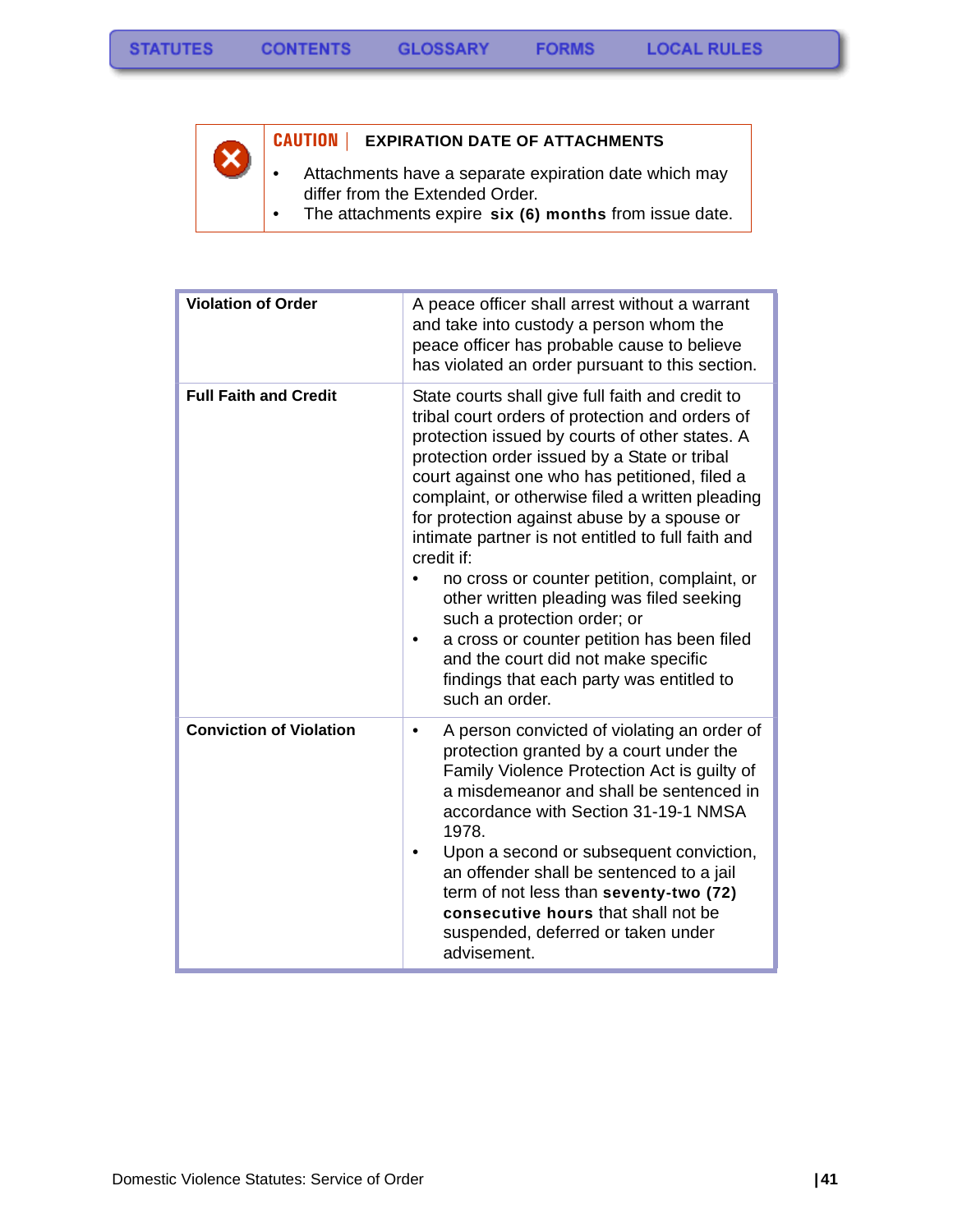| <b>STATUTES</b> | <b>CONTENTS</b>                                    |           | <b>GLOSSARY</b> | <b>FORMS</b>                                                                                                               | <b>LOCAL RULES</b>                                                                                                                                                                                                                                      |  |
|-----------------|----------------------------------------------------|-----------|-----------------|----------------------------------------------------------------------------------------------------------------------------|---------------------------------------------------------------------------------------------------------------------------------------------------------------------------------------------------------------------------------------------------------|--|
|                 | <b>Restitution and Counseling</b>                  | $\bullet$ |                 | provided in the Family Violence<br>person convicted to make full<br>order the person convicted to<br>expense, if possible. | In addition to any other punishment<br>Protection Act, the court shall order a<br>restitution to the party injured by the<br>violation of an order of protection and<br>participate in and complete a program<br>of professional counseling, at his own |  |
|                 | <b>Other Criminal Charges</b>                      | ٠         |                 | peace officer shall file all other<br>probable cause exists.                                                               | In addition to charging the person with<br>violating an order of protection, a<br>possible criminal charges arising from<br>an incident of domestic abuse when                                                                                          |  |
|                 | <b>Other Civil and Criminal</b><br><b>Remedies</b> | ٠         |                 |                                                                                                                            | The remedies provided in the Family<br>Violence Protection Act are in addition<br>to any other civil or criminal remedy                                                                                                                                 |  |

# Section 2-7: Law Enforcement Officers and Emergency Assistance

available to the petitioner.

**NMSA 1978, §40-13-7.**

| <b>Law Enforcement</b><br>Assistance | A person who allegedly has been a victim of<br>domestic abuse may request the assistance of<br>a local law enforcement agency |
|--------------------------------------|-------------------------------------------------------------------------------------------------------------------------------|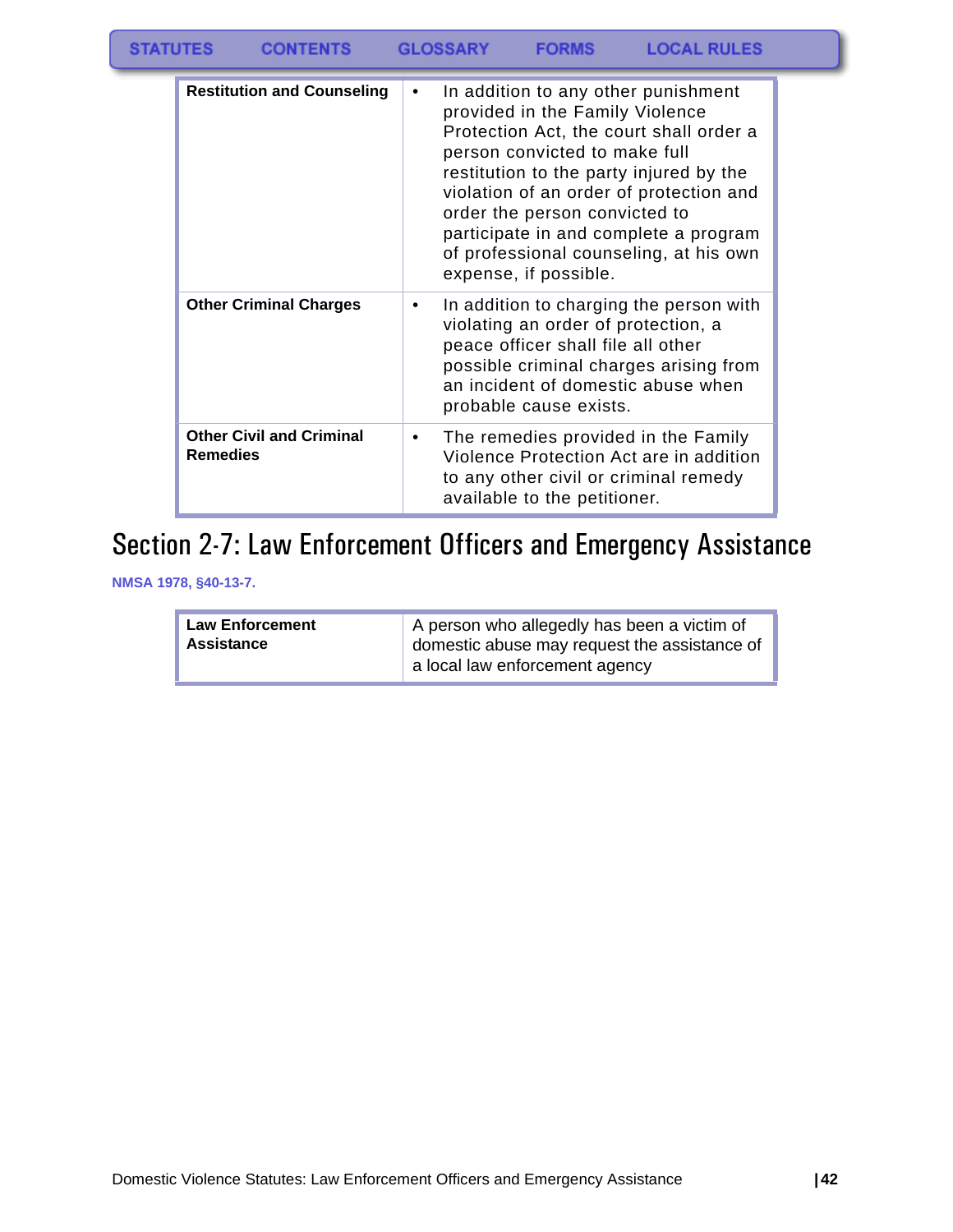| <b>STATUTES</b> |                | <b>CONTENTS</b>             |   | <b>GLOSSARY</b>     | <b>FORMS</b>                                                                                                                                | <b>LOCAL RULES</b>                                                                                                                                                                                                 |  |
|-----------------|----------------|-----------------------------|---|---------------------|---------------------------------------------------------------------------------------------------------------------------------------------|--------------------------------------------------------------------------------------------------------------------------------------------------------------------------------------------------------------------|--|
|                 | <b>Officer</b> | <b>Duties of Responding</b> | ٠ |                     | to the request for assistance shall be<br>required to take whatever steps are<br>Advising the victim of the remedies                        | A local law enforcement officer responding<br>reasonably necessary to protect the victim<br>from further domestic abuse, including:                                                                                |  |
|                 |                |                             |   |                     | available under the Family Violence<br>arrest warrant and the availability of<br>counseling and other services;                             | Protection Act [this article], the right to file<br>a written statement or a request for an<br>domestic violence shelters, medical care,                                                                           |  |
|                 |                |                             |   | shelter;            | Upon the request of the petitioner,                                                                                                         | providing or arranging for transportation of<br>the victim to a medical facility or place of                                                                                                                       |  |
|                 |                |                             |   | care of the victim; | Upon the request of the petitioner,<br>and personal effects required for                                                                    | accompanying the victim to the victim's<br>residence to remove the victim's clothing<br>immediate needs and the clothing and<br>personal effects of any children then in the                                       |  |
|                 |                |                             | ٠ | protection;         | execution or service of the order of                                                                                                        | Upon the request of the petitioner, assist in<br>placing the petitioner in possession of the<br>dwelling or premises or otherwise assist in                                                                        |  |
|                 |                |                             |   |                     | indicate that the arrest of the abusing<br>believe that the abusing household<br>member committed domestic abuse<br>against the victim; and | Arresting the abusing household member<br>when appropriate and including a written<br>statement in the attendant police report to<br>household member was, in whole or in<br>part, premised upon probable cause to |  |
|                 |                |                             |   |                     | or criminal proceedings and of the<br>importance of preserving evidence.                                                                    | Advising the victim when appropriate of<br>the procedure for initiating proceedings<br>under the Family Violence Protection Act                                                                                    |  |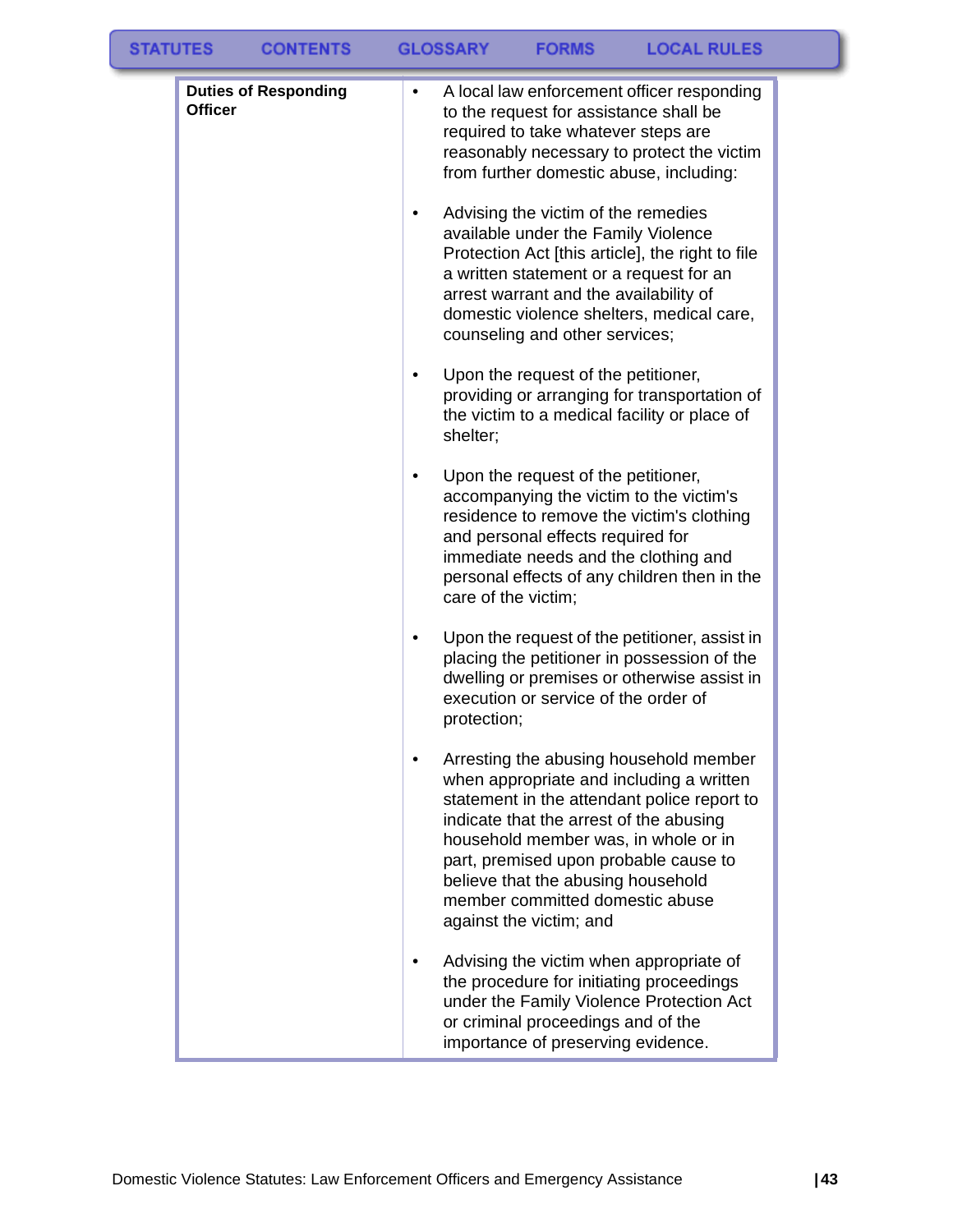| <b>Notification of Release from</b><br>Custody | The jail or detention center shall make a<br>reasonable attempt to notify the arresting<br>law enforcement agency or officer when<br>the abusing household member is<br>released from custody.<br>The arresting law enforcement agency<br>shall make a reasonable attempt to notify<br>the victim that the abusing household<br>member is released from custody.                                                                             |
|------------------------------------------------|----------------------------------------------------------------------------------------------------------------------------------------------------------------------------------------------------------------------------------------------------------------------------------------------------------------------------------------------------------------------------------------------------------------------------------------------|
| <b>Immunity from Civil Liability</b>           | Any law enforcement officer responding to<br>the request for assistance under the<br>Family Violence Protection Act is immune<br>from civil liability to the extent allowed by<br>law.<br>Any jail, detention center or law<br>enforcement agency that makes a<br>reasonable attempt to provide notification<br>that an abusing household member is<br>released from custody is immune from civil<br>liability to the extent allowed by law. |
| <b>Conviction Results</b>                      | A statement shall be included in a judgment<br>and sentence document to indicate when a<br>conviction results from the commission of<br>domestic abuse.                                                                                                                                                                                                                                                                                      |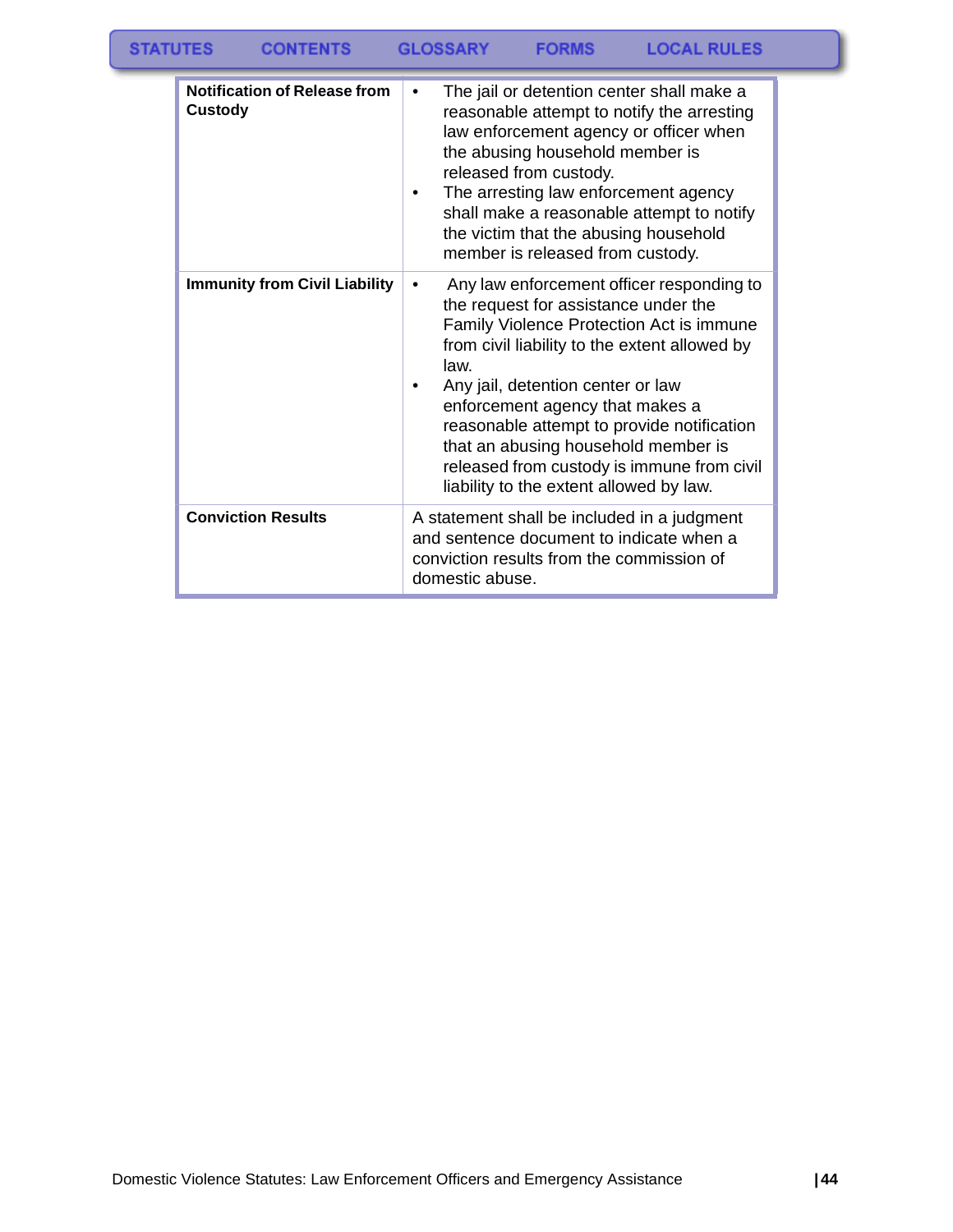# Chapter 3: Domestic Violence Flowcharts Section 3-1: Case Initiation



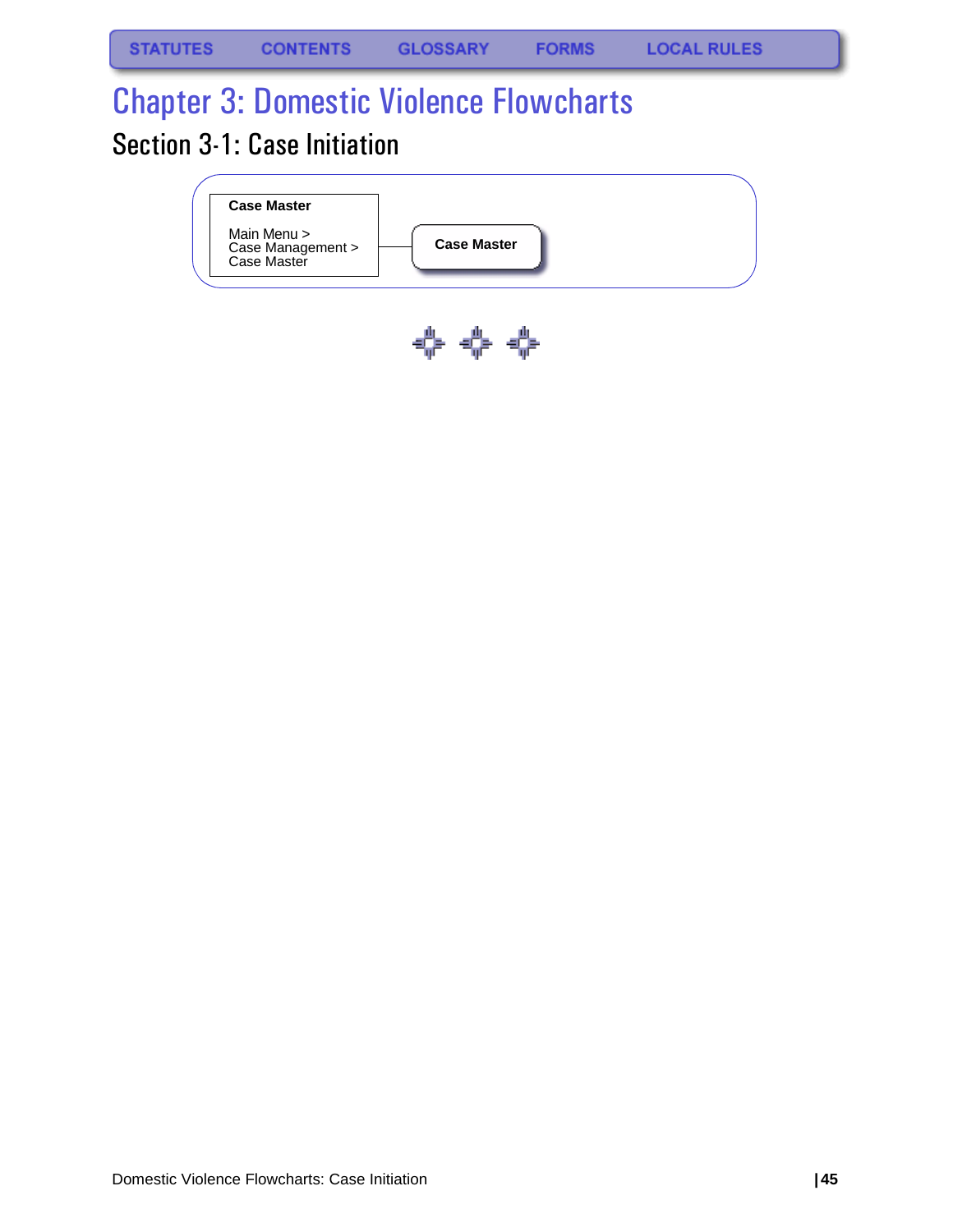**FORMS** 

#### Section 3-2: Attach Parties to Case





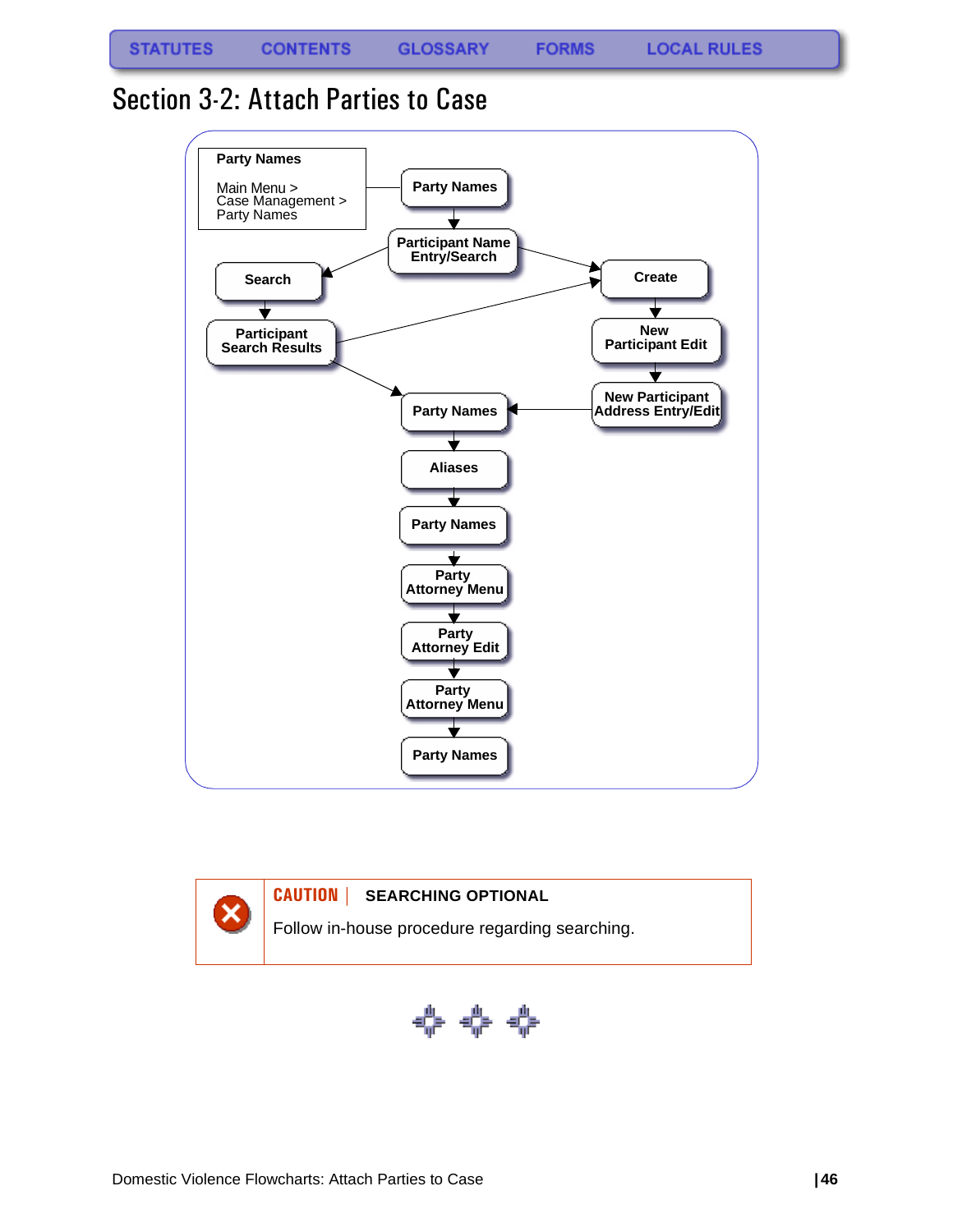### Section 3-3: Entering a Case



⇔ ⇔ ⇔

## Section 3-4: Docketing of Domestic Violence Cases





## Section 3-5: Close Case



⇔⇔⊹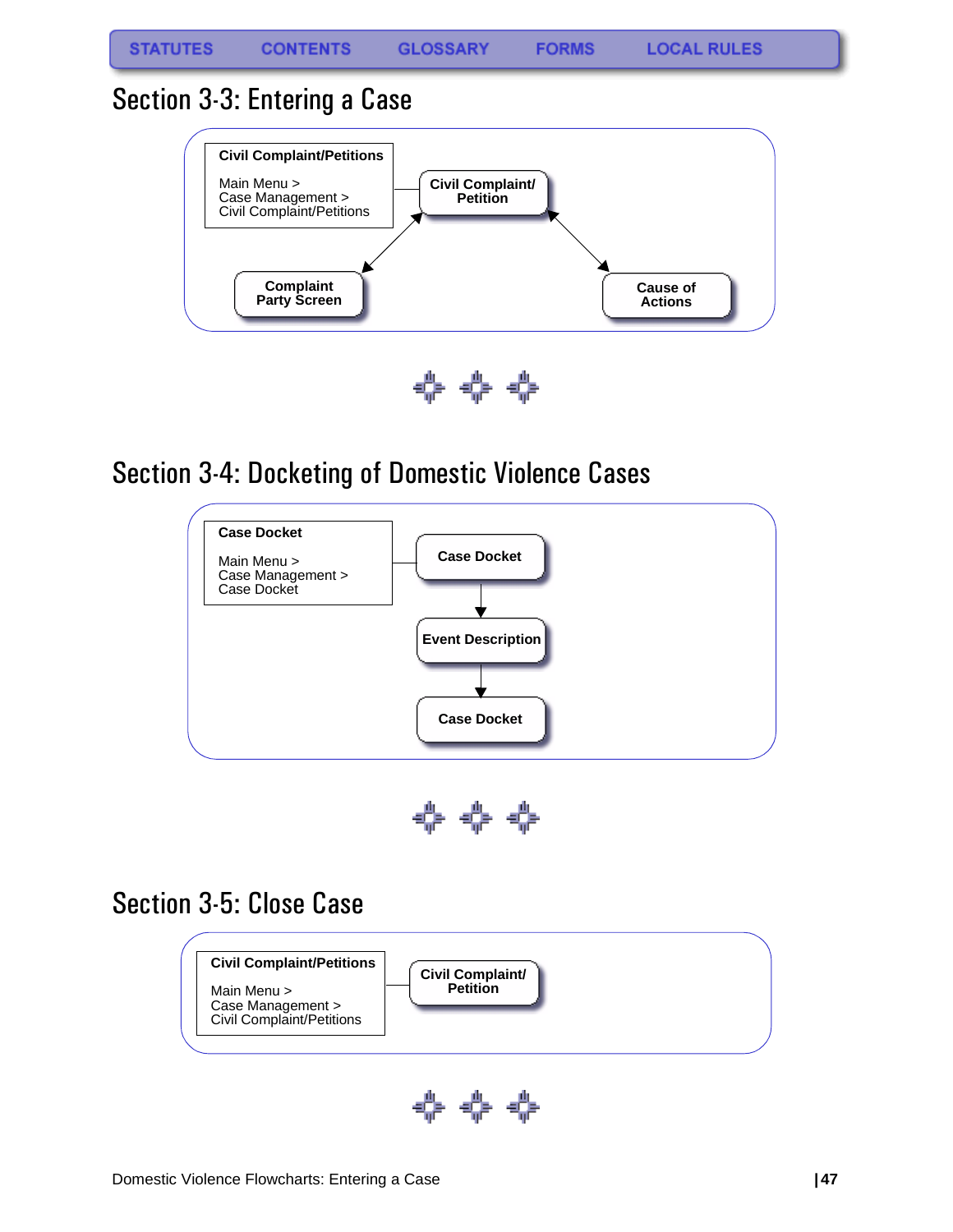**FORMS** 

## Section 3-6: Docketing Closing Event



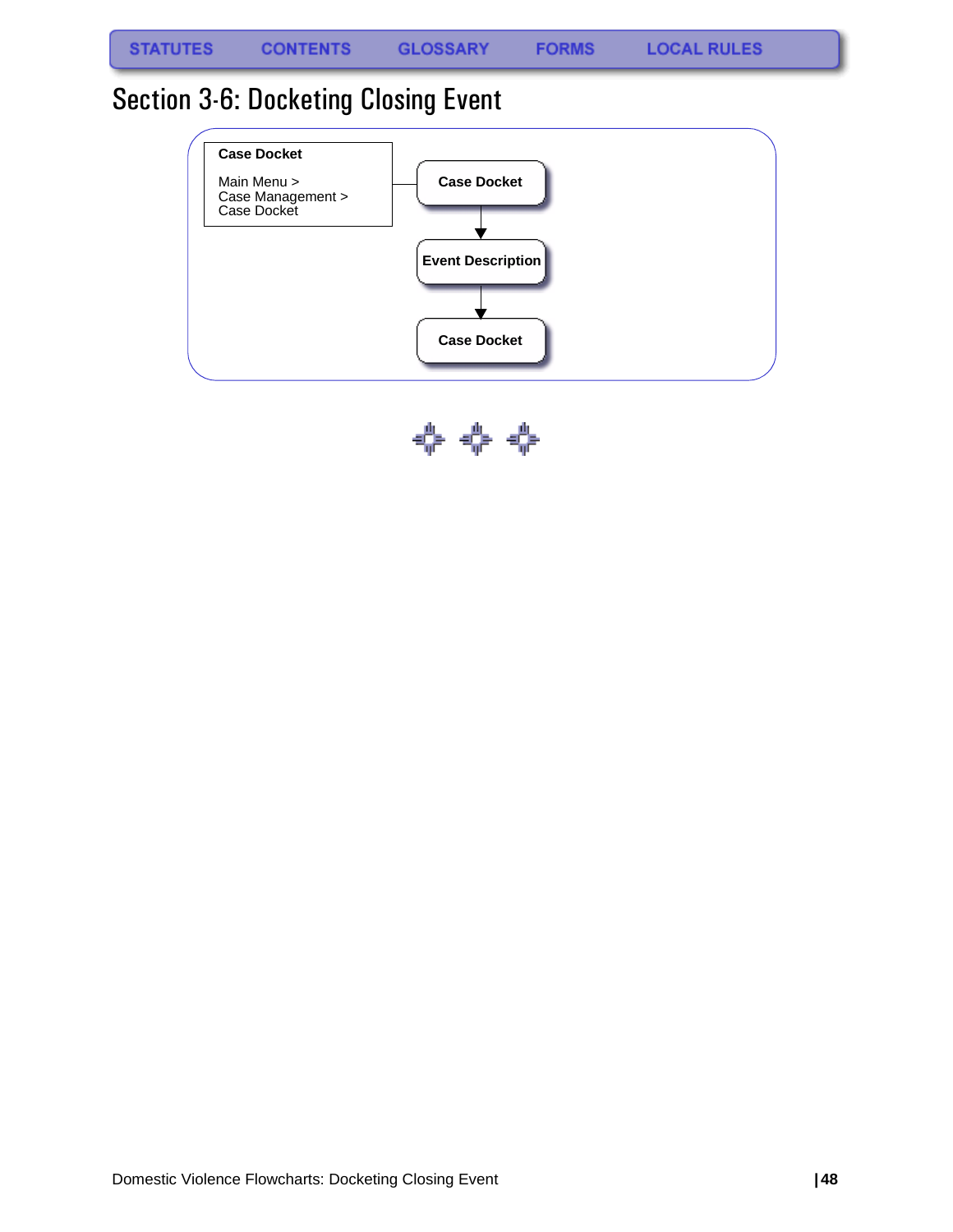# Chapter 4: Domestic Violence FACTS™ Procedures

## Section 4-1: Case Initiation

Initiating a new case **WITHOUT** a filing fee.

- **MAIN MENU** >
- **CASE MANAGEMENT** >
- **CASE MASTER**. The Case Master screen will appear. **(FIGURE: 4-1.1)**

| <b>Case Master</b>                     | Case Number: 0 0307 DU                                                                               | LOK                                                      |
|----------------------------------------|------------------------------------------------------------------------------------------------------|----------------------------------------------------------|
| Case Status: PN PN PENDING             |                                                                                                      | Status Date: 11-08-2001                                  |
| Type of Filing: N NEW FILING           |                                                                                                      | Filing Date: 11-08-2001                                  |
|                                        | Title: HALL B US HALL J                                                                              | Caption:                                                 |
| Jurisdiction Area:<br>Judge:           | Case Type: DUL DOMESTIC VIOLENCE                                                                     | Sealed/Expunged Case? N                                  |
|                                        | $Refiled?$ N<br>Alt. Case Ref.<br>Consolidated with Other Cases?   Transferred case?   Prev. Case #: | Original Court:                                          |
| Criminal/Traffic<br><b>Prosecutor:</b> |                                                                                                      | Uictim? (Y/H): N                                         |
| LEA Case #:                            | Appear By:                                                                                           | Arresting Agency:                                        |
| Citation Issued? N                     |                                                                                                      | Citation Signed? N Vehicle Type: Owner Responsibility? N |
| Civil                                  | Will Filing Date:                                                                                    | Child Support Payments Required? N                       |
|                                        | Save<br><b><i>Uieu Schedule</i></b>                                                                  | Related Cases                                            |

**Figure 4-1.1:** Case Master

| <b>FIELD NAME</b>                               | <b>INSTRUCTIONS</b>                                                                                                                                                                            |
|-------------------------------------------------|------------------------------------------------------------------------------------------------------------------------------------------------------------------------------------------------|
| <b>Case Number:</b>                             | Enter through to assign a new case number, or                                                                                                                                                  |
| Court                                           | Enter D for District Court.                                                                                                                                                                    |
| Location                                        | Enter the four-digit court location code, for<br>example, 0101, 0202.                                                                                                                          |
| Category                                        | Enter case category, DV.<br>Press ENTER.<br>$\bullet$                                                                                                                                          |
| <b>Number</b>                                   | FACTS ™ will ask: "Do you want to enter a<br>$\bullet$<br>new Case?"<br>Press <b>ENTER</b> or<br>$\bullet$<br>Click on <b>YES</b> to indicate that you want to<br>$\bullet$<br>add a new case. |
| <b>Case Status:</b><br>(Default PN for Pending) | Press ENTER.<br>$\bullet$                                                                                                                                                                      |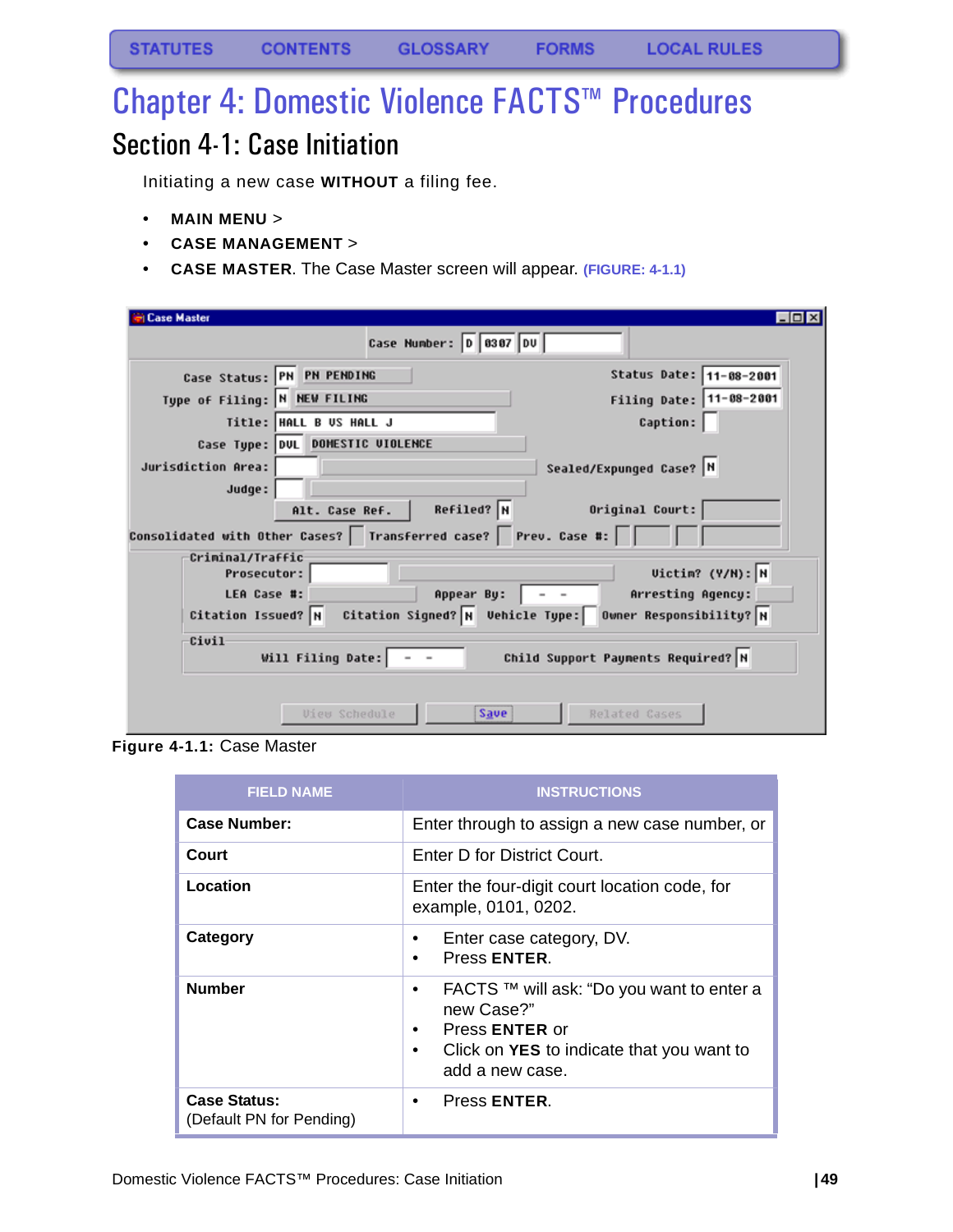**CONTENTS** 

**GLOSSARY FORMS** 

| <b>FIELD NAME</b>                                | <b>INSTRUCTIONS (CONTINUED)</b>                                                                                                                                                                                                                                                                                                                                                                                                                        |
|--------------------------------------------------|--------------------------------------------------------------------------------------------------------------------------------------------------------------------------------------------------------------------------------------------------------------------------------------------------------------------------------------------------------------------------------------------------------------------------------------------------------|
| <b>Status Date:</b><br>(Default-current date)    | Press <b>ENTER</b> or<br>$\bullet$<br>Delete and enter appropriate date.<br>٠                                                                                                                                                                                                                                                                                                                                                                          |
| <b>Type of Filing</b><br>(Default N for New)     | Press ENTER.<br>$\bullet$                                                                                                                                                                                                                                                                                                                                                                                                                              |
| <b>Filing Date:</b><br>(Default to current date) | Press <b>ENTER</b> or<br>$\bullet$<br>Delete and enter appropriate date.                                                                                                                                                                                                                                                                                                                                                                               |
| <b>Title</b>                                     | Enter Case Title from Petition (HALL B VS<br>$\bullet$<br>HALL J) and<br>Press ENTER.                                                                                                                                                                                                                                                                                                                                                                  |
| <b>Case Type</b>                                 | Enter DVL for Domestic Violence Case.                                                                                                                                                                                                                                                                                                                                                                                                                  |
| <b>Save Button</b>                               | Mouse click on <b>SAVE</b> button.<br>$\bullet$<br>The system will generate new case<br>number and assign a judge.<br>Screen prompt will show case number and<br>٠<br>judge assignment; press ENTER key to<br>save data.<br>A message box will appear that states data<br>has been saved.<br>Press ENTER or click OK. This action will<br>take the user to the Party Names screen.<br>Press the <b>ESC</b> key to return to the Case<br>Master screen. |

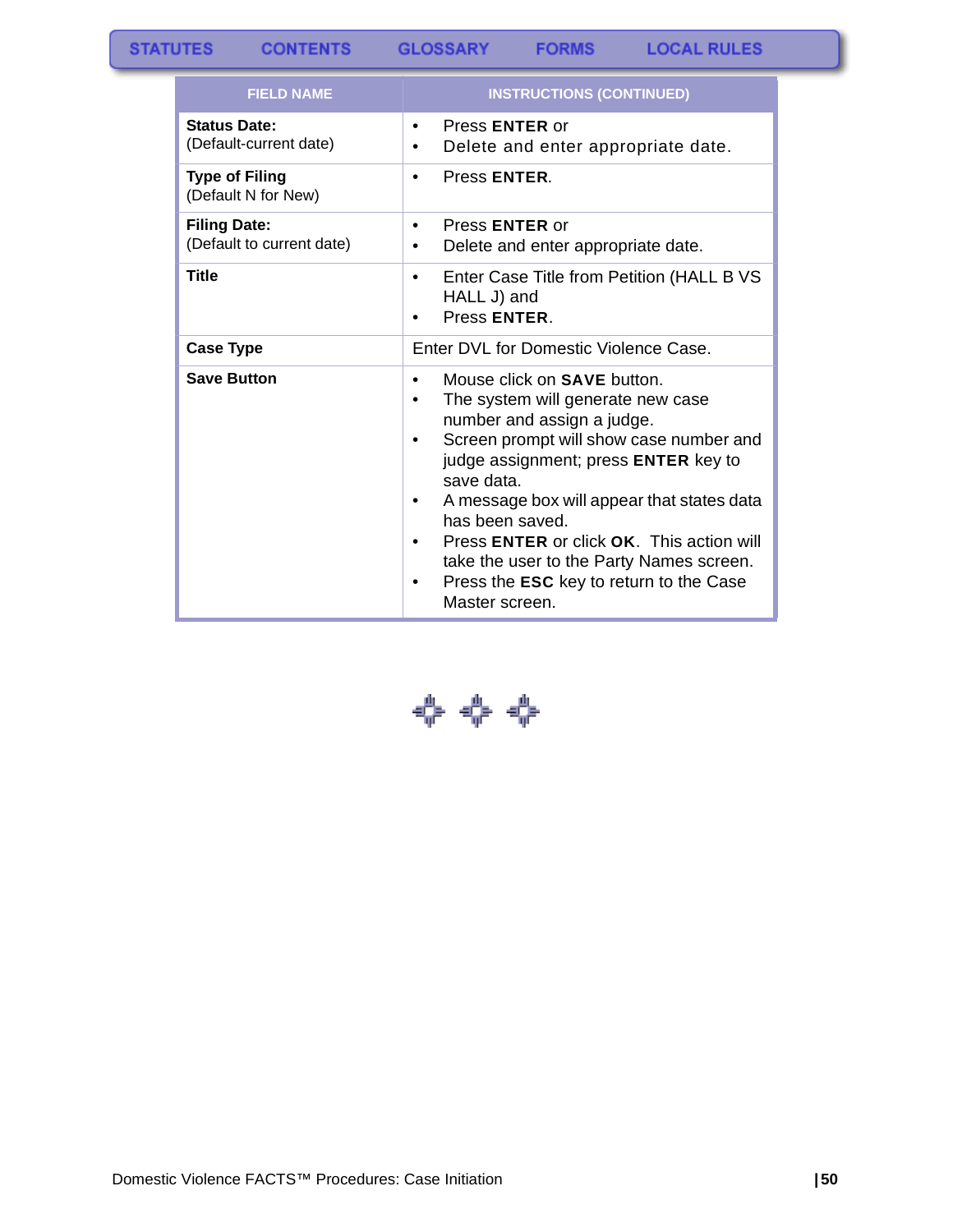### Section 4-2: Relating Cases to Domestic Violence Cases



| <b>Case Title:</b> | $\bullet$<br>$\bullet$ | If you find a related case, return to the<br>Case Master screen and change the Case<br>Title to reflect this (r SMITH J VS SMITH<br>K)<br>Click into the Title field, enter to the<br>caption field and then click the SAVE<br>button. |
|--------------------|------------------------|----------------------------------------------------------------------------------------------------------------------------------------------------------------------------------------------------------------------------------------|
|--------------------|------------------------|----------------------------------------------------------------------------------------------------------------------------------------------------------------------------------------------------------------------------------------|



#### **CAUTION | JUDGE ASSIGNMENT**

• **DO NOT** enter through to the case type field, the judge assignment may change.

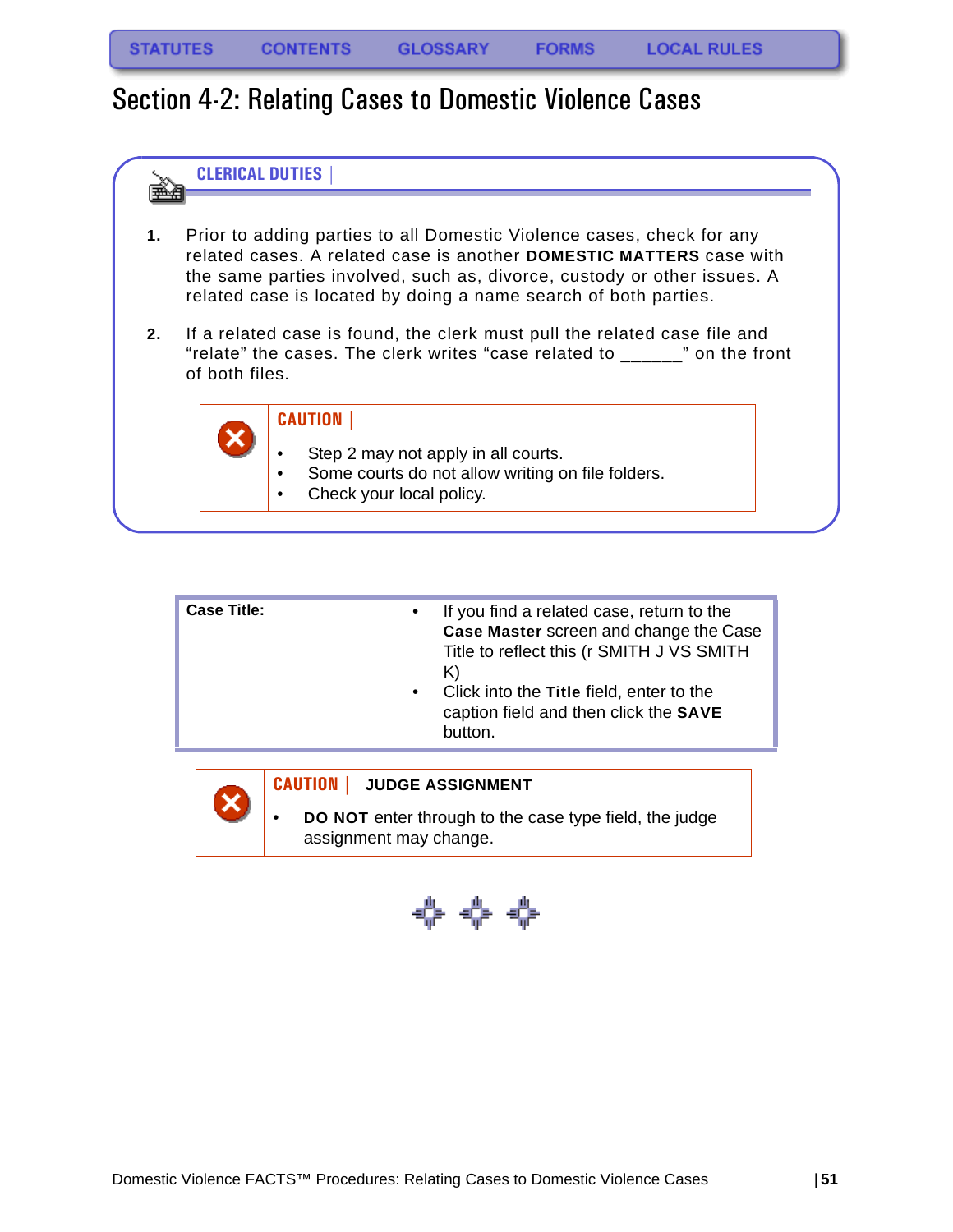Use the Related Cases screen to show case relationships in the following manner:

- **MAIN MENU** >
- **CASE MANAGEMENT** >
- **RELATED CASES**. The Related Cases screen will pop-up. **[\(FIGURE: 4-2.1\)](#page-53-0)**

| <b>Related Cases</b>                |     |                                   |           |                     |                                           |                                                       |   |         |  |
|-------------------------------------|-----|-----------------------------------|-----------|---------------------|-------------------------------------------|-------------------------------------------------------|---|---------|--|
|                                     |     | Mode: $Edit$ $\blacktriangledown$ |           |                     | Subject Case Number: D 0307 DV 0009800168 |                                                       |   |         |  |
| Case Number:<br><b>Reason Code:</b> |     | <b>SAME</b>                       |           | D 387 DU 8899888167 |                                           | <b>Relationship:</b><br>Scheduling<br>Docketing<br>ঢ় |   |         |  |
| Comment:                            |     |                                   |           |                     |                                           |                                                       |   |         |  |
|                                     | Crt | Loc                               | <b>CT</b> | C Number            | <b>Reason Description</b>                 |                                                       |   | Sch Doc |  |
|                                     | D   | 307                               |           | DU 0009800167       |                                           |                                                       | n | y       |  |
|                                     |     |                                   |           |                     |                                           |                                                       |   |         |  |
|                                     |     |                                   |           |                     | Save                                      |                                                       |   |         |  |

<span id="page-53-0"></span>**Figure 4-2.1:** Related Cases

| Fill in the Related Cases screen in the following manner: |                                                                                                                                                                                                               |  |  |
|-----------------------------------------------------------|---------------------------------------------------------------------------------------------------------------------------------------------------------------------------------------------------------------|--|--|
| <b>Subject Case Number:</b>                               | Enter the new case number.                                                                                                                                                                                    |  |  |
| Case Number:                                              | Enter the "old" case number.                                                                                                                                                                                  |  |  |
| <b>Reason Code:</b>                                       | Enter the reason "Same Parties."                                                                                                                                                                              |  |  |
| Comment:                                                  | Enter any appropriate comments.                                                                                                                                                                               |  |  |
| <b>Relationship:</b>                                      | Click in the Docketing box.                                                                                                                                                                                   |  |  |
| Saving:                                                   | Click on the SAVE button.<br>The cursor will return to the Case Number<br>٠<br>field.<br>If there was more than one case to relate<br>$\bullet$<br>enter the next case number; otherwise<br>close the screen. |  |  |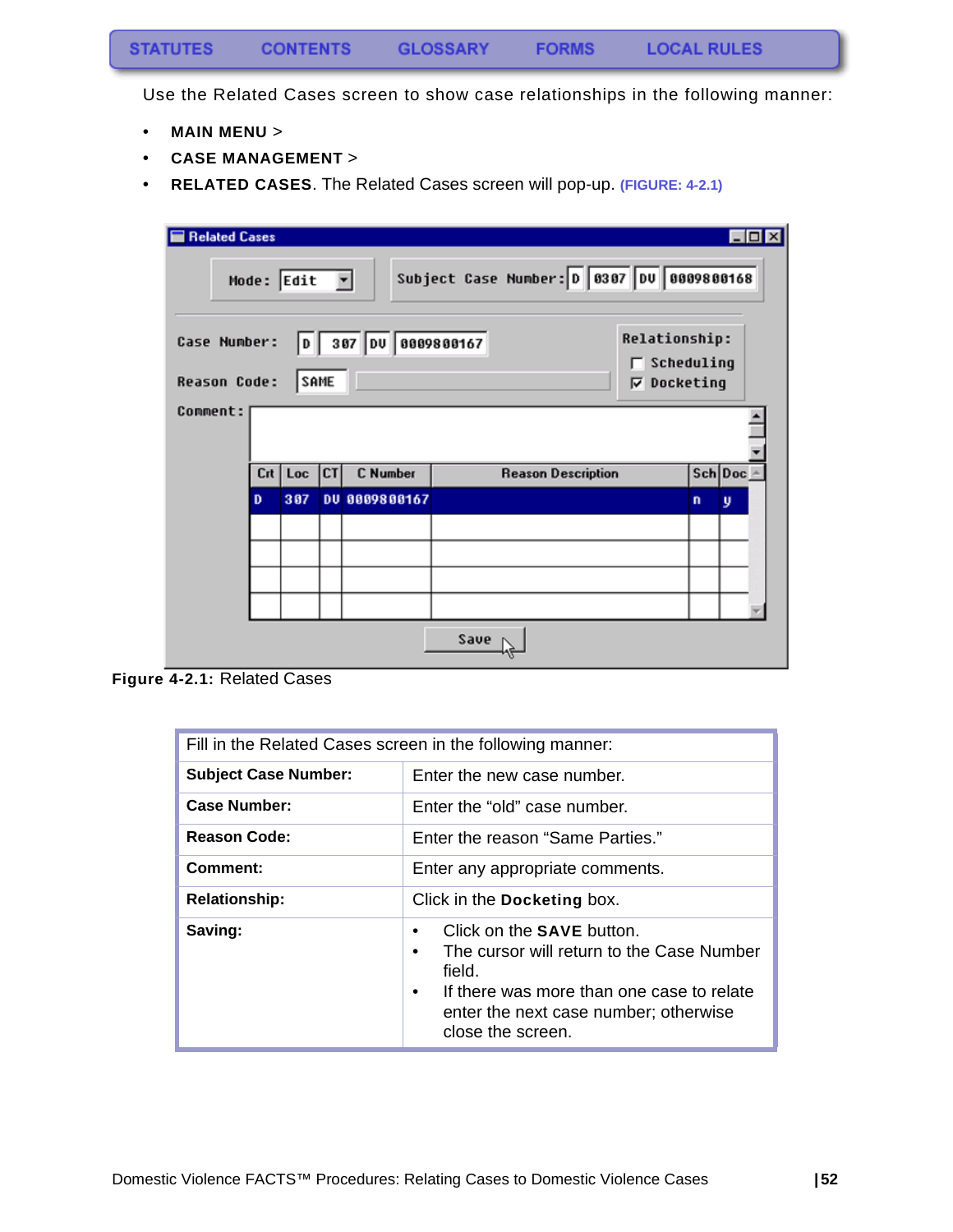

#### **CAUTION | JUDGE ASSIGNMENT**

• In some courts, when more than one case is pending involving the same parties, all cases are to be assigned to the same judge.

**FORMS** 

• Check your local policy.

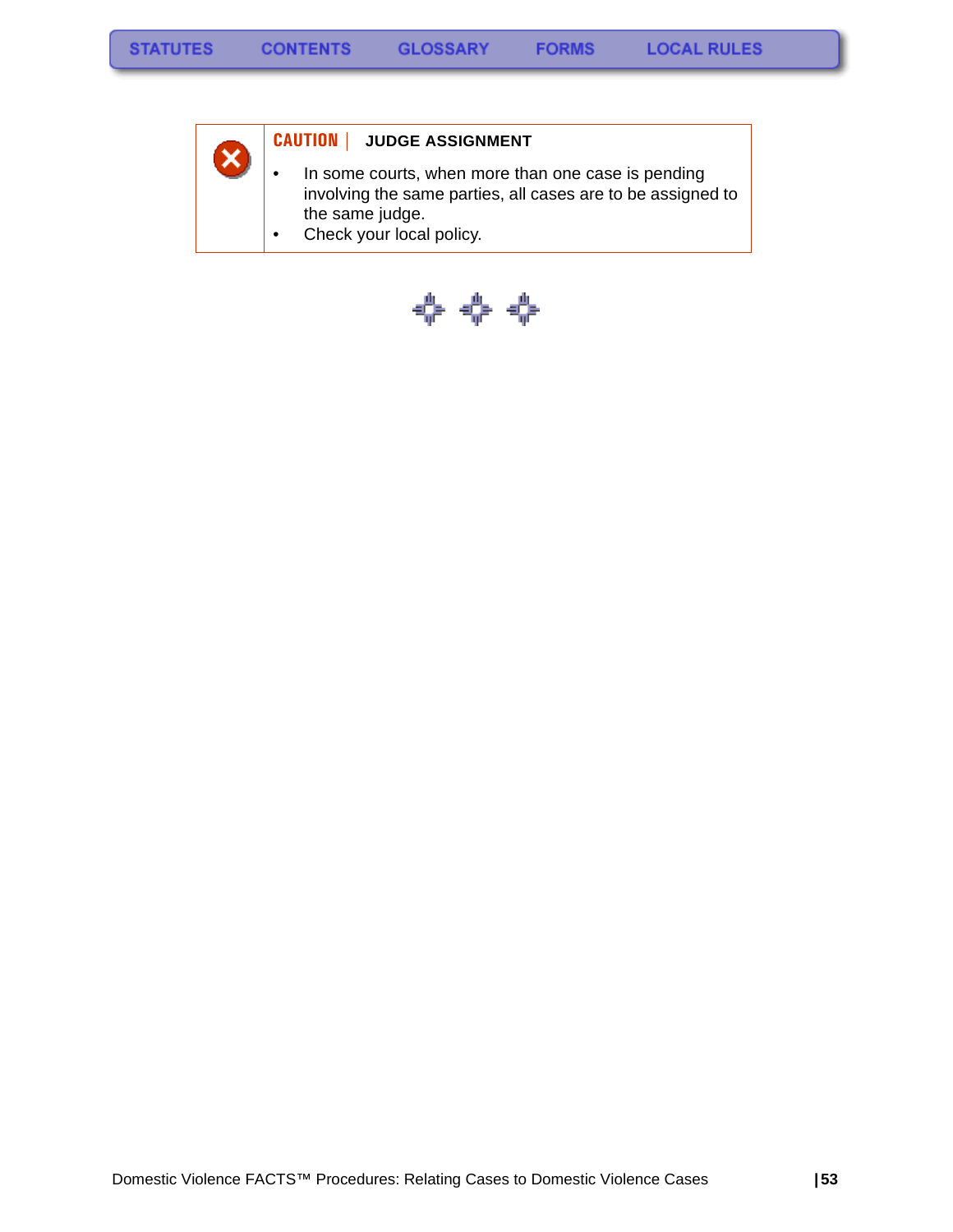## Section 4-3: Changing Judge Assignment

If you have determined by relating cases that the judge assignment needs changing follow the instructions below:

- **MAIN MENU** >
- **CASE MANAGEMENT** >
- **RANDOM JUDGE ASSIGNMENT MENU** >
- **JUDGE HISTORY**. The Judge History screen will pop-up. **[\(FIGURE: 4-3.1\)](#page-55-0)**

| <b>Judge History</b>                                     | <b>FOX</b> |
|----------------------------------------------------------|------------|
| D 0307 DU 0009800168<br>HALL B US HALL J<br>Case Number: |            |
| Case Type: DUL<br>DOMESTIC UIOLENCE                      |            |
| Jurisdiction Area:                                       |            |
| Date Assigned: 11-08-2001                                |            |
| Deputy Code: 301 TRAIN GUI 381                           |            |
| Event Code: 8030 JDG: JUDGE ASSIGN ADMIN                 |            |
| Automatically Assign Judge (Y/H)?: N                     |            |
| DOMESTIC UIOLENCE COMMISS #2<br>Judge: DU2               |            |
| Enter Description (Y/N)?:                                |            |
| Updated 11/08/2001 By train1 At 07:59                    |            |
| Save                                                     |            |

<span id="page-55-0"></span>**Figure 4-3.1:** Judge History

| <b>Case Number</b>                       | Enter the appropriate case number. The Case<br>Type, Date Assigned, and Judge fields will<br>automatically populate. |
|------------------------------------------|----------------------------------------------------------------------------------------------------------------------|
| <b>Case Type</b>                         |                                                                                                                      |
| <b>Jurisdiction Area:</b>                |                                                                                                                      |
| Date Assigned:<br>(Default-Current Date) |                                                                                                                      |
| <b>Event Code:</b>                       | Use event code 8030 Judge Assignment<br>Administration.                                                              |
| <b>Automatically Assign</b><br>Judge:    | Enter N for no.                                                                                                      |
| Judge:                                   | Enter the three-letter code of the judge the<br>case is being assigned to.                                           |
| <b>Enter Description (Y/N):</b>          | If there is descriptive text to enter, enter Y for<br>yes; otherwise enter N for no.                                 |

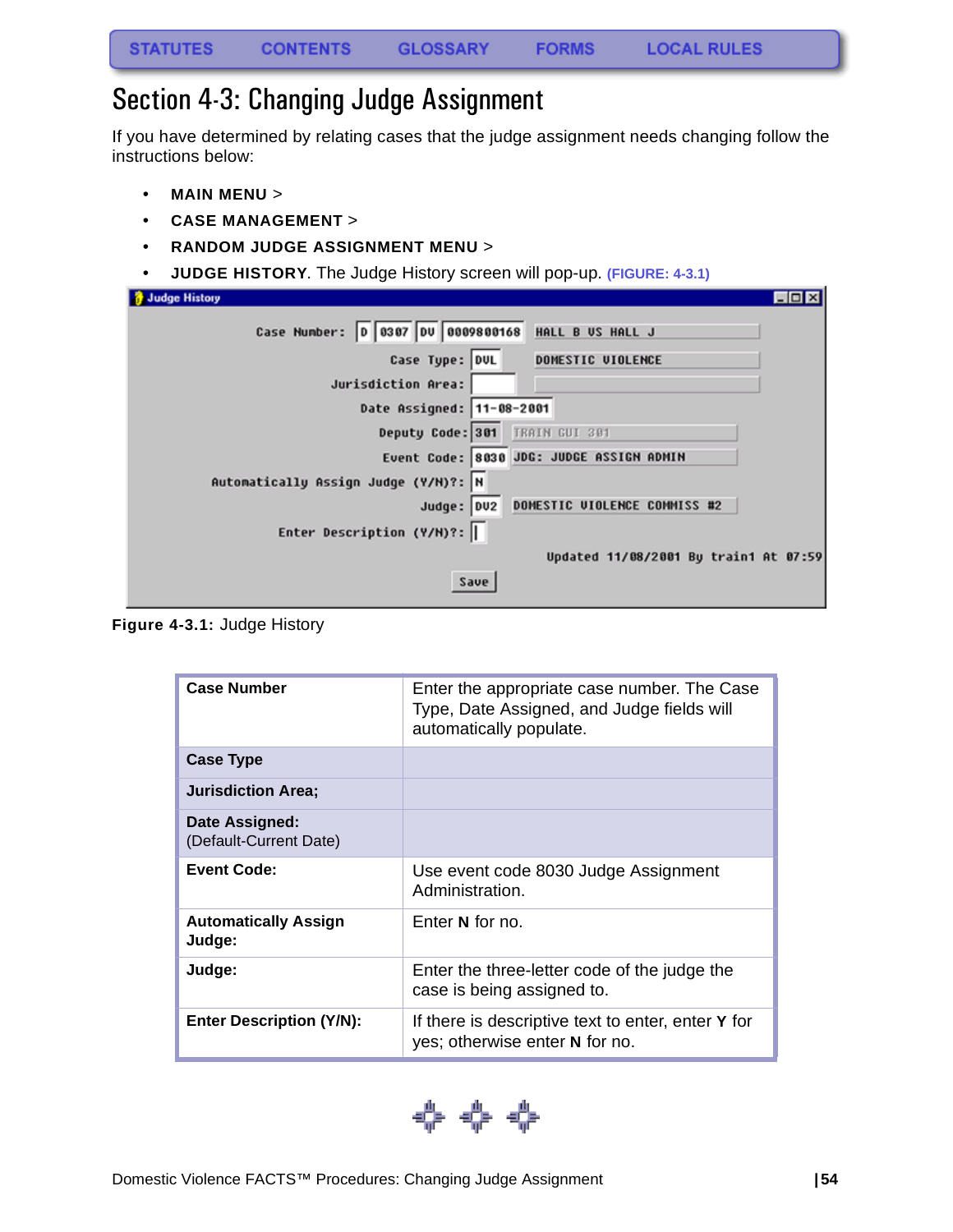## Section 4-4: Attach Parties to Case

After the case has been initiated, the **PARTY NAMES** screen will automatically pop-up or can be accessed by making the following menu choices:

- **MAIN MENU** >
- **CASE MANAGEMENT** >
- **PARTY NAMES**. The Party Names screen will appear. **(FIGURE: 4-4.1)**

| <b>Party Names</b>                                 |                                        |              |           | LIOD                |
|----------------------------------------------------|----------------------------------------|--------------|-----------|---------------------|
| Case Number: 0 0307 00 0809800168 HALL B US HALL J |                                        |              |           |                     |
| Party Type/No.: PT 1                               | Party Status/Date: A 11-08-2001 ACTIVE |              |           |                     |
| Participant ID:                                    | <b>HALL BROOKE</b><br>Edit             | A            |           |                     |
|                                                    |                                        |              |           |                     |
| Person? Y<br>Last Name:  HALL                      |                                        |              |           |                     |
|                                                    | First: BROOKE                          | Middle:      | Ĥ         | Suffix:             |
|                                                    | Full Name: HALL BROOKE                 | Ĥ            |           |                     |
| Birth Date: 10-27-1975                             | Juvenile? N                            |              |           | SSN:<br>111223333   |
| Height: Feet                                       | $Sex:$ F<br>Inches                     |              |           | Weight:<br>Lbs      |
| Origin:                                            | Eye:                                   |              |           | Hair:               |
| Ending Date:<br>$\overline{\phantom{a}}$           | Driver License:                        |              |           | State:              |
| Date of Death:                                     | Filing Address: PT 1                   |              |           | Edit                |
| Alias Name? N<br>Edit                              | Attorney? Y                            | Edit         | Military? |                     |
| In Custody?                                        | Security Required?<br>Restricted?      | Interpreter: |           |                     |
|                                                    | Save                                   |              |           | This is a new partu |

**Figure 4-4.1:** Party Names

| <b>FIELD NAMES</b>                                                                      | <b>INSTRUCTIONS</b>                                                                                                                  |
|-----------------------------------------------------------------------------------------|--------------------------------------------------------------------------------------------------------------------------------------|
| Case Number:<br>(Default-last case number, if<br>coming from the Case Master<br>screen) | If you are beginning a new session or need to<br>enter data from a different case, fill in each of<br>the four subfields as follows: |
| Court<br>(Default-D for District)                                                       |                                                                                                                                      |
| Location<br>(Default-four digit location<br>code, for example, 0101)                    |                                                                                                                                      |
| Category                                                                                | Enter category, DV.                                                                                                                  |
| <b>Number</b>                                                                           | Enter case number.                                                                                                                   |
| <b>Party Type:</b>                                                                      | Enter appropriate party type, from the list<br>below.                                                                                |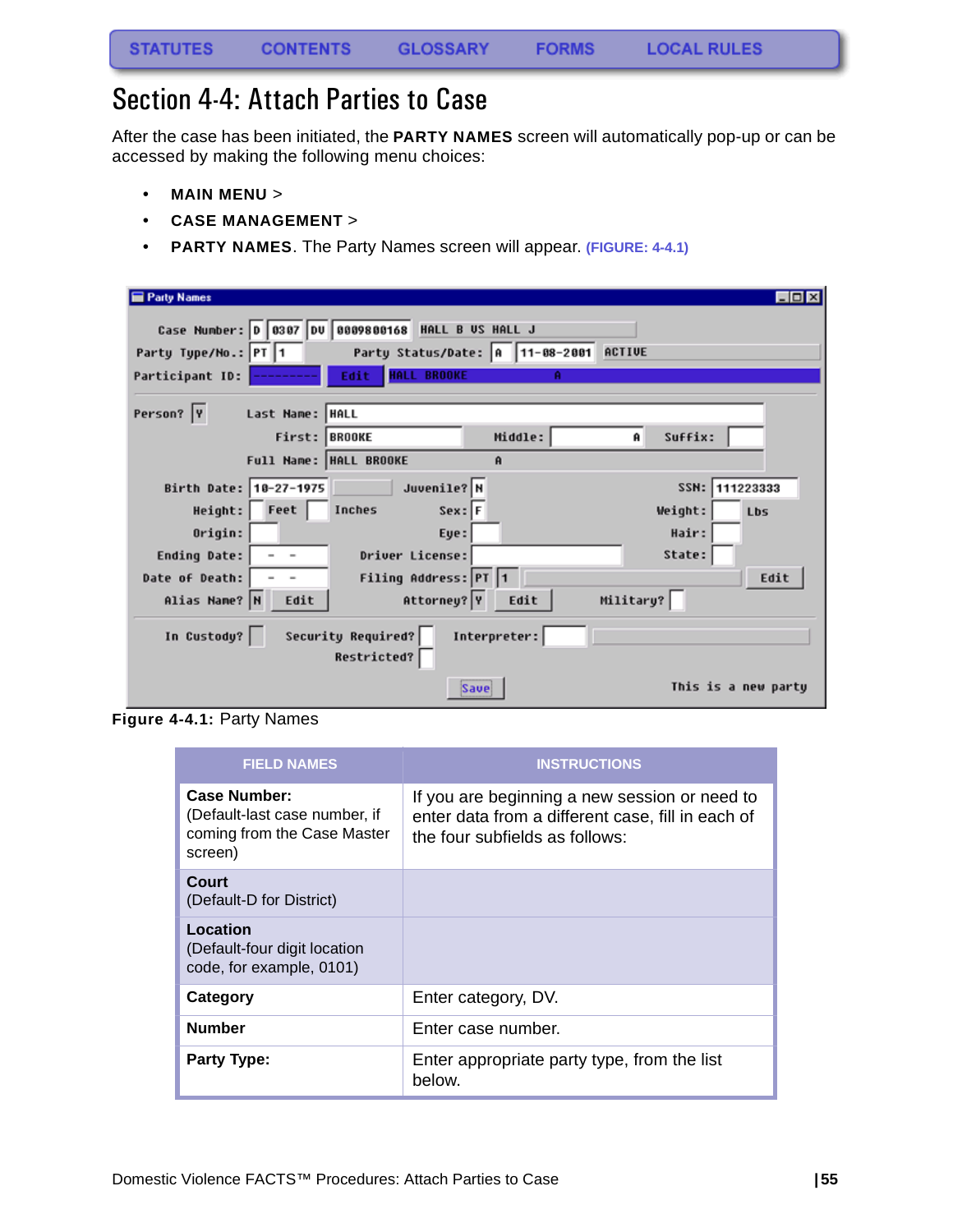$\overline{\mathsf{x}}$ 

|     | Petitioner                  |
|-----|-----------------------------|
| RS. | Respondent                  |
| SC. | <b>Special Commissioner</b> |

#### **CAUTION | DV SPECIAL COMMISSIONERS**

- Follow in-house procedures regarding entering DV Special Commissioners as parties.
- If your court has Domestic Violence Special Commissioners and inputs them as parties, use the standardized procedure for attaching parties to a case.

| <b>Party No.:</b>      | FACTS™ will assign a party number.                                                                                                                                                                                                                                                       |
|------------------------|------------------------------------------------------------------------------------------------------------------------------------------------------------------------------------------------------------------------------------------------------------------------------------------|
| <b>Party Status:</b>   | Enter "A" (active) and press ENTER.                                                                                                                                                                                                                                                      |
| <b>Party Date:</b>     | <b>ENTER</b> through or delete and type correct<br>٠<br>date.<br>Press ENTER.<br>$\bullet$                                                                                                                                                                                               |
| <b>Participant ID:</b> | In this field, the user can enter a<br>$\bullet$<br>Participant ID number and press tab.<br>If the user does not have a <b>PARTICIPANT</b><br>$\bullet$<br><b>ID NUMBER</b> for the participant, press<br><b>ENTER</b> and the Party Name / Entry screen<br>will pop-up. (FIGURE: 4-4.2) |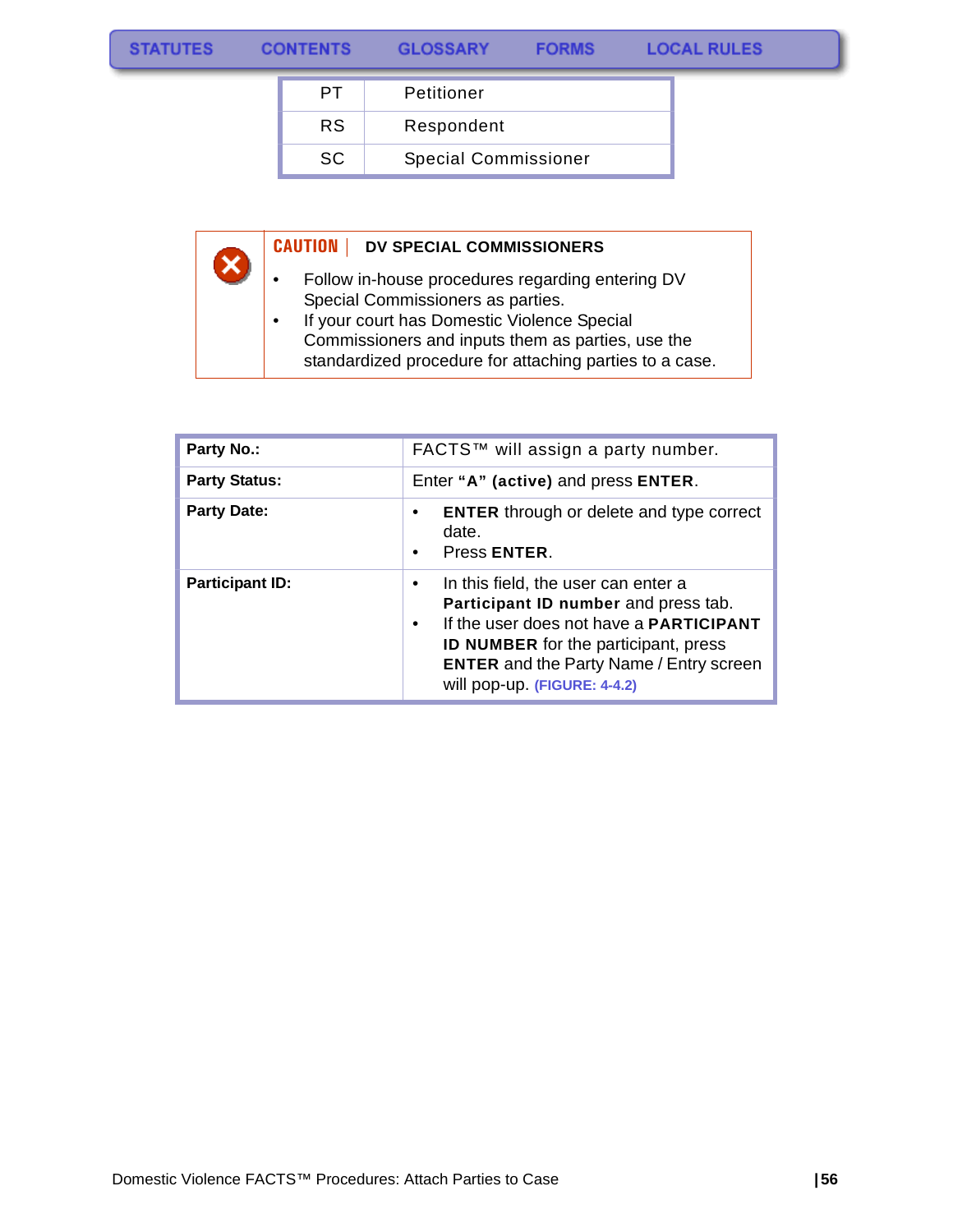|             | <b>Participant Name Entry / Search</b>                                                         | $\vert \mathbf{x} \vert$ |
|-------------|------------------------------------------------------------------------------------------------|--------------------------|
| Person? Y   |                                                                                                |                          |
| Last:  HALL |                                                                                                |                          |
|             | Suffix:<br>First: BROOKE<br>Middle:                                                            |                          |
|             | Identification: 1: STATE TRACKING NUMBER<br>Date of Birth: $\vert - - \vert$<br>Within<br>days |                          |
|             | Full:  HALL BROOKE                                                                             |                          |
|             | Identification: 1: STATE TRACKING NUMBER                                                       |                          |
|             | Search Type: Case-sensitive v<br>Also Search: Alias and Party Files v                          |                          |
|             | Create<br>Search                                                                               |                          |

<span id="page-58-0"></span>**Figure 4-4.2:** Party Name Entry / Search

| Person?              | Enter Y.                                                                                                                                                                                                                                                                                                                                          |  |
|----------------------|---------------------------------------------------------------------------------------------------------------------------------------------------------------------------------------------------------------------------------------------------------------------------------------------------------------------------------------------------|--|
| Date of Birth:       | Optional                                                                                                                                                                                                                                                                                                                                          |  |
| <b>Search Button</b> | Search first.<br>٠<br>If there is a chance that this participant is<br>$\bullet$<br>already in the database, click on this<br>button to search.<br>A message box may appear that states:<br>$\bullet$<br>"There are participant(s) on the system<br>who match your criteria. Would you like to<br>choose among them?" Click on the YES<br>button. |  |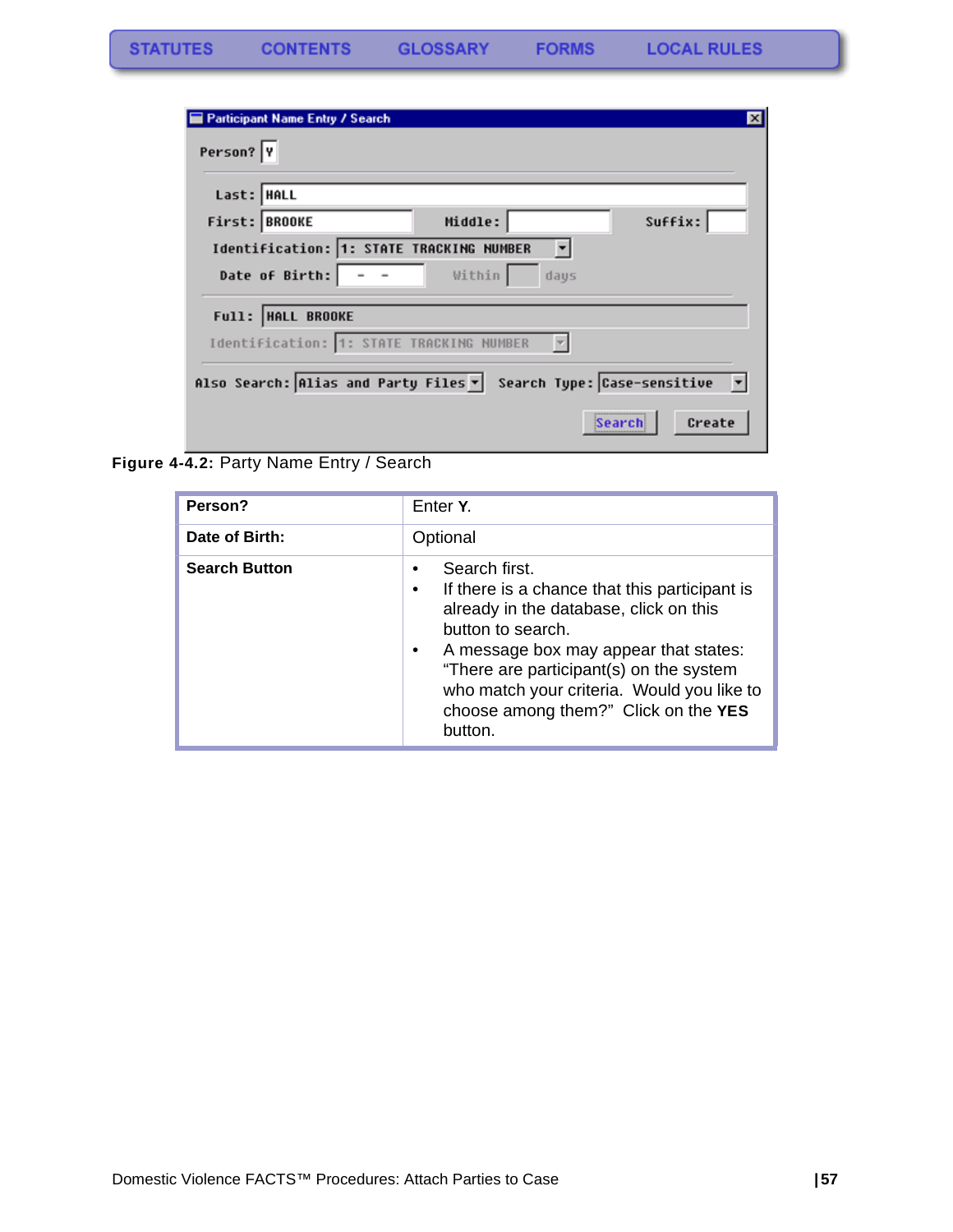#### **Track 1**

| <b>Participant Search Results</b>                       |                |            |                  |            |                  | $\overline{\mathbf{x}}$ |
|---------------------------------------------------------|----------------|------------|------------------|------------|------------------|-------------------------|
| The following participants match the given search crit: |                |            |                  |            |                  |                         |
| <b>Participant Name</b>                                 | Part. ID       | <b>SSN</b> | <b>DL Number</b> | <b>Sti</b> | <b>DOB</b>       |                         |
| <b>ALL BROOKE</b>                                       | <b>Y 32163</b> | 123456789  |                  |            | $18 - 28 - 1979$ |                         |
|                                                         |                |            |                  |            |                  |                         |
|                                                         |                |            |                  |            |                  |                         |

**Figure 4-4.3:** Participant Search Results

| <b>Search Results</b><br>$\bullet$<br>$\bullet$<br>$\bullet$ | Highlight the appropriate participant with<br>the arrow keys.<br>Press ENTER to select the matching<br>participant.<br>If search result is negative, FACTS™<br>defaults to the New Participant Edit<br>screen. (FIGURE: 4-4.4) |
|--------------------------------------------------------------|--------------------------------------------------------------------------------------------------------------------------------------------------------------------------------------------------------------------------------|
|--------------------------------------------------------------|--------------------------------------------------------------------------------------------------------------------------------------------------------------------------------------------------------------------------------|

#### **Track 2**

| New Participant Edit     |         |                 |           | $  \sim$                                 |
|--------------------------|---------|-----------------|-----------|------------------------------------------|
|                          |         | New Participant | Person? Y |                                          |
|                          |         |                 |           |                                          |
| Last: HALL               |         |                 |           | $DOB: 10-27-1975$ Sex: F                 |
| First: BROOKE            | Middle: | A               | Suffix:   | SSN: 111-22-3333<br>Drivers License No.: |
| <b>Full: HALL BROOKE</b> | A       |                 |           |                                          |
|                          |         |                 |           |                                          |



| $\boldsymbol{\mathsf{X}}$ | <b>CAUTION  </b><br><b>POPULATED DATA</b>                                                                                                                                                                                                               |
|---------------------------|---------------------------------------------------------------------------------------------------------------------------------------------------------------------------------------------------------------------------------------------------------|
|                           | Please note that the data you entered on the Participant<br>Name / Entry Search screen will appear on this screen in<br>the appropriate fields and does not need to be reentered.<br>You may ENTER through the fields already populated<br>(filled-in). |

| Person:      | Enter Y, if the Participant is a person.                                         |
|--------------|----------------------------------------------------------------------------------|
| Last:        | Enter the person's last name.                                                    |
| <b>First</b> | Enter the person's first name.                                                   |
| Middle:      | Enter the person's middle name                                                   |
| Suffix:      | This field supports the entry of suffixes such<br>as: JR, SR, III, MD, PHD, etc. |
| DOB:         | Enter Date of Birth.                                                             |
| Sex:         | Enter F for female or M for male, if the data<br>is available.                   |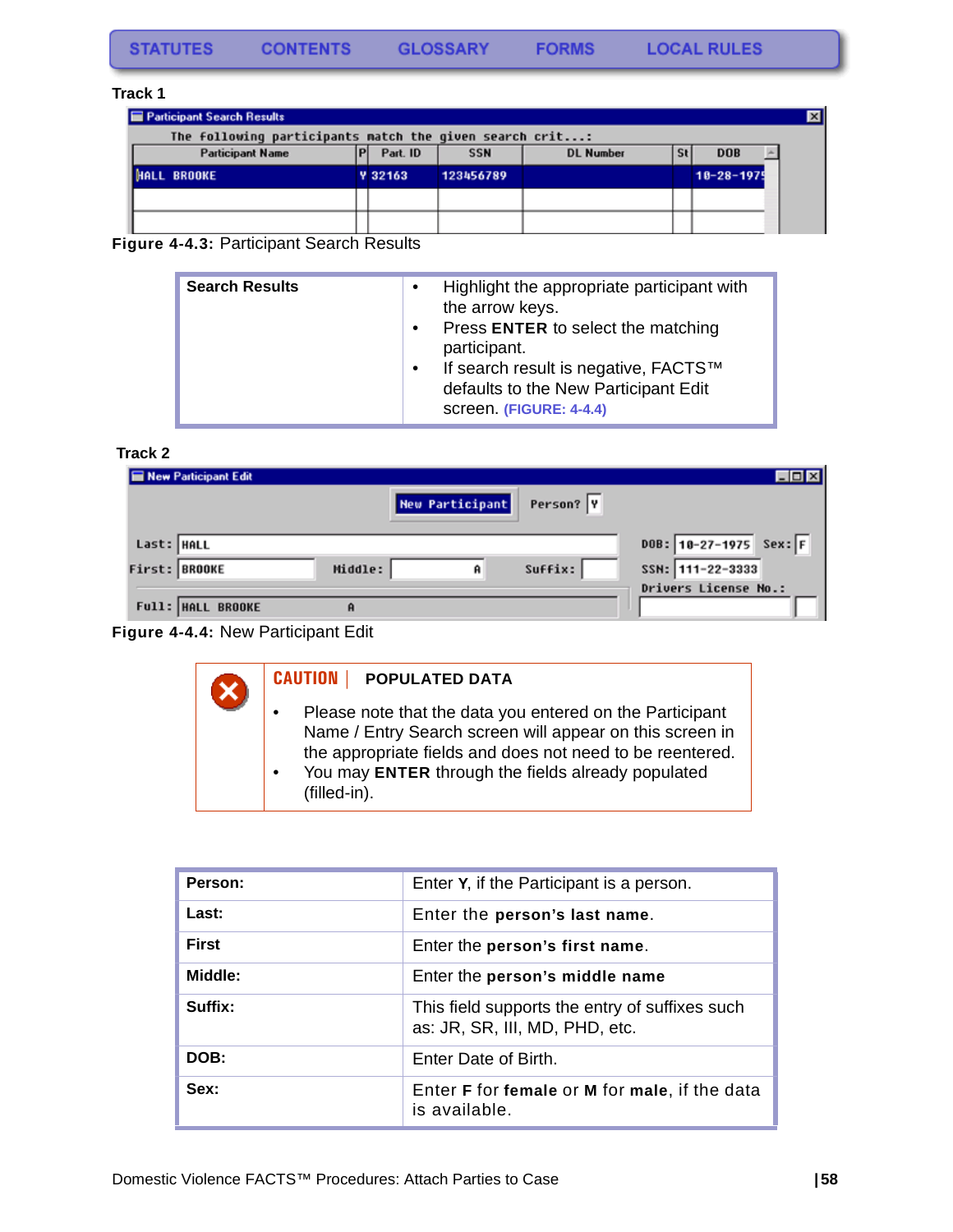#### **STATUTES** CONTENTS GLOSSARY **FORMS LOCAL RULES**

| SSN:                        | Enter the participant's social security<br>number, if the data is available. |
|-----------------------------|------------------------------------------------------------------------------|
| <b>Drivers License No.:</b> | <b>OPTIONAL-If you have a driver's license</b><br>number, enter data.        |

| -Address Information:<br>Correspondence Address Type:<br>PT Party Address | Delivery Method:<br>P<br><b>Postal Service</b> |      |          |
|---------------------------------------------------------------------------|------------------------------------------------|------|----------|
| <b>Current Address</b><br>1244 PRINCETON NE<br>ALBUQUERQUE, NM 87106      |                                                | Edit | Continue |

**Figure 4-4.5:** New Participant Edit

| <b>STATE TRACKING</b><br><b>NUMBER</b>        |                                                                                                                                                                |
|-----------------------------------------------|----------------------------------------------------------------------------------------------------------------------------------------------------------------|
| <b>DEFENDANT ID: # (AFIS)</b>                 |                                                                                                                                                                |
| STATE ID # (SID)                              |                                                                                                                                                                |
| <b>FBI NUMBER</b>                             |                                                                                                                                                                |
| <b>DA SEQUENCE NUMBER</b>                     |                                                                                                                                                                |
| <b>Correspondence Address</b><br>Information: | Enter appropriate Correspondence<br>$\bullet$<br>Address Type from the list below.<br>This field indicates the address where<br>$\bullet$<br>notices are sent. |

| <b>CODE</b> | <b>DESCRIPTION</b>      | <b>CODE</b> | <b>DESCRIPTION</b>        |
|-------------|-------------------------|-------------|---------------------------|
| BU          | <b>Business Address</b> | PТ          | <b>Party Address</b>      |
| EМ          | <b>Employer Address</b> | RL          | <b>Relative's Address</b> |
| HO          | Home Address            |             |                           |

| <b>Delivery Method:</b> |                                                                                                                                   |
|-------------------------|-----------------------------------------------------------------------------------------------------------------------------------|
| <b>Edit Button</b>      | Click on the EDIT button to type address<br>information. The New Participant Address<br>Entry / Edit will pop-up. (FIGURE: 4-4.6) |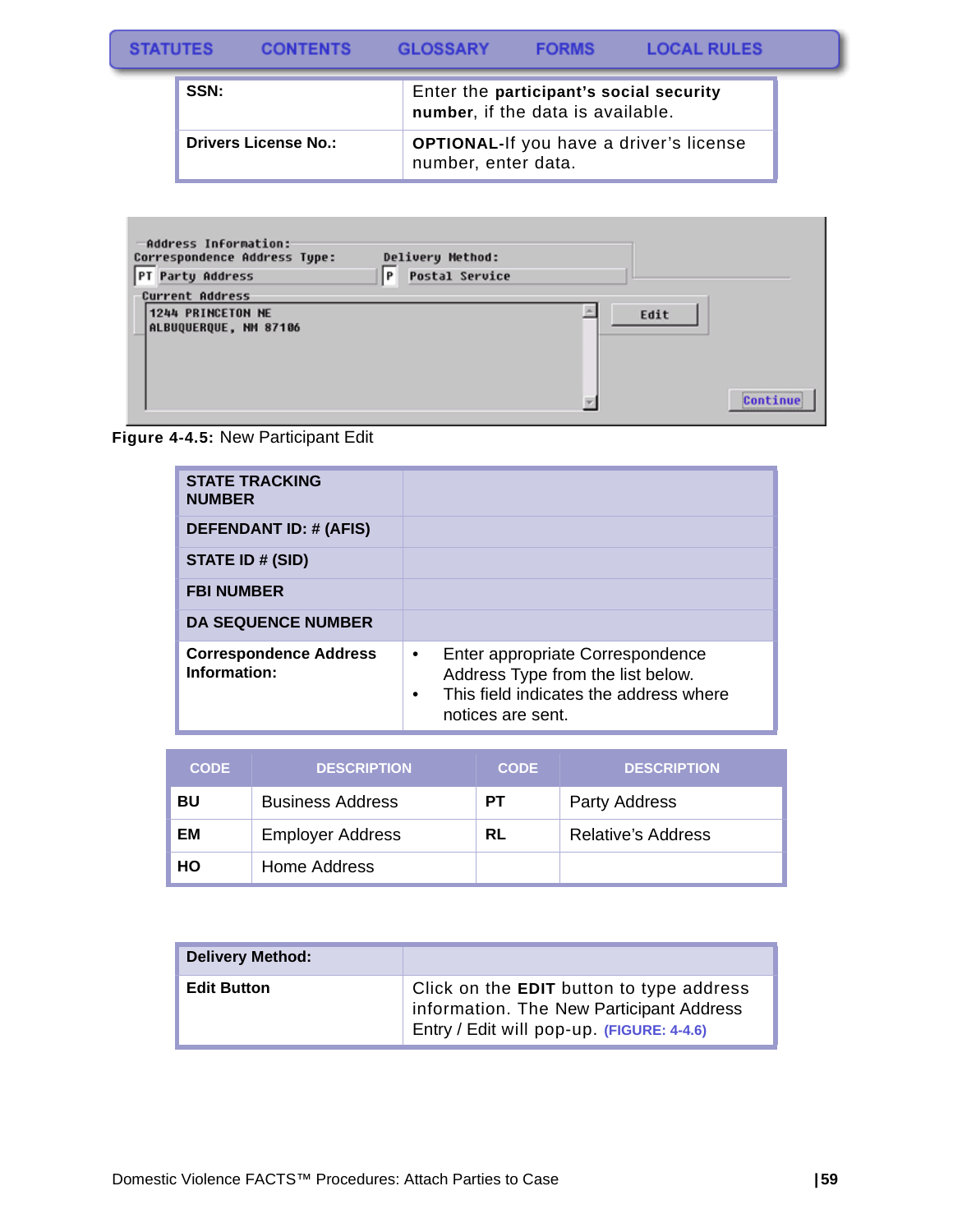

#### **CAUTION | CURRENT ADDRESS**

Please note the information indicated under Current Address is where notices get mailed.

| New Participant Address Entry / Edit |                                                                                      | $\Box$ D $\times$        |
|--------------------------------------|--------------------------------------------------------------------------------------|--------------------------|
|                                      | New Participant: HALL BROOKE                                                         |                          |
|                                      | Correspondence Address Type: PT Party Address                                        | Restricted? N            |
|                                      | Line 1: 1244 PRINCETON NE                                                            | Mail Drop:               |
| Line 2:                              |                                                                                      |                          |
| Line 3:                              |                                                                                      |                          |
|                                      | City: ALBUQUERQUE<br><b>Business Phone</b> (<br>,                                    | $\overline{\phantom{0}}$ |
| Town./Municip.:                      |                                                                                      |                          |
| State: NM                            | <b>NEW MEXICO</b>                                                                    |                          |
| Zip Code: 87106-                     |                                                                                      |                          |
| County:                              |                                                                                      |                          |
| Country:                             |                                                                                      |                          |
|                                      |                                                                                      |                          |
| $E-mail:$                            |                                                                                      |                          |
| Web Page URL:                        |                                                                                      |                          |
| Misc.:                               |                                                                                      |                          |
|                                      |                                                                                      |                          |
| Current From:                        | Entry Date: 11-08-2001<br>to<br>$\overline{\phantom{a}}$<br>$\overline{\phantom{a}}$ | Continue                 |

**Figure 4-4.6:** New Participant Address Entry / Edit

| <b>Restricted:</b>     | Enter Y for yes, or N for no.                            |
|------------------------|----------------------------------------------------------|
| Line $1:$ /Line $2:$   | Enter the Participant's street address.                  |
| City:                  | Enter the Participant's city.                            |
| State:                 | Enter the Participant's state.                           |
| <b>Zip Code:</b>       | Enter the Participant's zip code.                        |
| <b>Business Phone:</b> | Enter the Participant's business phone, if<br>available. |
| <b>Current From:</b>   |                                                          |
| <b>Entry Date:</b>     |                                                          |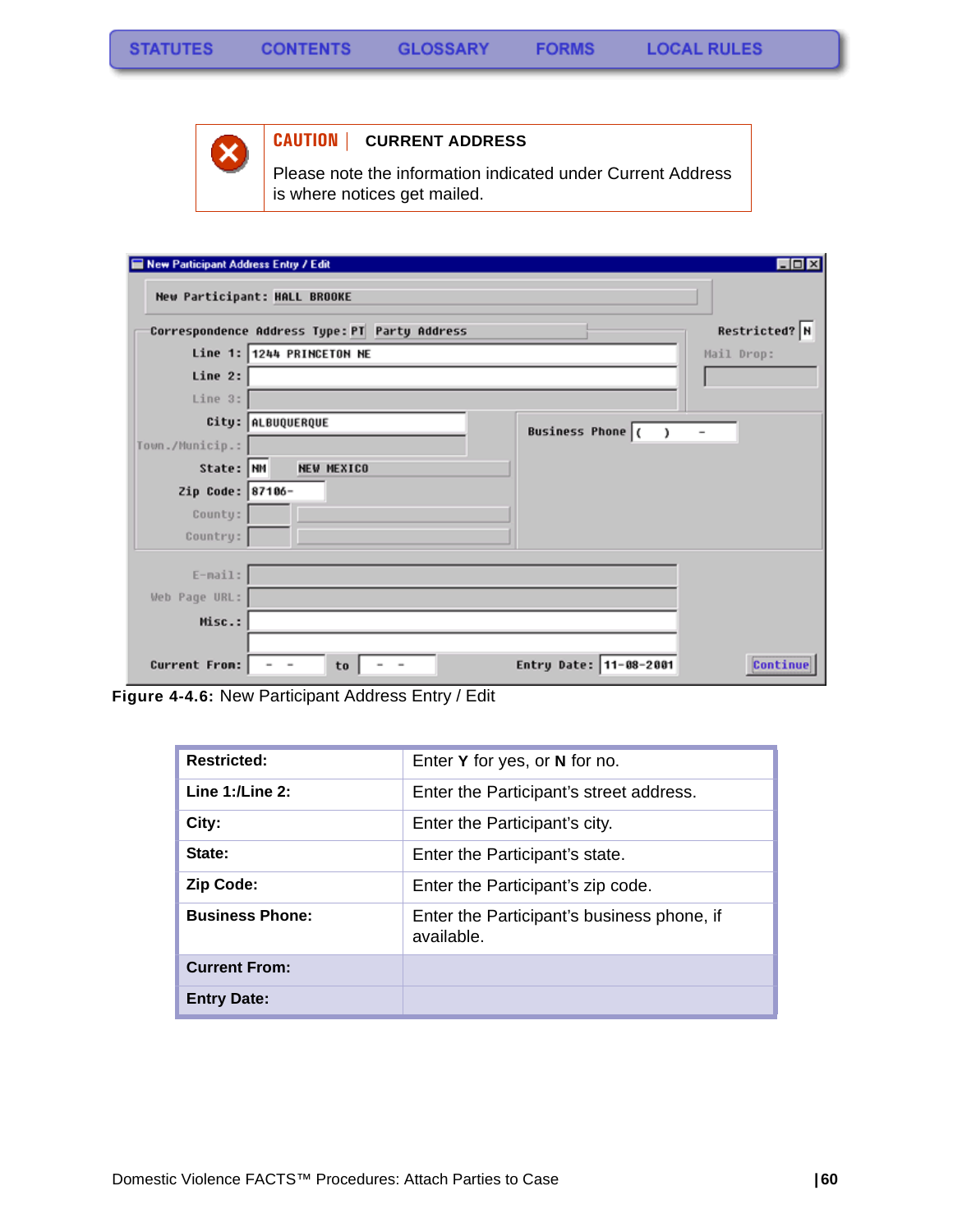| STATUTES<br><b>GLOSSARY</b><br><b>CONTENTS</b> | <b>FORMS</b> |
|------------------------------------------------|--------------|
|------------------------------------------------|--------------|

| Participant ID:     |                        | <b>BROOKE</b><br>Edit<br><b>HALL</b> |         |              |          |
|---------------------|------------------------|--------------------------------------|---------|--------------|----------|
| Person?  Y          | Last Name:   HALL      |                                      |         |              |          |
|                     | First:                 | <b>BROOKE</b>                        | Middle: | Suffix:<br>Ĥ |          |
|                     | Full Name:             | <b>HALL BROOKE</b>                   | Ĥ       |              |          |
|                     | Birth Date: 10-27-1975 | Juvenile? N                          |         | SSN:         | 11223333 |
| Height:             | Feet                   | Inches<br>$Sex:$ F                   |         | Weight:      | Lbs      |
| Origin:             |                        | Eye:                                 |         | Hair:        |          |
| <b>Ending Date:</b> |                        | Driver License:                      |         | State:       |          |
| Date of Death:      |                        | Filing Address: PT 1                 |         |              | Edit     |
| Alias Name? N       | Edit                   | Attorney? Y                          | Edit    | Military?    |          |

**LOCAL RULES** 

**Figure 4-4.7:** Party Names

| <b>Participant ID:</b>         | Tab twice.<br>As a result of the tabbing, FACTS™ will fill<br>$\bullet$<br>in the name and information fields.<br>Enter through these fields or fill in the<br>$\bullet$<br>information if available. |
|--------------------------------|-------------------------------------------------------------------------------------------------------------------------------------------------------------------------------------------------------|
| <b>Alias Name? Edit Button</b> | If answer is no, then tab past this button,<br>If answer is yes, then click the button and<br>the Party Aliases screen will pop-up.<br>(FIGURE: 4-4.8)                                                |

| <b>Party Aliases</b>                       |                        |            | EDX                      |
|--------------------------------------------|------------------------|------------|--------------------------|
| Participant ID:<br>Edit                    | HALL BROOKE<br>Ĥ       |            |                          |
| Alias Name                                 |                        | Alias Type | <b>DBA</b><br><b>DOB</b> |
|                                            |                        |            |                          |
|                                            |                        |            |                          |
|                                            |                        |            |                          |
|                                            |                        |            |                          |
| $\vert \cdot \vert$                        |                        |            |                          |
|                                            |                        |            | Save Aliases             |
|                                            |                        |            |                          |
| Doing Business As? N<br>Last Name: WAVERLY |                        |            |                          |
| First: BROOKE                              | Middle: A              |            | Suffix:                  |
|                                            | Full: WAVERLY BROOKE A |            |                          |
| <b>Birth Date</b>                          | SSN:                   |            |                          |
| Driver License No.:                        |                        | State:     |                          |
| Alias Type: $F$                            | F.K.A.                 |            | <b>Done Editing</b>      |
|                                            |                        |            |                          |

**Figure 4-4.8:** Party Aliases

Press **F2** key to add a new alias.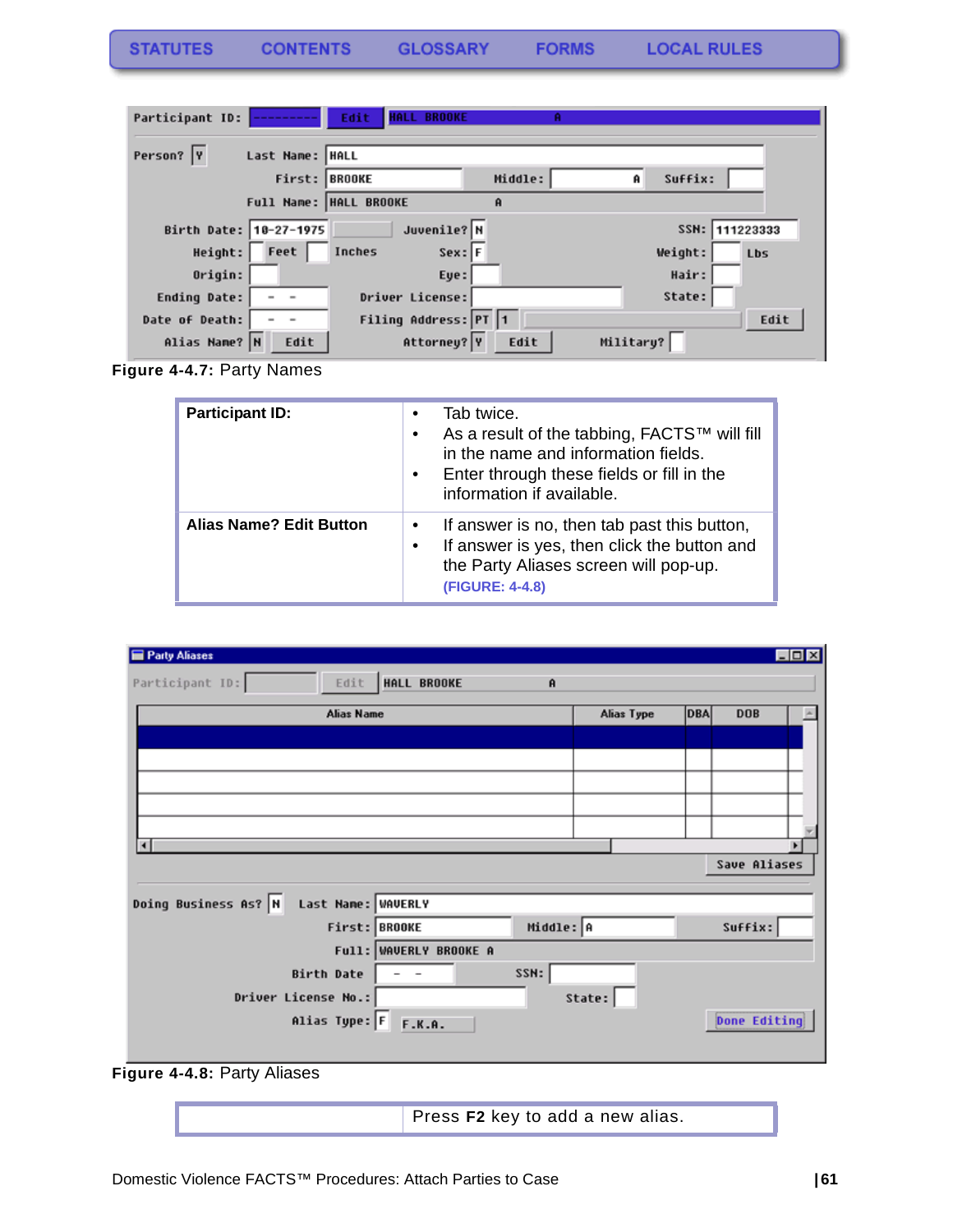#### **STATUTES CONTENTS GLOSSARY FORMS LOCAL RULES**

| <b>Doing Business As?</b>    | The field is not used in DV cases.                                   |
|------------------------------|----------------------------------------------------------------------|
| Last Name:                   | Enter the alias last name.                                           |
| First Name:                  | Foter the alias first name.                                          |
| <b>Middle Name:</b>          | Enter the alias middle name if there is one.                         |
| Suffix:                      | Enter the alias suffix if there is one.                              |
| Full:                        | If the alias is a person, this field will populate<br>automatically. |
| <b>Birth Date:</b>           | Enter the alias birth date if one exists.                            |
| SSN:                         | Enter the alias social security number if one<br>exists.             |
| <b>Driver's License No.:</b> | Enter the alias driver's license number if one<br>exists.            |
| State:                       | Enter the state of the alias driver's license<br>number.             |
| Alias Type:                  | Enter the appropriate code from the following<br>table.              |

| <b>CODE</b> | <b>TYPE</b> | <b>DESCRIPTION</b> |
|-------------|-------------|--------------------|
| А           | AKA         | Also known as      |
| F           | FKA         | Formerly known as  |
| N           | NKA         | Now known as       |
|             | 7RN         | On behalf of       |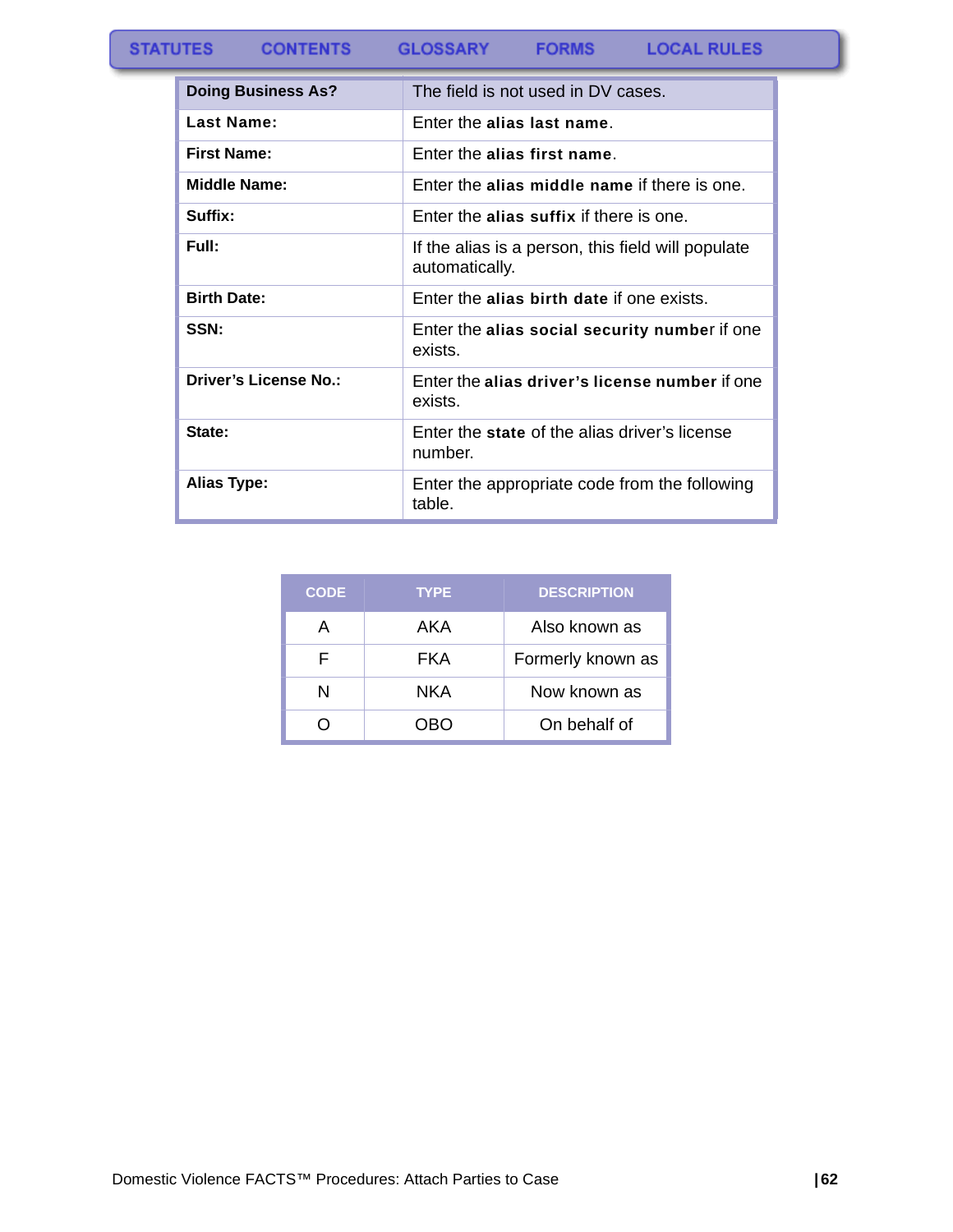| Party Aliases                              |                        |                    |            |            |                     | $\Box$ o $\times$ |
|--------------------------------------------|------------------------|--------------------|------------|------------|---------------------|-------------------|
| Participant ID:<br>Edit                    | HALL BROOKE            | $\mathbf{\hat{H}}$ |            |            |                     |                   |
| <b>Alias Name</b>                          |                        |                    | Alias Type | <b>DBA</b> | <b>DOB</b>          |                   |
|                                            |                        |                    |            |            |                     |                   |
|                                            |                        |                    |            |            |                     |                   |
|                                            |                        |                    |            |            |                     |                   |
|                                            |                        |                    |            |            |                     |                   |
|                                            |                        |                    |            |            |                     |                   |
| О                                          |                        |                    |            |            |                     |                   |
|                                            |                        |                    |            |            | Save Aliases        |                   |
| Doing Business As? N<br>Last Name: WAVERLY |                        |                    |            |            |                     |                   |
| First: BROOKE                              |                        | Middle: A          |            |            | Suffix:             |                   |
|                                            | Full: WAVERLY BROOKE A |                    |            |            |                     |                   |
| Birth Date                                 |                        | SSN:               |            |            |                     |                   |
| Driver License No.:                        |                        |                    | State:     |            |                     |                   |
| Alias Type: F F.K.A.                       |                        |                    |            |            | <b>Done Editing</b> |                   |
|                                            |                        |                    |            |            |                     |                   |

**Figure 4-4.9:** Party Aliases

| <b>Done Editing Button</b> | Click on the DONE EDITING button when<br>$\bullet$<br>you have entered ALL the data for that<br>alias.<br>Verify that the data entered on the grid is<br>$\bullet$<br>correct.<br>Press <b>F2</b> to enter another alias.<br>$\bullet$ |
|----------------------------|----------------------------------------------------------------------------------------------------------------------------------------------------------------------------------------------------------------------------------------|
| <b>Save Alias Button</b>   | Click the SAVE ALIASES button to save<br>$\bullet$<br>the data.<br>You will return to the Party Names screen.<br>$\bullet$<br>(FIGURE: 4-4.10)                                                                                         |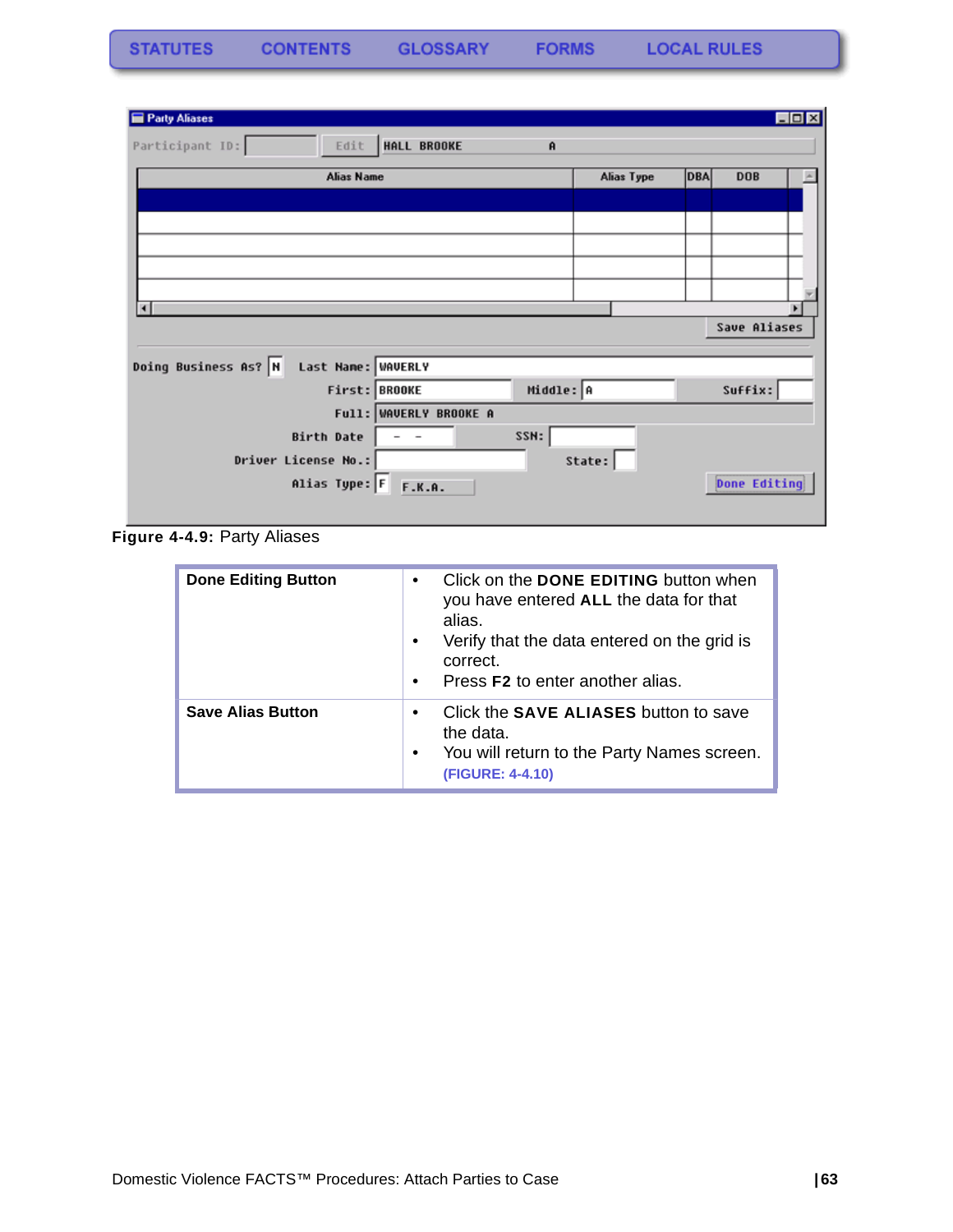| <b>Party Names</b>     |                                                    |              |              | $\Box$ ol×          |
|------------------------|----------------------------------------------------|--------------|--------------|---------------------|
|                        | Case Number: 0 0307 00 0809800168 HALL B US HALL J |              |              |                     |
| Party Type/No.: PT 1   | Party Status/Date: A 11-08-2001 ACTIVE             |              |              |                     |
| Participant ID:        | Edit.<br><b>HALL BROOKE</b>                        | А            |              |                     |
| Person? Y              | Last Name:  HALL                                   |              |              |                     |
|                        | First: BROOKE                                      | Middle:      | Suffix:<br>Ĥ |                     |
|                        | Full Name: HALL BROOKE                             | $\mathbf{a}$ |              |                     |
| Birth Date: 10-27-1975 | Juvenile? N                                        |              | SSN:         | 111223333           |
| $Height:$ $Fect$       | $Sex:$ F<br>Inches                                 |              | Weight:      | <b>Lbs</b>          |
| Origin:                | Eye:                                               |              | Hair:        |                     |
| Ending Date:           | Driver License:                                    |              | State:       |                     |
| Date of Death:         | Filing Address: PT 1                               |              |              | Edit                |
| Alias Name? N          | Attorney? Y<br>Edit                                | Edit         | Military?    |                     |
| In Custody?            | Security Required?<br>Restricted?                  | Interpreter: |              |                     |
|                        | Save                                               |              |              | This is a new party |

**Figure 4-4.10:** Party Names

| <b>Alias Name? Edit Button</b> | Tab past this button                                                                                                                      |  |
|--------------------------------|-------------------------------------------------------------------------------------------------------------------------------------------|--|
| <b>Attorney? Edit Button</b>   | To add an attorney for this party, click this<br>$\bullet$<br>button.<br>The Party Attorney Menu screen will pop-<br>up. (FIGURE: 4-4.11) |  |

| <b>Party Attorney Menu</b> |  |
|----------------------------|--|
| Party Attorney Edit        |  |
| Party Attorney Delete      |  |
| Party Attorney Uiew        |  |
|                            |  |

**Figure 4-4.11:** Party Attorney Menu

| <b>Party Attorney Edit</b> |  | Click this button to enter a party attorney.<br>The Party Attorney Edit screen will pop-up.<br>(FIGURE: 4-4.12) |
|----------------------------|--|-----------------------------------------------------------------------------------------------------------------|
|----------------------------|--|-----------------------------------------------------------------------------------------------------------------|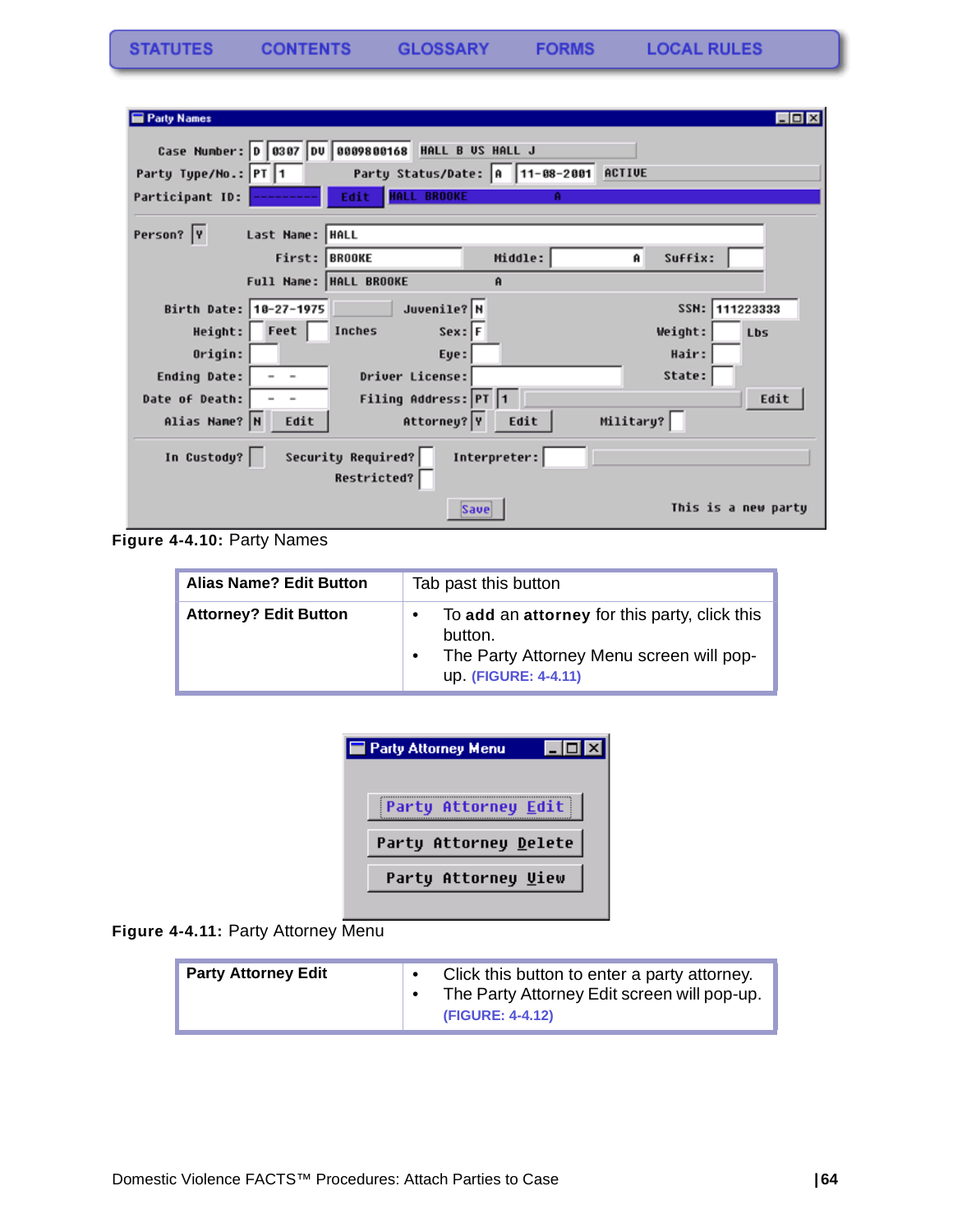| <b>Party Attorney Edit</b>                                                                                                                                         |  |
|--------------------------------------------------------------------------------------------------------------------------------------------------------------------|--|
| Case Data<br>Case Number: 0 0307 00 0009800168 HALL B US HALL J<br>Party Type: PT                                                                                  |  |
| Party Number:   1 HALL BROOKE<br>$\mathbf{\hat{H}}$                                                                                                                |  |
| Attorney Data<br>Attorney Code: 89266<br>CHARLES J. VIGIL<br>Attorney Type:<br>Attorney Status:<br>Attorney Inactive (Y/N)? N<br>Party/Attorney Status Date:   - - |  |
| Contact Attorney (Y/N)?                                                                                                                                            |  |
| This is a new case                                                                                                                                                 |  |

Figure 4-4.12: Party Attorney Edit

| <b>Case Number</b>   | You MUST ENTER through this field.                                                                                                                          |  |
|----------------------|-------------------------------------------------------------------------------------------------------------------------------------------------------------|--|
| <b>Party Type</b>    | You MUST ENTER through this field.                                                                                                                          |  |
| <b>Party Number</b>  | You MUST ENTER through this field.                                                                                                                          |  |
| <b>Attorney Code</b> | Enter attorney code.<br>٠<br>Press F1 for the attorney names and<br>$\bullet$<br>codes, or<br>Enter "PROSE" for self-represented<br>$\bullet$<br>litigants. |  |

| Attorney Select                                      |                           |                       |  |
|------------------------------------------------------|---------------------------|-----------------------|--|
| Attorney Starting Code:<br>Name to Search For: UIGIL |                           |                       |  |
| <b>Attorney Code</b>                                 | <b>Name</b>               | Bin No. $\rightarrow$ |  |
| 89239                                                | T. LORRAINE MONTOYA-VIGIL |                       |  |
| 89266                                                | <b>CHARLES J. VIGIL</b>   |                       |  |
| 89267                                                | <b>DOUGLAS E VIGIL</b>    | 080498                |  |

**Figure 4-4.13:** Attorney Select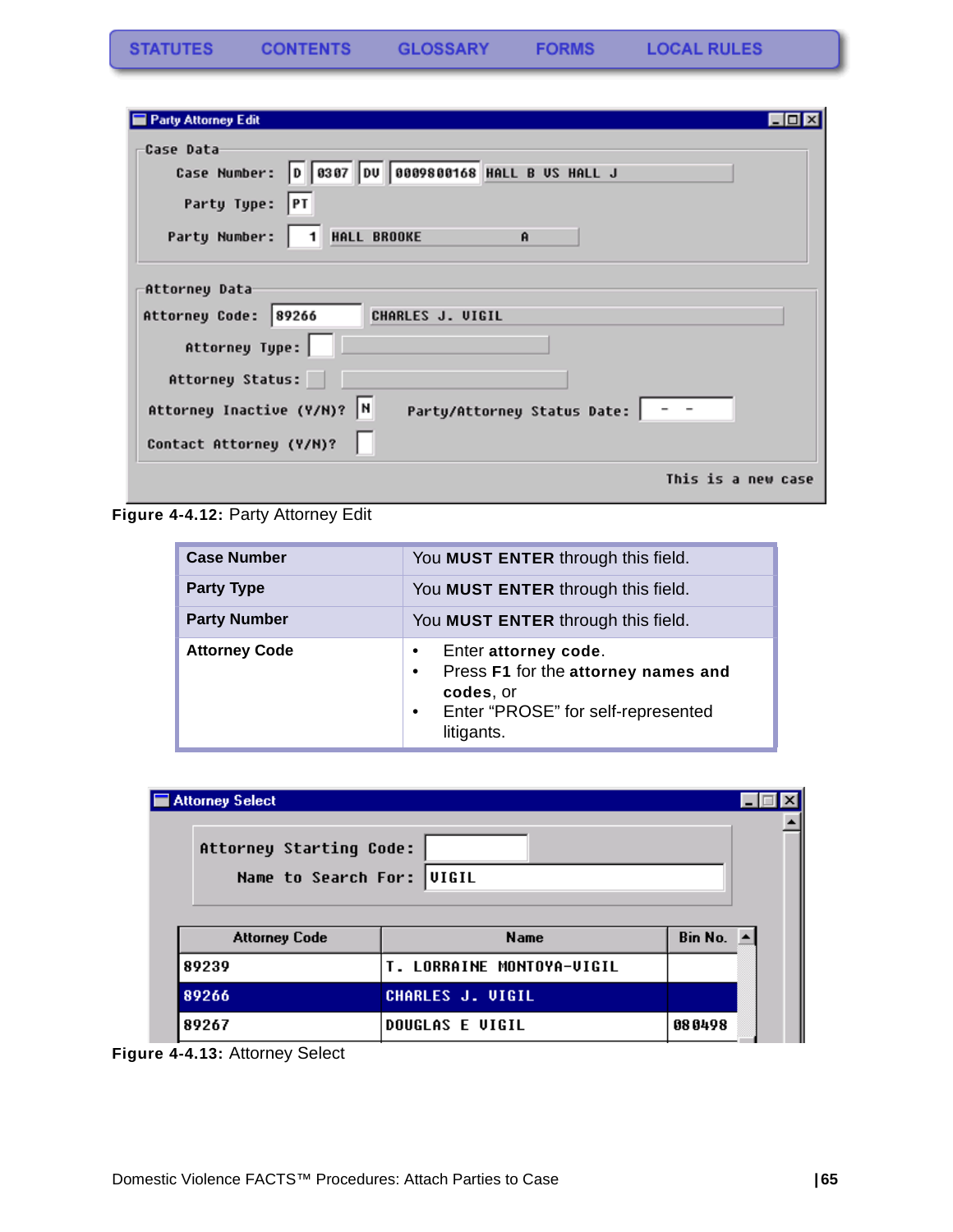#### **TIP |** FASTER SEARCHING

- Tab through the **ATTORNEY STARTING CODE** field.
- Type the attorney's last name in the **NAME TO SEARCH FOR:** field and press **ENTER**.
- Highlight the appropriate attorney with the arrow keys and press **ENTER**.

| -Attorney Data                     |                         |
|------------------------------------|-------------------------|
| Attorney Code: 89266               | <b>CHARLES J. VIGIL</b> |
| Attorney Type:                     |                         |
| Figure 4-4.14: Party Attorney Edit |                         |

| <b>Attorney Type:</b> | If appropriate, enter <b>PA</b> for private<br>attorney.                        |
|-----------------------|---------------------------------------------------------------------------------|
|                       | Follow in-house procedure for entering pro<br>se litigants as an attorney type. |

| Attorney Inactive (Y/N)?  N | Party/Attorney Status Date: |
|-----------------------------|-----------------------------|
| Contact Attorney (Y/M)?     |                             |
|                             | This is a new case          |

**Figure 4-4.15:** Party Attorney Edit

| <b>Attorney Inactive (Y/N)?</b>    | If this is the active attorney on the case<br>$\bullet$<br>answer N for no.<br>If the attorney is <b>NOT</b> active, answer Y for<br>٠<br>yes.                                          |
|------------------------------------|-----------------------------------------------------------------------------------------------------------------------------------------------------------------------------------------|
| <b>Party/Attorney Status Date.</b> | Enter the date the attorney became active<br>$\bullet$<br>or inactive.                                                                                                                  |
| <b>Contact Attorney (Y/N)?</b>     | Enter Y if notices are to be sent to this<br>$\bullet$<br>attorney or<br><b>N</b> if nothing is to be sent to this attorney.                                                            |
| <b>Press Enter Key</b>             | Press ENTER, while cursor is in the<br>$\bullet$<br>Contact Attorney field to save the data on<br>this screen.<br>A Message box will pop-up that says that<br>٠<br>data has been saved. |
| <b>Enter Other Attorneys</b>       | To enter another attorney, press the ESC<br>٠<br>key once to be taken to the top of the<br>screen.                                                                                      |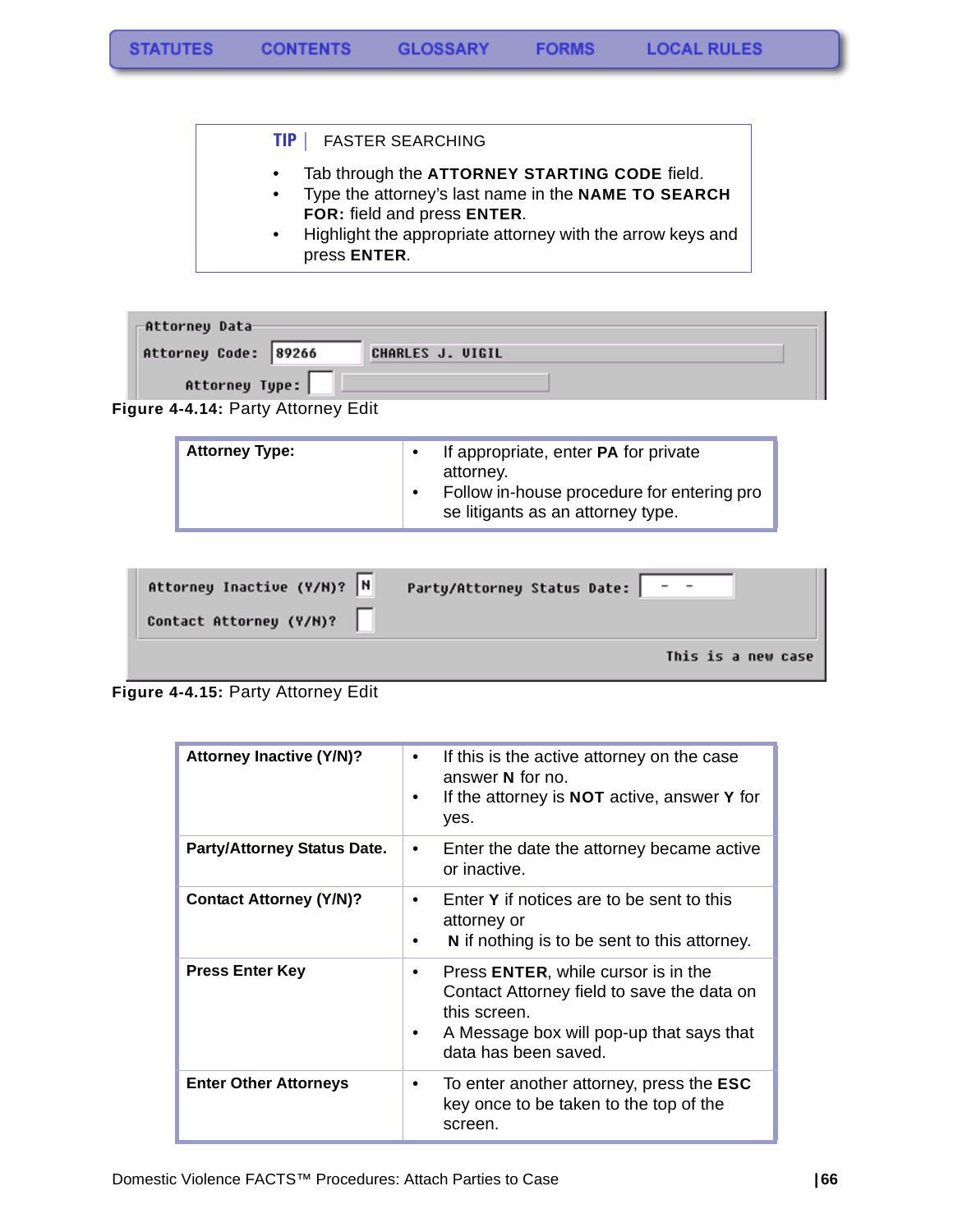| <b>STATUTES</b> | <b>CONTENTS</b> | <b>GLOSSARY</b> | <b>FORMS</b> | <b>LOCAL RULES</b> |
|-----------------|-----------------|-----------------|--------------|--------------------|
|-----------------|-----------------|-----------------|--------------|--------------------|

| <b>Go Back to Party Names</b><br><b>Screen</b> | To exit the Attorney Names screen, press<br>$\bullet$<br>the ESC key twice.<br>You will return to the Party Attorney Menu<br>$\bullet$<br>screen.<br>To close this screen, press the ESC key or<br>$\bullet$<br>click on the "X" in the upper right-hand<br>corner.<br>You will return to the Party Names screen.<br>$\bullet$<br>(FIGURE: 4-4.16) |
|------------------------------------------------|----------------------------------------------------------------------------------------------------------------------------------------------------------------------------------------------------------------------------------------------------------------------------------------------------------------------------------------------------|
|------------------------------------------------|----------------------------------------------------------------------------------------------------------------------------------------------------------------------------------------------------------------------------------------------------------------------------------------------------------------------------------------------------|

#### **CAUTION | ESCAPE (ESC) KEY**

- Do not press the **ESC** key four times in a row from the Party Attorney Edit screen.
- You will lose the data you entered on the Party Names screen.

| <b>Party Names</b>                |                            |                                        |           | $\Box$ o $\times$     |
|-----------------------------------|----------------------------|----------------------------------------|-----------|-----------------------|
| Case Number: 0 0307 00 0809800168 |                            | HALL B US HALL J                       |           |                       |
| Party Type/No.: PT 1              |                            | Party Status/Date: A 11-08-2001 ACTIVE |           |                       |
| Participant ID:                   | Edit<br><b>HALL BROOKE</b> | А                                      |           |                       |
|                                   |                            |                                        |           |                       |
| Person? Y<br>Last Name:  HALL     |                            |                                        |           |                       |
|                                   | First: BROOKE              | Middle:                                | Ĥ         | Suffix:               |
|                                   | Full Name:  HALL BROOKE    | Ĥ                                      |           |                       |
| Birth Date: 10-27-1975            | Juvenile? N                |                                        |           | SSN:<br>111223333     |
| Height: Feet                      | $Sex:$ F<br>Inches         |                                        |           | Weight:<br><b>Lbs</b> |
| Origin:                           | Eye:                       |                                        |           | Hair:                 |
| Ending Date:<br>$ -$              | Driver License:            |                                        |           | State:                |
| Date of Death:                    | Filing Address: PT 1       |                                        |           | Edit                  |
| Alias Name? N<br>Edit             | Attorney? Y                | Edit                                   | Military? |                       |
| In Custody?                       | Security Required?         | Interpreter:                           |           |                       |
|                                   | Restricted?                |                                        |           |                       |
|                                   |                            | Save                                   |           | This is a new party   |

**Figure 4-4.16:** Party Names

 $\overline{\textbf{x}}$ 

| <b>Attorney Edit? Button</b> | Tab past this button to continue.           |
|------------------------------|---------------------------------------------|
| <b>Restricted?</b>           | Enter Y for yes, or N for no.               |
| <b>Save Button</b>           | Tab to <b>SAVE</b> button and click button. |

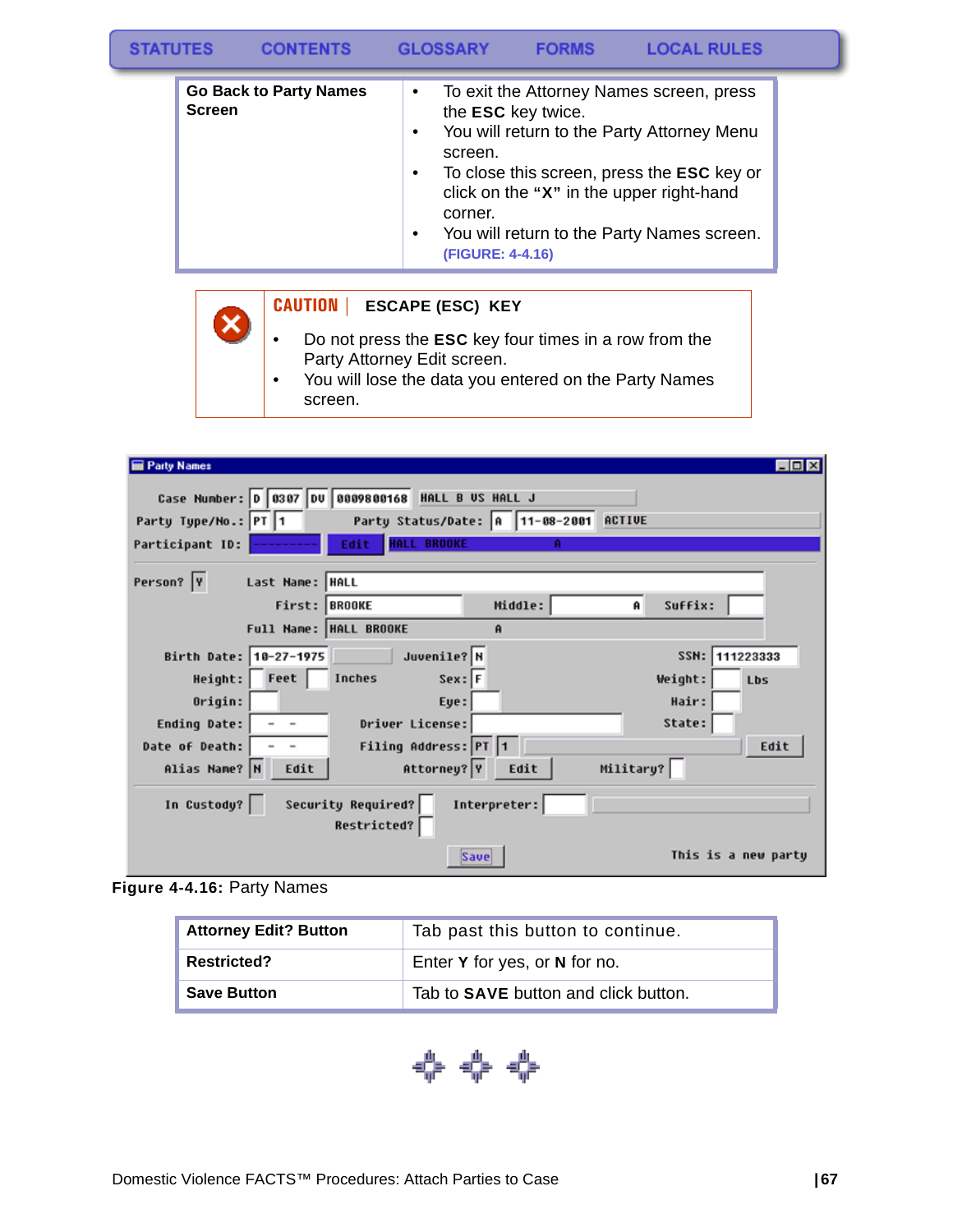## Section 4-5: Entering Additional Addresses

When the Service Information Sheet has more than one address, proceed to the Participant Address screen on the to enter additional addresses.

- **MAIN MENU** >
- **CASE MANAGEMENT** >
- **PARTICIPANT ADDRESSES**.

| Participant Addresses |
|-----------------------|
|-----------------------|

**Figure 4-5.1:** Participant Addresses Button

| <b>Participant Addresses</b> | М                                                                          | $\Box$ o $\times$ |
|------------------------------|----------------------------------------------------------------------------|-------------------|
| Participant ID:              |                                                                            |                   |
| Address Type:                | Sequence:                                                                  | Restricted?       |
| Line 1:                      |                                                                            | Mail Drop:        |
| Line 2:                      |                                                                            |                   |
| Line 3:                      |                                                                            |                   |
| City:                        |                                                                            |                   |
| Town./Municip.:              |                                                                            |                   |
| State:                       |                                                                            |                   |
|                              |                                                                            |                   |
| County:                      |                                                                            |                   |
| Country:                     |                                                                            |                   |
| $E$ -mail:                   |                                                                            |                   |
| Web Page URL:                |                                                                            |                   |
| Misc.:                       |                                                                            |                   |
|                              |                                                                            |                   |
| Current From:                | Entry Date: 12-06-2001<br>to<br>$\overline{\phantom{a}}$<br>$\blacksquare$ | Save              |

**Figure 4-5.2:** Participant Addresses Screen

| <b>Address Type:</b> |           | This field indicates the address type.<br>٠<br>Please refer to the following choices and<br>٠<br>enter the two character address type: |  |
|----------------------|-----------|----------------------------------------------------------------------------------------------------------------------------------------|--|
|                      |           |                                                                                                                                        |  |
|                      | <b>BU</b> | <b>Business Address</b>                                                                                                                |  |
|                      | EM        | <b>Employer Address</b>                                                                                                                |  |
|                      | HO.       | Home Address                                                                                                                           |  |
|                      | PT.       | Party Address                                                                                                                          |  |
|                      | <b>RL</b> | <b>Relative's Address</b>                                                                                                              |  |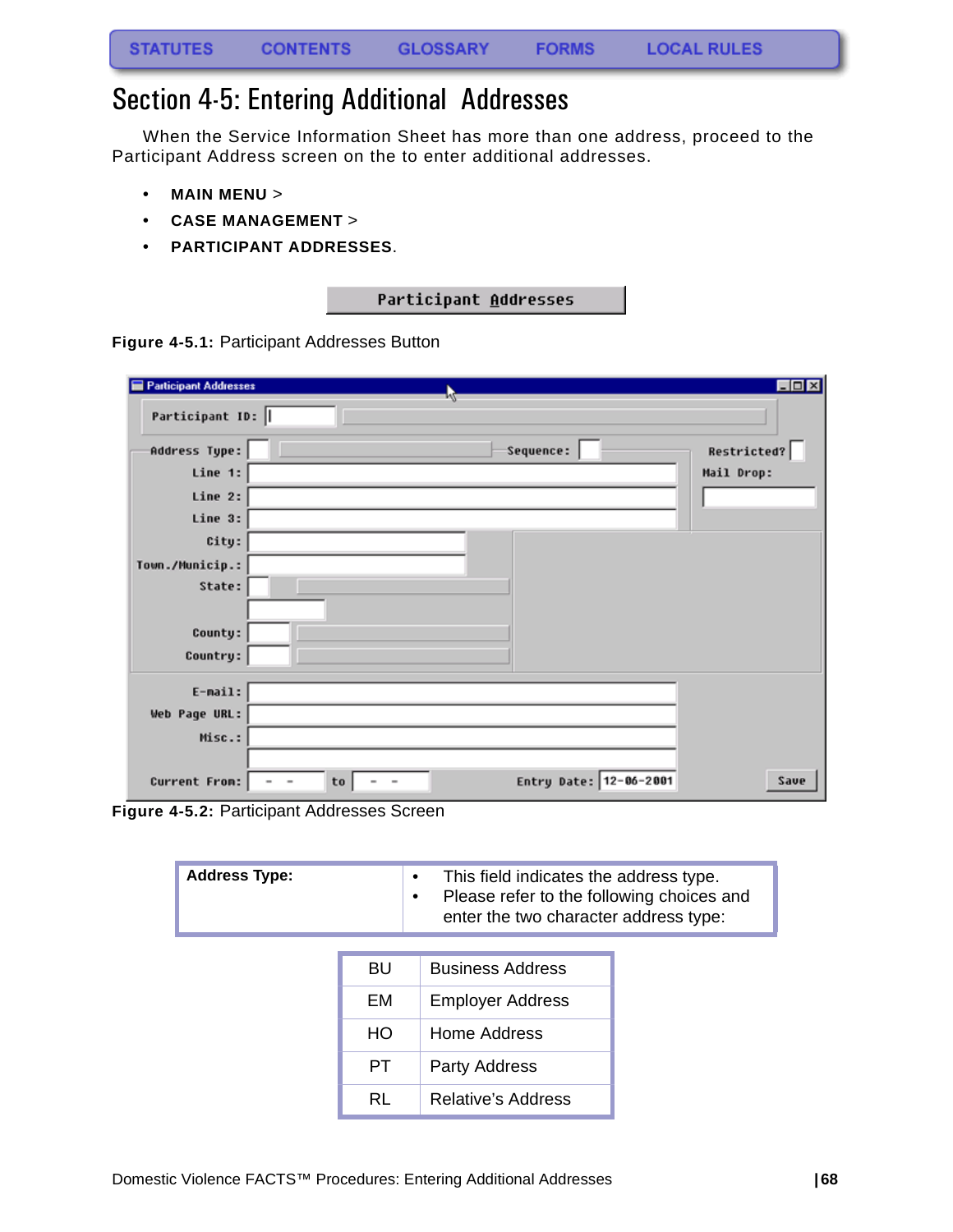| <b>Participant Addresses</b> | h,                                                       | <b>EDK</b>  |
|------------------------------|----------------------------------------------------------|-------------|
| Participant ID:              |                                                          |             |
| Address Type:                | Sequence:                                                | Restricted? |
| Line 1:                      |                                                          | Mail Drop:  |
| Line 2:                      |                                                          |             |
| Line 3:                      |                                                          |             |
| City:                        |                                                          |             |
| Town./Municip.:              |                                                          |             |
| State:                       |                                                          |             |
|                              |                                                          |             |
| County:                      |                                                          |             |
| Country:                     |                                                          |             |
| $E$ -mail:                   |                                                          |             |
| Web Page URL:                |                                                          |             |
| Misc.:                       |                                                          |             |
|                              |                                                          |             |
| Current From:                | Entry Date: 12-06-2001<br>to<br>$\overline{\phantom{a}}$ | Save        |

**Figure 4-5.3:** Participant Addresses

| <b>Sequence</b>        |                                                          |  |
|------------------------|----------------------------------------------------------|--|
| <b>Restricted:</b>     | Enter Y for yes, or N for no.                            |  |
| Line $1:$ /Line $2:$   | Enter the Participant's street address.                  |  |
| City:                  | Enter the Participant's city.                            |  |
| State:                 | Enter the Participant's state.                           |  |
| <b>Zip Code:</b>       | Enter the Participant's zip code.                        |  |
| <b>Business Phone:</b> | Enter the Participant's Business Phone, if<br>available. |  |
| <b>Current From:</b>   |                                                          |  |
| <b>Entry Date:</b>     |                                                          |  |
| <b>Saving</b>          | Click on the <b>SAVE</b> button.                         |  |

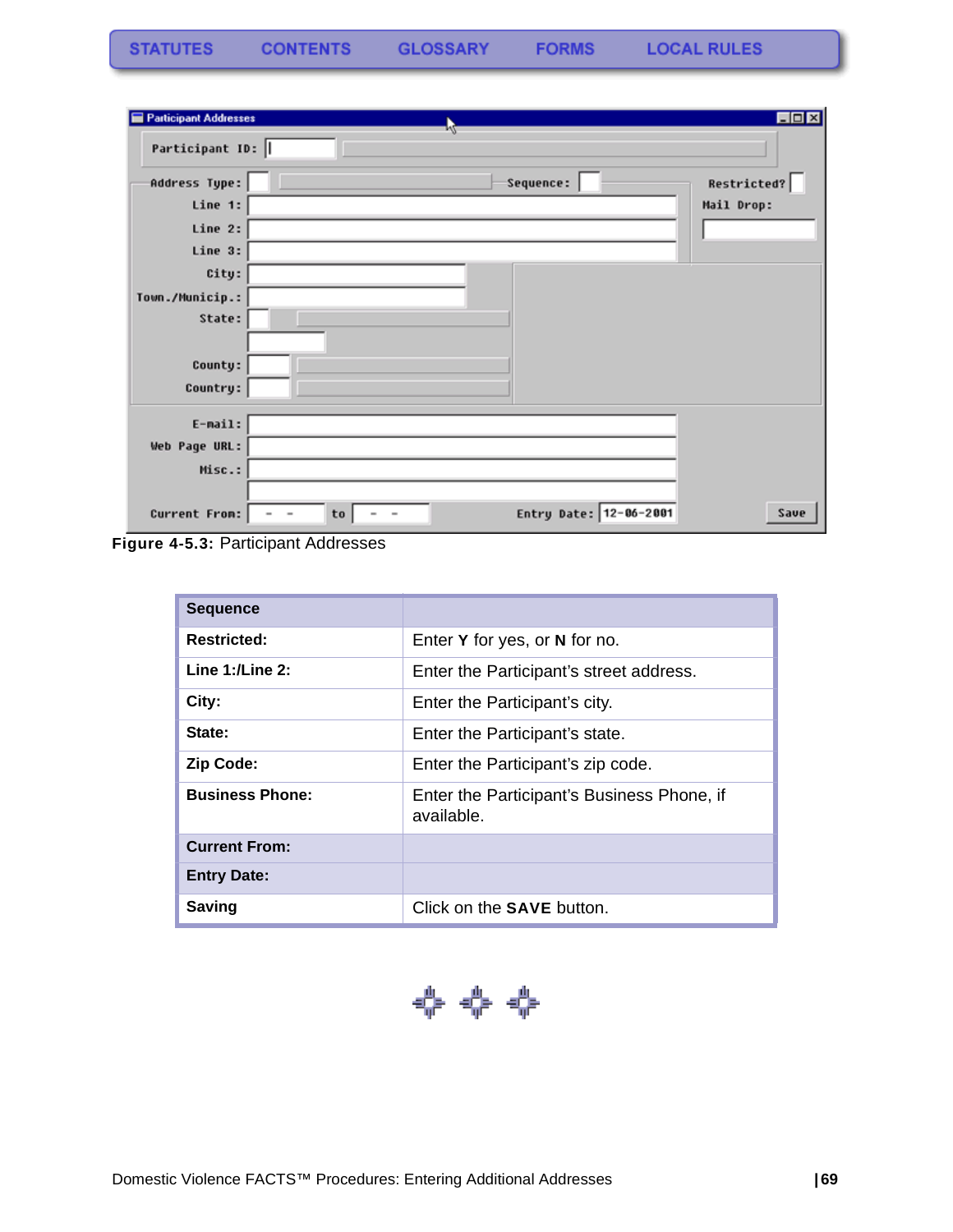## Section 4-6: Entering a Case

The Civil Complaint/Petitions screen is used to open and close civil complaints.

- **MAIN MENU** >
- **CASE MANAGEMENT** >
- **CIVIL COMPLAINT/PETITIONS**. The Civil Complaints/Petition screen will appear. **[\(FIGURE: 4-6.1\)](#page-71-0)**

| <b>Civil Complaint/Petitions</b><br>$ \Box$                                                                                                                                                       |
|---------------------------------------------------------------------------------------------------------------------------------------------------------------------------------------------------|
| Case Number: 0 0307 00 0009800168<br>HALL B US HALL J                                                                                                                                             |
| Complaint Date: 11-08-2001                                                                                                                                                                        |
| Complaint Sequence:   01                                                                                                                                                                          |
| Complaint Event Code:   1519 OPN: DOMESTIC UIOLENCE PETITN                                                                                                                                        |
| $Jury(Y/N):$ N                                                                                                                                                                                    |
| Identify Party(s)<br>on the event comments? (Y/N):<br>Party? (Y/N): Y<br>Cause of Actions? (Y/N): Y<br>Relief Code(s)? (Y/M):<br><b>Disposition Code:</b><br>Date:<br>Disposition/Judgment Event: |
| Judgment Code(s)? (Y/N):                                                                                                                                                                          |
| <b>Related Cases</b><br>Save<br>Updated<br>By $At 0 : :$                                                                                                                                          |

<span id="page-71-0"></span>**Figure 4-6.1:** Civil Complaint/Petitions

| <b>FIELDS</b>                                     | <b>INSTRUCTIONS</b>                                                                                                                  |
|---------------------------------------------------|--------------------------------------------------------------------------------------------------------------------------------------|
| <b>Case Number:</b><br>(Default last case number) | If you are beginning a new session or need to<br>enter data from a different case, fill in each of<br>the four subfields as follows: |
| Court                                             | Enter D for District Court.                                                                                                          |
| Location                                          | Enter the four-digit court location code, for<br>example, 0101, 0202.                                                                |
| Category                                          | Enter category, DV.                                                                                                                  |
| <b>Number</b>                                     | Enter case number.                                                                                                                   |
| <b>Complaint Date</b><br>(Default-current date)   | Enter the date the case was initiated or<br>٠<br>reopened.<br>Press ENTER.<br>$\bullet$                                              |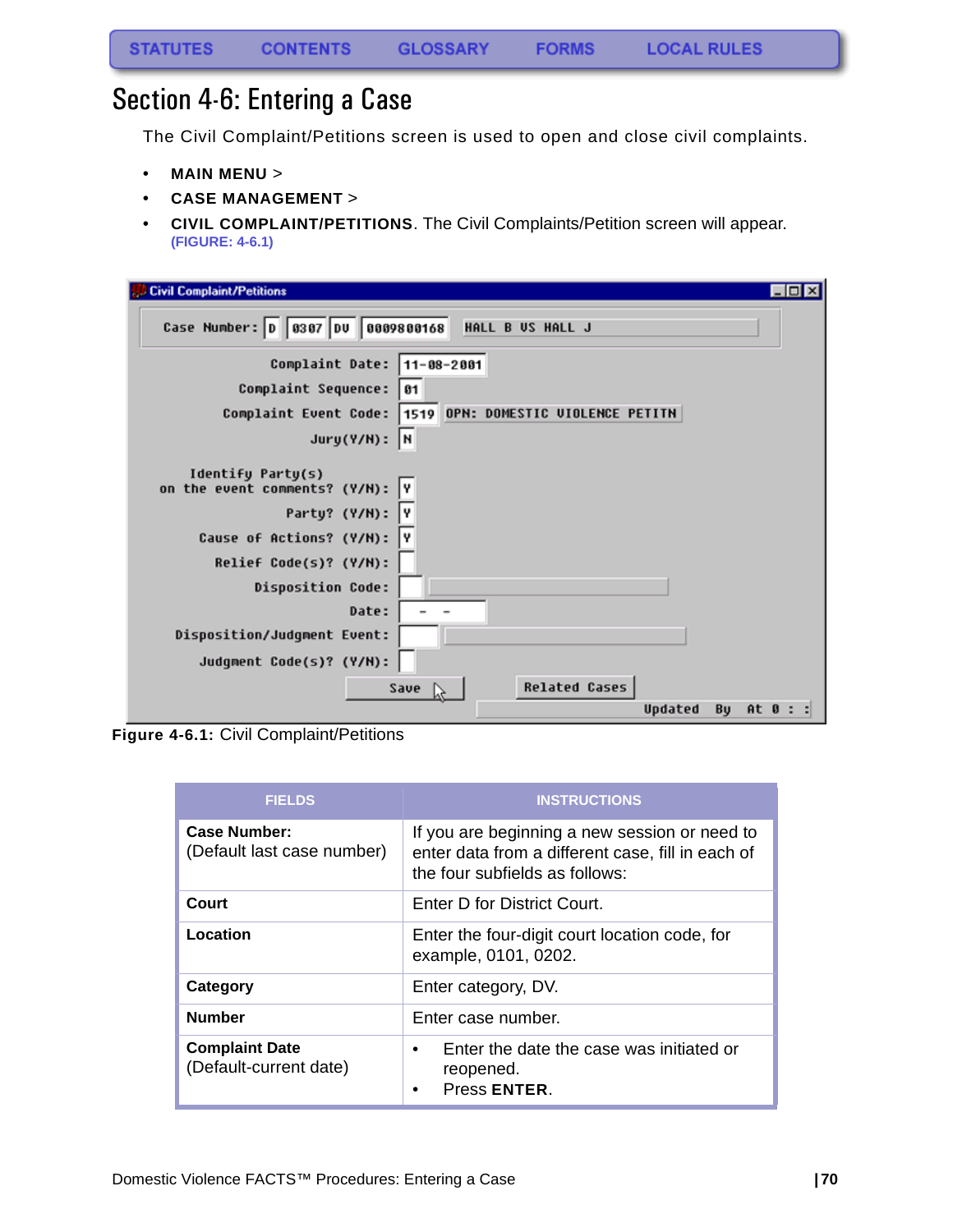**CONTENTS GLOSSARY** 

**FORMS** 

| <b>FIELDS</b>                                            | <b>INSTRUCTIONS</b>                                                                                                                                                     |
|----------------------------------------------------------|-------------------------------------------------------------------------------------------------------------------------------------------------------------------------|
| <b>Complaint Sequence</b>                                | Type in the sequence number.<br>$\bullet$<br>If you ENTER through, the number will<br>$\bullet$<br>default.                                                             |
| <b>Complaint Event Code</b>                              | Type in the event code 1519 OPN:<br>$\bullet$<br><b>Domestic Violence Petition or</b><br>For reopened cases, enter 2529 RPN:<br>٠<br><b>Domestic Violence Petition.</b> |
| Jury                                                     | <b>ENTER</b> through this field.                                                                                                                                        |
| <b>Identify Parties on the event</b><br>comments? (Y/N): | Enter Y.                                                                                                                                                                |
| Party:                                                   | Enter Y.<br>٠<br>The Complaint Party Screen will pop-up.<br>$\bullet$<br>(FIGURE: 4-6.2)                                                                                |



<span id="page-72-0"></span>**Figure 4-6.2:** Complaint Party Screen

| Check the parties to see if they are correct.<br>If they are, press CTRL T to save.<br>If not, delete any parties that do not apply<br>$\bullet$<br>to this complaint, e.g., Special<br>Commissioner, or<br>If parties are missing go up to SCREENS ><br>$\bullet$<br><b>CASE MANAGEMENT &gt; PARTY NAMES</b> |
|---------------------------------------------------------------------------------------------------------------------------------------------------------------------------------------------------------------------------------------------------------------------------------------------------------------|
| and enter the missing parties.                                                                                                                                                                                                                                                                                |
| You will return to the Civil Complaints/Petition<br>screen. (FIGURE: 4-6.3)                                                                                                                                                                                                                                   |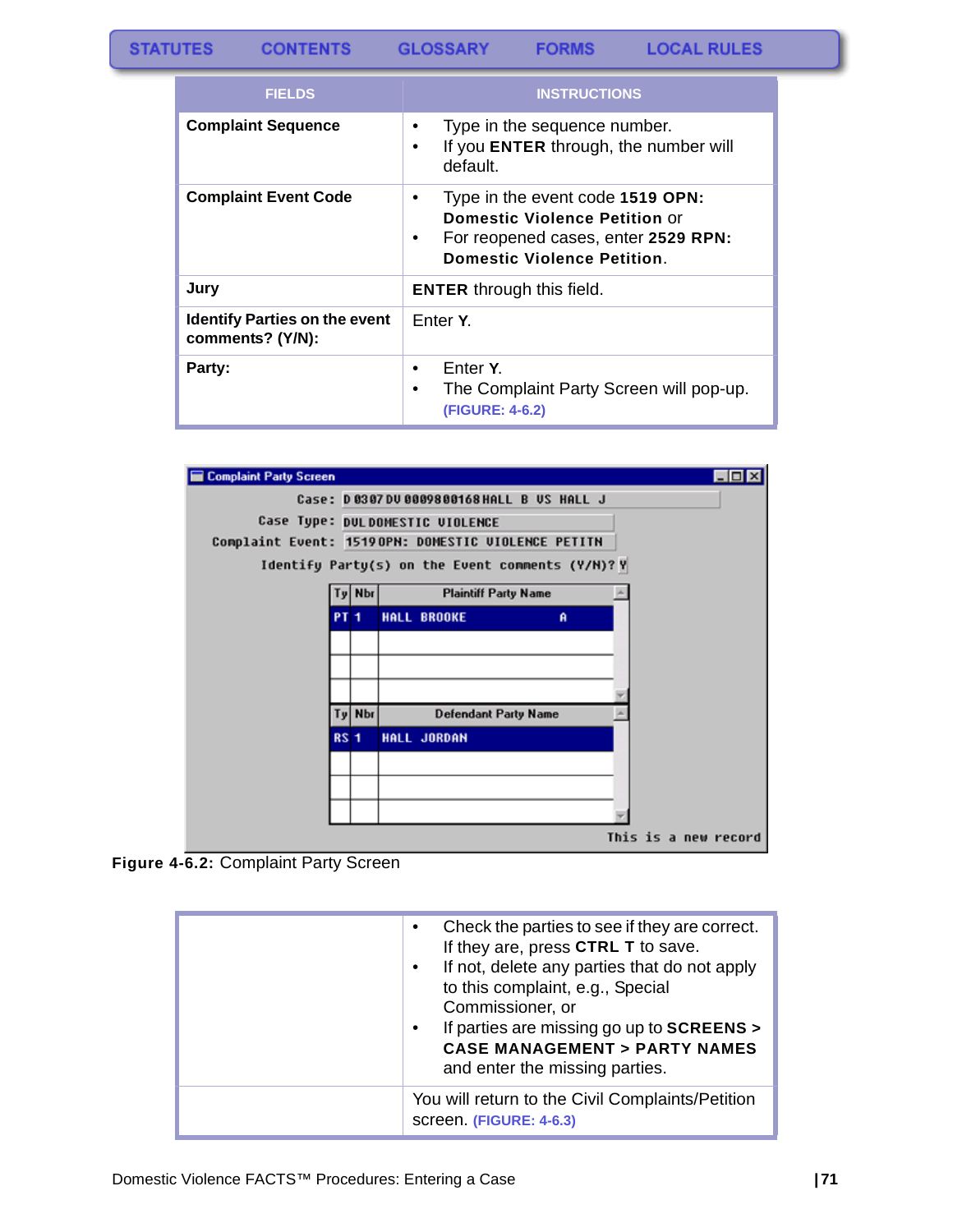| Party? (Y/N): Y<br>Cause of Actions? (Y/N): Y |
|-----------------------------------------------|
|                                               |
|                                               |
| Relief Code(s)? $(Y/N):$                      |

<span id="page-73-0"></span>**Figure 4-6.3:** Civil Complaint/Petitions

| <b>Cause of Actions: (Y/N)</b> | Enter Y for yes and press ENTER. The<br>Cause of Actions screen will pop-up.<br><b>(FIGURE: 4-6.4)</b><br>Any information entered in the Party<br>$\bullet$<br>Names screen will appear on the Cause of<br>Actions screen. |
|--------------------------------|----------------------------------------------------------------------------------------------------------------------------------------------------------------------------------------------------------------------------|
|--------------------------------|----------------------------------------------------------------------------------------------------------------------------------------------------------------------------------------------------------------------------|

| <b>Cause of Actions</b>                                                                                                            |  |       |                             |                       |                  |                             | $ \Box$ $\times$                                                                    |
|------------------------------------------------------------------------------------------------------------------------------------|--|-------|-----------------------------|-----------------------|------------------|-----------------------------|-------------------------------------------------------------------------------------|
|                                                                                                                                    |  |       | Case: D 0307DU 0009800168   |                       | HALL B US HALL J |                             |                                                                                     |
| Case Type: DULDOMESTIC UIOLENCE<br>Complaint Event: 15190PN: DOMESTIC VIOLENCE PETITN<br>Event Date: 11-08-2001<br>Sequence:<br>61 |  |       |                             |                       |                  |                             |                                                                                     |
|                                                                                                                                    |  |       |                             |                       |                  |                             | Cause of Actions sequence: 0001 Cause of Actions: DUN DU/NO CHILD, NO OTHER DM ACTN |
|                                                                                                                                    |  |       |                             | Contested: C Yes G No |                  |                             |                                                                                     |
|                                                                                                                                    |  |       |                             | Jury: C Yes G No      |                  |                             |                                                                                     |
|                                                                                                                                    |  |       | Disposition Code:           |                       |                  |                             |                                                                                     |
|                                                                                                                                    |  |       | <b>Disposition Date:</b>    |                       |                  |                             |                                                                                     |
|                                                                                                                                    |  |       | Disposition Event Code:     |                       |                  |                             |                                                                                     |
|                                                                                                                                    |  | PT No | <b>Plaintiff Party Name</b> |                       | PT No            | <b>Defendant Party Name</b> |                                                                                     |
|                                                                                                                                    |  |       | PT 001 HALL BROOKE          | Ĥ                     |                  | RS 001 HALL JORDAN          |                                                                                     |
|                                                                                                                                    |  |       |                             |                       |                  |                             |                                                                                     |
|                                                                                                                                    |  |       |                             |                       |                  |                             |                                                                                     |
|                                                                                                                                    |  |       |                             |                       |                  |                             |                                                                                     |
|                                                                                                                                    |  |       |                             |                       |                  | Updated<br>Bu<br><b>At</b>  |                                                                                     |

<span id="page-73-1"></span>**Figure 4-6.4:** Cause of Actions

|  | <b>CAUTION</b>   DO NOT ENTER MINOR CHILDREN IN EITHER<br>THE PLAINTIFF OR DEFENDANT PARTY NAME FIELDS. |
|--|---------------------------------------------------------------------------------------------------------|
|  |                                                                                                         |

| <b>Cause of Actions:</b> | Enter DVC for a case with children, or<br>$\bullet$<br>DVN for a case without children.<br>$\bullet$                               |
|--------------------------|------------------------------------------------------------------------------------------------------------------------------------|
| Contested:               | Press Enter twice.<br>Enter all the way down to the Plaintiff Party<br>Name field.<br>The other fields are not used in this state. |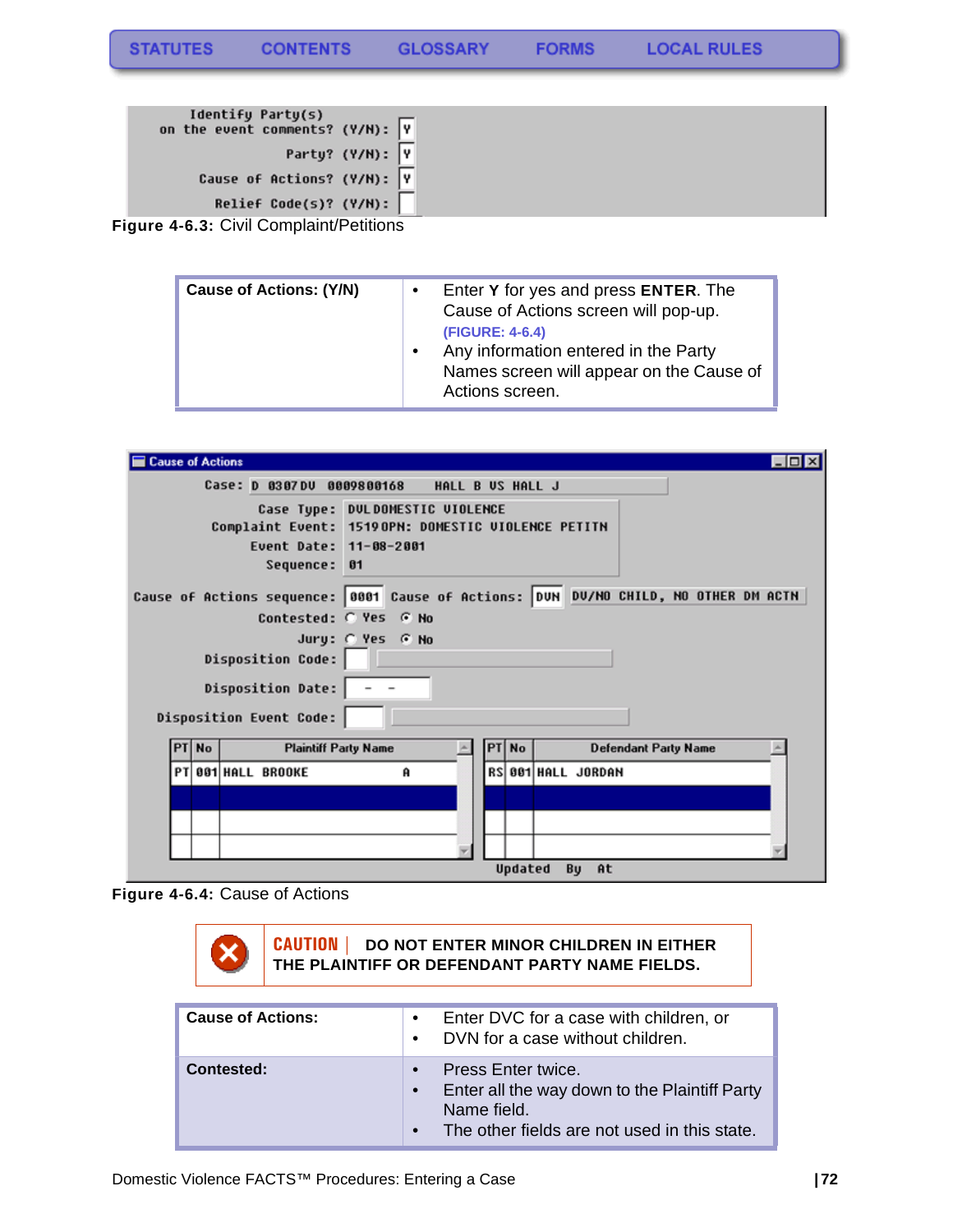| <b>STATUTES</b><br><b>GLOSSARY</b><br><b>CONTENTS</b> | <b>FORMS</b> | <b>LOCAL RULES</b> |  |
|-------------------------------------------------------|--------------|--------------------|--|
|-------------------------------------------------------|--------------|--------------------|--|

| <b>Plaintiff Party Name:</b> | The cursor will rest in the PT field and<br>flash.<br>Type in PT and press <b>ENTER</b> .<br>The petitioner's name will default.<br>٠<br>Press <b>F3</b> to move cursor to the PT field on<br>the Defendant Party Name side.                                                                                                                      |
|------------------------------|---------------------------------------------------------------------------------------------------------------------------------------------------------------------------------------------------------------------------------------------------------------------------------------------------------------------------------------------------|
| <b>Defendant Party Name:</b> | The cursor will rest in the D field and flash.<br>Type in D and press <b>ENTER</b> .<br>٠<br>The respondent's name will default.<br>Press <b>F2</b> to move cursor to the PT field on<br>the Plaintiff Party Name side, if needed.                                                                                                                |
|                              | Press the CTRL T keys to save and press<br><b>ENTER</b><br>A message will appear stating that the<br>data has been saved.<br>Close this screen by clicking on the "X" in<br>the upper right hand corner or by pressing<br>the <b>ESC</b> key.<br>You will then be returned to the Civil<br><b>Complaint/Petitions screen. (FIGURE: 4-</b><br>6.5) |



<span id="page-74-0"></span>**Figure 4-6.5:** Civil Complaint/Petitions



#### **CAUTION | SAVE BUTTON**

You **MUST** click on the **SAVE** button when you return to the Civil Complaint / Petition screen. Otherwise, data will be corrupted.

| <b>Save Button</b> | As soon as you have completed the appropri-<br>ate fields, use the <b>SAVE</b> button. |
|--------------------|----------------------------------------------------------------------------------------|
|                    |                                                                                        |

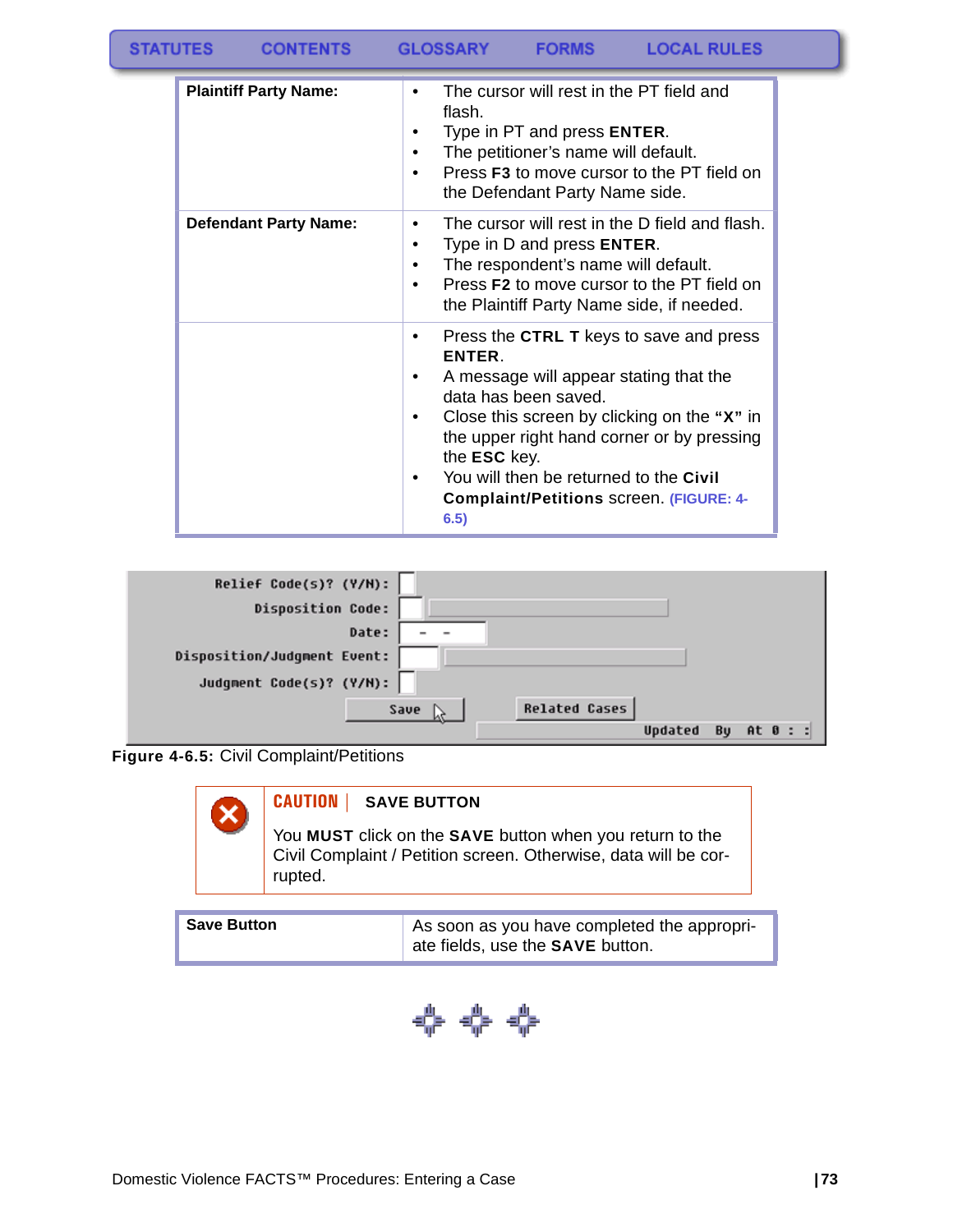# <span id="page-75-0"></span>Section 4-7: Docketing of Domestic Violence Cases

Use the Case Docket screen to record events that occur in a case. These events record the progression of a case.

- **MAIN MENU** >
- **CASE MANAGEMENT** >
- **CASE DOCKET**. The Case Docket screen will appear. **(FIGURE: 4-7.1)** or
- Click on the **CASE DOCKET** button  $\left| \frac{1}{\left| \frac{1}{n} \right|} \right|$  on the toolbar at the top of the screen.

| <b>Case Docket</b>  | LOIX                                                                           |
|---------------------|--------------------------------------------------------------------------------|
|                     | Case Number: 0 0307 00 0809800168 HALL B US HALL J                             |
|                     | Event Date: $11-08-2001$ Event Sequence: 02                                    |
|                     | Event Code: 8240 ORD: NO CONTACT TRO/TO APPEAR                                 |
|                     |                                                                                |
|                     | Schedule Calendar Event? N<br>Calendar Days:                                   |
| Issue Form?         | Form:                                                                          |
| <b>Action Code:</b> | Action Date:                                                                   |
|                     | Deputy Code: 301 TRAIN GUI 301<br>Judge Code: DV2 DOMESTIC VIOLENCE COMMISS #2 |
| Party:              | Quantity:                                                                      |
| Count:              | $Reopen(Y/N):$ N                                                               |
| Instrument:         | Bond Type: $\Box$                                                              |
| <b>Bondsman:</b>    |                                                                                |
| Underwriter:        | <b>Result Code:</b>                                                            |
|                     | Descriptive Data (Y/M)?: $\boxed{v}$ Edit                                      |
|                     | Updated 11/08/2001 By train1 At 08:45<br><b>Related Cases</b><br><b>Save</b>   |

**Figure 4-7.1:** Case Docket

| <b>FIELD NAMES</b>                                          | <b>INSTRUCTIONS</b>                                                                          |
|-------------------------------------------------------------|----------------------------------------------------------------------------------------------|
| Case Number:<br>(Default-last case number<br>you worked in) | Enter the data as follows if you start a new<br>session or enter data from a different case. |
| Court                                                       | Enter D for District Court.                                                                  |
| Location                                                    | Enter the four-digit court location code, for<br>example, 0101, 0202.                        |
| Category                                                    | Enter category, DV.                                                                          |
| <b>Number</b>                                               | Enter case number.                                                                           |
| <b>Event Date</b><br>(Default-current date)                 | Enter file stamp date.                                                                       |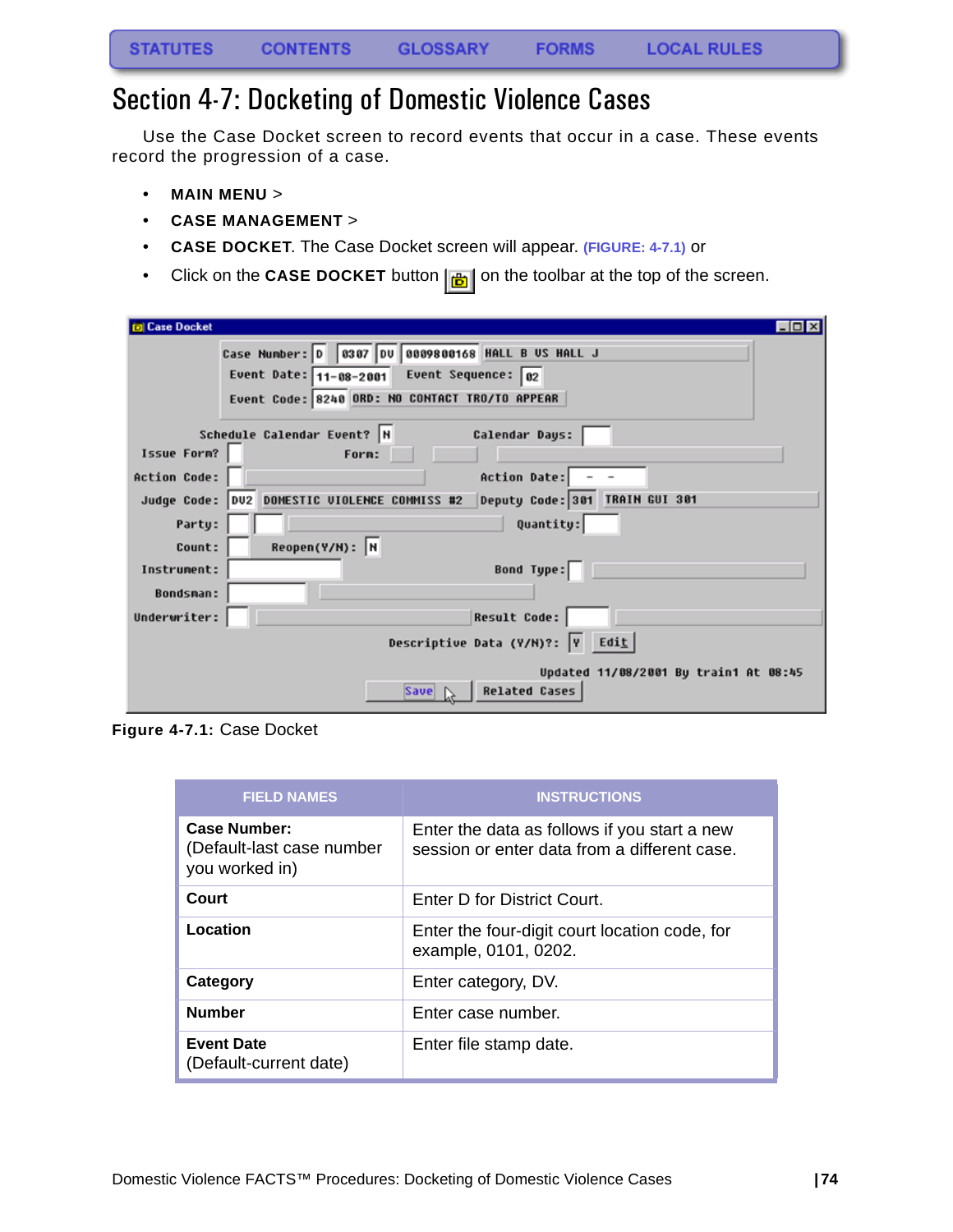**GLOSSARY FORMS** 

| <b>FIELD NAMES</b>                          | <b>INSTRUCTIONS</b>                                                                                                             |  |
|---------------------------------------------|---------------------------------------------------------------------------------------------------------------------------------|--|
| <b>Event Sequence:</b>                      | This field will default to the next sequence<br>$\bullet$<br>number or<br>Press F1 for a list that has already been<br>entered. |  |
| <b>Event Code:</b>                          | Enter appropriate event code.                                                                                                   |  |
| <b>Schedule Calendar Event?</b>             |                                                                                                                                 |  |
| <b>Calendar Days:</b>                       |                                                                                                                                 |  |
| <b>Issue Form:</b>                          |                                                                                                                                 |  |
| <b>Action Code:</b>                         | FACTS™ will input a default value based on<br>the event code you entered.                                                       |  |
| <b>Action Date:</b>                         |                                                                                                                                 |  |
| <b>Judge Code:</b>                          | Judge will default.<br>$\bullet$<br>Delete if another judge presided over<br>event, and<br>Enter correct judge.                 |  |
| <b>Deputy Code:</b><br>(Default-User login) |                                                                                                                                 |  |
| Party:                                      | Enter Party type and number, if<br>$\bullet$<br>appropriate.<br>Press ENTER button.                                             |  |
|                                             | Enter through other Fields or mouse down to Descriptive Data (Y/N)?: field.                                                     |  |
| Descriptive Data (Y/N)?:                    | Click on the <b>EDIT</b> button.<br>$\bullet$<br>The Event Description screen will pop-up.<br>$\bullet$<br>(FIGURE: 4-7.2)      |  |

| Event Description                           |                               |
|---------------------------------------------|-------------------------------|
| Case Details                                |                               |
| 0307 DU<br>0009800168<br>D.<br>Case Number: | Event Date: 11-08-2001        |
| 02<br><b>Event Code: 8240</b><br>Event Seq: | ORD: NO CONTACT TRO/TO APPEAR |
| Standard Description Code:                  |                               |
| Comments                                    |                               |
|                                             |                               |

#### **Figure 4-7.2:** Event Description



#### **CAUTION | TEXT WRAPPING**

- The text does not wrap to the next line.<br>• Press **ENTER** to go to the next line.
- Press **ENTER** to go to the next line.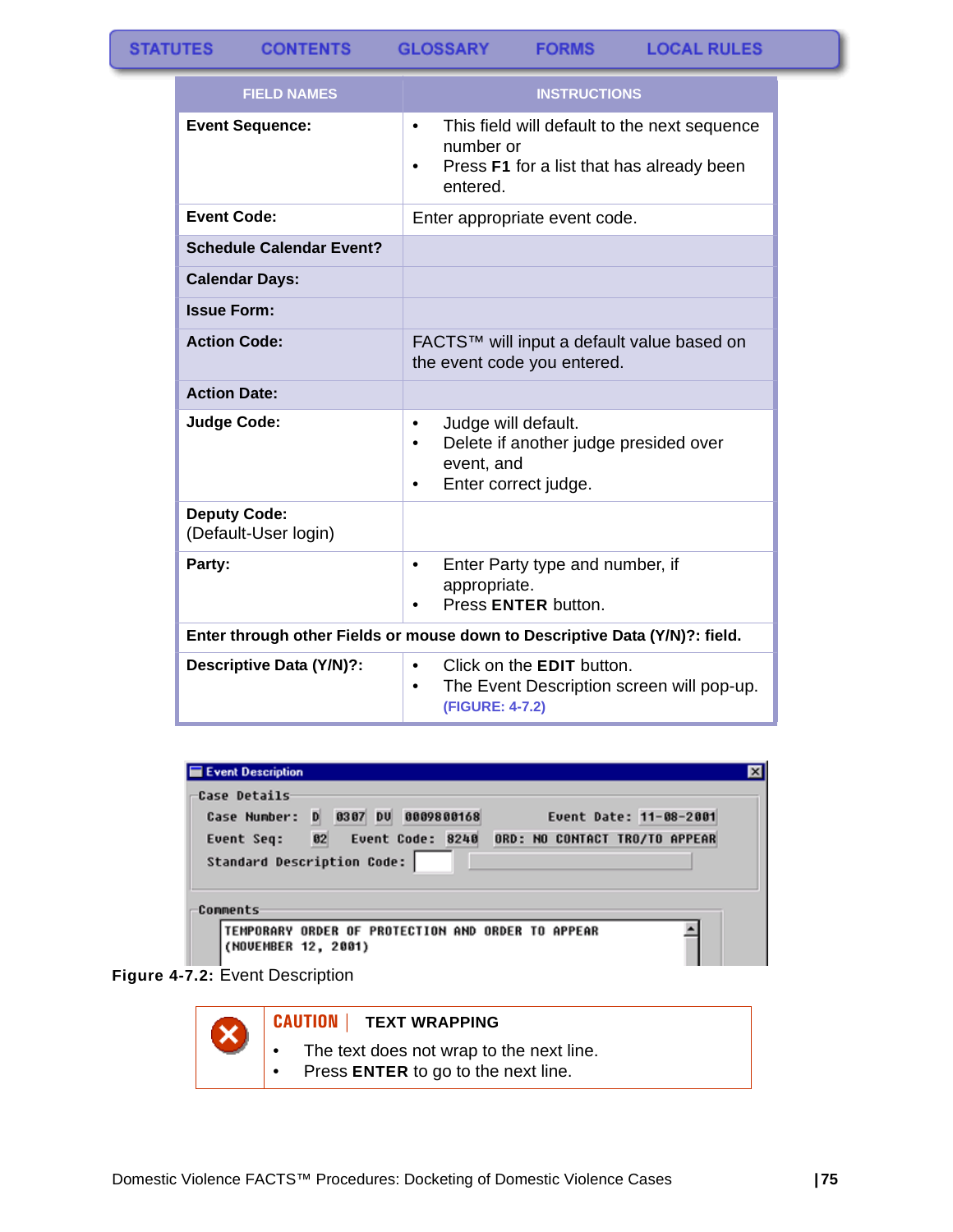| <b>STATUTES</b> | <b>CONTENTS</b> | <b>GLOSSARY</b> | <b>FORMS</b>                                                                                                                                                    | <b>LOCAL RULES</b>                            |  |
|-----------------|-----------------|-----------------|-----------------------------------------------------------------------------------------------------------------------------------------------------------------|-----------------------------------------------|--|
|                 |                 |                 | in the Comments field.<br>Press CTRL T to save.<br>Press ENTER or click OK to exit out.<br>FACTS™ will return you to the Case<br>Docket screen. (FIGURE: 4-7.3) | Type in the descriptive text for the pleading |  |

| Descriptive Data (Y/M)?: $ v $ Edit   |
|---------------------------------------|
| Updated 11/08/2001 By train1 At 08:45 |
| Save $\mathbb{N}$   Related Cases     |

**Figure 4-7.3:** Case Docket

| <b>Save Button</b> | Click on the SAVE button. (FIGURE: 4-7.3)                              |
|--------------------|------------------------------------------------------------------------|
| <b>Message Box</b> | Click OK or press ENTER button to get the<br>message box to disappear. |

| <b>Idl Case Docket</b>                             |  |
|----------------------------------------------------|--|
| Case Number: 0 0307 00 0009800168 HALL B US HALL J |  |
| Event Date: $11-88-2001$ Event Sequence: 02        |  |
| Event Code: 8240 ORD: NO CONTACT TRO/TO APPEAR     |  |

### **Figure 4-7.4:** Case Docket

| <b>Event Date:</b> | The cursor will return to the event date<br>$\bullet$<br>field (FIGURE: 4-7.4)<br>Shift tab to the case number to docket<br>$\bullet$<br>another event or<br>Shift tab twice to docket to another case or<br>Click on the "X" in the upper right-hand<br>$\bullet$ |
|--------------------|--------------------------------------------------------------------------------------------------------------------------------------------------------------------------------------------------------------------------------------------------------------------|
|                    | corner to exit the screen.                                                                                                                                                                                                                                         |

Repeat the above steps to docket the following events if they are appropriate for your court.

| <b>CODE</b> | <b>DESCRIPTION</b>            | <b>PLEADING NAME</b>                                                                                                               |
|-------------|-------------------------------|------------------------------------------------------------------------------------------------------------------------------------|
| 8240        | ORD: No contact TRO/To Appear | <b>Temporary Order of Protection</b><br>against Respondent and Order to<br>Appear                                                  |
| 8811        | Infor Sheet Re: Respondent    | Service of Process Information for<br>Order of Protection from Domestic<br>Abuse and Petition for Emergency<br>Order of Protection |
| 8607        | Affidavit of Service          | <b>Affidavit of Service</b>                                                                                                        |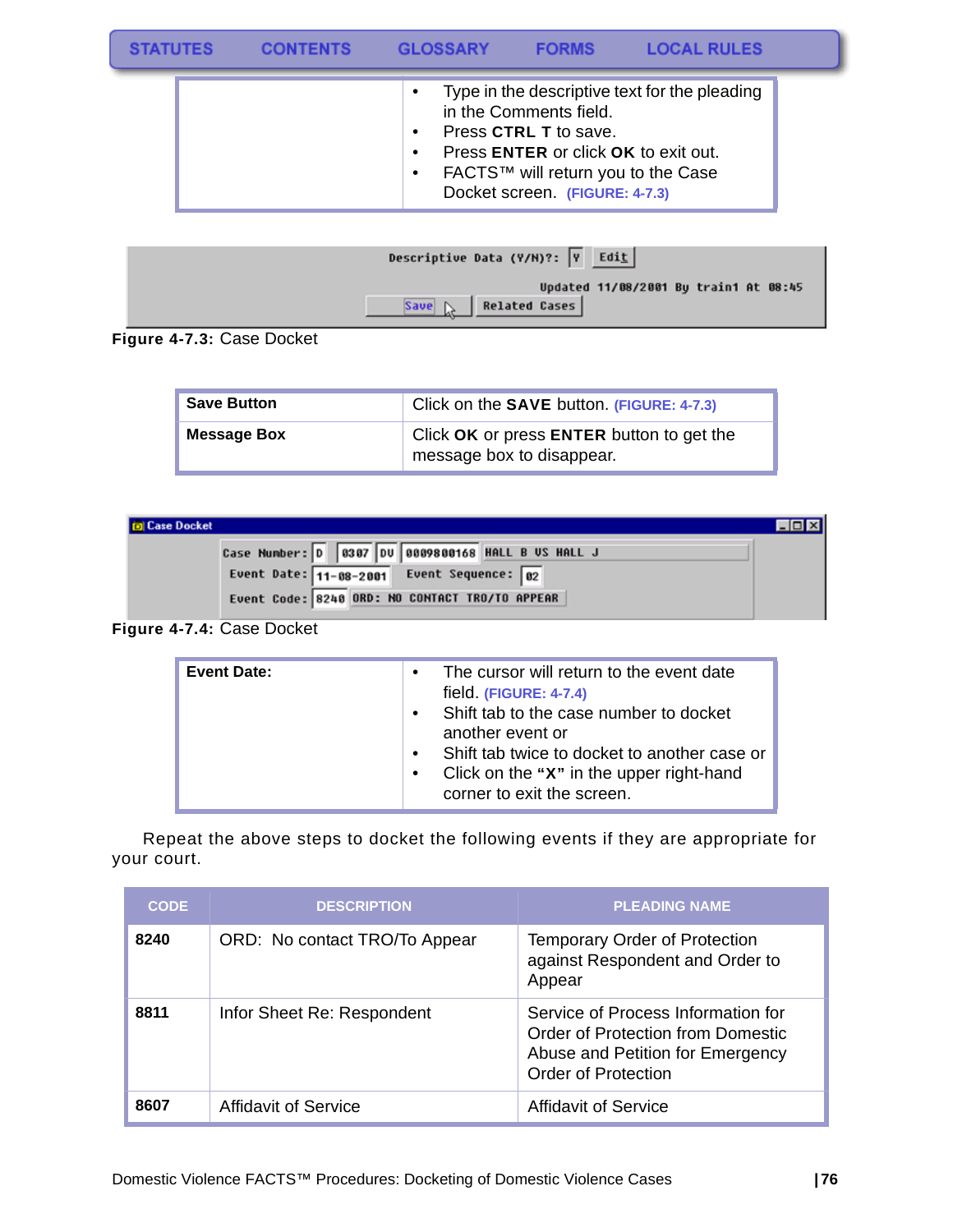| <b>STATUTES</b>                   | <b>CONTENTS</b>               | <b>GLOSSARY</b>      | <b>FORMS</b>          | <b>LOCAL RULES</b>                                                     |
|-----------------------------------|-------------------------------|----------------------|-----------------------|------------------------------------------------------------------------|
| <b>DESCRIPTION</b><br><b>CODE</b> |                               | <b>PLEADING NAME</b> |                       |                                                                        |
| 8678                              | <b>Return of Service</b>      |                      | etc.                  | Return of Service, Sheriff's Return,                                   |
| 8210                              | <b>ORD: Prohibiting DV</b>    |                      | Mutual or Non-Mutual. | Order of Protection with Check Off for                                 |
| 6578                              | MTN/NTC: DV Alleged Violation |                      |                       | Use this event code for motion and<br>notice following extended order. |





### **CAUTION | EVENT CODE 8210**

If you enter the event code 8210, ORD: Prohibiting Domestic Violence, the case status will change to PE.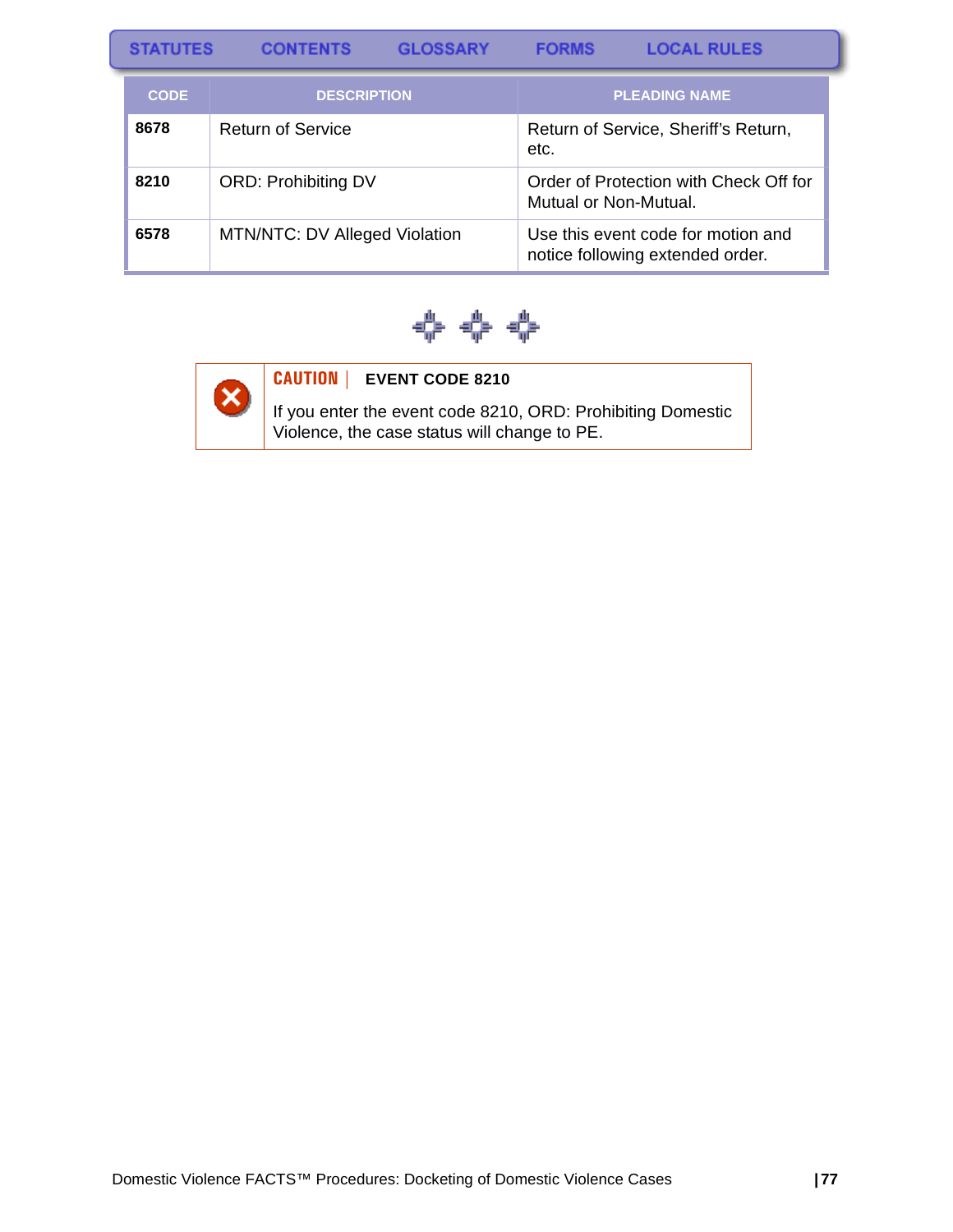## Section 4-8: Due Dates

Create a due date to flag expiration of order by following these directions:

- **MAIN MENU** >
- **CASE MANAGEMENT** >
- **DUE DATE**. The Due Date screen will pop-up:

| <b>Due Date</b> |                   |  |
|-----------------|-------------------|--|
|                 | Due Date Initiate |  |
|                 | Due Date Modify   |  |
|                 | Due Date Delete   |  |
|                 | Due Date Reports  |  |
|                 | Age Due Date      |  |
|                 |                   |  |

Click on the Due Date Initiate button. The Due Date Initiate screen will pop-up.

| <b>Due Date Initiate</b>                                   |                              |                               | $-$ 0 $\times$ |
|------------------------------------------------------------|------------------------------|-------------------------------|----------------|
| Due Date Code:                                             | Transaction Date: 11-19-2001 | Mon                           |                |
| Action Type: $\boxed{1}$<br>Initiate                       | Due Date Status Code:        |                               |                |
| Calculation Method:                                        | Number of Days:              | Due Date:                     |                |
| Comments:                                                  |                              |                               |                |
|                                                            |                              |                               |                |
| Case Number:<br>Party:<br>Complaint Date/Seq: Count:       |                              | Count Seq<br><b>Complaint</b> | Seq            |
| <b>Related Cases</b><br>$S \overline{A}$ UE $\overline{A}$ |                              |                               |                |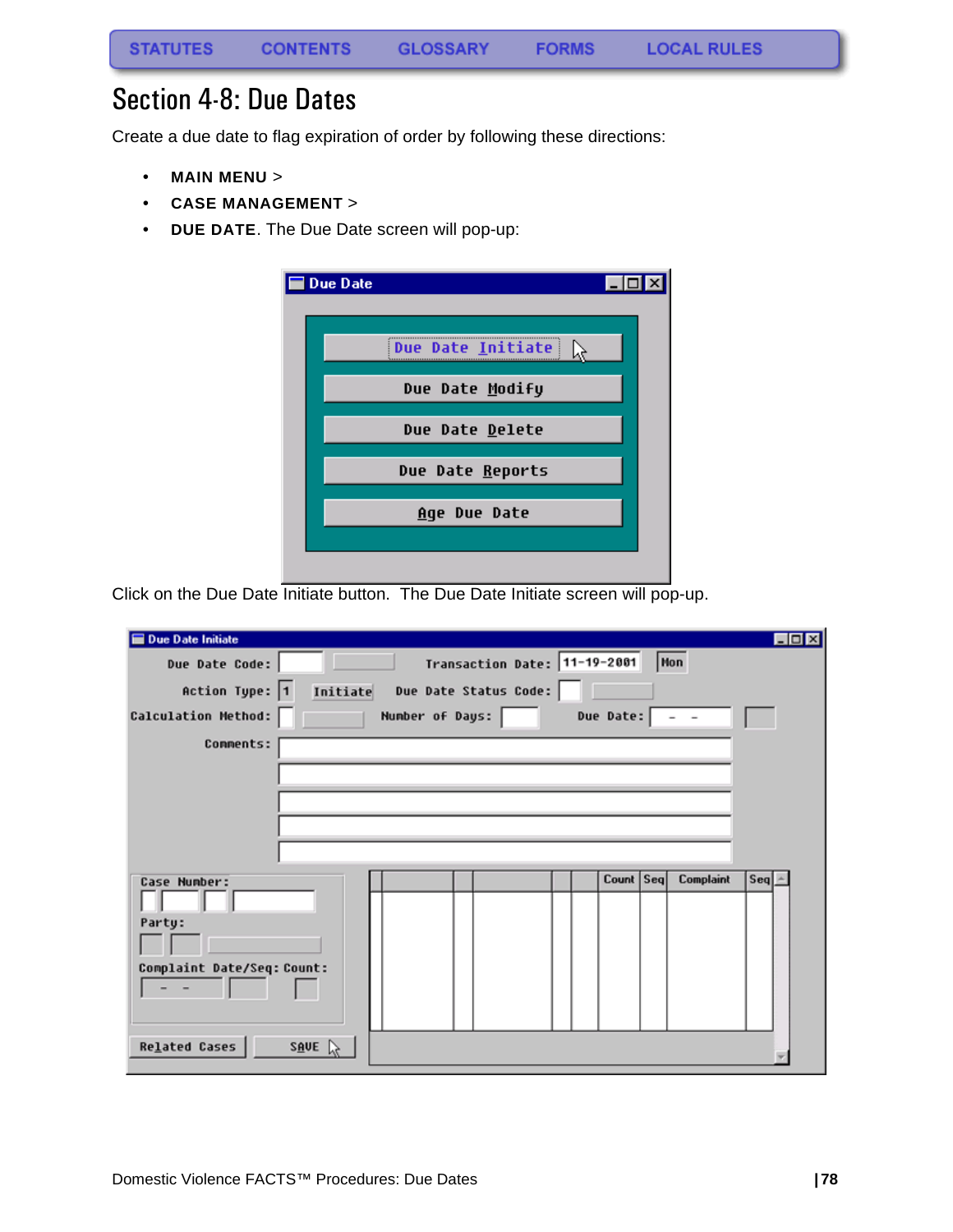|                           | Fill in the Due Date Initiate screen in the<br>following manner:                                                                 |
|---------------------------|----------------------------------------------------------------------------------------------------------------------------------|
| Due Date Code             | Enter DVEXP.                                                                                                                     |
| <b>Transaction Date:</b>  | This field will default to today's date.<br>$\bullet$<br>Enter through or delete and enter the<br>$\bullet$<br>appropriate date. |
| Due Date Status Code:     | Enter "A" for active.                                                                                                            |
| <b>Calculation Method</b> | Enter "4" for manual.                                                                                                            |



- Attachments have a separate expiration date which may differ from the Extended Order.
- The attachments that involve children will expire **six (6) months** from issue date.

| Due Date:           | Enter the expiration date of the DV order. |
|---------------------|--------------------------------------------|
| Comments:           | Enter any appropriate descriptive text.    |
| <b>Case Number:</b> | Enter the appropriate case number.         |
| <b>Saving</b>       | Click on the <b>SAVE</b> button.           |

#### **TIP |** EFFICIENCY

To increase efficiency, you can enter multiple cases at the same time, provided they have the same expiration date.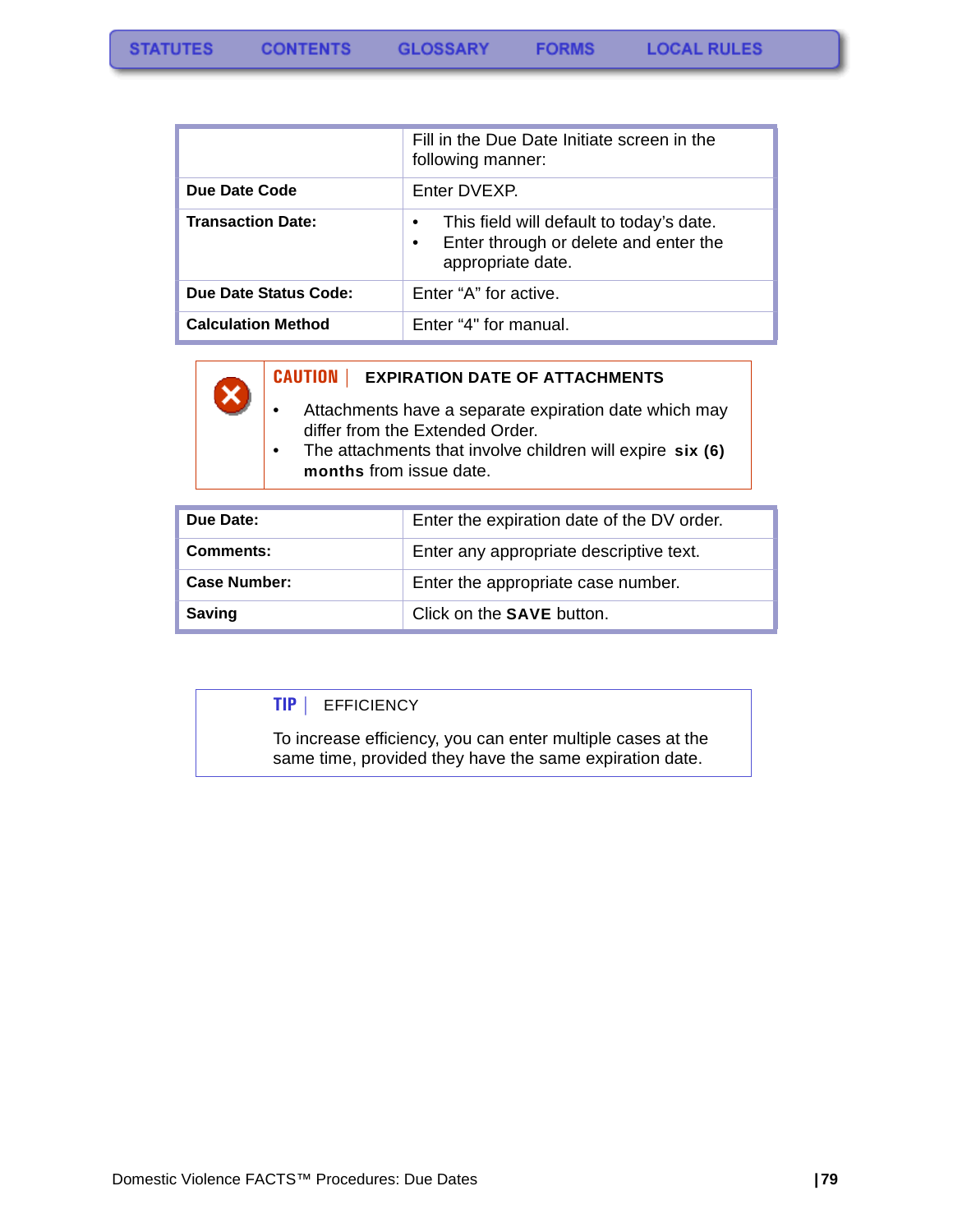### Section 4-9: Closing Case Using the Civil Complaint/Petitions Screen

Domestic Violence cases are closed when the Domestic Violence Protective Order expires or when the petition is dismissed. The petition may be dismissed:

- prior to the granting of an Order of Protection because the Petitioner did not appear,
- there is not enough evidence to issue a protective order, or
- on a petitioner's motion.

Close a Domestic Violence case using the Civil Complaint / Petition screen as follows:

- **MAIN MENU** >
- **CASE MANAGEMENT** >
- **CIVIL COMPLAINT/PETITIONS**. The Civil Complaints/Petition screen will appear. **(FIGURE: 4-9.1)**

| <b>Civil Complaint/Petitions</b><br>$ \Box$ $\times$ $\Box$ |
|-------------------------------------------------------------|
| Case Number: 0 0307 00 0009800168<br>HALL B US HALL J       |
| Complaint Date: 11-08-2001                                  |
| Complaint Sequence:                                         |
| Complaint Event Code: 1519 OPN: DOMESTIC UIOLENCE PETITN    |
| $Jury(Y/N):$ N                                              |
| Identify Party(s)<br>on the event comments? (Y/N): Y        |
| Party? (Y/N):                                               |
| Cause of Actions? (Y/N):                                    |
| Relief Code(s)? (Y/N):                                      |
| <b>DISMISSED</b><br>Disposition Code: DS                    |
| Date:<br>$11 - 30 - 2001$                                   |
| 3548 CLS: ORD OF DISMISSAL<br>Disposition/Judgment Event:   |
| Judgment Code(s)? (Y/N):                                    |
| <b>Related Cases</b><br>Save                                |

**Figure 4-9.1:** Civil Complaint/Petitions

| <b>FIELD NAMES</b>                                | <b>INSTRUCTIONS</b>                                                                       |
|---------------------------------------------------|-------------------------------------------------------------------------------------------|
| <b>Case Number:</b><br>(Default last case number) | Enter the appropriate case number by filling in<br>each of the four subfields as follows: |
| Court                                             | Enter D for District Court.                                                               |
| Location                                          | Enter the four-digit court location code, for<br>example, 0101, 0202.                     |
| Category                                          | Enter category, DV.                                                                       |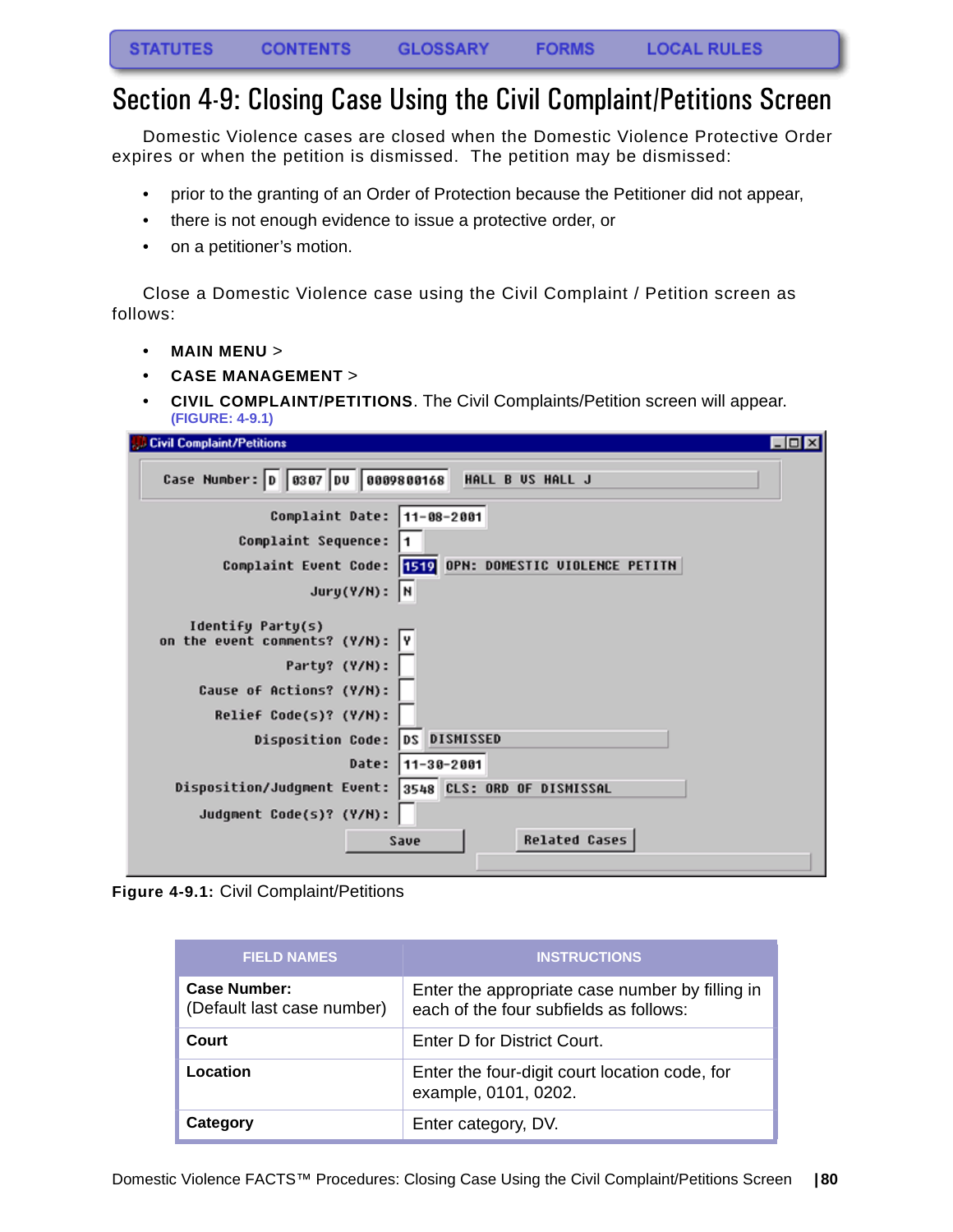|  | <b>LOCAL RULES</b> |  |
|--|--------------------|--|
|  |                    |  |

| <b>FIELD NAMES</b>                                                 | <b>INSTRUCTIONS</b>                                                                                                                                                                             |
|--------------------------------------------------------------------|-------------------------------------------------------------------------------------------------------------------------------------------------------------------------------------------------|
| <b>Number</b>                                                      | Enter case number.                                                                                                                                                                              |
| <b>Complaint Date:</b><br>(Default-current date)                   | Press the F1 key to look up the complaint date.                                                                                                                                                 |
| <b>Complaint Sequence:</b><br>(Default-next complaint<br>sequence) | Delete the number and do an F1 look up and<br>select the appropriate sequence.                                                                                                                  |
| <b>Complaint Event Code:</b>                                       |                                                                                                                                                                                                 |
| Jury (Y/N):                                                        |                                                                                                                                                                                                 |
| <b>Identify Parties on the event</b><br>comments? (Y/N):           |                                                                                                                                                                                                 |
| Party:                                                             |                                                                                                                                                                                                 |
| <b>Cause of Actions? (Y/N):</b>                                    |                                                                                                                                                                                                 |
| Relief Code(s)? (Y/N):                                             |                                                                                                                                                                                                 |
| <b>Disposition Code:</b>                                           | If the Domestic Violence Protective Order<br>$\bullet$<br>has expired, use the disposition code NT<br>(Non-Jury Trial).<br>If the case has been dismissed, use the<br>٠<br>DS (Dismissed) code. |
| Date:                                                              | Enter file stamp date of the pleading.                                                                                                                                                          |
| <b>Disposition/Judgment</b><br>Event:                              | Enter the appropriate closing event code from<br>the following list:                                                                                                                            |

| <b>REASON FOR CASE CLOSURE</b>                             | <b>CODE</b> | <b>EVENT DESCRIPTION</b>                |
|------------------------------------------------------------|-------------|-----------------------------------------|
| Domestic Violence Protective<br>Order Expired (Non-Mutual) | 3566        | CLS: ORD Prohibiting DV                 |
| Domestic Violence Protective<br>Order Expired (Mutual)     | 3573        | <b>CLS: Mutual Order Prohibiting DV</b> |
| Petition Dismissed-Petitioner did<br>not appear            | 3548        | CLS: Order of Dismissal                 |
| Petition Dismissed-Lack of evi-<br>dence                   | 3548        | CLS: Order of Dismissal                 |
| <b>Petition Dismissed-Petitioner's</b><br>Motion           | 3508        | <b>CLS: Dismissal by Party</b>          |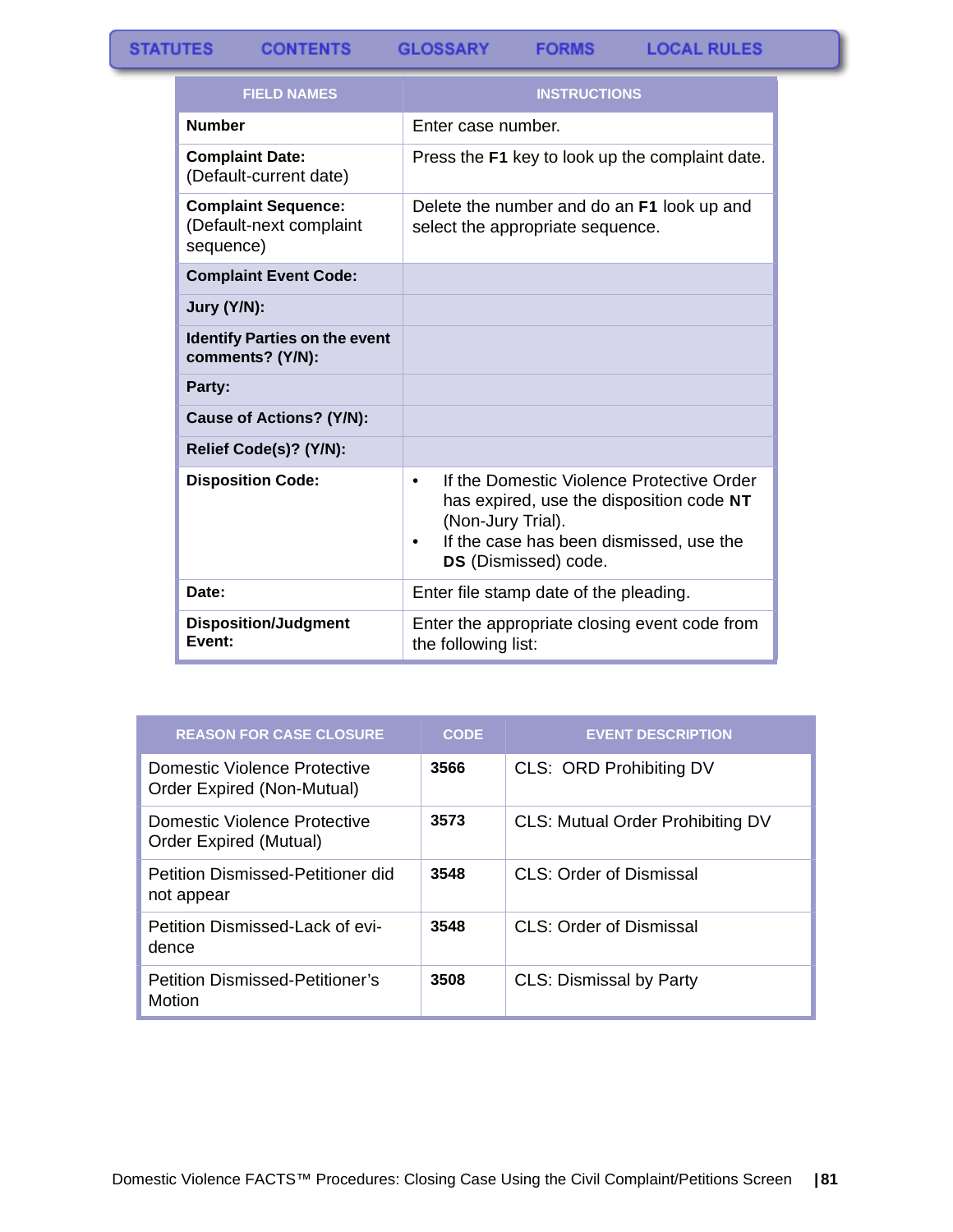| Disposition/Judgment Event: 3548 CLS: ORD OF DISMISSAL |      |  |               |  |
|--------------------------------------------------------|------|--|---------------|--|
| Judgment Code(s)? (Y/M):                               |      |  |               |  |
|                                                        | Save |  | Related Cases |  |
|                                                        |      |  |               |  |

### **Figure 4-9.2:** Civil Complaints/Petitions

| Judgment Code(s)? (Y/N): |                                                                                                                                                                                                                                                                           |
|--------------------------|---------------------------------------------------------------------------------------------------------------------------------------------------------------------------------------------------------------------------------------------------------------------------|
| <b>Save Button</b>       | Click on the <b>SAVE</b> button at the bottom of the<br>screen, and a message announcing that the<br>data has been saved appears.                                                                                                                                         |
|                          | Return to Case Docket screen and enter<br>$\bullet$<br>descriptive text regarding when the<br>Extended Domestic Violence Order will<br>expire.<br>For more information on docketing, refer to<br>$\bullet$<br>the section, DOCKETING OF DOMESTIC<br><b>VIOLENCE CASES</b> |